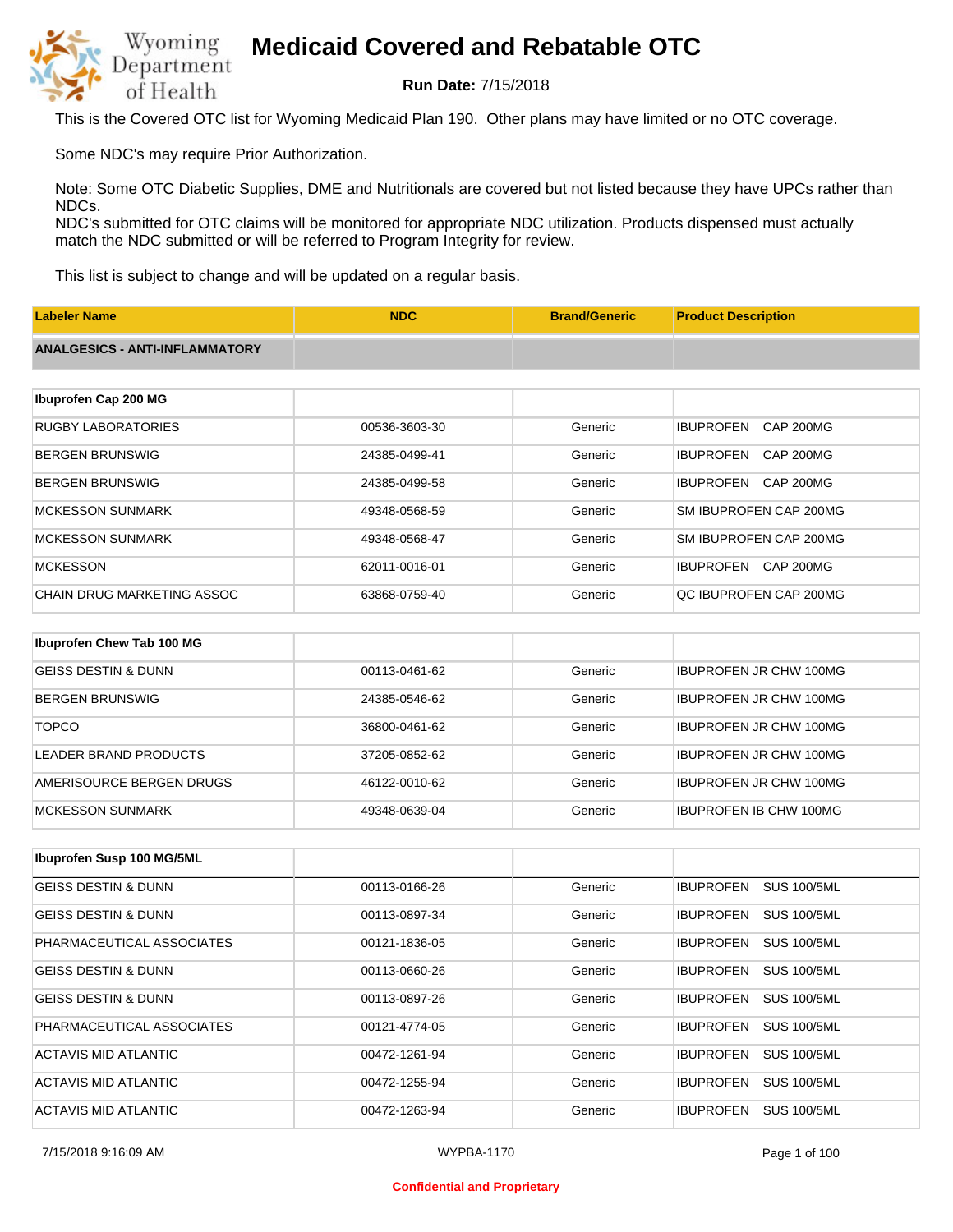| Wyoming                      | <b>Medicaid Covered and Rebatable OTC</b> |         |                                        |
|------------------------------|-------------------------------------------|---------|----------------------------------------|
| Department<br>of Health      | <b>Run Date: 7/15/2018</b>                |         |                                        |
| MAJOR PHARMACEUTICALS        | 00904-5309-09                             | Generic | <b>IBUPROFEN</b><br><b>SUS 100/5ML</b> |
| MAJOR PHARMACEUTICALS        | 00904-5577-20                             | Generic | <b>IBUPROFEN</b><br><b>SUS 100/5ML</b> |
| <b>MAJOR PHARMACEUTICALS</b> | 00904-5309-20                             | Generic | <b>SUS 100/5ML</b><br><b>IBUPROFEN</b> |
| <b>SELECT BRAND</b>          | 15127-0900-04                             | Generic | <b>IBUPROFEN</b><br><b>SUS 100/5ML</b> |
| SELECT BRAND                 | 15127-0978-04                             | Generic | <b>IBUPROFEN</b><br><b>SUS 100/5ML</b> |
| BERGEN BRUNSWIG              | 24385-0009-34                             | Generic | <b>IBUPROFEN</b><br><b>SUS 100/5ML</b> |
| BERGEN BRUNSWIG              | 24385-0009-26                             | Generic | <b>IBUPROFEN</b><br><b>SUS 100/5ML</b> |
| BERGEN BRUNSWIG              | 24385-0372-26                             | Generic | <b>IBUPROFEN</b><br><b>SUS 100/5ML</b> |
| BERGEN BRUNSWIG              | 24385-0361-26                             | Generic | <b>IBUPROFEN</b><br><b>SUS 100/5ML</b> |
| BERGEN BRUNSWIG              | 24385-0361-34                             | Generic | <b>IBUPROFEN</b><br><b>SUS 100/5ML</b> |
| BERGEN BRUNSWIG              | 24385-0905-26                             | Generic | <b>IBUPROFEN</b><br><b>SUS 100/5ML</b> |
| BERGEN BRUNSWIG              | 24385-0905-34                             | Generic | <b>IBUPROFEN</b><br><b>SUS 100/5ML</b> |
| <b>TOPCO</b>                 | 36800-0166-26                             | Generic | <b>IBUPROFEN</b><br><b>SUS 100/5ML</b> |
| <b>TOPCO</b>                 | 36800-0660-26                             | Generic | <b>IBUPROFEN</b><br><b>SUS 100/5ML</b> |
| <b>TOPCO</b>                 | 36800-0897-26                             | Generic | <b>SUS 100/5ML</b><br><b>IBUPROFEN</b> |
| LEADER BRAND PRODUCTS        | 37205-0848-26                             | Generic | <b>IBUPROFEN</b><br><b>SUS 100/5ML</b> |
| LEADER BRAND PRODUCTS        | 37205-0282-26                             | Generic | <b>SUS 100/5ML</b><br><b>IBUPROFEN</b> |
| LEADER BRAND PRODUCTS        | 37205-0283-26                             | Generic | <b>IBUPROFEN</b><br><b>SUS 100/5ML</b> |
| PERRIGO PHARMACEUTICALS      | 45802-0133-26                             | Generic | <b>SUS 100/5ML</b><br><b>IBUPROFEN</b> |
| AMERISOURCE BERGEN DRUGS     | 46122-0110-26                             | Generic | <b>IBUPROFEN</b><br><b>SUS 100/5ML</b> |
| PERRIGO PHARMACEUTICALS      | 45802-0897-26                             | Generic | <b>SUS 100/5ML</b><br><b>IBUPROFEN</b> |
| PERRIGO PHARMACEUTICALS      | 45802-0897-34                             | Generic | IBUPROFEN<br><b>SUS 100/5ML</b>        |
| MCKESSON SUNMARK             | 49348-0229-34                             | Generic | IBUPROFEN SUS 100/5ML                  |
| LEADER BRAND PRODUCTS        | 37205-0643-26                             | Generic | <b>IBUPROFEN</b><br><b>SUS 100/5ML</b> |
| LEADER BRAND PRODUCTS        | 37205-0660-26                             | Generic | <b>IBUPROFEN</b><br><b>SUS 100/5ML</b> |
| PERRIGO PHARMACEUTICALS      | 45802-0140-26                             | Generic | <b>IBUPROFEN</b><br><b>SUS 100/5ML</b> |
| MCKESSON SUNMARK             | 49348-0229-37                             | Generic | <b>IBUPROFEN</b><br><b>SUS 100/5ML</b> |
| MCKESSON SUNMARK             | 49348-0499-34                             | Generic | <b>IBUPROFEN</b><br><b>SUS 100/5ML</b> |
| MCKESSON SUNMARK             | 49348-0500-34                             | Generic | <b>IBUPROFEN</b><br><b>SUS 100/5ML</b> |
| MCKESSON SUNMARK             | 49348-0876-34                             | Generic | <b>IBUPROFEN</b><br><b>SUS 100/5ML</b> |
| <b>MCKESSON</b>              | 62011-0010-01                             | Generic | <b>IBUPROFEN</b><br><b>SUS 100/5ML</b> |
| <b>MCKESSON</b>              | 62011-0030-02                             | Generic | <b>IBUPROFEN</b><br><b>SUS 100/5ML</b> |
| <b>MCKESSON</b>              | 62011-0011-01                             | Generic | <b>IBUPROFEN</b><br><b>SUS 100/5ML</b> |
| <b>MCKESSON</b>              | 62011-0030-01                             | Generic | <b>IBUPROFEN</b><br><b>SUS 100/5ML</b> |
| MCKESSON                     | 62011-0214-01                             | Generic | <b>SUS 100/5ML</b><br><b>IBUPROFEN</b> |
| PRECISION DOSE, INC          | 68094-0494-58                             | Generic | <b>SUS 100/5ML</b><br><b>IBUPROFEN</b> |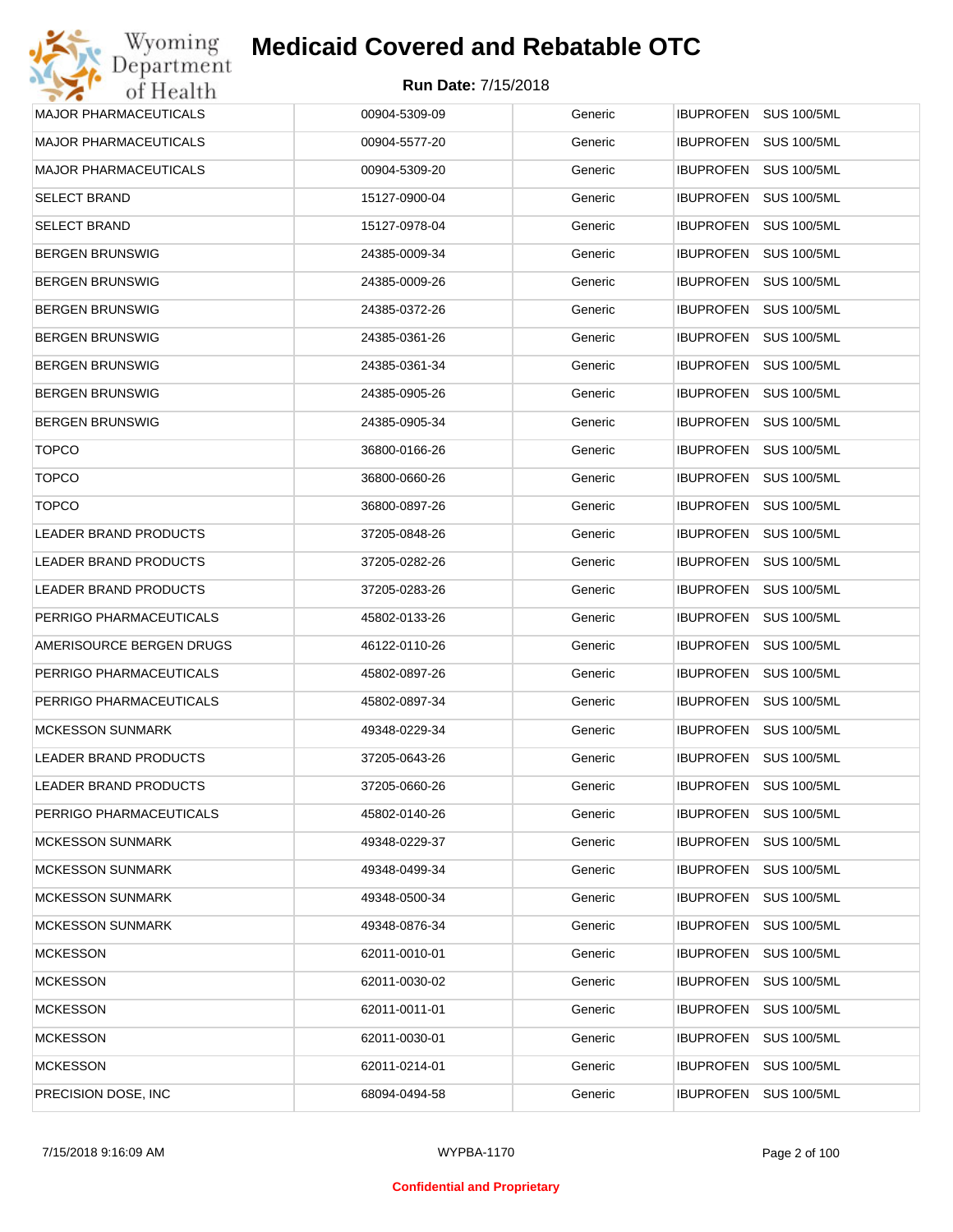| Wyoming<br><b>Medicaid Covered and Rebatable OTC</b><br>Department |                            |         |                                        |  |  |
|--------------------------------------------------------------------|----------------------------|---------|----------------------------------------|--|--|
| of Health                                                          | <b>Run Date: 7/15/2018</b> |         |                                        |  |  |
| PRECISION DOSE, INC                                                | 68094-0494-59              | Generic | <b>IBUPROFEN</b><br><b>SUS 100/5ML</b> |  |  |
| PRECISION DOSE, INC.                                               | 68094-0503-61              | Generic | <b>SUS 100/5ML</b><br><b>IBUPROFEN</b> |  |  |
| CHAIN DRUG MARKETING ASSOC                                         | 63868-0758-18              | Generic | <b>IBUPROFEN</b><br><b>SUS 100/5ML</b> |  |  |
| PRECISION DOSE, INC.                                               | 68094-0503-62              | Generic | <b>IBUPROFEN</b><br><b>SUS 100/5ML</b> |  |  |
| PRECISION DOSE, INC.                                               | 68094-0494-61              | Generic | <b>IBUPROFEN</b><br><b>SUS 100/5ML</b> |  |  |
| CHAIN DRUG MARKETING ASSOC                                         | 63868-0756-18              | Generic | <b>IBUPROFEN</b><br><b>SUS 100/5ML</b> |  |  |
| PRECISION DOSE, INC.                                               | 68094-0494-62              | Generic | <b>IBUPROFEN</b><br><b>SUS 100/5ML</b> |  |  |
| PRECISION DOSE, INC.                                               | 68094-0503-59              | Generic | <b>SUS 100/5ML</b><br><b>IBUPROFEN</b> |  |  |

| <b>Ibuprofen Susp 40 MG/ML</b> |               |         |                                 |
|--------------------------------|---------------|---------|---------------------------------|
| <b>GEISS DESTIN &amp; DUNN</b> | 00113-0057-05 | Generic | IBUPROFEN DRO 50/1.25           |
| <b>MAJOR PHARMACEUTICALS</b>   | 00904-5463-35 | Generic | CHLD IBUPRFN DRO 40MG/ML        |
| <b>TOPCO</b>                   | 36800-0057-05 | Generic | IBUPROFEN DRO 50/1.25           |
| <b>TOPCO</b>                   | 36800-0255-10 | Generic | <b>IBUPROFEN</b><br>DRO 50/1.25 |
| <b>BERGEN BRUNSWIG</b>         | 24385-0550-10 | Generic | <b>IBUPROFEN</b><br>DRO 50/1.25 |
| PERRIGO PHARMACEUTICALS        | 45802-0057-05 | Generic | <b>IBUPROFEN</b><br>DRO 50/1.25 |
| <b>ACTAVIS</b>                 | 45963-0125-24 | Generic | <b>IBUPROFEN</b><br>DRO 50/1.25 |
| <b>LEADER BRAND PRODUCTS</b>   | 37205-0646-05 | Generic | <b>IBU-DROPS</b><br>DRO 40MG/ML |
| <b>LEADER BRAND PRODUCTS</b>   | 37205-0436-10 | Generic | <b>IBU-DROPS</b><br>DRO 50/1.25 |
| <b>ACTAVIS</b>                 | 45963-0125-23 | Generic | <b>IBUPROFEN</b><br>DRO 50/1.25 |
| <b>MCKESSON SUNMARK</b>        | 49348-0374-69 | Generic | <b>IBUPROFEN</b><br>DRO 50/1.25 |
| <b>MCKESSON SUNMARK</b>        | 49348-0642-27 | Generic | <b>IBUPROFEN</b><br>DRO 50/1.25 |
| <b>MCKESSON</b>                | 62011-0012-01 | Generic | <b>IBUPROFEN</b><br>DRO 50/1.25 |
| <b>MCKESSON</b>                | 62011-0004-01 | Generic | <b>IBUPROFEN</b><br>DRO 50/1.25 |
| CHAIN DRUG MARKETING ASSOC     | 63868-0076-30 | Generic | <b>IBUPROFEN</b><br>DRO 50/1.25 |

| Ibuprofen Tab 200 MG           |               |         |                                      |
|--------------------------------|---------------|---------|--------------------------------------|
| <b>GEISS DESTIN &amp; DUNN</b> | 00113-0604-71 | Generic | <b>TAB 200MG</b><br><b>IBUPROFEN</b> |
| <b>GEISS DESTIN &amp; DUNN</b> | 00113-0647-78 | Generic | <b>TAB 200MG</b><br><b>IBUPROFEN</b> |
| <b>GEISS DESTIN &amp; DUNN</b> | 00113-0604-78 | Generic | <b>IBUPROFEN</b><br><b>TAB 200MG</b> |
| <b>GEISS DESTIN &amp; DUNN</b> | 00113-0604-90 | Generic | <b>TAB 200MG</b><br><b>IBUPROFEN</b> |
| <b>GEISS DESTIN &amp; DUNN</b> | 00113-0074-71 | Generic | <b>IBUPROFEN</b><br><b>TAB 200MG</b> |
| <b>GEISS DESTIN &amp; DUNN</b> | 00113-0074-78 | Generic | <b>TAB 200MG</b><br><b>IBUPROFEN</b> |
| <b>GEISS DESTIN &amp; DUNN</b> | 00113-0647-62 | Generic | <b>TAB 200MG</b><br><b>IBUPROFEN</b> |
| <b>GEISS DESTIN &amp; DUNN</b> | 00113-0647-71 | Generic | <b>TAB 200MG</b><br><b>IBUPROFEN</b> |
| <b>GEISS DESTIN &amp; DUNN</b> | 00113-0517-71 | Generic | <b>IBUPROFEN</b><br><b>TAB 200MG</b> |
| <b>GEISS DESTIN &amp; DUNN</b> | 00113-0604-62 | Generic | <b>TAB 200MG</b><br><b>IBUPROFEN</b> |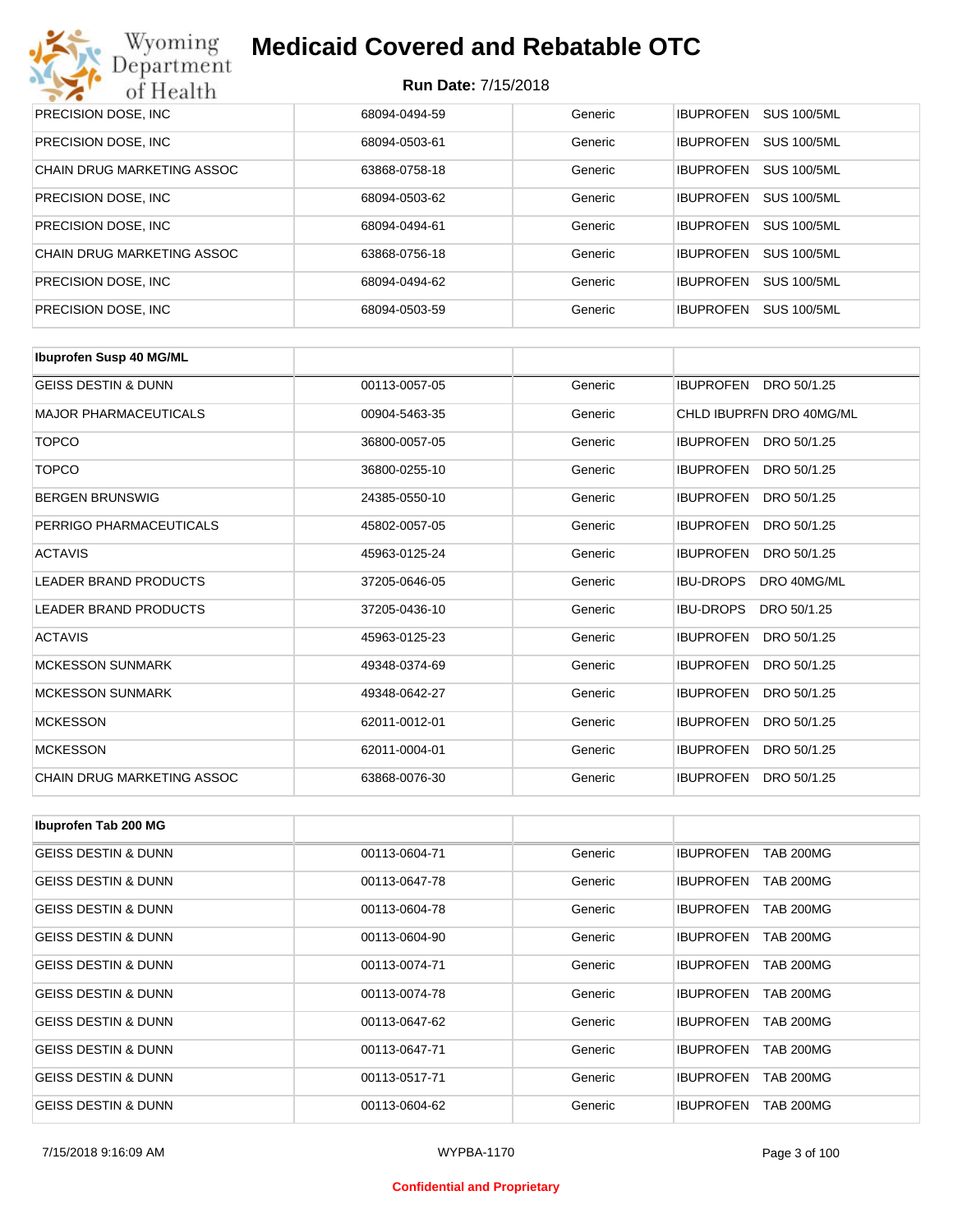| <b>RUGBY LABORATORIES</b>    | 00536-3587-06 | Generic | IBUPROFEN TAB 200MG                |
|------------------------------|---------------|---------|------------------------------------|
| <b>MAJOR PHARMACEUTICALS</b> | 00904-7912-51 | Generic | IBUPROFEN TAB 200MG                |
| <b>RUGBY LABORATORIES</b>    | 00536-3587-01 | Generic | IBUPROFEN TAB 200MG                |
| <b>MAJOR PHARMACEUTICALS</b> | 00904-7915-24 | Generic | IBUPROFEN TAB 200MG                |
| <b>MAJOR PHARMACEUTICALS</b> | 00904-7915-40 | Generic | IBUPROFEN TAB 200MG                |
| <b>MAJOR PHARMACEUTICALS</b> | 00904-7915-51 | Generic | IBUPROFEN TAB 200MG                |
| <b>MAJOR PHARMACEUTICALS</b> | 00904-7915-59 | Generic | IBUPROFEN TAB 200MG                |
| <b>SELECT BRAND</b>          | 15127-0312-01 | Generic | SB IBUPROFEN TAB 200MG             |
| <b>SELECT BRAND</b>          | 15127-0312-24 | Generic | SB IBUPROFEN TAB 200MG             |
| <b>BERGEN BRUNSWIG</b>       | 24385-0058-78 | Generic | IBUPROFEN TAB 200MG                |
| <b>BERGEN BRUNSWIG</b>       | 24385-0058-82 | Generic | IBUPROFEN TAB 200MG                |
| <b>MAJOR PHARMACEUTICALS</b> | 00904-7912-59 | Generic | IBUPROFEN TAB 200MG                |
| <b>SELECT BRAND</b>          | 15127-0335-01 | Generic | SB IBUPROFEN TAB 200MG             |
| PHARBEST PHARMACEUTICALS     | 16103-0393-08 | Generic | IBUPROFEN TAB 200MG                |
| <b>MAJOR PHARMACEUTICALS</b> | 00904-7914-59 | Generic | <b>TAB 200MG</b><br>IBU-200        |
| <b>MAJOR PHARMACEUTICALS</b> | 00904-7915-80 | Generic | IBUPROFEN TAB 200MG                |
| <b>SELECT BRAND</b>          | 15127-0312-50 | Generic | SB IBUPROFEN TAB 200MG             |
| <b>SELECT BRAND</b>          | 15127-0335-50 | Generic | SB IBUPROFEN TAB 200MG             |
| <b>SELECT BRAND</b>          | 15127-0905-50 | Generic | SB IBUPROFEN TAB 200MG             |
| <b>SELECT BRAND</b>          | 15127-0907-50 | Generic | SB IBUPROFEN TAB 200MG             |
| PHARBEST PHARMACEUTICALS     | 16103-0393-06 | Generic | IBUPROFEN TAB 200MG                |
| <b>MAJOR PHARMACEUTICALS</b> | 00904-7914-51 | Generic | <b>IBU-200</b><br><b>TAB 200MG</b> |
| <b>MAJOR PHARMACEUTICALS</b> | 00904-7914-61 | Generic | <b>IBU-200</b><br><b>TAB 200MG</b> |
| <b>MAJOR PHARMACEUTICALS</b> | 00904-7915-70 | Generic | IBUPROFEN TAB 200MG                |
| <b>SELECT BRAND</b>          | 15127-0312-25 | Generic | SB IBUPROFEN TAB 200MG             |
| <b>SELECT BRAND</b>          | 15127-0335-24 | Generic | SB IBUPROFEN TAB 200MG             |
| <b>SELECT BRAND</b>          | 15127-0907-24 | Generic | SB IBUPROFEN TAB 200MG             |
| <b>BERGEN BRUNSWIG</b>       | 24385-0059-78 | Generic | IBUPROFEN TAB 200MG                |
| <b>BERGEN BRUNSWIG</b>       | 24385-0604-78 | Generic | IBUPROFEN TAB 200MG                |
| <b>BERGEN BRUNSWIG</b>       | 24385-0604-90 | Generic | IBUPROFEN TAB 200MG                |
| <b>BERGEN BRUNSWIG</b>       | 24385-0647-71 | Generic | IBUPROFEN TAB 200MG                |
| <b>TOPCO</b>                 | 36800-0074-71 | Generic | IBUPROFEN TAB 200MG                |
| <b>TOPCO</b>                 | 36800-0074-78 | Generic | IBUPROFEN TAB 200MG                |
| <b>BERGEN BRUNSWIG</b>       | 24385-0604-71 | Generic | IBUPROFEN TAB 200MG                |
| <b>BERGEN BRUNSWIG</b>       | 24385-0647-78 | Generic | IBUPROFEN TAB 200MG                |
| <b>TOPCO</b>                 | 36800-0604-62 | Generic | IBUPROFEN TAB 200MG                |
|                              |               |         |                                    |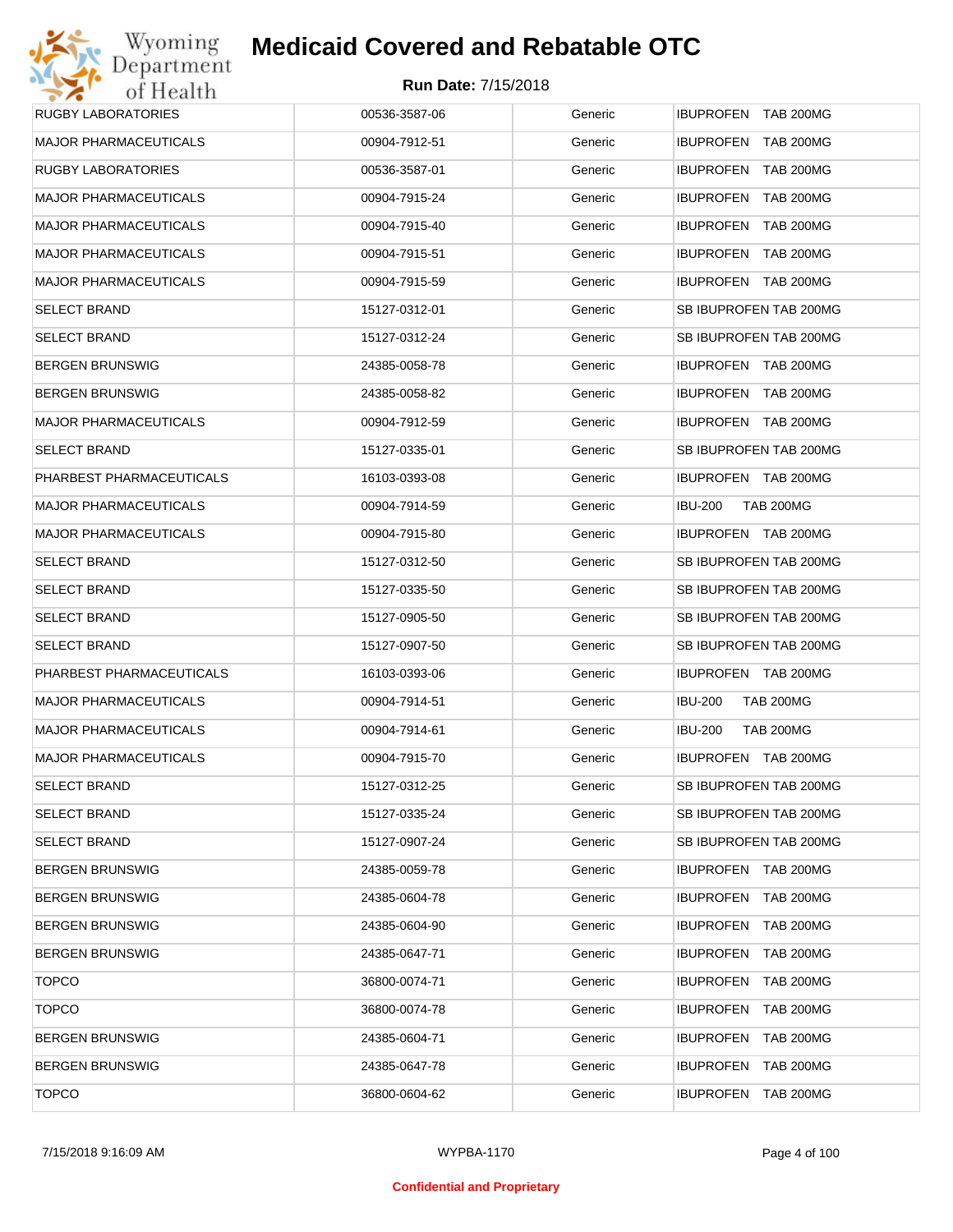

# Wyoming<br>Department<br>of Health

## **Medicaid Covered and Rebatable OTC**

| <b>TOPCO</b>                 | 36800-0604-71 | Generic | IBUPROFEN TAB 200MG                  |
|------------------------------|---------------|---------|--------------------------------------|
| <b>TOPCO</b>                 | 36800-0604-78 | Generic | IBUPROFEN TAB 200MG                  |
| <b>TOPCO</b>                 | 36800-0604-85 | Generic | IBUPROFEN TAB 200MG                  |
| <b>LEADER BRAND PRODUCTS</b> | 37205-0341-78 | Generic | <b>IBUPROFEN</b><br><b>TAB 200MG</b> |
| LEADER BRAND PRODUCTS        | 37205-0345-71 | Generic | IBUPROFEN TAB 200MG                  |
| <b>LEADER BRAND PRODUCTS</b> | 37205-0345-78 | Generic | <b>IBUPROFEN</b><br><b>TAB 200MG</b> |
| <b>LEADER BRAND PRODUCTS</b> | 37205-0350-71 | Generic | IBUPROFEN TAB 200MG                  |
| <b>TOPCO</b>                 | 36800-0517-78 | Generic | <b>IBUPROFEN</b><br><b>TAB 200MG</b> |
| <b>TOPCO</b>                 | 36800-0604-90 | Generic | IBUPROFEN TAB 200MG                  |
| <b>TOPCO</b>                 | 36800-0647-62 | Generic | <b>IBUPROFEN</b><br><b>TAB 200MG</b> |
| <b>TOPCO</b>                 | 36800-0647-78 | Generic | IBUPROFEN TAB 200MG                  |
| <b>BERGEN BRUNSWIG</b>       | 24385-0604-85 | Generic | <b>IBUPROFEN</b><br><b>TAB 200MG</b> |
| <b>TOPCO</b>                 | 36800-0183-83 | Generic | IBUPROFEN TAB 200MG                  |
| <b>TOPCO</b>                 | 36800-0517-71 | Generic | <b>IBUPROFEN</b><br><b>TAB 200MG</b> |
| <b>TOPCO</b>                 | 36800-0604-93 | Generic | IBUPROFEN TAB 200MG                  |
| <b>TOPCO</b>                 | 36800-0647-71 | Generic | <b>IBUPROFEN</b><br><b>TAB 200MG</b> |
| <b>TOPCO</b>                 | 36800-0647-90 | Generic | IBUPROFEN TAB 200MG                  |
| LEADER BRAND PRODUCTS        | 37205-0341-71 | Generic | <b>IBUPROFEN</b><br><b>TAB 200MG</b> |
| <b>MCKESSON SUNMARK</b>      | 49348-0706-04 | Generic | IBUPROFEN TAB 200MG                  |
| <b>MCKESSON SUNMARK</b>      | 49348-0706-10 | Generic | IBUPROFEN TAB 200MG                  |
| <b>MCKESSON SUNMARK</b>      | 49348-0727-10 | Generic | SM IBUPROFEN TAB 200MG               |
| <b>LEADER BRAND PRODUCTS</b> | 37205-0605-71 | Generic | IBUPROFEN TAB 200MG                  |
| <b>MCKESSON SUNMARK</b>      | 49348-0706-09 | Generic | IBUPROFEN TAB 200MG                  |
| <b>MCKESSON SUNMARK</b>      | 49348-0706-14 | Generic | <b>IBUPROFEN</b><br><b>TAB 200MG</b> |
| <b>MCKESSON SUNMARK</b>      | 49348-0196-09 | Generic | IBUPROFEN TAB 200MG                  |
| <b>MCKESSON SUNMARK</b>      | 49348-0196-10 | Generic | IBUPROFEN TAB 200MG                  |
| <b>MCKESSON SUNMARK</b>      | 49348-0196-35 | Generic | IBUPROFEN TAB 200MG                  |
| <b>MCKESSON SUNMARK</b>      | 49348-0727-09 | Generic | SM IBUPROFEN TAB 200MG               |
| AMNEAL PHARMACEUTICALS       | 53746-0140-01 | Generic | IBUPROFEN TAB 200MG                  |
| <b>MCKESSON</b>              | 62011-0015-01 | Generic | HM IBUPROFEN TAB 200MG               |
| AMNEAL PHARMACEUTICALS       | 53746-0140-10 | Generic | IBUPROFEN TAB 200MG                  |
| <b>MCKESSON</b>              | 62011-0014-01 | Generic | HM IBUPROFEN TAB 200MG               |
| <b>MCKESSON</b>              | 62011-0014-02 | Generic | HM IBUPROFEN TAB 200MG               |
| <b>MCKESSON</b>              | 62011-0014-03 | Generic | HM IBUPROFEN TAB 200MG               |
| <b>MCKESSON</b>              | 62011-0015-02 | Generic | HM IBUPROFEN TAB 200MG               |
| AUBURN PHARMACEUTICAL        | 62107-0002-01 | Generic | <b>PROVIL</b><br><b>TAB 200MG</b>    |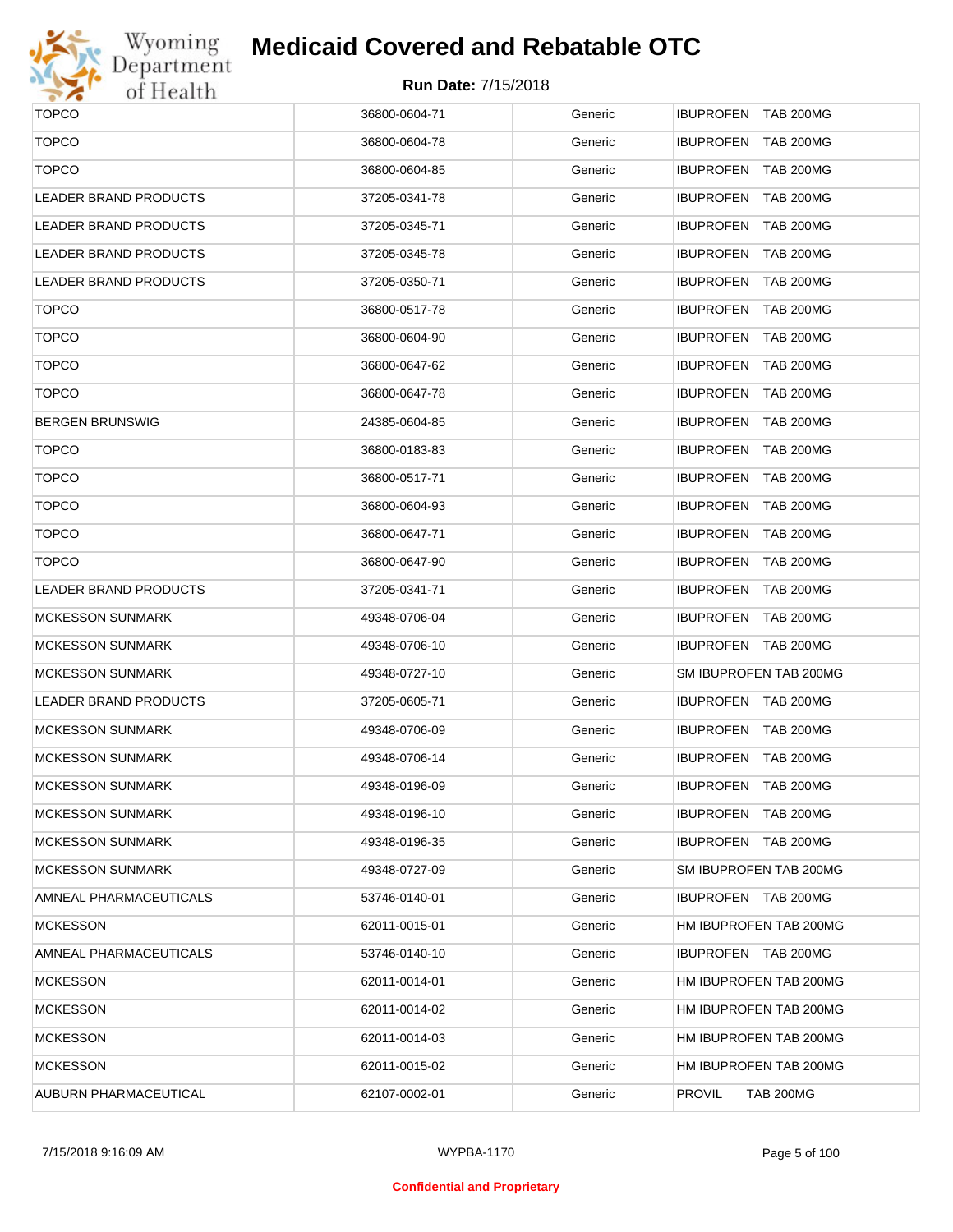### **Run Date:** 7/15/2018

| Wyoming<br><b>Medicaid Covered and Rebatable OTC</b><br>Department |               |         |                                      |  |  |
|--------------------------------------------------------------------|---------------|---------|--------------------------------------|--|--|
| <b>Run Date: 7/15/2018</b><br>of Health                            |               |         |                                      |  |  |
| AUBURN PHARMACEUTICAL                                              | 62107-0002-50 | Generic | <b>PROVIL</b><br><b>TAB 200MG</b>    |  |  |
| MCKESSON PACKAGING SERVICES                                        | 63739-0134-01 | Generic | <b>TAB 200MG</b><br><b>IBUPROFEN</b> |  |  |
| <b>MCKESSON</b>                                                    | 62011-0213-01 | Generic | HM IBUPROFEN TAB 200MG               |  |  |
| <b>MCKESSON</b>                                                    | 62011-0222-01 | Generic | HM IBUPROFEN TAB 200MG               |  |  |
| <b>MCKESSON</b>                                                    | 62011-0222-02 | Generic | HM IBUPROFEN TAB 200MG               |  |  |
| CHAIN DRUG MARKETING ASSOC                                         | 63868-0790-50 | Generic | OC IBUPROFEN TAB 200MG               |  |  |
| <b>CHAIN DRUG MARKETING ASSOC</b>                                  | 63868-0983-50 | Generic | OC IBUPROFEN TAB 200MG               |  |  |
| CHAIN DRUG MARKETING ASSOC                                         | 63868-0791-50 | Generic | OC IBUPROFEN TAB 200MG               |  |  |

| Naproxen Sodium Cap 220 MG |               |         |                        |
|----------------------------|---------------|---------|------------------------|
| LEADER BRAND PRODUCTS      | 37205-0854-58 | Generic | NAPROXEN SOD CAP 220MG |
| LEADER BRAND PRODUCTS      | 37205-0854-60 | Generic | NAPROXEN SOD CAP 220MG |
| AMERISOURCE BERGEN DRUGS   | 46122-0038-58 | Generic | NAPROXEN SOD CAP 220MG |
| AMERISOURCE BERGEN DRUGS   | 46122-0038-60 | Generic | NAPROXEN SOD CAP 220MG |
| <b>MCKESSON</b>            | 62011-0007-01 | Generic | NAPROXEN SOD CAP 220MG |

| Naproxen Sodium Tab 220 MG     |               |         |                        |
|--------------------------------|---------------|---------|------------------------|
| <b>GEISS DESTIN &amp; DUNN</b> | 00113-9490-78 | Generic | NAPROXEN SOD TAB 220MG |
| <b>GEISS DESTIN &amp; DUNN</b> | 00113-0368-62 | Generic | NAPROXEN SOD TAB 220MG |
| <b>GEISS DESTIN &amp; DUNN</b> | 00113-0368-71 | Generic | NAPROXEN SOD TAB 220MG |
| <b>GEISS DESTIN &amp; DUNN</b> | 00113-0368-78 | Generic | NAPROXEN SOD TAB 220MG |
| <b>GEISS DESTIN &amp; DUNN</b> | 00113-9490-62 | Generic | NAPROXEN SOD TAB 220MG |
| <b>GEISS DESTIN &amp; DUNN</b> | 00113-9490-71 | Generic | NAPROXEN SOD TAB 220MG |
| <b>RUGBY LABORATORIES</b>      | 00536-1022-01 | Generic | ALL DAY RELF TAB 220MG |
| <b>RUGBY LABORATORIES</b>      | 00536-1022-06 | Generic | ALL DAY RELF TAB 220MG |
| <b>RUGBY LABORATORIES</b>      | 00536-1023-01 | Generic | ALL DAY RELF TAB 220MG |
| <b>BERGEN BRUNSWIG</b>         | 24385-0368-71 | Generic | ALL DAY PAIN TAB 220MG |
| <b>BERGEN BRUNSWIG</b>         | 24385-0368-78 | Generic | ALL DAY PAIN TAB 220MG |
| <b>SELECT BRAND</b>            | 15127-0466-01 | Generic | NAPROXEN SOD TAB 220MG |
| <b>SELECT BRAND</b>            | 15127-0466-24 | Generic | NAPROXEN SOD TAB 220MG |
| <b>SELECT BRAND</b>            | 15127-0466-50 | Generic | NAPROXEN SOD TAB 220MG |
| <b>BERGEN BRUNSWIG</b>         | 24385-0368-81 | Generic | ALL DAY PAIN TAB 220MG |
| <b>BERGEN BRUNSWIG</b>         | 24385-0490-78 | Generic | ALL DAY PAIN TAB 220MG |
| <b>TOPCO</b>                   | 36800-0368-62 | Generic | ALL DAY PAIN TAB 220MG |
| <b>TOPCO</b>                   | 36800-0368-71 | Generic | ALL DAY PAIN TAB 220MG |
| <b>TOPCO</b>                   | 36800-0368-78 | Generic | ALL DAY PAIN TAB 220MG |
| <b>TOPCO</b>                   | 36800-0368-82 | Generic | ALL DAY PAIN TAB 220MG |

#### **Confidential and Proprietary**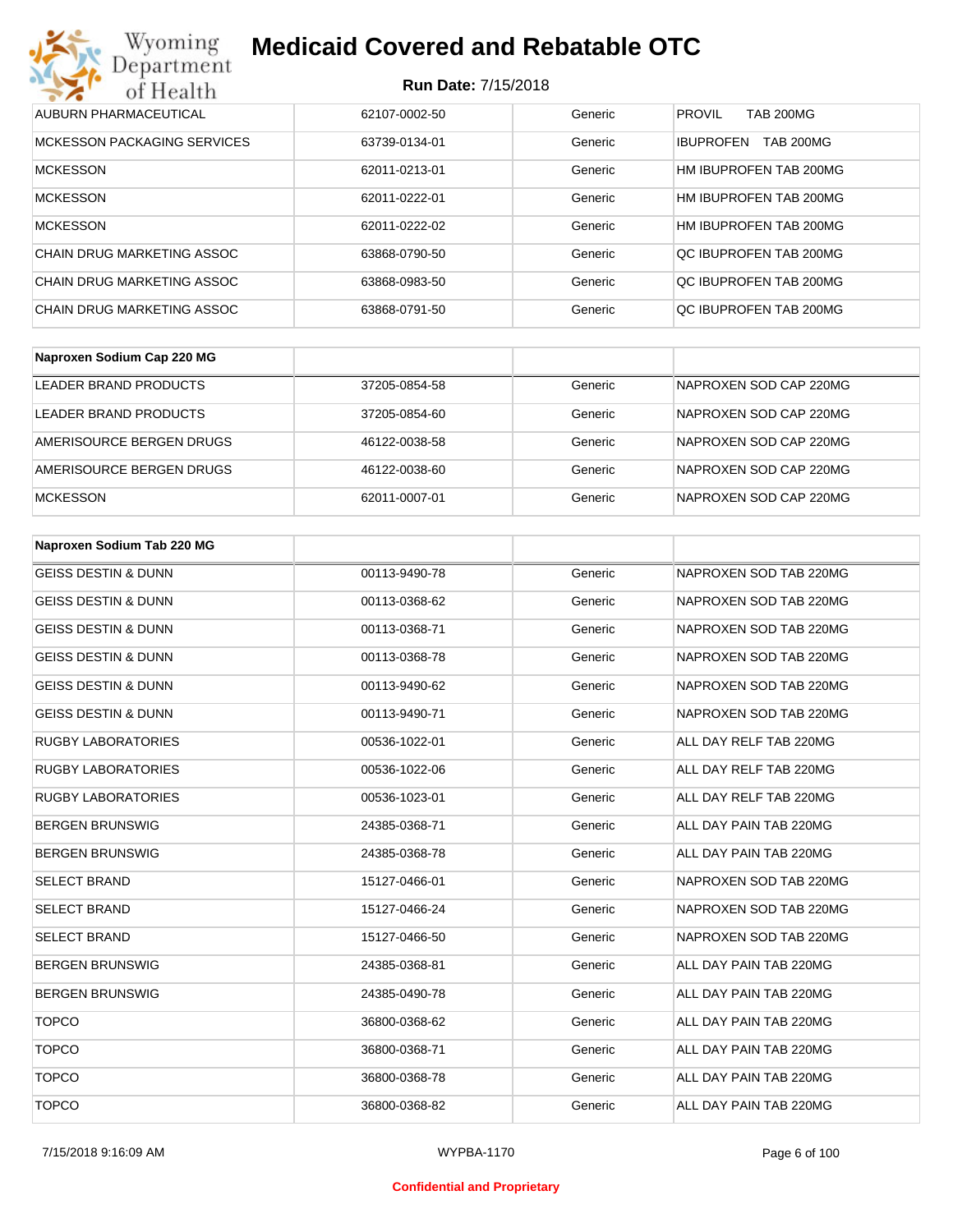

| <b>TOPCO</b>                    | 36800-0490-62 | Generic | ALL DAY PAIN TAB 220MG |
|---------------------------------|---------------|---------|------------------------|
| <b>TOPCO</b>                    | 36800-0490-78 | Generic | ALL DAY PAIN TAB 220MG |
| <b>BERGEN BRUNSWIG</b>          | 24385-0490-71 | Generic | ALL DAY PAIN TAB 220MG |
| PERRIGO PHARMACEUTICALS         | 45802-0490-71 | Generic | NAPROXEN SOD TAB 220MG |
| PERRIGO PHARMACEUTICALS         | 45802-0490-78 | Generic | NAPROXEN SOD TAB 220MG |
| <b>MCKESSON SUNMARK</b>         | 49348-0306-09 | Generic | NAPROXEN SOD TAB 220MG |
| <b>MCKESSON</b>                 | 62011-0017-02 | Generic | NAPROXEN SOD TAB 220MG |
| <b>MCKESSON</b>                 | 62011-0017-01 | Generic | NAPROXEN SOD TAB 220MG |
| CHAIN DRUG MARKETING ASSOC      | 63868-0465-01 | Generic | NAPROXEN SOD TAB 220MG |
| CHAIN DRUG MARKETING ASSOC      | 63868-0465-50 | Generic | NAPROXEN SOD TAB 220MG |
| <b>ANALGESICS - NonNarcotic</b> |               |         |                        |

| Acetaminophen Cap 500 MG |               |         |              |                  |
|--------------------------|---------------|---------|--------------|------------------|
| MAJOR PHARMACEUTICALS    | 00904-1987-60 | Generic | <b>MAPAP</b> | <b>CAP 500MG</b> |
| MAJOR PHARMACEUTICALS    | 00904-1987-80 | Generic | <b>MAPAP</b> | CAP 500MG        |

| Acetaminophen Chew Tab 80 MG |               |         |                       |
|------------------------------|---------------|---------|-----------------------|
| <b>RUGBY LABORATORIES</b>    | 00536-1014-07 | Generic | PAIN & FEVER CHW 80MG |
| MAJOR PHARMACEUTICALS        | 00904-5256-46 | Generic | CHW 80MG<br>MAPAP     |

| Acetaminophen Disintegrating Tab 160 MG |               |         |                           |
|-----------------------------------------|---------------|---------|---------------------------|
| MAJOR PHARMACEUTICALS                   | 00904-5754-24 | Generic | JUNIOR MAPAP TAB 160MG RT |
| MCKESSON SUNMARK                        | 49348-0063-04 | Generic | SM RPD MELT TAB 160MG     |
| <b>MCKESSON</b>                         | 62011-0230-01 | Generic | HM RPD MELT TAB 160MG     |
| CHAIN DRUG MARKETING ASSOC              | 63868-0158-24 | Generic | NON-ASA JR TAB 160MG      |

| Acetaminophen Disintegrating Tab 80 MG |               |         |                         |
|----------------------------------------|---------------|---------|-------------------------|
| IMAJOR PHARMACEUTICALS                 | 00904-5791-46 | Generic | MAPAP CHILD TAB 80MG RT |
| MAJOR PHARMACEUTICALS                  | 00904-5751-46 | Generic | CHLDS MAPAP TAB 80MG RT |
| LEADER BRAND PRODUCTS                  | 37205-0516-65 | Generic | CHLD PAIN RL TAB 80MG   |

| Acetaminophen Liquid 160 MG/5ML |               |         |                             |
|---------------------------------|---------------|---------|-----------------------------|
| WOMEN'S CHOICE PHARMACEUTICALS  | 00485-0057-08 | Generic | ED-APAP<br>LIQ 80MG/2.5     |
| <b>PAR PHARMACEUTICALS</b>      | 00603-0839-94 | Generic | Q-PAP<br>LIQ 160/5ML        |
| <b>PAR PHARMACEUTICALS</b>      | 00603-0839-58 | Generic | Q-PAP<br>LIQ 160/5ML        |
| <b>MAJOR PHARMACEUTICALS</b>    | 00904-1985-16 | Generic | <b>MAPAP</b><br>LIQ 160/5ML |
| <b>MAJOR PHARMACEUTICALS</b>    | 00904-1985-00 | Generic | <b>MAPAP</b><br>LIQ 160/5ML |
| <b>MAJOR PHARMACEUTICALS</b>    | 00904-1985-20 | Generic | <b>MAPAP</b><br>LIQ 160/5ML |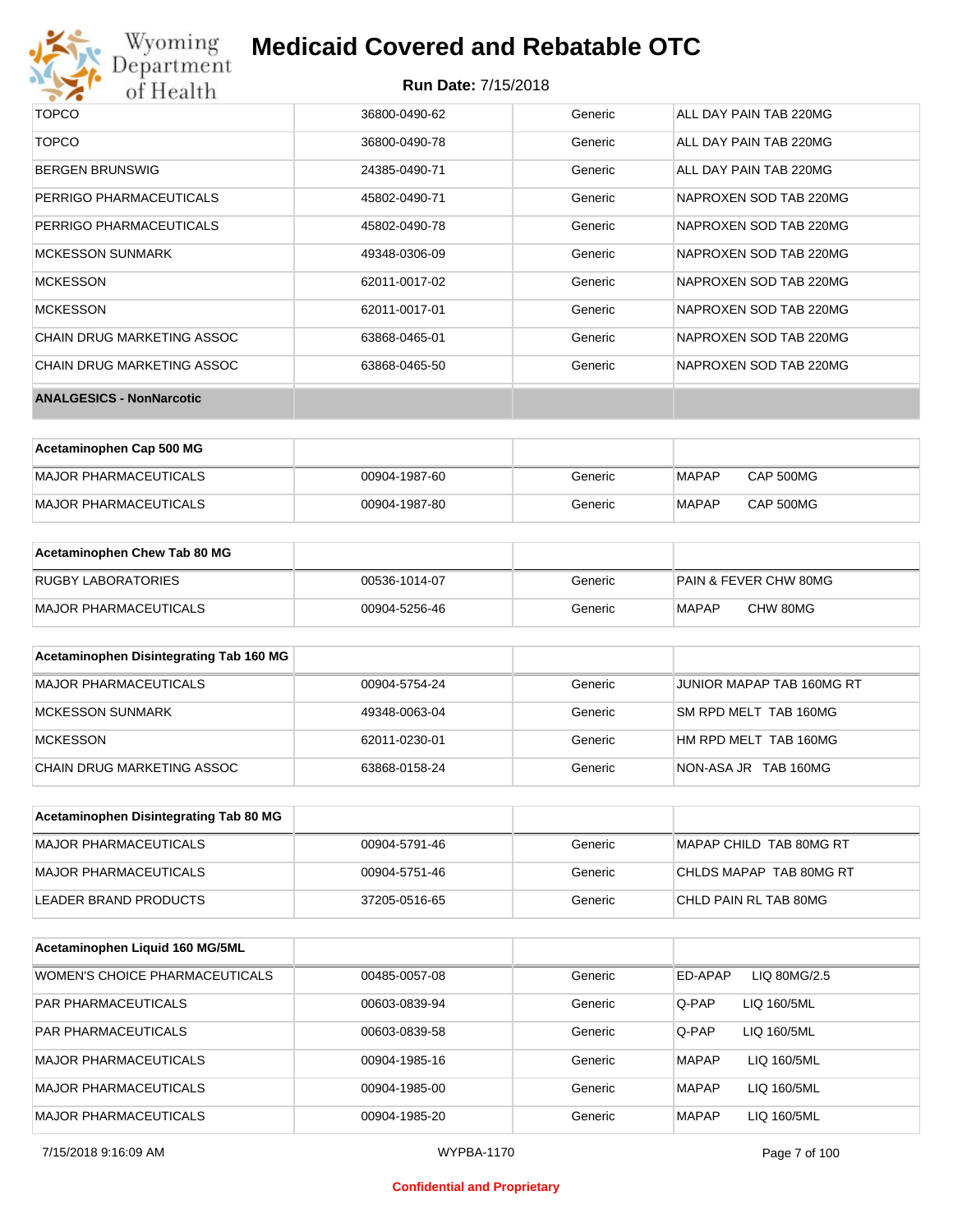

| <b>PAR PHARMACEUTICALS</b>      | 00603-0840-94 | Generic      | Q-PAP<br>LIQ 160/5ML                  |
|---------------------------------|---------------|--------------|---------------------------------------|
| <b>SILARX</b>                   | 54838-0144-40 | Generic      | CHLD SILAPAP LIQ 160/5ML              |
| <b>SILARX</b>                   | 54838-0144-70 | Generic      | CHLD SILAPAP LIQ 160/5ML              |
| <b>SILARX</b>                   | 54838-0144-80 | Generic      | CHLD SILAPAP LIQ 160/5ML              |
| <b>METHOD PHARMACEUTICALS</b>   | 58657-0520-16 | Generic      | ACETAMIN<br>LIQ 160/5ML               |
| Acetaminophen Liquid 167 MG/5ML |               |              |                                       |
| <b>MAJOR PHARMACEUTICALS</b>    | 00904-5847-09 | Generic      | MAPAP APAP LIQ 500/15ML               |
|                                 |               |              |                                       |
| Acetaminophen Soln 100 MG/ML    |               |              |                                       |
| PAR PHARMACEUTICALS             | 00603-0838-73 | Generic      | Q-PAP INFANT DRO 80/0.8ML             |
| <b>SILARX</b>                   | 54838-0145-30 | Brand        | INF SILAPAP DRO 80/0.8ML              |
| <b>SILARX</b>                   | 54838-0145-15 | <b>Brand</b> | INF SILAPAP DRO 80/0.8ML              |
| Acetaminophen Soln 160 MG/5ML   |               |              |                                       |
| PHARMACEUTICAL ASSOCIATES       | 00121-0657-05 | Generic      | <b>SOL 160/5ML</b><br><b>ACETAMIN</b> |
| PHARMACEUTICAL ASSOCIATES       | 00121-0657-11 | Generic      | <b>SOL 160/5ML</b><br>ACETAMIN        |
| PHARMACEUTICAL ASSOCIATES       | 00121-0657-21 | Generic      | <b>ACETAMIN</b><br><b>SOL 160/5ML</b> |
| <b>RUGBY LABORATORIES</b>       | 00536-0122-85 | Generic      | PAIN & FEVER SOL 160/5ML              |
| <b>RUGBY LABORATORIES</b>       | 00536-0122-97 | Generic      | PAIN & FEVER SOL 160/5ML              |
|                                 |               |              |                                       |
| Acetaminophen Suppos 120 MG     |               |              |                                       |
| G & W LABS                      | 00713-0118-50 | Generic      | <b>ACEPHEN</b><br>SUP 120MG           |
| G & W LABS                      | 00713-0118-12 | Generic      | <b>ACEPHEN</b><br><b>SUP 120MG</b>    |
| G & W LABS                      | 00713-0118-01 | Generic      | <b>ACEPHEN</b><br>SUP 120MG           |
| <b>PERRIGO</b>                  | 45802-0732-30 | Generic      | <b>ACETAMIN</b><br>SUP 120MG          |
| <b>PERRIGO</b>                  | 45802-0732-33 | Generic      | <b>ACETAMIN</b><br><b>SUP 120MG</b>   |
| <b>TARO</b>                     | 51672-2115-02 | Generic      | <b>FEVERALL</b><br><b>SUP 120MG</b>   |
| <b>TARO</b>                     | 51672-2115-04 | Generic      | <b>SUP 120MG</b><br><b>FEVERALL</b>   |
|                                 |               |              |                                       |
| Acetaminophen Suppos 325 MG     |               |              |                                       |
| G & W LABS                      | 00713-0164-12 | Generic      | <b>ACEPHEN</b><br><b>SUP 325MG</b>    |
| G & W LABS                      | 00713-0164-01 | Generic      | <b>ACEPHEN</b><br><b>SUP 325MG</b>    |
| G & W LABS                      | 00713-0164-50 | Generic      | <b>ACEPHEN</b><br><b>SUP 325MG</b>    |
| <b>TARO</b>                     | 51672-2116-02 | Generic      | <b>FEVERALL</b><br><b>SUP 325MG</b>   |
| <b>TARO</b>                     | 51672-2116-04 | Generic      | SUP 325MG<br><b>FEVERALL</b>          |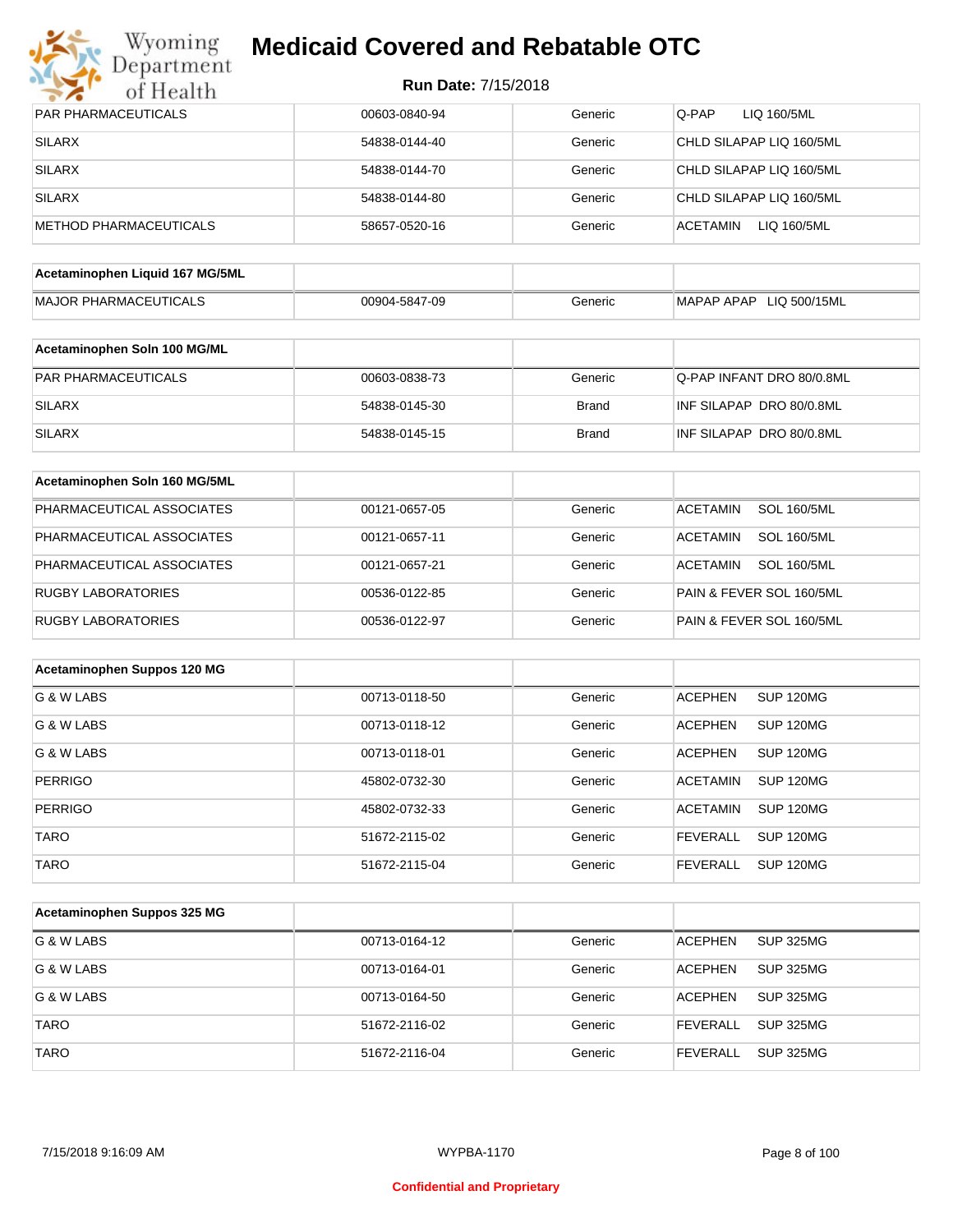

| Acetaminophen Suppos 650 MG    |               |              |                                     |
|--------------------------------|---------------|--------------|-------------------------------------|
| G & W LABS                     | 00713-0165-01 | Generic      | SUP 650MG<br><b>ACEPHEN</b>         |
| G & W LABS                     | 00713-0165-12 | Generic      | <b>ACEPHEN</b><br>SUP 650MG         |
| G & W LABS                     | 00713-0165-50 | Generic      | <b>ACEPHEN</b><br>SUP 650MG         |
| <b>PERRIGO</b>                 | 45802-0730-30 | Generic      | <b>ACETAMIN</b><br>SUP 650MG        |
| <b>PERRIGO</b>                 | 45802-0730-32 | Generic      | <b>ACETAMIN</b><br>SUP 650MG        |
| <b>PERRIGO</b>                 | 45802-0730-33 | Generic      | <b>ACETAMIN</b><br>SUP 650MG        |
| <b>TARO</b>                    | 51672-2117-04 | Generic      | <b>FEVERALL</b><br><b>SUP 650MG</b> |
|                                |               |              |                                     |
| Acetaminophen Suppos 80 MG     |               |              |                                     |
| <b>TARO</b>                    | 51672-2114-04 | <b>Brand</b> | FEVERALL INF SUP 80MG               |
| <b>TARO</b>                    | 51672-2114-02 | <b>Brand</b> | FEVERALL INF SUP 80MG               |
|                                |               |              |                                     |
| Acetaminophen Susp 160 MG/5ML  |               |              |                                     |
| <b>GEISS DESTIN &amp; DUNN</b> | 00113-0212-26 | Generic      | PAIN & FEVER SUS 160/5ML            |
| <b>PERRIGO</b>                 | 00113-0590-10 | Generic      | PAIN & FEVER SUS 160/5ML            |
| PHARMACEUTICAL ASSOCIATES      | 00121-1781-05 | Generic      | ACETAMINOPHN SUS 160/5ML            |
| PERRIGO PHARMACEUTICALS        | 00113-0105-26 | Generic      | PAIN RELIEF SUS 160/5ML             |
| <b>GEISS DESTIN &amp; DUNN</b> | 00113-0608-26 | Generic      | PAIN & FEVER SUS 160/5ML            |
| <b>RUGBY LABORATORIES</b>      | 00536-3606-96 | Generic      | PAIN & FEVER SUS 160/5ML            |
| <b>MAJOR PHARMACEUTICALS</b>   | 00904-6308-20 | Generic      | MAPAP CHILD SUS 160/5ML             |
| PAR PHARMACEUTICALS            | 00603-0841-54 | Generic      | Q-PAP CHILD SUS 160/5ML             |
| <b>PAR PHARMACEUTICALS</b>     | 00603-0842-54 | Generic      | Q-PAP CHILD SUS 160/5ML             |
| PAR PHARMACEUTICALS            | 00603-0843-54 | Generic      | Q-PAP CHILD SUS 160/5ML             |
| <b>TOPCO</b>                   | 36800-0105-26 | Generic      | PAIN RELIEF SUS 160/5ML             |
| <b>TOPCO</b>                   | 36800-0130-26 | Generic      | PAIN RELIEF SUS 160/5ML             |
| <b>BERGEN BRUNSWIG</b>         | 24385-0130-26 | Generic      | PAIN RELIEF SUS 160/5ML             |
| <b>TOPCO</b>                   | 36800-0175-26 | Generic      | PAIN RELIEF SUS 160/5ML             |
| LEADER BRAND PRODUCTS          | 37205-0575-16 | Generic      | PAIN & FEVER SUS 160/5ML            |
| LEADER BRAND PRODUCTS          | 37205-0576-16 | Generic      | PAIN & FEVER SUS 160/5ML            |
| LEADER BRAND PRODUCTS          | 37205-0577-16 | Generic      | PAIN & FEVER SUS 160/5ML            |
| LEADER BRAND PRODUCTS          | 37205-0676-26 | Generic      | PAIN & FEVER SUS 160/5ML            |
| PERRIGO PHARMACEUTICALS        | 45802-0203-26 | Generic      | ACETAMINOPHN SUS 160/5ML            |
| PERRIGO PHARMACEUTICALS        | 45802-0201-26 | Generic      | ACETAMINOPHN SUS 160/5ML            |
| AMERISOURCE BERGEN DRUGS       | 46122-0042-46 | Generic      | PAIN & FEVER SUS 160/5ML            |
| AMERISOURCE BERGEN DRUGS       | 46122-0106-26 | Generic      | PAIN RELIEF SUS 160/5ML             |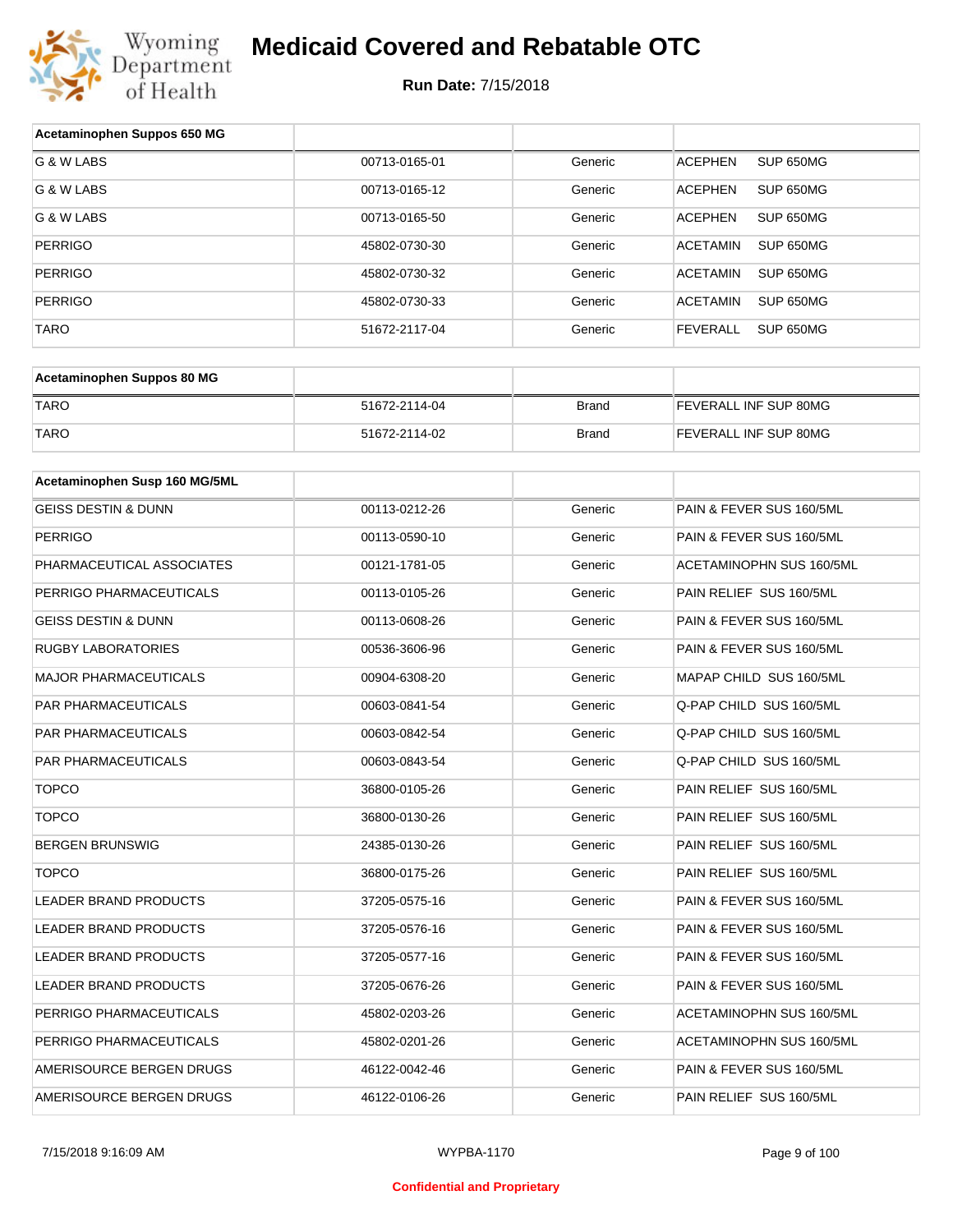| Wyoming<br>Department                   | <b>Medicaid Covered and Rebatable OTC</b> |         |                          |  |  |  |
|-----------------------------------------|-------------------------------------------|---------|--------------------------|--|--|--|
| <b>Run Date: 7/15/2018</b><br>of Health |                                           |         |                          |  |  |  |
| AMERISOURCE BERGEN DRUGS                | 46122-0210-26                             | Generic | PAIN & FEVER SUS 160/5ML |  |  |  |
| AMERISOURCE BERGEN DRUGS                | 46122-0056-03                             | Generic | PAIN & FEVER SUS 160/5ML |  |  |  |
| AMERISOURCE BERGEN DRUGS                | 46122-0209-26                             | Generic | PAIN & FEVER SUS 160/5ML |  |  |  |
| <b>MCKESSON SUNMARK</b>                 | 49348-0119-34                             | Generic | PAIN & FEVER SUS 160/5ML |  |  |  |
| AMERISOURCE BERGEN DRUGS                | 46122-0212-26                             | Generic | PAIN & FEVER SUS 160/5ML |  |  |  |
| <b>MCKESSON SUNMARK</b>                 | 49348-0325-34                             | Generic | PAIN & FEVER SUS 160/5ML |  |  |  |
| <b>MCKESSON SUNMARK</b>                 | 49348-0430-30                             | Generic | PAIN & FEVER SUS 160/5ML |  |  |  |
| AMERISOURCE BERGEN DRUGS                | 46122-0042-03                             | Generic | PAIN & FEVER SUS 160/5ML |  |  |  |
| AMERISOURCE BERGEN DRUGS                | 46122-0105-26                             | Generic | PAIN & FEVER SUS 160/5ML |  |  |  |
| AMERISOURCE BERGEN DRUGS                | 46122-0211-26                             | Generic | PAIN & FEVER SUS 160/5ML |  |  |  |
| AMERISOURCE BERGEN DRUGS                | 46122-0214-26                             | Generic | PAIN & FEVER SUS 160/5ML |  |  |  |
| <b>MCKESSON SUNMARK</b>                 | 49348-0081-30                             | Generic | PAIN & FEVER SUS 160/5ML |  |  |  |
| <b>MCKESSON SUNMARK</b>                 | 49348-0123-34                             | Generic | PAIN & FEVER SUS 160/5ML |  |  |  |
| AMERISOURCE BERGEN DRUGS                | 46122-0050-46                             | Generic | PAIN RELIEF SUS 160/5ML  |  |  |  |
| <b>MCKESSON</b>                         | 62011-0002-01                             | Generic | PAIN & FEVER SUS 160/5ML |  |  |  |
| <b>MCKESSON</b>                         | 62011-0029-01                             | Generic | PAIN RELIEF SUS 160/5ML  |  |  |  |
| <b>MCKESSON</b>                         | 62011-0001-01                             | Generic | PAIN & FEVER SUS 160/5ML |  |  |  |
| <b>MCKESSON</b>                         | 62011-0022-01                             | Generic | PAIN & FEVER SUS 160/5ML |  |  |  |
| <b>MCKESSON</b>                         | 62011-0247-01                             | Generic | PAIN & FEVER SUS 160/5ML |  |  |  |
| <b>MCKESSON</b>                         | 62011-0183-01                             | Generic | PAIN & FEVER SUS 160/5ML |  |  |  |
| CHAIN DRUG MARKETING ASSOC              | 63868-0175-26                             | Generic | NON-ASPIRIN SUS 160/5ML  |  |  |  |
| CHAIN DRUG MARKETING ASSOC              | 63868-0176-26                             | Generic | NON-ASPIRIN SUS 160/5ML  |  |  |  |
| PRECISION DOSE, INC                     | 68094-0588-59                             | Generic | ACETAMINOPHN SUS 325MG   |  |  |  |
| PRECISION DOSE, INC                     | 68094-0586-58                             | Generic | ACETAMINOPHN SUS 160/5ML |  |  |  |
| PRECISION DOSE, INC                     | 68094-0587-58                             | Generic | ACETAMINOPHN SUS 160/5ML |  |  |  |
| PRECISION DOSE, INC                     | 68094-0587-59                             | Generic | ACETAMINOPHN SUS 160/5ML |  |  |  |
| PRECISION DOSE, INC                     | 68094-0587-61                             | Generic | ACETAMINOPHN SUS 160/5ML |  |  |  |
| PRECISION DOSE, INC                     | 68094-0587-62                             | Generic | ACETAMINOPHN SUS 160/5ML |  |  |  |
| PRECISION DOSE, INC                     | 68094-0588-62                             | Generic | ACETAMINOPHN SUS 325MG   |  |  |  |

| Acetaminophen Susp 80 MG/0.8ML |               |         |                          |
|--------------------------------|---------------|---------|--------------------------|
| <b>TOPCO</b>                   | 36800-0289-05 | Generic | PAIN RELIEF DRO 80/0.8ML |
| <b>TOPCO</b>                   | 36800-0008-05 | Generic | PAIN RELIEF DRO 80/0.8ML |
| <b>TOPCO</b>                   | 36800-0289-10 | Generic | PAIN RELIEF DRO 80/0.8ML |

| Acetaminophen Tab 325 MG  |               |         |                                   |
|---------------------------|---------------|---------|-----------------------------------|
| <b>RUGBY LABORATORIES</b> | 00536-3222-10 | Generic | <b>PAIN &amp; FEVER TAB 325MG</b> |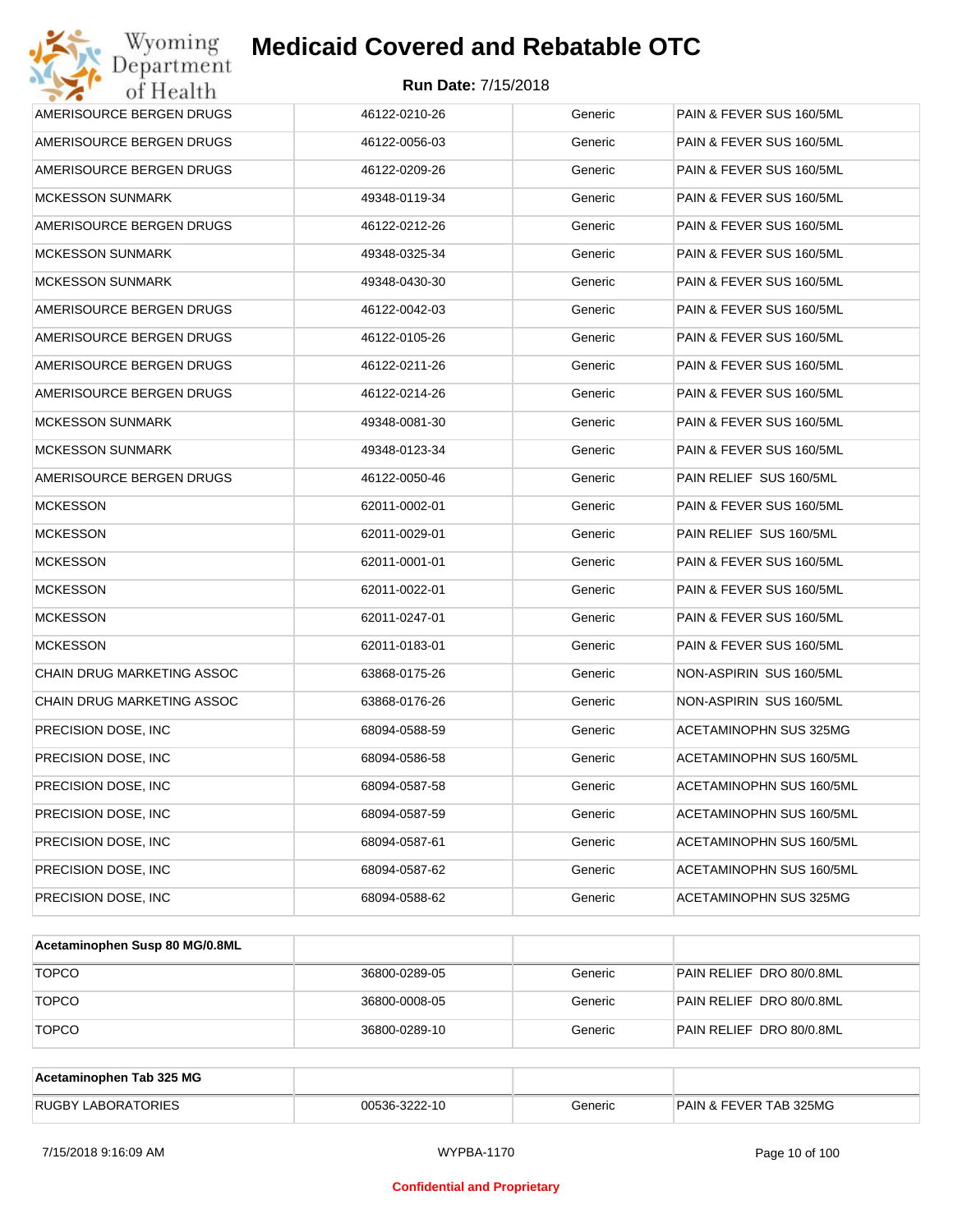# Wyoming<br>Department<br>of Health

## **Medicaid Covered and Rebatable OTC**

#### **Run Date:** 7/15/2018

| PAR PHARMACEUTICAL             | 00603-0263-32 | Generic | Q-PAP<br><b>TAB 325MG</b>           |
|--------------------------------|---------------|---------|-------------------------------------|
| PAR PHARMACEUTICAL             | 00603-0263-29 | Generic | Q-PAP<br><b>TAB 325MG</b>           |
| <b>MAJOR PHARMACEUTICALS</b>   | 00904-1982-80 | Generic | <b>MAPAP</b><br><b>TAB 325MG</b>    |
| RUGBY LABORATORIES             | 00536-3222-01 | Generic | PAIN & FEVER TAB 325MG              |
| <b>MAJOR PHARMACEUTICALS</b>   | 00904-1982-51 | Generic | <b>MAPAP</b><br><b>TAB 325MG</b>    |
| <b>MAJOR PHARMACEUTICALS</b>   | 00904-1982-59 | Generic | <b>MAPAP</b><br><b>TAB 325MG</b>    |
| <b>MAJOR PHARMACEUTICALS</b>   | 00904-1982-60 | Generic | <b>MAPAP</b><br><b>TAB 325MG</b>    |
| <b>MAJOR PHARMACEUTICALS</b>   | 00904-1982-61 | Generic | <b>MAPAP</b><br><b>TAB 325MG</b>    |
| PHARBEST PHARMACEUTICALS       | 16103-0353-11 | Generic | PHARBETOL TAB 325MG                 |
| SELECT BRAND                   | 15127-0072-24 | Generic | NON-ASPIRIN TAB 325MG               |
| PHARBEST PHARMACEUTICALS       | 16103-0353-07 | Generic | PHARBETOL TAB 325MG                 |
| SELECT BRAND                   | 15127-0072-08 | Generic | NON-ASPIRIN TAB 325MG               |
| PHARBEST PHARMACEUTICALS       | 16103-0353-08 | Generic | PHARBETOL TAB 325MG                 |
| <b>BERGEN BRUNSWIG</b>         | 24385-0403-78 | Generic | PAIN RELIEF TAB 325MG               |
| <b>TOPCO</b>                   | 36800-0403-78 | Generic | PAIN RELIEF TAB 325MG               |
| AMERISOURCE BERGEN DRUGS       | 46122-0247-78 | Generic | PAIN RELIEF TAB 325MG               |
| <b>MCKESSON SUNMARK</b>        | 49348-0973-10 | Generic | PAIN RELIEVE TAB 325MG              |
| <b>MCKESSON</b>                | 62011-0032-01 | Generic | PAIN RELIEVE TAB 325MG              |
| AUBURN PHARMACEUTICAL          | 62107-0052-10 | Generic | TACTINAL<br><b>TAB 325MG</b>        |
| MCKESSON PACKAGING SERVICES    | 63739-0440-01 | Generic | ACETAMIN<br>TAB 325MG               |
| AUBURN PHARMACEUTICAL          | 62107-0052-01 | Generic | <b>TACTINAL</b><br><b>TAB 325MG</b> |
| CHAIN DRUG CONSORTIUM          | 68016-0246-00 | Generic | NON-ASPIRIN TAB 325MG               |
|                                |               |         |                                     |
| Acetaminophen Tab 500 MG       |               |         |                                     |
| <b>GEISS DESTIN &amp; DUNN</b> | 00113-0484-62 | Generic | PAIN RELIEF TAB 500MG               |
| GEISS DESTIN & DUNN            | 00113-0484-78 | Generic | PAIN RELIEF TAB 500MG               |
| <b>GEISS DESTIN &amp; DUNN</b> | 00113-0484-71 | Generic | PAIN RELIEF TAB 500MG               |
| GEISS DESTIN & DUNN            | 00113-0484-90 | Generic | PAIN RELIEF TAB 500MG               |
| <b>GEISS DESTIN &amp; DUNN</b> | 00113-0227-71 | Generic | PAIN RELIEF TAB 500MG               |
| RUGBY LABORATORIES             | 00536-3231-10 | Generic | PAIN & FEVER TAB 500MG              |
| RUGBY LABORATORIES             | 00536-3231-01 | Generic | PAIN & FEVER TAB 500MG              |
| PAR PHARMACEUTICAL             | 00603-0268-29 | Generic | Q-PAP<br><b>TAB 500MG</b>           |
| PAR PHARMACEUTICAL             | 00603-0268-32 | Generic | Q-PAP<br><b>TAB 500MG</b>           |
| MAJOR PHARMACEUTICALS          | 00904-1983-59 | Generic | <b>MAPAP</b><br><b>TAB 500MG</b>    |

MAJOR PHARMACEUTICALS 00904-1983-60 Generic MAPAP TAB 500MG MAJOR PHARMACEUTICALS 
and the composition of the composition of the composition of the component of the component of the component of the component of the component of the component of the component of the component of th MAJOR PHARMACEUTICALS 00904-1983-94 Generic MAPAP TAB 500MG

#### **Confidential and Proprietary**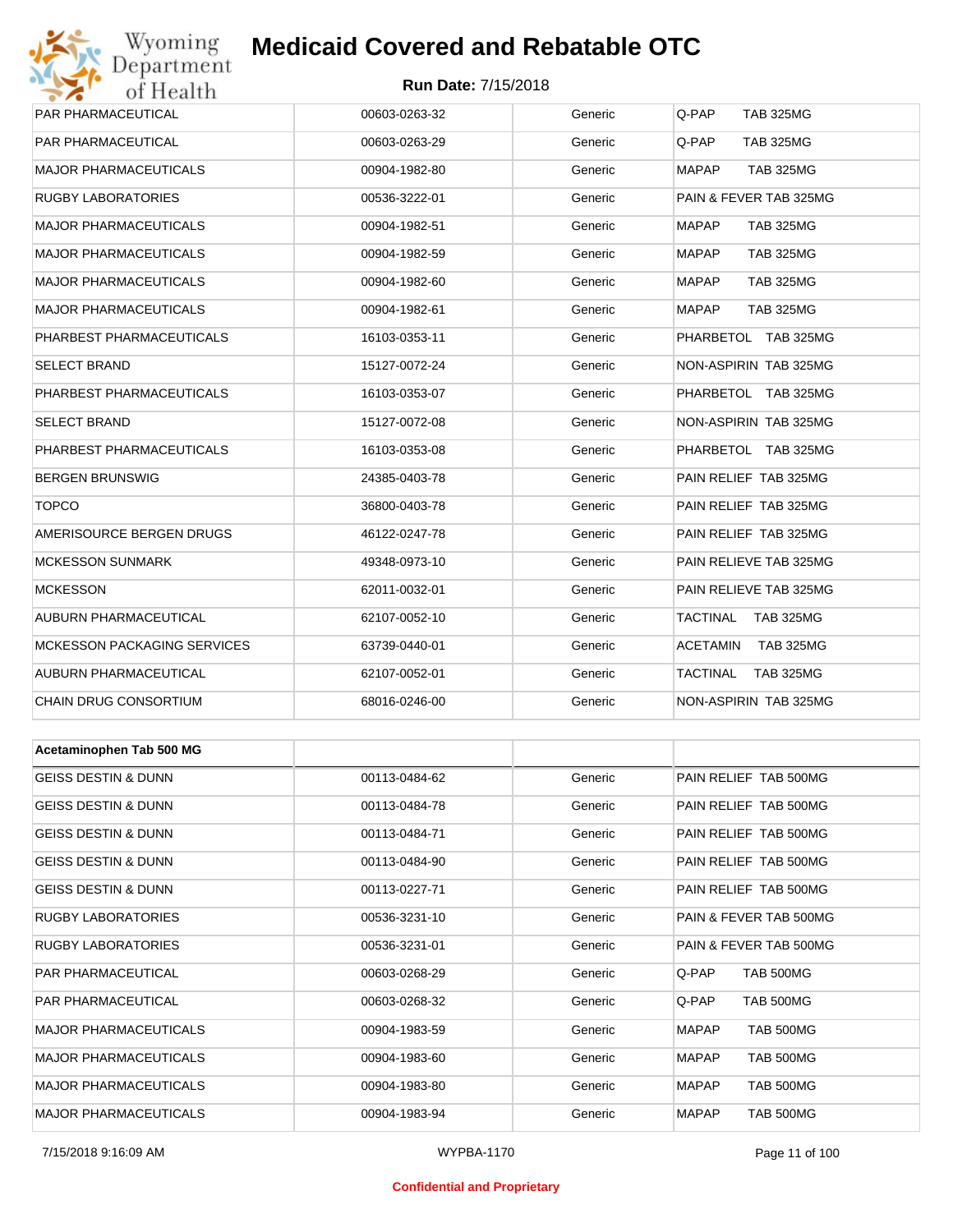## Wyoming<br>Department<br>of Health **Medicaid Covered and Rebatable OTC**

| <b>MAJOR PHARMACEUTICALS</b> | 00904-5816-60 | Generic | <b>MAPAP</b><br>TAB 500MG/RR     |
|------------------------------|---------------|---------|----------------------------------|
| <b>MAJOR PHARMACEUTICALS</b> | 00904-1983-40 | Generic | <b>MAPAP</b><br><b>TAB 500MG</b> |
| <b>MAJOR PHARMACEUTICALS</b> | 00904-1983-24 | Generic | <b>MAPAP</b><br><b>TAB 500MG</b> |
| <b>MAJOR PHARMACEUTICALS</b> | 00904-1983-51 | Generic | <b>MAPAP</b><br><b>TAB 500MG</b> |
| <b>RUGBY LABORATORIES</b>    | 00536-3218-01 | Generic | PAIN & FEVER TAB 500MG           |
| <b>RUGBY LABORATORIES</b>    | 00536-3218-10 | Generic | PAIN & FEVER TAB 500MG           |
| <b>MAJOR PHARMACEUTICALS</b> | 00904-1988-59 | Generic | MAPAP<br>TAB 500MG               |
| <b>MAJOR PHARMACEUTICALS</b> | 00904-1988-60 | Generic | <b>TAB 500MG</b><br>MAPAP        |
| <b>MAJOR PHARMACEUTICALS</b> | 00904-1988-61 | Generic | <b>TAB 500MG</b><br>MAPAP        |
| <b>MAJOR PHARMACEUTICALS</b> | 00904-1988-80 | Generic | MAPAP<br>TAB 500MG               |
| PHARBEST PHARMACEUTICALS     | 16103-0376-06 | Generic | PHARBETOL TAB 500MG              |
| PHARBEST PHARMACEUTICALS     | 16103-0376-08 | Generic | PHARBETOL TAB 500MG              |
| PHARBEST PHARMACEUTICALS     | 16103-0376-11 | Generic | PHARBETOL TAB 500MG              |
| <b>SELECT BRAND</b>          | 15127-0730-06 | Generic | NON-ASPIRIN TAB 500MG            |
| <b>SELECT BRAND</b>          | 15127-0730-21 | Generic | NON-ASPIRIN TAB 500MG            |
| <b>SELECT BRAND</b>          | 15127-0735-05 | Generic | NON-ASPIRIN TAB 500MG            |
| <b>BERGEN BRUNSWIG</b>       | 24385-0145-71 | Generic | PAIN RELIEF TAB 500MG            |
| <b>SELECT BRAND</b>          | 15127-0735-09 | Generic | NON-ASPIRIN TAB 500MG            |
| <b>SELECT BRAND</b>          | 15127-0735-08 | Generic | NON-ASPIRIN TAB 500MG            |
| <b>SELECT BRAND</b>          | 15127-0735-16 | Generic | NON-ASPIRIN TAB 500MG            |
| <b>BERGEN BRUNSWIG</b>       | 24385-0484-71 | Generic | PAIN RELIEF TAB 500MG            |
| <b>BERGEN BRUNSWIG</b>       | 24385-0484-78 | Generic | PAIN RELIEF TAB 500MG            |
| <b>BERGEN BRUNSWIG</b>       | 24385-0484-90 | Generic | PAIN RELIEF TAB 500MG            |
| <b>TOPCO</b>                 | 36800-0010-78 | Generic | PAIN RELIEF TAB 500MG            |
| <b>TOPCO</b>                 | 36800-0046-62 | Generic | PAIN RELIEVE TAB 500MG           |
| <b>TOPCO</b>                 | 36800-0046-71 | Generic | PAIN RELIEVE TAB 500MG           |
| <b>TOPCO</b>                 | 36800-0046-78 | Generic | PAIN RELIEVE TAB 500MG           |
| <b>TOPCO</b>                 | 36800-0046-83 | Generic | PAIN RELIEVE TAB 500MG           |
| <b>TOPCO</b>                 | 36800-0227-71 | Generic | PAIN RELIEF TAB 500MG            |
| <b>TOPCO</b>                 | 36800-0227-78 | Generic | PAIN RELIEF TAB 500MG            |
| <b>TOPCO</b>                 | 36800-0484-90 | Generic | PAIN RELIEF TAB 500MG            |
| <b>TOPCO</b>                 | 36800-0010-71 | Generic | PAIN RELIEF TAB 500MG            |
| <b>TOPCO</b>                 | 36800-0405-72 | Generic | PAIN RELIEF TAB 500MG            |
| <b>TOPCO</b>                 | 36800-0484-71 | Generic | PAIN RELIEF TAB 500MG            |
| <b>BERGEN BRUNSWIG</b>       | 24385-0484-47 | Generic | PAIN RELIEF TAB 500MG            |
| <b>TOPCO</b>                 | 36800-0405-78 | Generic | PAIN RELIEF TAB 500MG            |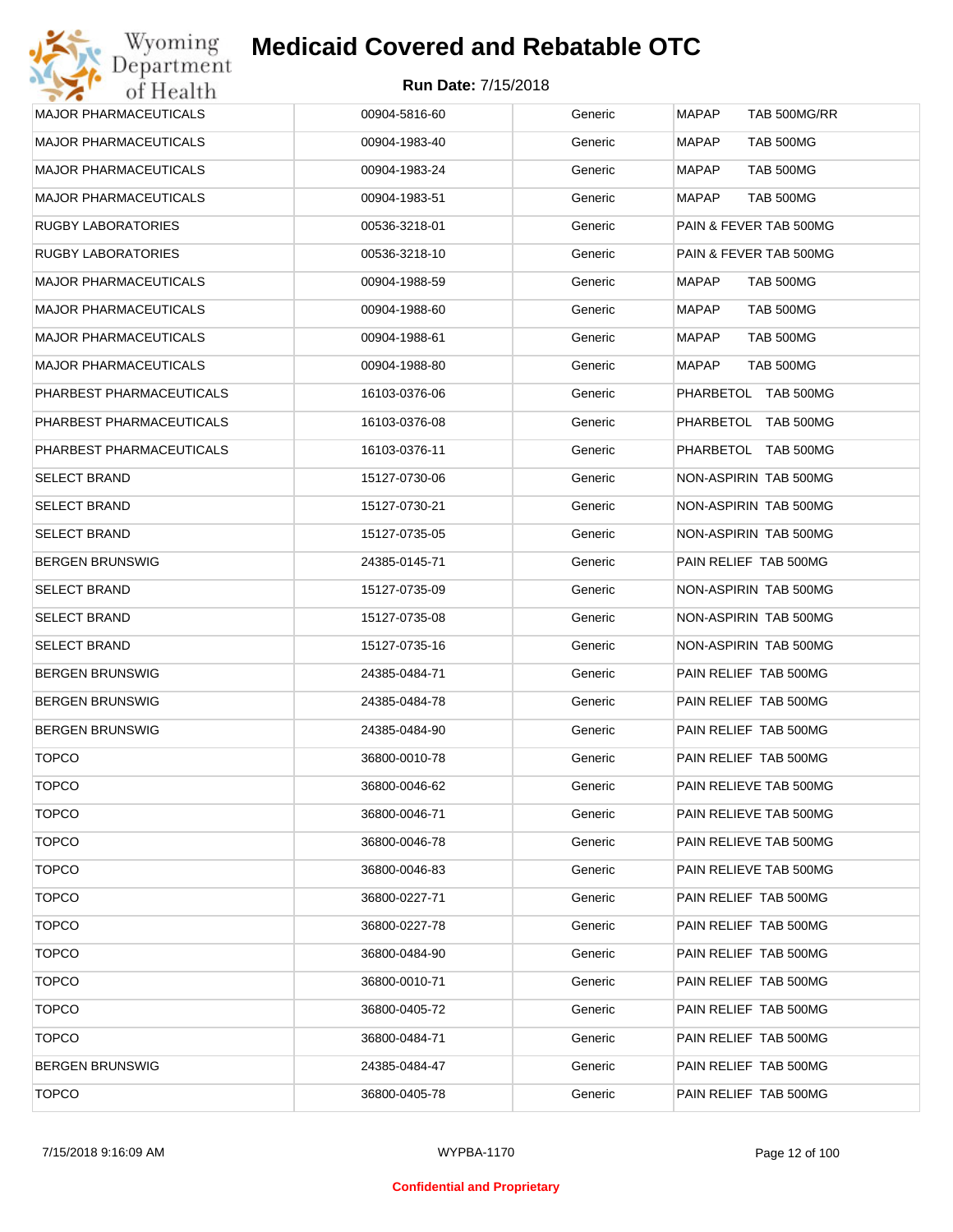

# Wyoming<br>Department<br>of Health

## **Medicaid Covered and Rebatable OTC**

| <b>TOPCO</b>                      | 36800-0484-62 | Generic | PAIN RELIEF TAB 500MG        |
|-----------------------------------|---------------|---------|------------------------------|
| <b>TOPCO</b>                      | 36800-0484-78 | Generic | PAIN RELIEF TAB 500MG        |
| LEADER BRAND PRODUCTS             | 37205-0594-78 | Generic | PAIN RELIEVE TAB 500MG       |
| LEADER BRAND PRODUCTS             | 37205-0593-71 | Generic | PAIN RELIEVE TAB 500MG       |
| LEADER BRAND PRODUCTS             | 37205-0593-78 | Generic | PAIN RELIEVE TAB 500MG       |
| LEADER BRAND PRODUCTS             | 37205-0594-71 | Generic | PAIN RELIEVE TAB 500MG       |
| <b>LEADER BRAND PRODUCTS</b>      | 37205-0980-71 | Generic | PAIN RELIEVE TAB 500MG/RR    |
| <b>LEADER BRAND PRODUCTS</b>      | 37205-0980-78 | Generic | PAIN RELIEVE TAB 500MG/RR    |
| PERRIGO PHARMACEUTICALS           | 45802-0484-78 | Generic | ACETAMIN<br>TAB 500MG        |
| PERRIGO PHARMACEUTICALS           | 45802-0484-90 | Generic | <b>ACETAMIN</b><br>TAB 500MG |
| <b>MCKESSON SUNMARK</b>           | 49348-0730-10 | Generic | PAIN RELIEVE TAB 500MG       |
| <b>LEADER BRAND PRODUCTS</b>      | 37205-0594-90 | Generic | PAIN RELIEVE TAB 500MG       |
| <b>MCKESSON SUNMARK</b>           | 49348-0042-09 | Generic | PAIN RELIEVE TAB 500MG       |
| <b>MCKESSON SUNMARK</b>           | 49348-0730-09 | Generic | PAIN RELIEVE TAB 500MG       |
| AMERISOURCE BERGEN DRUGS          | 46122-0178-78 | Generic | PAIN RELIEVE TAB 500MG       |
| <b>MCKESSON SUNMARK</b>           | 49348-0042-10 | Generic | PAIN RELIEVE TAB 500MG       |
| <b>MCKESSON SUNMARK</b>           | 49348-0042-14 | Generic | PAIN RELIEVE TAB 500MG       |
| <b>MCKESSON SUNMARK</b>           | 49348-0998-10 | Generic | PAIN RELIEVE TAB 500MG       |
| <b>MCKESSON</b>                   | 62011-0023-01 | Generic | PAIN RELIEF TAB 500MG        |
| <b>MCKESSON</b>                   | 62011-0027-01 | Generic | PAIN RELIEF TAB 500MG        |
| <b>MCKESSON</b>                   | 62011-0023-03 | Generic | PAIN RELIEF TAB 500MG        |
| <b>MCKESSON</b>                   | 62011-0049-01 | Generic | PAIN RELIEF TAB 500MG        |
| AUBURN PHARMACEUTICAL             | 62107-0051-10 | Generic | <b>TACTINAL</b><br>TAB 500MG |
| AUBURN PHARMACEUTICAL             | 62107-0050-01 | Generic | TACTINAL<br>TAB 500MG        |
| AUBURN PHARMACEUTICAL             | 62107-0050-10 | Generic | TACTINAL<br>TAB 500MG        |
| AUBURN PHARMACEUTICAL             | 62107-0051-01 | Generic | <b>TACTINAL</b><br>TAB 500MG |
| CHAIN DRUG MARKETING ASSOC        | 63868-0503-50 | Generic | NON-ASPIRIN TAB 500MG        |
| CHAIN DRUG MARKETING ASSOC        | 63868-0507-01 | Generic | NON-ASPIRIN TAB 500MG        |
| <b>CHAIN DRUG MARKETING ASSOC</b> | 63868-0987-10 | Generic | NON-ASPIRIN TAB 500MG/RR     |
| CHAIN DRUG MARKETING ASSOC        | 63868-0987-50 | Generic | NON-ASPIRIN TAB 500MG/RR     |
|                                   |               |         |                              |

| Acetaminophen Tab ER 650 MG    |               |         |                        |
|--------------------------------|---------------|---------|------------------------|
| <b>PERRIGO</b>                 | 00113-0544-71 | Generic | ARTHRTS PAIN TAB 650MG |
| <b>PERRIGO</b>                 | 00113-0544-62 | Generic | ARTHRTS PAIN TAB 650MG |
| <b>GEISS DESTIN &amp; DUNN</b> | 00113-0217-71 | Generic | PAIN RELIEF TAB 650MG  |
| MAJOR PHARMACEUTICALS          | 00904-5769-60 | Generic | ARTHRTS PAIN TAB 650MG |
| <b>BERGEN BRUNSWIG</b>         | 24385-0629-71 | Generic | ARTHRTS PAIN TAB 650MG |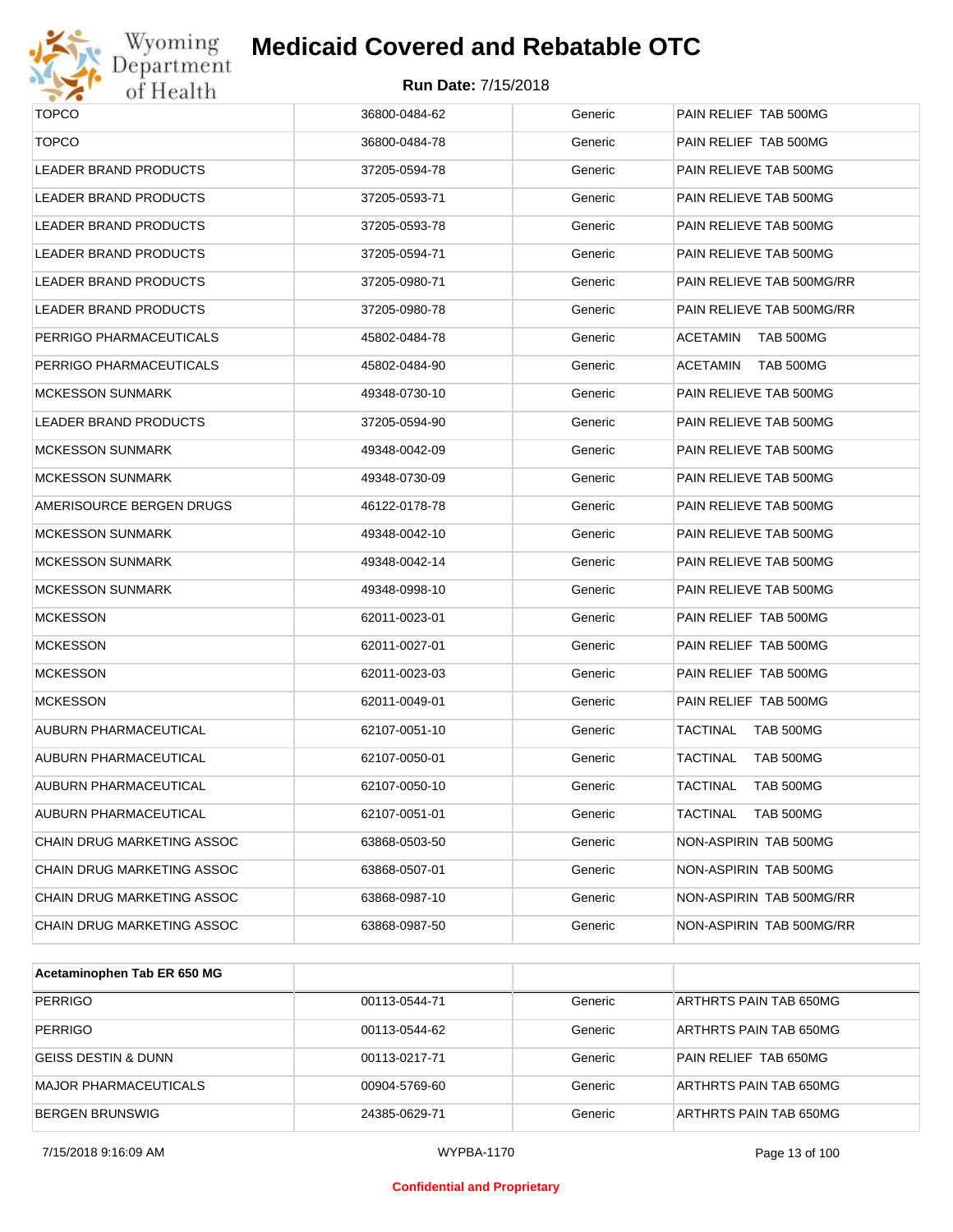

#### **Run Date:** 7/15/2018

| BERGEN BRUNSWIG                | 24385-0629-78 | Generic | ARTHRTS PAIN TAB 650MG       |  |  |
|--------------------------------|---------------|---------|------------------------------|--|--|
| <b>TOPCO</b>                   | 36800-0217-78 | Generic | 8 HOUR PAIN TAB 650MG        |  |  |
| <b>TOPCO</b>                   | 36800-0966-47 | Generic | ARTHRTS PAIN TAB 650MG       |  |  |
| <b>TOPCO</b>                   | 36800-0544-62 | Generic | ARTHRTS PAIN TAB 650MG       |  |  |
| <b>TOPCO</b>                   | 36800-0544-78 | Generic | ARTHRTS PAIN TAB 650MG       |  |  |
| <b>TOPCO</b>                   | 36800-0544-71 | Generic | ARTHRTS PAIN TAB 650MG       |  |  |
| <b>LEADER BRAND PRODUCTS</b>   | 37205-0034-78 | Generic | ARTHRTS PAIN TAB 650MG       |  |  |
| AMERISOURCE BERGEN DRUGS       | 46122-0062-71 | Generic | 8 HOUR PAIN TAB 650MG        |  |  |
| AMERISOURCE BERGEN DRUGS       | 46122-0170-81 | Generic | ARTHRTS PAIN TAB 650MG       |  |  |
| MCKESSON SUNMARK               | 49348-0921-09 | Generic | ARTHRTS PAIN TAB 650MG       |  |  |
| MCKESSON SUNMARK               | 49348-0921-10 | Generic | ARTHRTS PAIN TAB 650MG       |  |  |
| LEADER BRAND PRODUCTS          | 37205-0477-78 | Generic | 8 HOUR PAIN TAB 650MG        |  |  |
| AMERISOURCE BERGEN DRUGS       | 46122-0062-78 | Generic | 8 HOUR PAIN TAB 650MG        |  |  |
| MCKESSON SUNMARK               | 49348-0924-10 | Generic | 8 HOUR PAIN TAB 650MG        |  |  |
| MCKESSON SUNMARK               | 49348-0924-09 | Generic | 8 HOUR PAIN TAB 650MG        |  |  |
| OHM LABS                       | 51660-0333-01 | Generic | ARTHRTS PAIN TAB 650MG       |  |  |
| OHM LABS                       | 51660-0333-50 | Generic | ARTHRTS PAIN TAB 650MG       |  |  |
| MCKESSON                       | 62011-0026-01 | Generic | ARTHRTS PAIN TAB 650MG       |  |  |
| CHAIN DRUG MARKETING ASSOC     | 63868-0089-01 | Generic | ARTHRTS PAIN TAB 650MG       |  |  |
| CHAIN DRUG MARKETING ASSOC     | 63868-0089-50 | Generic | ARTHRTS PAIN TAB 650MG       |  |  |
| AMERICAN HEALTH PACKAGING      | 68084-0777-95 | Generic | <b>ACETAMIN</b><br>TAB 650MG |  |  |
| AMERICAN HEALTH PACKAGING      | 68084-0777-25 | Generic | <b>ACETAMIN</b><br>TAB 650MG |  |  |
|                                |               |         |                              |  |  |
| <b>Aspirin Chew Tab 81 MG</b>  |               |         |                              |  |  |
| <b>GEISS DESTIN &amp; DUNN</b> | 00113-0274-68 | Generic | <b>ASPIRIN</b><br>CHW 81MG   |  |  |
| GEISS DESTIN & DUNN            | 00113-0467-68 | Generic | <b>ASPIRIN</b><br>CHW 81MG   |  |  |
| PAR PHARMACEUTICAL             | 00603-0024-36 | Generic | <b>ASPIRIN</b><br>CHW 81MG   |  |  |
| MAJOR PHARMACEUTICALS          | 00904-4040-73 | Generic | ASPIRIN<br>CHW 81MG          |  |  |
| RUGBY LABORATORIES             | 00536-1008-36 | Generic | ASPIRIN<br>CHW 81MG          |  |  |
| MAJOR PHARMACEUTICALS          | 00904-6288-89 | Generic | ASPIRIN LOW CHW 81MG         |  |  |
| SELECT BRAND                   | 15127-0241-36 | Generic | SB CHILD ASA CHW 81MG        |  |  |
| PHARBEST PHARMACEUTICALS       | 16103-0366-05 | Generic | ASPIRIN<br>CHW 81MG          |  |  |
| PHARBEST PHARMACEUTICALS       | 16103-0366-11 | Generic | ASPIRIN<br>CHW 81MG          |  |  |
| <b>BERGEN BRUNSWIG</b>         | 24385-0028-68 | Generic | GNP ASPIRIN CHW 81MG         |  |  |
| <b>BERGEN BRUNSWIG</b>         | 24385-0364-68 | Generic | GNP ASPIRIN CHW 81MG         |  |  |

TOPCO 36800-0274-68 Generic ASPIRIN LOW CHW 81MG LEADER BRAND PRODUCTS 37205-0369-68 Generic ASPIRIN CHW 81MG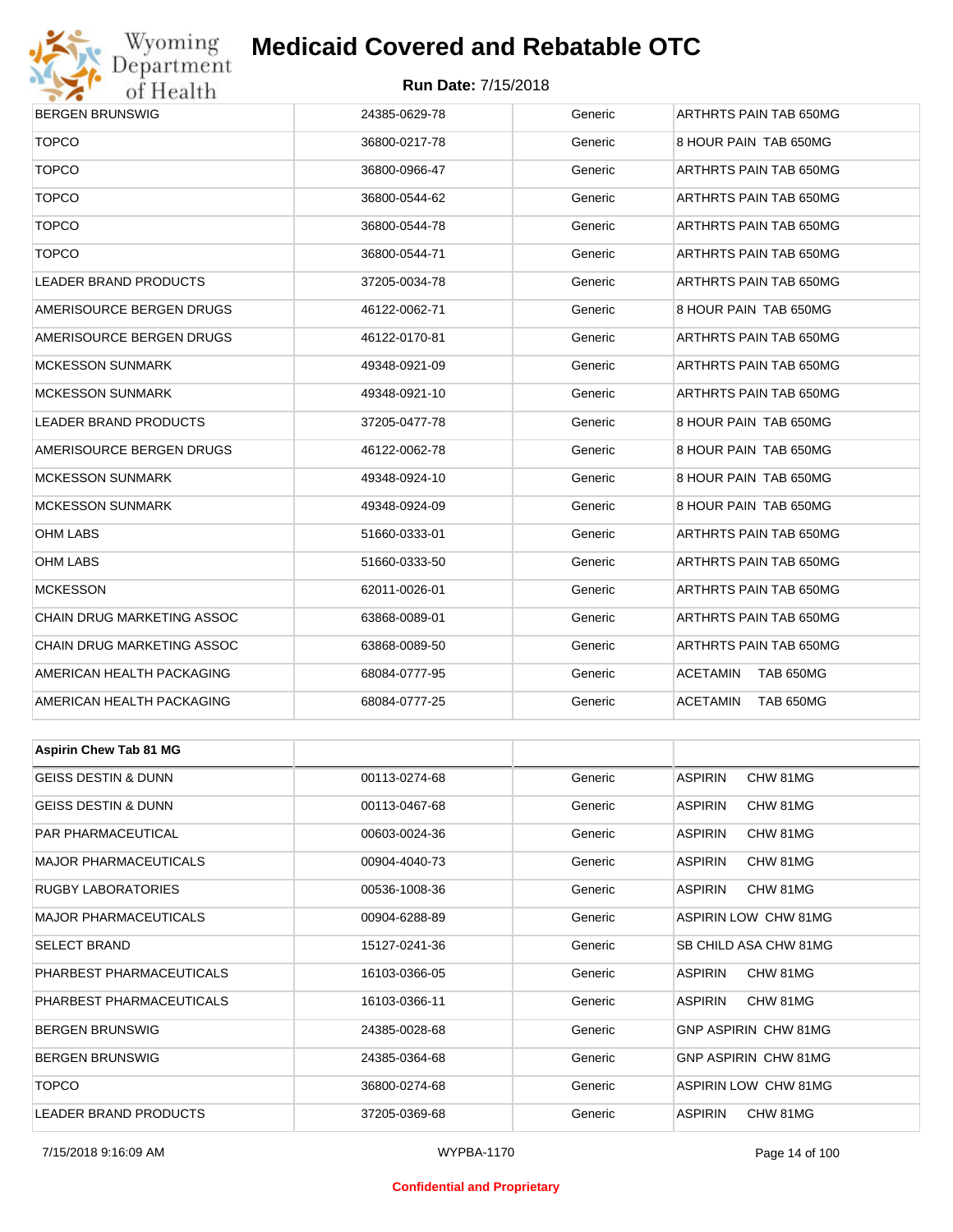

| <b>TOPCO</b>                 | 36800-0467-68 | Generic | ASPIRIN LOW CHW 81MG  |
|------------------------------|---------------|---------|-----------------------|
| <b>BERGEN BRUNSWIG</b>       | 24385-0278-68 | Generic | GNP ASPIRIN CHW 81MG  |
| <b>TOPCO</b>                 | 36800-0259-68 | Generic | CHW 81MG<br>ASPIRIN   |
| LEADER BRAND PRODUCTS        | 37205-0467-68 | Generic | CHILD ASA CHW 81MG    |
| <b>MCKESSON SUNMARK</b>      | 49348-0191-07 | Generic | SM CHILD ASA CHW 81MG |
| <b>LEADER BRAND PRODUCTS</b> | 37205-0708-68 | Generic | CHILD ASA CHW 81MG    |
| <b>MCKESSON SUNMARK</b>      | 49348-0757-07 | Generic | SM ASPIRIN CHW 81MG   |
| <b>MCKESSON SUNMARK</b>      | 49348-0498-07 | Generic | SM ASPIRIN CHW 81MG   |
| TIME-CAP LABS                | 49483-0334-63 | Generic | ASPIRIN LOW CHW 81MG  |
| <b>MCKESSON</b>              | 62011-0028-01 | Generic | HM ASPIRIN CHW 81MG   |
| <b>MCKESSON</b>              | 62011-0021-01 | Generic | HM ASPIRIN CHW 81MG   |
| AUBURN PHARMACEUTICAL        | 62107-0026-36 | Generic | CHILD ASA LS CHW 81MG |
| <b>MCKESSON</b>              | 62011-0212-01 | Generic | HM ASPIRIN CHW 81MG   |

| <b>Aspirin Suppos 300 MG</b> |               |         |                |           |
|------------------------------|---------------|---------|----------------|-----------|
| PERRIGO                      | 00574-7034-12 | Generic | <b>ASPIRIN</b> | SUP 300MG |

| <b>Aspirin Suppos 600 MG</b> |               |         |                |           |
|------------------------------|---------------|---------|----------------|-----------|
| PERRIGO                      | 00574-7036-12 | Generic | <b>ASPIRIN</b> | SUP 600MG |

| Aspirin Tab 325 MG             |               |         |                                    |
|--------------------------------|---------------|---------|------------------------------------|
| <b>GEISS DESTIN &amp; DUNN</b> | 00113-0416-78 | Generic | <b>ASPIRIN</b><br><b>TAB 325MG</b> |
| <b>GEISS DESTIN &amp; DUNN</b> | 00113-0416-87 | Generic | <b>ASPIRIN</b><br><b>TAB 325MG</b> |
| <b>GEISS DESTIN &amp; DUNN</b> | 00113-0416-90 | Generic | <b>ASPIRIN</b><br><b>TAB 325MG</b> |
| <b>RUGBY LABORATORIES</b>      | 00536-1053-05 | Generic | <b>TAB 325MG</b><br><b>ASPIRIN</b> |
| <b>RUGBY LABORATORIES</b>      | 00536-1053-01 | Generic | <b>ASPIRIN</b><br><b>TAB 325MG</b> |
| <b>RUGBY LABORATORIES</b>      | 00536-1054-29 | Generic | <b>ASPIRIN</b><br><b>TAB 325MG</b> |
| <b>RUGBY LABORATORIES</b>      | 00536-3305-01 | Generic | <b>ASPIRIN</b><br><b>TAB 325MG</b> |
| <b>MAJOR PHARMACEUTICALS</b>   | 00904-2009-60 | Generic | <b>TAB 325MG</b><br><b>ASPIRIN</b> |
| <b>MAJOR PHARMACEUTICALS</b>   | 00904-2009-40 | Generic | <b>TAB 325MG</b><br><b>ASPIRIN</b> |
| <b>RUGBY LABORATORIES</b>      | 00536-3305-10 | Generic | <b>ASPIRIN</b><br><b>TAB 325MG</b> |
| <b>SELECT BRAND</b>            | 15127-0738-10 | Generic | SB ASPIRIN TAB 325MG               |
| <b>SELECT BRAND</b>            | 15127-0738-21 | Generic | SB ASPIRIN TAB 325MG               |
| PHARBEST PHARMACEUTICALS       | 16103-0365-08 | Generic | <b>ASPIRIN</b><br><b>TAB 325MG</b> |
| <b>SELECT BRAND</b>            | 15127-0738-01 | Generic | SB ASPIRIN TAB 325MG               |
| PHARBEST PHARMACEUTICALS       | 16103-0365-11 | Generic | <b>ASPIRIN</b><br><b>TAB 325MG</b> |
| <b>SELECT BRAND</b>            | 15127-0738-05 | Generic | SB ASPIRIN TAB 325MG               |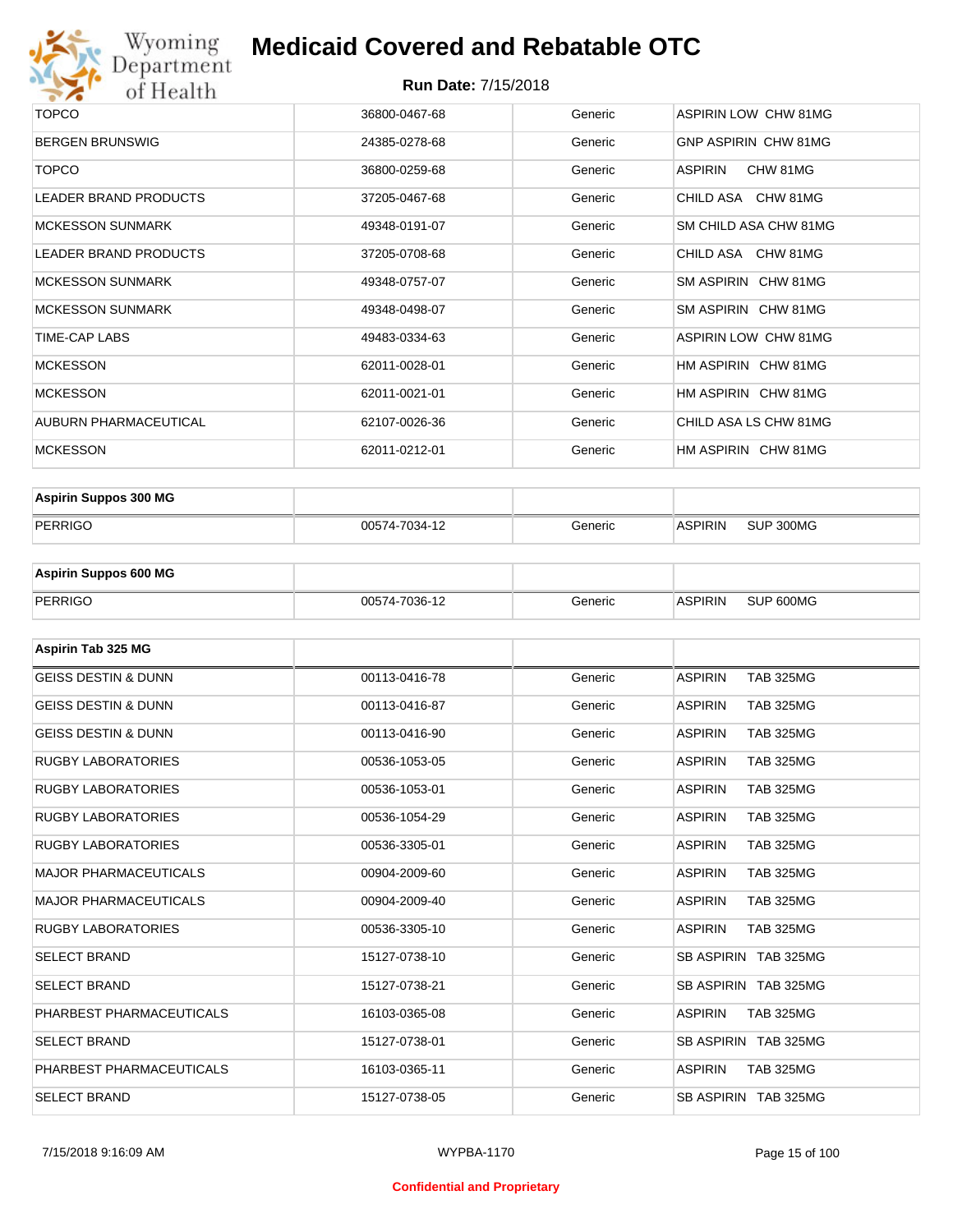# Wyoming<br>Department<br>of Health

## **Medicaid Covered and Rebatable OTC**

| <b>MCKESSON SUNMARK</b>    | 49348-0001-14 | Generic | SM ASPIRIN TAB 325MG               |
|----------------------------|---------------|---------|------------------------------------|
| <b>MCKESSON SUNMARK</b>    | 49348-0001-23 | Generic | SM ASPIRIN TAB 325MG               |
| <b>MCKESSON SUNMARK</b>    | 49348-0001-10 | Generic | SM ASPIRIN TAB 325MG               |
| TIME-CAP LABS              | 49483-0011-10 | Generic | <b>ASPIRIN</b><br><b>TAB 325MG</b> |
| <b>MCKESSON</b>            | 62011-0020-01 | Generic | HM ASPIRIN TAB 325MG               |
| CHAIN DRUG MARKETING ASSOC | 63868-0352-03 | Generic | OC ASPIRIN TAB 325MG               |
| CHAIN DRUG MARKETING ASSOC | 63868-0352-10 | Generic | OC ASPIRIN TAB 325MG               |

| Aspirin Tab Delayed Release 325 MG |               |         |                                 |
|------------------------------------|---------------|---------|---------------------------------|
| <b>PAR PHARMACEUTICAL</b>          | 00603-0168-21 | Generic | <b>ASPIRIN</b><br>TAB 325MG EC  |
| <b>MAJOR PHARMACEUTICALS</b>       | 00904-2011-59 | Generic | <b>ASPIRIN</b><br>TAB 325MG EC  |
| <b>MAJOR PHARMACEUTICALS</b>       | 00904-2013-60 | Generic | <b>ASPIRIN</b><br>TAB 325MG EC  |
| <b>MAJOR PHARMACEUTICALS</b>       | 00904-2013-72 | Generic | <b>ASPIRIN</b><br>TAB 325MG EC  |
| <b>MAJOR PHARMACEUTICALS</b>       | 00904-2013-80 | Generic | <b>ASPIRIN</b><br>TAB 325MG EC  |
| <b>RUGBY LABORATORIES</b>          | 00536-3313-01 | Generic | <b>ASPIRIN</b><br>TAB 325MG EC  |
| <b>RUGBY LABORATORIES</b>          | 00536-3313-10 | Generic | <b>ASPIRIN</b><br>TAB 325MG EC  |
| PAR PHARMACEUTICAL                 | 00603-0169-21 | Generic | <b>ASPIRIN</b><br>TAB 325MG EC  |
| PAR PHARMACEUTICAL                 | 00603-0169-32 | Generic | <b>ASPIRIN</b><br>TAB 325MG EC  |
| PHARBEST PHARMACEUTICALS           | 16103-0357-11 | Generic | <b>ASPIRIN</b><br>TAB 325MG EC  |
| PHARBEST PHARMACEUTICALS           | 16103-0357-08 | Generic | <b>ASPIRIN</b><br>TAB 325MG EC  |
| <b>BERGEN BRUNSWIG</b>             | 24385-0429-02 | Generic | GNP ASPIRIN TAB 325MG EC        |
| <b>BERGEN BRUNSWIG</b>             | 24385-0429-90 | Generic | <b>GNP ASPIRIN TAB 325MG EC</b> |
| <b>TOPCO</b>                       | 36800-0429-02 | Generic | <b>ASPIRIN</b><br>TAB 325MG EC  |
| <b>LEADER BRAND PRODUCTS</b>       | 37205-0429-96 | Generic | <b>ASPIRIN</b><br>TAB 325MG EC  |
| <b>LEADER BRAND PRODUCTS</b>       | 37205-0429-87 | Generic | <b>ASPIRIN</b><br>TAB 325MG EC  |
| <b>MCKESSON SUNMARK</b>            | 49348-0937-14 | Generic | SM ASPIRIN TAB 325MG EC         |
| <b>TIME-CAP LABS</b>               | 49483-0331-10 | Generic | <b>ASPIRIN</b><br>TAB 325MG EC  |
| <b>MCKESSON SUNMARK</b>            | 49348-0937-82 | Generic | SM ASPIRIN TAB 325MG EC         |
| TIME-CAP LABS                      | 49483-0331-01 | Generic | <b>ASPIRIN</b><br>TAB 325MG EC  |
| <b>WAL-MART</b>                    | 50844-0227-12 | Generic | EQ ASPIRIN TAB 325MG EC         |
| <b>MCKESSON</b>                    | 62011-0040-01 | Generic | <b>ASPIRIN</b><br>TAB 325MG EC  |
| <b>MCKESSON PACKAGING SERVICES</b> | 63739-0523-01 | Generic | <b>ASPIRIN</b><br>TAB 325MG EC  |
| AUBURN PHARMACEUTICAL              | 62107-0028-01 | Generic | <b>ECPIRIN</b><br>TAB 325MG EC  |
| AUBURN PHARMACEUTICAL              | 62107-0028-32 | Generic | <b>ECPIRIN</b><br>TAB 325MG EC  |
|                                    |               |         |                                 |

| Aspirin Tab Delayed Release 81 MG |               |         |                |             |
|-----------------------------------|---------------|---------|----------------|-------------|
| <b>RUGBY LABORATORIES</b>         | 00536-1004-10 | Generic | <b>ASPIRIN</b> | TAB 81MG EC |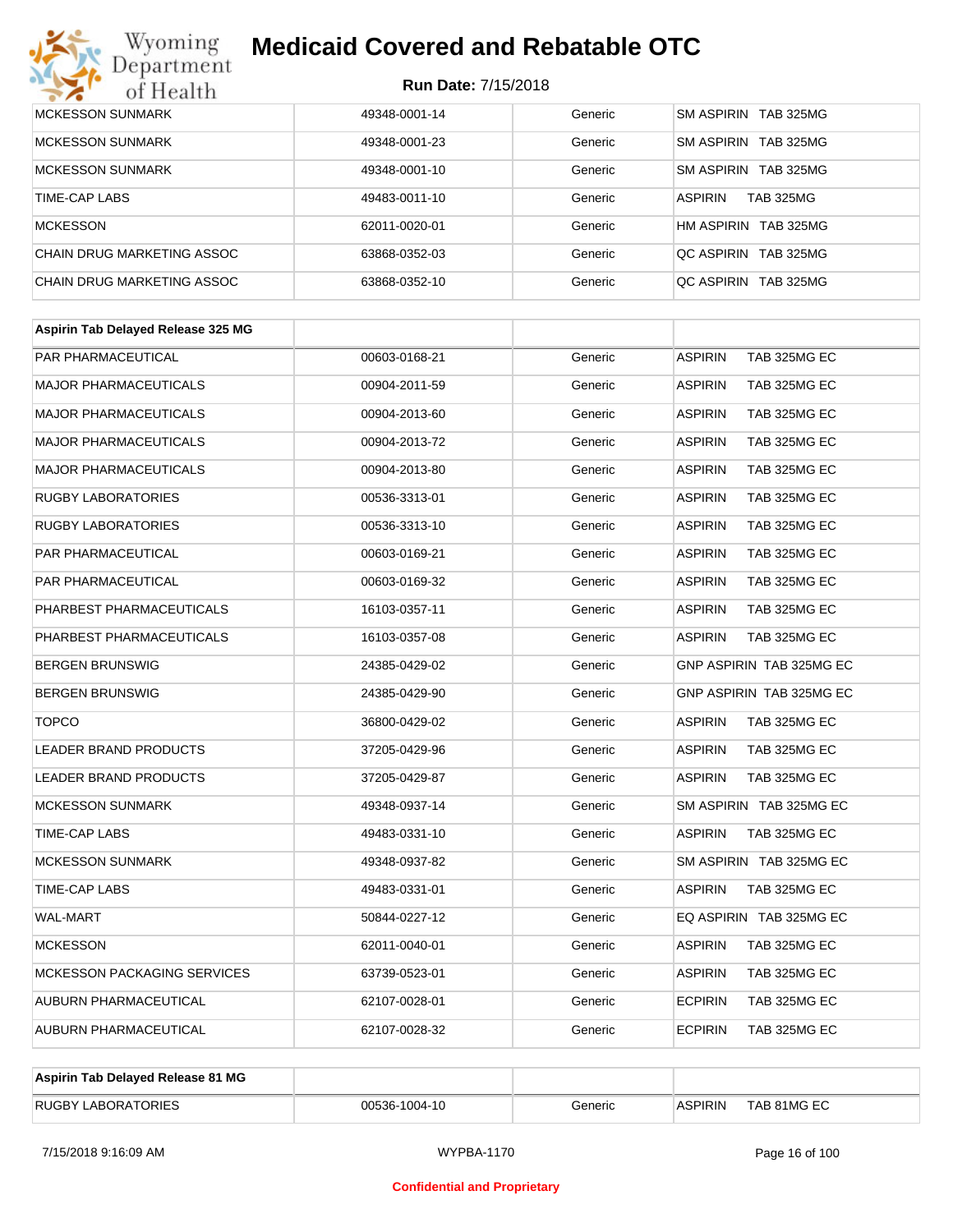## Wyoming<br>Department<br>of Health **Medicaid Covered and Rebatable OTC**

| RUGBY LABORATORIES                 | 00536-1004-41 | Generic | <b>ASPIRIN</b><br>TAB 81MG EC |
|------------------------------------|---------------|---------|-------------------------------|
| PAR PHARMACEUTICAL                 | 00603-0026-22 | Generic | ASPIRIN LOW TAB 81MG EC       |
| PAR PHARMACEUTICAL                 | 00603-0026-32 | Generic | ASPIRIN LOW TAB 81MG EC       |
| <b>MAJOR PHARMACEUTICALS</b>       | 00904-7704-80 | Generic | ASPIR-LOW TAB 81MG EC         |
| PHARBEST PHARMACEUTICALS           | 16103-0356-09 | Generic | <b>ASPIRIN</b><br>TAB 81MG EC |
| PHARBEST PHARMACEUTICALS           | 16103-0356-11 | Generic | <b>ASPIRIN</b><br>TAB 81MG EC |
| <b>SELECT BRAND</b>                | 15127-0228-65 | Generic | <b>ASPIRIN</b><br>TAB 81MG EC |
| <b>SELECT BRAND</b>                | 15127-0228-94 | Generic | ASPIRIN LOW TAB 81MG EC       |
| <b>MAJOR PHARMACEUTICALS</b>       | 00904-7704-18 | Generic | ASPIR-LOW TAB 81MG EC         |
| <b>MAJOR PHARMACEUTICALS</b>       | 00904-7704-70 | Generic | ASPIR-LOW TAB 81MG EC         |
| <b>TOPCO</b>                       | 36800-0277-48 | Generic | ASPIRIN LOW TAB 81MG EC       |
| AMERISOURCE BERGEN DRUGS           | 46122-0180-87 | Generic | ASPIRIN LOW TAB 81MG EC       |
| AMERISOURCE BERGEN DRUGS           | 46122-0182-48 | Generic | GNP ASPIRIN TAB 81MG EC       |
| <b>MCKESSON SUNMARK</b>            | 49348-0980-15 | Generic | SM ASPIRIN TAB 81MG EC        |
| <b>MCKESSON SUNMARK</b>            | 49348-0980-23 | Generic | SM ASPIRIN TAB 81MG EC        |
| <b>MCKESSON SUNMARK</b>            | 49348-0980-53 | Generic | SM ASPIRIN TAB 81MG EC        |
| <b>MCKESSON SUNMARK</b>            | 49348-0981-15 | Generic | SM ASPIRIN TAB 81MG EC        |
| AMERISOURCE BERGEN DRUGS           | 46122-0180-76 | Generic | ASPIRIN LOW TAB 81MG EC       |
| TIME-CAP LABS                      | 49483-0387-10 | Generic | ASPIRIN LOW TAB 81MG EC       |
| TIME-CAP LABS                      | 49483-0387-12 | Generic | ASPIRIN LOW TAB 81MG EC       |
| <b>MCKESSON</b>                    | 62011-0003-01 | Generic | ASPIRIN LOW TAB 81MG EC       |
| <b>MCKESSON</b>                    | 62011-0019-01 | Generic | ASPIRIN LOW TAB 81MG EC       |
| <b>MCKESSON PACKAGING SERVICES</b> | 63739-0522-01 | Generic | <b>ASPIRIN</b><br>TAB 81MG EC |
| <b>MCKESSON PACKAGING SERVICES</b> | 63739-0522-10 | Generic | <b>ASPIRIN</b><br>TAB 81MG EC |
| AUBURN PHARMACEUTICAL              | 62107-0027-26 | Generic | ASPIR-81<br>TAB 81MG EC       |
| AUBURN PHARMACEUTICAL              | 62107-0027-32 | Generic | ASPIR-81<br>TAB 81MG EC       |
|                                    |               |         |                               |

| Magnesium Salicylate Tab 500 MG |               |         |                              |
|---------------------------------|---------------|---------|------------------------------|
| <b>SELECT BRAND</b>             | 15127-0448-24 | Generic | <b>SB BACKACHE TAB 500MG</b> |
| <b>ANTACIDS</b>                 |               |         |                              |

| Alum & Mag Hydroxide-Simethicone Chew<br>Tab 200-200-25 MG |               |         |                               |
|------------------------------------------------------------|---------------|---------|-------------------------------|
| RUGBY LABORATORIES                                         | 00536-1011-01 | Generic | <b>CHW</b><br><b>ALMACONE</b> |
| MAJOR PHARMACEUTICALS                                      | 00904-0478-60 | Generic | IMINTOX PLUS CHW              |

| Alum & Mag Hydroxide-Simethicone Susp<br>200-200-20 MG/5ML |               |         |                |     |
|------------------------------------------------------------|---------------|---------|----------------|-----|
| PERRIGO PHARMACEUTICALS                                    | 00113-0851-40 | Generic | <b>ANTACID</b> | SUS |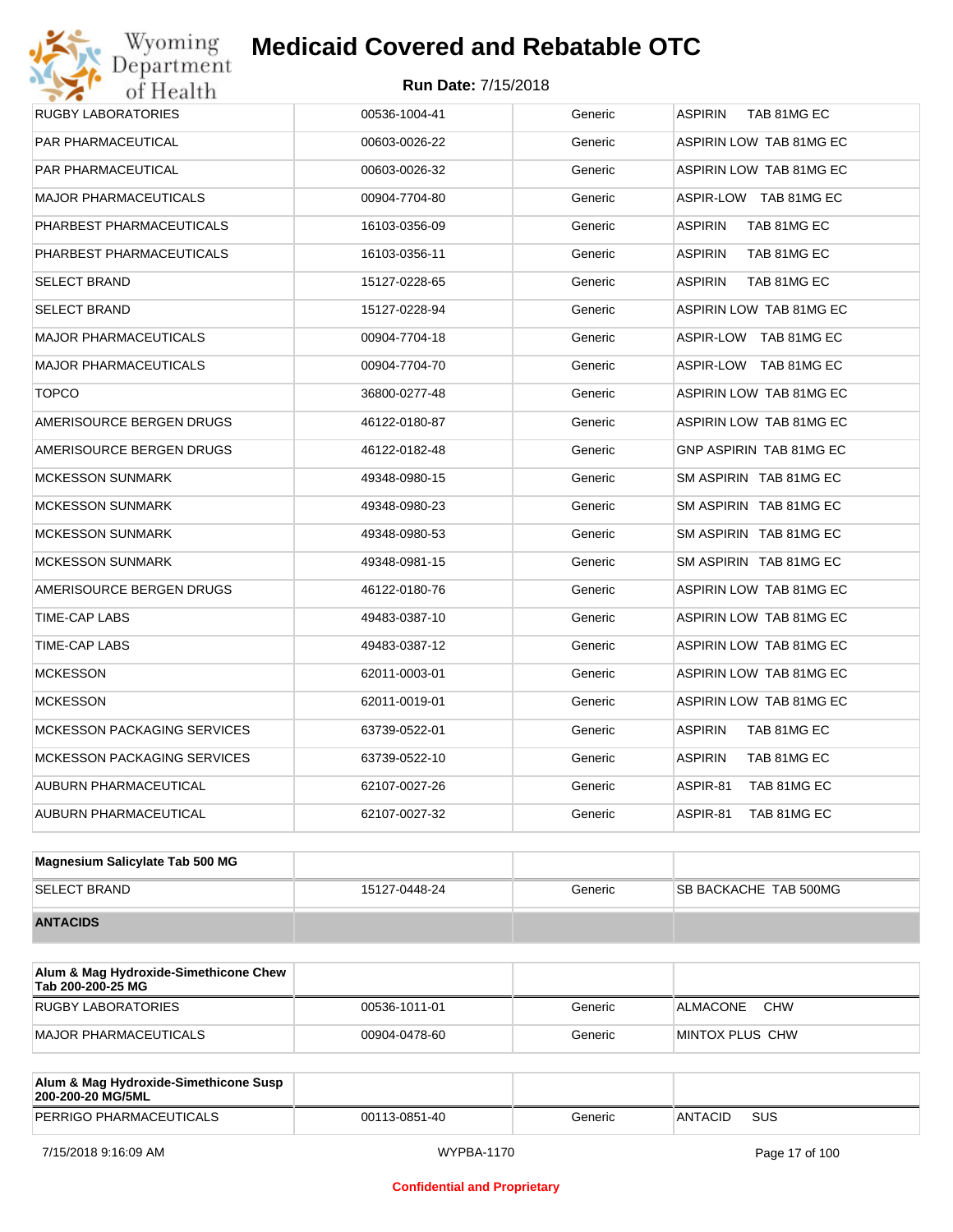| Wyoming                           | <b>Medicaid Covered and Rebatable OTC</b> |         |                                     |
|-----------------------------------|-------------------------------------------|---------|-------------------------------------|
| Department<br>of Health           | <b>Run Date: 7/15/2018</b>                |         |                                     |
| PERRIGO PHARMACEUTICALS           | 00113-0357-40                             | Generic | ANTACID PLUS SUS GAS REL            |
| PHARMACEUTICAL ASSOCIATES         | 00121-1761-30                             | Generic | MAG-AL PLUS LIO                     |
| <b>RUGBY LABORATORIES</b>         | 00536-0025-83                             | Generic | <b>ALMACONE</b><br><b>SUS</b>       |
| <b>RUGBY LABORATORIES</b>         | 00536-1945-83                             | Generic | <b>RULOX</b><br><b>SUS</b>          |
| MAJOR PHARMACEUTICALS             | 00904-0004-14                             | Generic | <b>MI-ACID</b><br><b>SUS</b>        |
| MAJOR PHARMACEUTICALS             | 00904-5721-14                             | Generic | <b>MINTOX</b><br><b>SUS</b>         |
| <b>SELECT BRAND</b>               | 15127-0883-52                             | Generic | SB ANTACID/ SUS ANTIGAS             |
| <b>BERGEN BRUNSWIG</b>            | 24385-0357-40                             | Generic | <b>GNP MASANTI SUS REG ST</b>       |
| <b>TOPCO</b>                      | 36800-0357-40                             | Generic | ANTACID PLUS SUS GAS REL            |
| <b>TOPCO</b>                      | 36800-0851-40                             | Generic | ANTACID FAST SUS RELIEF             |
| BERGEN BRUNSWIG                   | 24385-0356-40                             | Generic | <b>GNP ANTACID SUS ANTI-GAS</b>     |
| <b>LEADER BRAND PRODUCTS</b>      | 37205-0314-40                             | Generic | <b>ANTACID</b><br><b>SUS REG ST</b> |
| <b>MCKESSON SUNMARK</b>           | 49348-0019-39                             | Generic | SM ANTACID/ SUS ANTIGAS             |
| <b>MCKESSON SUNMARK</b>           | 49348-0020-39                             | Generic | SM ANTACID SUS ANTI-GAS             |
| <b>LEADER BRAND PRODUCTS</b>      | 37205-0530-40                             | Generic | <b>ANTACID FAST SUS ACTING</b>      |
| <b>MCKESSON</b>                   | 62011-0147-01                             | Generic | HM ANTACID SUS ANTI-GAS             |
| <b>MCKESSON</b>                   | 62011-0148-01                             | Generic | HM ANTACID SUS ANTI-GAS             |
| <b>CHAIN DRUG MARKETING ASSOC</b> | 63868-0694-57                             | Generic | QC ANTACID SUS                      |
| <b>CHAIN DRUG MARKETING ASSOC</b> | 63868-0712-57                             | Generic | OC ANTACID SUS ANTI-GAS             |

| Alum & Mag Hydroxide-Simethicone Susp<br>400-400-40 MG/5ML |               |         |                                       |
|------------------------------------------------------------|---------------|---------|---------------------------------------|
| PERRIGO PHARMACEUTICALS                                    | 00113-0588-40 | Generic | <b>ANTACID</b><br><b>SUS ANTI-GAS</b> |
| <b>GEISS DESTIN &amp; DUNN</b>                             | 00113-0340-40 | Generic | ANTACID PLUS SUS GAS REL              |
| PHARMACEUTICAL ASSOCIATES                                  | 00121-1762-30 | Generic | MAG-AL PLUS LIO XS                    |
| <b>RUGBY LABORATORIES</b>                                  | 00536-0015-83 | Generic | ALMACONE DBL SUS STRENGTH             |
| <b>MAJOR PHARMACEUTICALS</b>                               | 00904-0005-14 | Generic | MI-ACID<br><b>SUS MAX ST</b>          |
| <b>MAJOR PHARMACEUTICALS</b>                               | 00904-5725-14 | Generic | <b>MINTOX</b><br><b>SUS MAX ST</b>    |
| <b>SELECT BRAND</b>                                        | 15127-0745-52 | Generic | ANTACID/ANTI SUS - GAS DS             |
| <b>BERGEN BRUNSWIG</b>                                     | 24385-0362-40 | Generic | <b>GNP ANTACID SUS CHERRY</b>         |
| <b>BERGEN BRUNSWIG</b>                                     | 24385-0340-40 | Generic | <b>GNP MASANTI SUS MAX ST</b>         |
| <b>TOPCO</b>                                               | 36800-0340-40 | Generic | ANTACID PLUS SUS ANTI-GAS             |
| <b>TOPCO</b>                                               | 36800-0588-40 | Generic | <b>SUS MAX ST</b><br>ANTACID          |
| <b>LEADER BRAND PRODUCTS</b>                               | 37205-0535-40 | Generic | <b>ANTACID</b><br><b>SUS MAX ST</b>   |
| <b>LEADER BRAND PRODUCTS</b>                               | 37205-0536-40 | Generic | ANTACID<br><b>SUS MAX ST</b>          |
| <b>MCKESSON</b>                                            | 62011-0122-01 | Generic | ADVANCED<br><b>SUS ANTACID</b>        |
| <b>MCKESSON</b>                                            | 62011-0149-01 | Generic | HM ANTACID SUS ANTI-GAS               |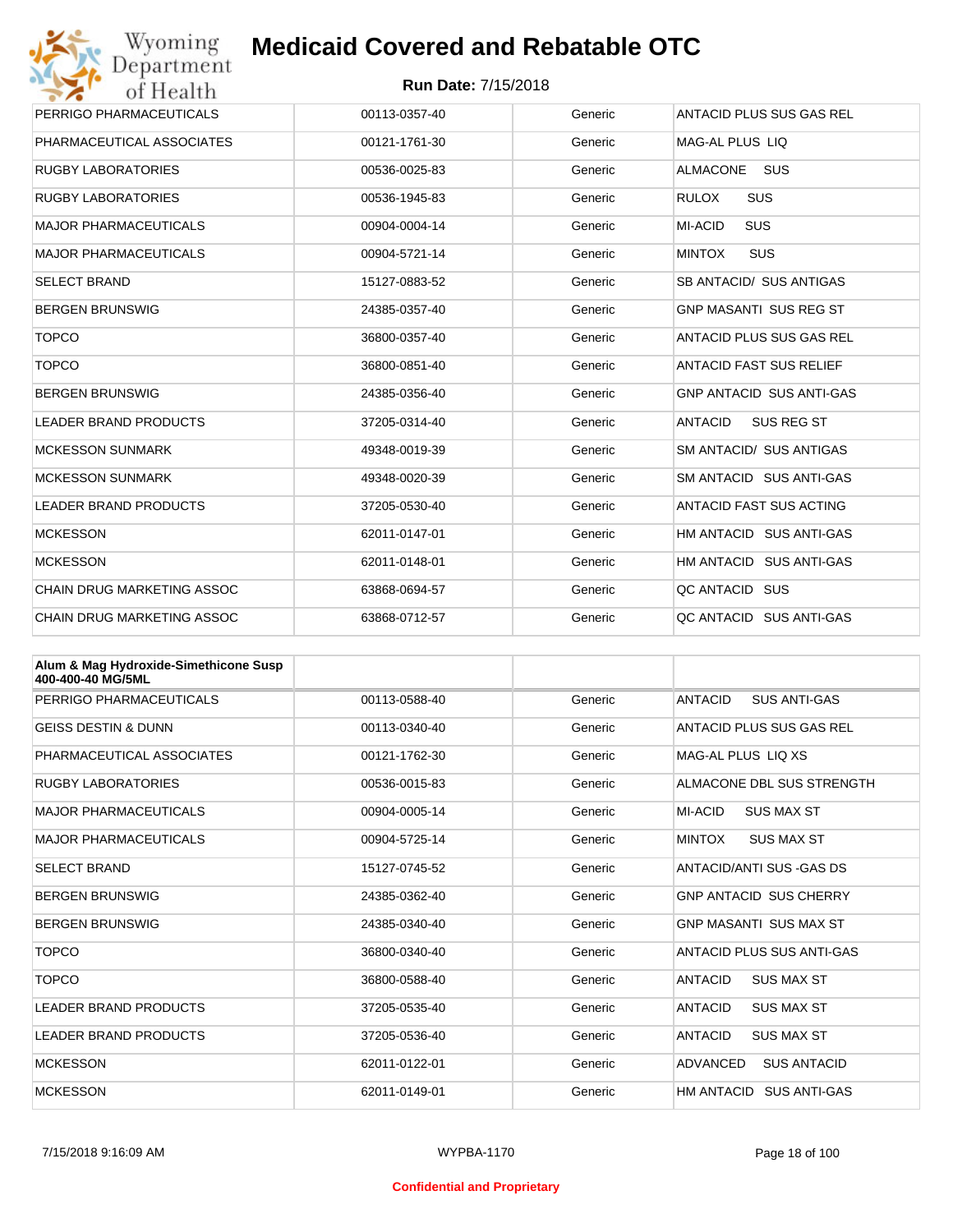

| Aluminum & Magnesium Hydroxides Susp<br>200-200 MG/5ML        |               |              |                                |
|---------------------------------------------------------------|---------------|--------------|--------------------------------|
| PHARMACEUTICAL ASSOCIATES                                     | 00121-1760-30 | Brand        | MAG-AL<br>LIQ                  |
| Aluminum Hydroxide Gel Susp 320<br><b>MG/5ML</b>              |               |              |                                |
| <b>RUGBY LABORATORIES</b>                                     | 00536-0091-85 | Generic      | ALUM HYDROX SUS 320/5ML        |
|                                                               |               |              |                                |
| Aluminum Hydroxide-Magnesium<br>Carbonate Chew Tab 160-105 MG |               |              |                                |
| GLAXO CONSUMER HEALTHCARE L.P.                                | 00135-0098-26 | Brand        | <b>GAVISCON</b><br>CHW EX-STR  |
| GLAXO CONSUMER HEALTHCARE L.P.                                | 00135-0430-03 | Brand        | <b>GAVISCON</b><br>CHW EX-STR  |
| <b>MAJOR PHARMACEUTICALS</b>                                  | 00904-5365-60 | Generic      | <b>ACID GONE</b><br><b>CHW</b> |
| AMERISOURCE BERGEN DRUGS                                      | 46122-0150-78 | Generic      | GNP ANTACID CHW 160-105        |
| Aluminum Hydroxide-Magnesium                                  |               |              |                                |
| Carbonate Susp 508-475 MG/10ML                                |               |              |                                |
| GLAXO CONSUMER HEALTHCARE L.P.                                | 00135-0095-41 | Brand        | <b>GAVISCON</b><br><b>SUS</b>  |
| Aluminum Hydroxide-Magnesium                                  |               |              |                                |
| Carbonate Susp 95-358 MG/15ML                                 |               |              |                                |
| GLAXO CONSUMER HEALTHCARE L.P.                                | 00135-0094-41 | Brand        | <b>GAVISCON</b><br><b>SUS</b>  |
| MAJOR PHARMACEUTICALS                                         | 00904-7727-14 | Generic      | <b>ACID GONE</b><br><b>SUS</b> |
| Aluminum Hydroxide-Magnesium                                  |               |              |                                |
| Trisilicate Chew Tab 80-14.2 MG                               |               |              |                                |
| GLAXO CONSUMER HEALTHCARE L.P.                                | 00135-0096-26 | <b>Brand</b> | <b>GAVISCON</b><br><b>CHW</b>  |
| <b>Calcium Carbonate (Antacid) Chew Tab</b>                   |               |              |                                |
| 1000 MG                                                       |               |              |                                |
| <b>GLAXO CONSUMER HEALTHCARE L.P.</b>                         | 00135-0180-02 | <b>Brand</b> | TUMS ULTRA CHW 1000MG          |
| <b>GLAXO CONSUMER HEALTHCARE L.P.</b>                         | 00135-0181-14 | Brand        | TUMS ULTRA CHW 1000MG          |
| PERRIGO PHARMACEUTICALS                                       | 00113-0595-23 | Generic      | CAL ANTACID CHW 1000MG         |
| GLAXO CONSUMER HEALTHCARE L.P.                                | 00135-0181-05 | <b>Brand</b> | TUMS ULTRA CHW 1000MG          |
| <b>GLAXO CONSUMER HEALTHCARE L.P.</b>                         | 00135-0118-14 | <b>Brand</b> | TUMS ULTRA CHW 1000MG          |
| GLAXO CONSUMER HEALTHCARE L.P.                                | 00135-0118-83 | <b>Brand</b> | TUMS ULTRA CHW 1000MG          |
| <b>GLAXO CONSUMER HEALTHCARE L.P.</b>                         | 00135-0180-14 | <b>Brand</b> | TUMS ULTRA CHW 1000MG          |
| GLAXO CONSUMER HEALTHCARE L.P.                                | 00135-0181-01 | <b>Brand</b> | TUMS ULTRA CHW 1000MG          |
| GLAXO CONSUMER HEALTHCARE L.P.                                | 00135-0181-02 | <b>Brand</b> | TUMS ULTRA CHW 1000MG          |
| GLAXO CONSUMER HEALTHCARE L.P.                                | 00135-0181-03 | <b>Brand</b> | TUMS ULTRA CHW 1000MG          |
| GLAXO CONSUMER HEALTHCARE L.P.                                | 00135-0228-01 | <b>Brand</b> | TUMS ULTRA CHW 1000MG          |
| <b>TOPCO</b>                                                  | 36800-0595-23 | Generic      | CALC ANTACID CHW 1000MG        |
| LEADER BRAND PRODUCTS                                         | 37205-0333-69 | Generic      | CAL ANTACID CHW 1000MG         |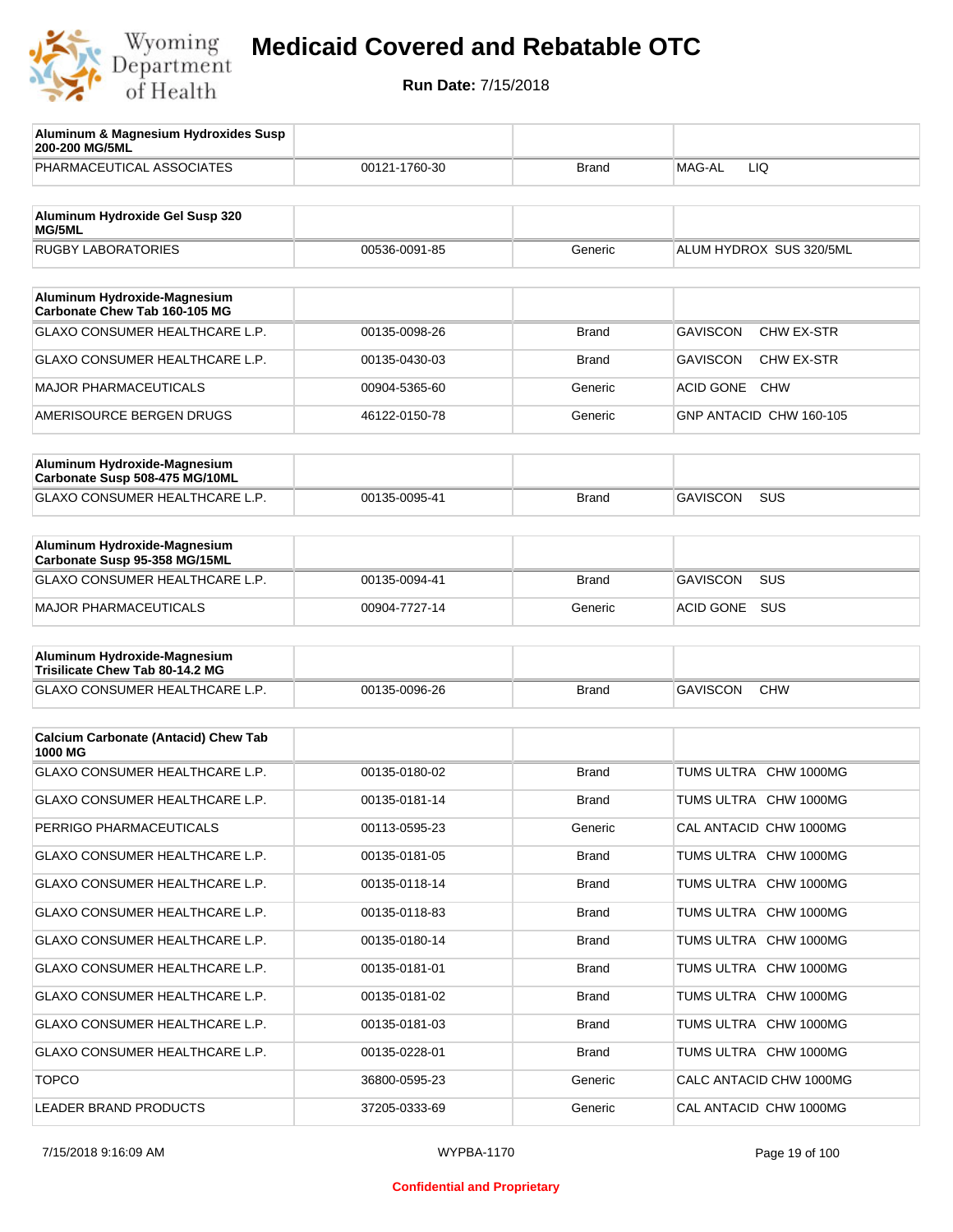

| <b>MCKESSON SUNMARK</b>                                            | 49348-0959-16 | Generic      | SM ANTACID CHW 1000MG       |
|--------------------------------------------------------------------|---------------|--------------|-----------------------------|
|                                                                    |               |              |                             |
| <b>Calcium Carbonate (Antacid) Chew Tab</b><br>1177 MG (471 MG Ca) |               |              |                             |
| GLAXO CONSUMER HEALTHCARE L.P.                                     | 00135-0560-01 | <b>Brand</b> | TUMS CHW DEL CHW 1177MG     |
|                                                                    |               |              |                             |
| <b>Calcium Carbonate (Antacid) Chew Tab</b><br>500 MG              |               |              |                             |
| <b>GLAXO CONSUMER HEALTHCARE L.P.</b>                              | 00135-0070-27 | <b>Brand</b> | <b>TUMS</b><br>CHW 500MG    |
| <b>GLAXO CONSUMER HEALTHCARE L.P.</b>                              | 00135-0070-03 | <b>Brand</b> | <b>TUMS</b><br>CHW 500MG    |
| PERRIGO PHARMACEUTICALS                                            | 00113-0485-47 | Generic      | <b>ANTACID</b><br>CHW 500MG |
| GLAXO CONSUMER HEALTHCARE L.P.                                     | 00135-0070-48 | <b>Brand</b> | TUMS<br>CHW 500MG           |
| <b>GLAXO CONSUMER HEALTHCARE L.P.</b>                              | 00135-0071-27 | <b>Brand</b> | TUMS<br>CHW 500MG           |
| <b>GLAXO CONSUMER HEALTHCARE L.P.</b>                              | 00135-0071-48 | <b>Brand</b> | <b>TUMS</b><br>CHW 500MG    |
| PERRIGO PHARMACEUTICALS                                            | 00113-0478-47 | Generic      | CALC ANTACID CHW 500MG      |
| <b>RUGBY LABORATORIES</b>                                          | 00536-1048-15 | Generic      | <b>ANTACID</b><br>CHW 500MG |
| GLAXO CONSUMER HEALTHCARE L.P.                                     | 00135-0522-03 | Generic      | TUMS FRESHER CHW 500MG      |
| <b>MAJOR PHARMACEUTICALS</b>                                       | 00904-6412-92 | Generic      | CALC ANTACID CHW 500MG      |
| <b>MAJOR PHARMACEUTICALS</b>                                       | 00904-1257-92 | Generic      | CALC ANTACID CHW 500MG      |
| RUGBY LABORATORIES                                                 | 00536-1007-15 | Generic      | CAL-GEST<br>CHW 500MG       |
| <b>SELECT BRAND</b>                                                | 15127-0211-24 | Generic      | <b>ANTACID</b><br>CHW 500MG |
| <b>SELECT BRAND</b>                                                | 15127-0210-24 | Generic      | <b>ANTACID</b><br>CHW 500MG |
| <b>TOPCO</b>                                                       | 36800-0485-47 | Generic      | CALC ANTACID CHW 500MG      |
| <b>LEADER BRAND PRODUCTS</b>                                       | 37205-0200-47 | Generic      | <b>ANTACID</b><br>CHW 500MG |
| <b>LEADER BRAND PRODUCTS</b>                                       | 37205-0210-47 | Generic      | CHW 500MG<br><b>ANTACID</b> |
| <b>TOPCO</b>                                                       | 36800-0478-47 | Generic      | <b>ANTACID</b><br>CHW 500MG |
| <b>MCKESSON SUNMARK</b>                                            | 49348-0957-21 | Generic      | CALC ANTACID CHW 500MG      |
| <b>MCKESSON SUNMARK</b>                                            | 49348-0958-21 | Generic      | CALC ANTACID CHW 500MG      |
| <b>MCKESSON</b>                                                    | 62011-0132-01 | Generic      | CALC ANTACID CHW 500MG      |
|                                                                    |               |              |                             |

| <b>Calcium Carbonate (Antacid) Chew Tab</b><br>750 MG |               |              |                                    |
|-------------------------------------------------------|---------------|--------------|------------------------------------|
| PERRIGO PHARMACEUTICALS                               | 00113-0468-80 | Generic      | <b>CHW 750MG</b><br>ANTACID        |
| GLAXO CONSUMER HEALTHCARE L.P.                        | 00135-0074-25 | <b>Brand</b> | TUMS EXTRA CHW 750MG               |
| <b>GLAXO CONSUMER HEALTHCARE L.P.</b>                 | 00135-0076-25 | <b>Brand</b> | CHW 750MG<br>TUMS F-X              |
| <b>GLAXO CONSUMER HEALTHCARE L.P.</b>                 | 00135-0140-01 | <b>Brand</b> | CHW 750MG<br>TUMS E-X              |
| <b>GLAXO CONSUMER HEALTHCARE L.P.</b>                 | 00135-0178-09 | <b>Brand</b> | CHW 750MG<br>TUMS F-X              |
| <b>GLAXO CONSUMER HEALTHCARE L.P.</b>                 | 00135-0243-02 | <b>Brand</b> | TUMS SMOOTHI CHW 750MG             |
| PERRIGO PHARMACEUTICALS                               | 00113-0489-80 | Generic      | <b>CHW 750MG</b><br><b>ANTACID</b> |
| <b>GLAXO CONSUMER HEALTHCARE L.P.</b>                 | 00135-0074-24 | <b>Brand</b> | TUMS EXTRA CHW 750MG               |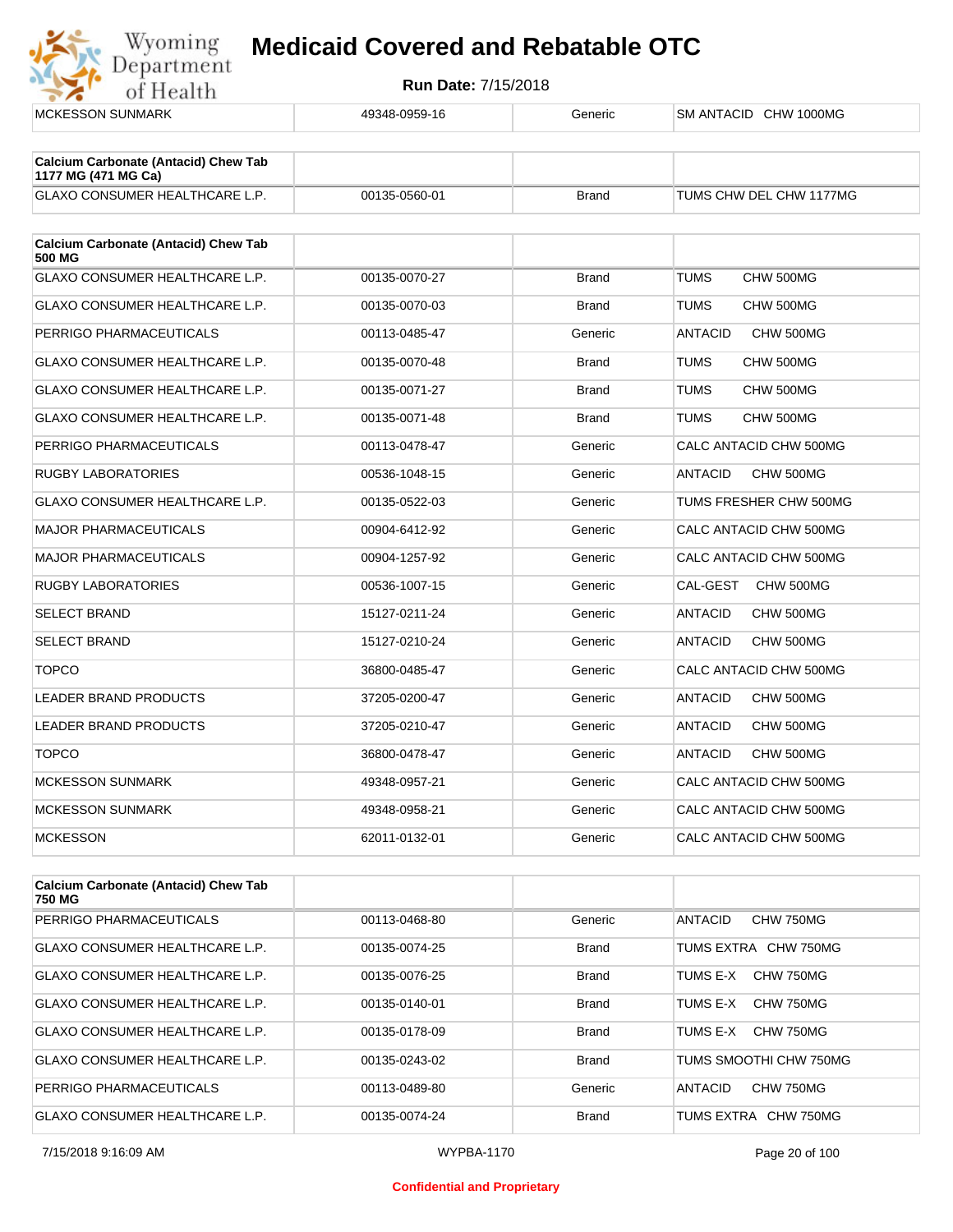| Wyoming<br>Department          | <b>Medicaid Covered and Rebatable OTC</b> |              |                             |
|--------------------------------|-------------------------------------------|--------------|-----------------------------|
| of Health                      | <b>Run Date: 7/15/2018</b>                |              |                             |
| GLAXO CONSUMER HEALTHCARE L.P. | 00135-0074-46                             | <b>Brand</b> | TUMS EXTRA CHW 750MG        |
| GLAXO CONSUMER HEALTHCARE L.P. | 00135-0246-02                             | Brand        | TUMS SMOOTHI CHW 750MG      |
| GLAXO CONSUMER HEALTHCARE L.P. | 00135-0456-03                             | <b>Brand</b> | TUMS SMOOTHI CHW 750MG      |
| GLAXO CONSUMER HEALTHCARE L.P. | 00135-0074-07                             | <b>Brand</b> | TUMS EXTRA CHW 750MG        |
| GLAXO CONSUMER HEALTHCARE L.P. | 00135-0074-22                             | <b>Brand</b> | TUMS EXTRA CHW 750MG        |
| GLAXO CONSUMER HEALTHCARE L.P. | 00135-0140-03                             | <b>Brand</b> | TUMS E-X<br>CHW 750MG       |
| GLAXO CONSUMER HEALTHCARE L.P. | 00135-0178-02                             | <b>Brand</b> | TUMS E-X<br>CHW 750MG       |
| GLAXO CONSUMER HEALTHCARE L.P. | 00135-0178-03                             | <b>Brand</b> | TUMS E-X<br>CHW 750MG       |
| GLAXO CONSUMER HEALTHCARE L.P. | 00135-0178-08                             | <b>Brand</b> | TUMS E-X<br>CHW 750MG       |
| PERRIGO PHARMACEUTICALS        | 00113-0179-80                             | Generic      | CALC ANTACID CHW 750MG      |
| GLAXO CONSUMER HEALTHCARE L.P. | 00135-0154-05                             | <b>Brand</b> | TUMS E-X<br>CHW 750MG       |
| GLAXO CONSUMER HEALTHCARE L.P. | 00135-0469-01                             | <b>Brand</b> | TUMS KIDS CHW 750MG         |
| GLAXO CONSUMER HEALTHCARE L.P. | 00135-0245-02                             | Generic      | TUMS SMOOTHI CHW 750MG      |
| GLAXO CONSUMER HEALTHCARE L.P. | 00135-0246-01                             | <b>Brand</b> | TUMS SMOOTHI CHW 750MG      |
| RUGBY LABORATORIES             | 00536-1050-22                             | Generic      | CALC ANTACID CHW 750MG      |
| RUGBY LABORATORIES             | 00536-1049-22                             | Generic      | CALC ANTACID CHW 750MG      |
| <b>MAJOR PHARMACEUTICALS</b>   | 00904-5513-79                             | Generic      | CALC ANTACID CHW 750MG      |
| MAJOR PHARMACEUTICALS          | 00904-7695-91                             | Generic      | CALC ANTACID CHW 750MG      |
| SELECT BRAND                   | 15127-0207-37                             | Generic      | ANTACID<br>CHW 750MG        |
| SELECT BRAND                   | 15127-0212-96                             | Generic      | ANTACID<br>CHW 750MG        |
| BERGEN BRUNSWIG                | 24385-0106-80                             | Generic      | <b>ANTACID</b><br>CHW 750MG |
| <b>TOPCO</b>                   | 36800-0179-80                             | Generic      | CALC ANTACID CHW 750MG      |
| <b>TOPCO</b>                   | 36800-0468-80                             | Generic      | CALC ANTACID CHW 750MG      |
| <b>TOPCO</b>                   | 36800-0489-80                             | Generic      | CALC ANTACID CHW 750MG      |
| LEADER BRAND PRODUCTS          | 37205-0706-80                             | Generic      | ANTACID<br>CHW 750MG        |
| <b>LEADER BRAND PRODUCTS</b>   | 37205-0205-80                             | Generic      | ANTACID<br>CHW 750MG        |
| <b>MCKESSON SUNMARK</b>        | 49348-0954-34                             | Generic      | CALC ANTACID CHW 750MG      |
| <b>MCKESSON</b>                | 62011-0229-01                             | Generic      | CALC ANTACID CHW 750MG      |
| <b>MCKESSON</b>                | 62011-0131-01                             | Generic      | CALC ANTACID CHW 750MG      |

| Calcium Carbonate (Antacid) Susp 1250<br>MG/5ML |               |         |                           |
|-------------------------------------------------|---------------|---------|---------------------------|
| <b>HIKMA</b>                                    | 00054-3117-63 | Generic | CALCIUM CARB SUS 1250/5ML |
| PHARMACEUTICAL ASSOCIATES                       | 00121-0766-16 | Generic | CALCIUM CARB SUS 1250/5ML |
| PHARMACEUTICAL ASSOCIATES                       | 00121-4766-05 | Generic | CALCIUM CARB SUS 1250/5ML |

| Calcium Carbonate (Antacid) Tab 648 MG |               |         |                        |
|----------------------------------------|---------------|---------|------------------------|
| <b>RUGBY LABORATORIES</b>              | 00536-1024-10 | Generic | CALCIUM CARB TAB 648MG |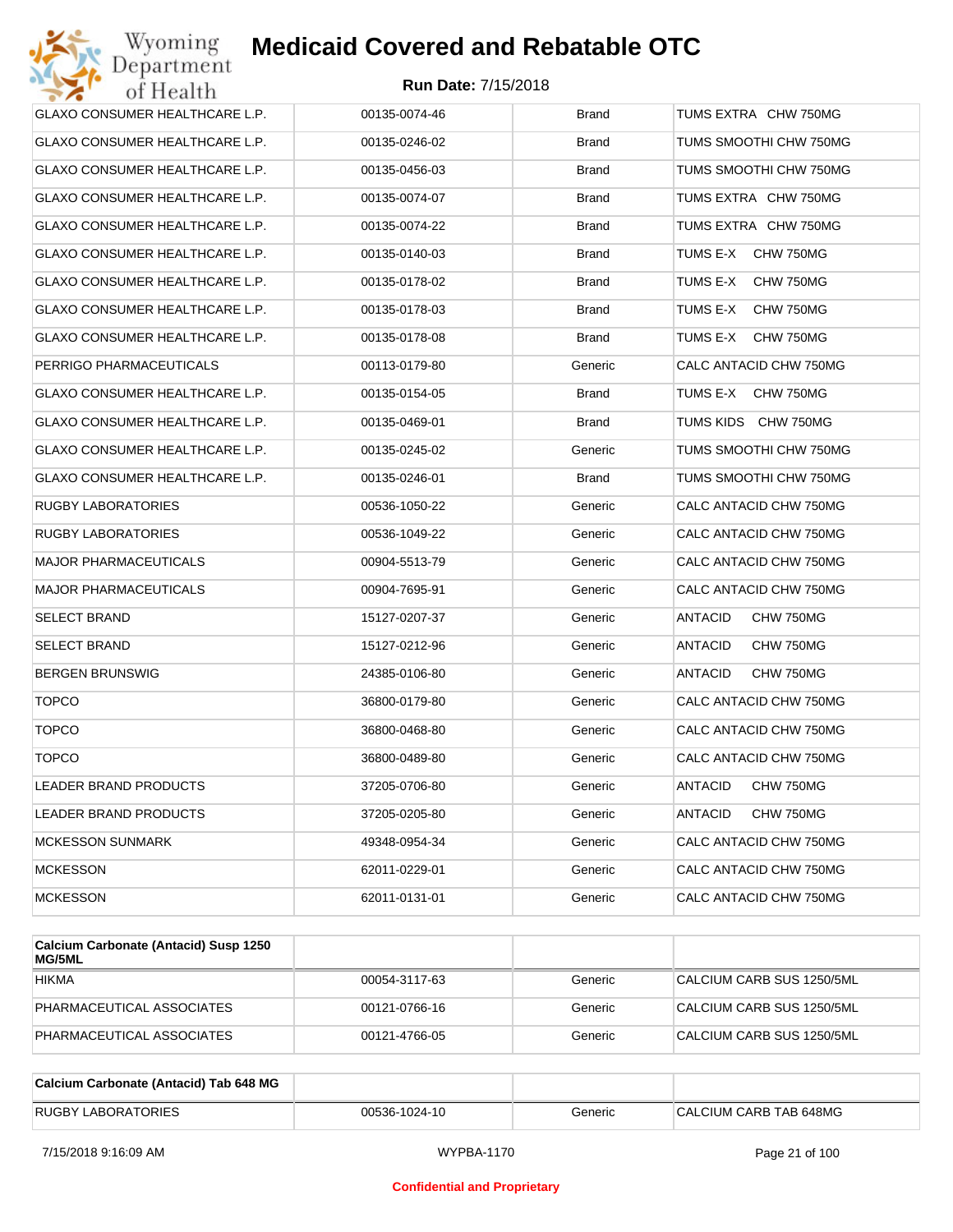

| <b>Calcium Carbonate-Mag Hydroxide Chew</b><br>Tab 550-110 MG |               |              |                             |
|---------------------------------------------------------------|---------------|--------------|-----------------------------|
| AMERISOURCE BERGEN DRUGS                                      | 46122-0153-47 | Generic      | GNP ANTACID CHW 550-110     |
| <b>Calcium Carbonate-Mag Hydroxide Chew</b><br>Tab 700-300 MG |               |              |                             |
| <b>MAJOR PHARMACEUTICALS</b>                                  | 00904-5115-71 | <b>Brand</b> | MI-ACID<br><b>CHW</b>       |
| <b>Calcium Carbonate-Simethicone Chew Tab</b><br>1000-60 MG   |               |              |                             |
| AMERISOURCE BERGEN DRUGS                                      | 46122-0151-75 | Generic      | ANT/ANTI-GAS CHW 1000-60    |
| Magnesium Oxide Tab 400 MG                                    |               |              |                             |
| <b>PAR PHARMACEUTICALS</b>                                    | 00603-0209-22 | Generic      | MAG OXIDE TAB 400MG         |
| Magnesium Oxide Tab 420 MG                                    |               |              |                             |
| PAR PHARMACEUTICALS                                           | 00603-0213-21 | Generic      | MAG OXIDE TAB 420MG         |
| Sodium Bicarbonate Tab 325 MG                                 |               |              |                             |
| <b>RUGBY LABORATORIES</b>                                     | 00536-1046-10 | Generic      | SODIUM BICAR TAB 325MG      |
| Sodium Bicarbonate Tab 650 MG                                 |               |              |                             |
| <b>RUGBY LABORATORIES</b>                                     | 00536-1047-10 | Generic      | SODIUM BICAR TAB 650MG      |
| <b>RUGBY LABORATORIES</b>                                     | 00536-4544-10 | Generic      | SODIUM BICAR TAB 650MG      |
| RISING PHARMACEUTICALS                                        | 64980-0182-10 | Generic      | SODIUM BICAR TAB 10GR       |
| <b>ANTIASTHMATIC AND BRONCHODILATOR</b><br><b>AGENTS</b>      |               |              |                             |
| <b>Ephedrine Sulfate Cap 25 MG</b>                            |               |              |                             |
| <b>HIKMA</b>                                                  | 00143-3145-01 | Generic      | EPHEDRINE SU CAP 25MG       |
| Racepinephrine HCI Soln Nebu 2.25%<br>(Base Equivalent)       |               |              |                             |
| NEPHRON PHARMACEUTICALS CORP.                                 | 00487-5901-10 | <b>Brand</b> | S <sub>2</sub><br>NEB 2.25% |
| NEPHRON PHARMACEUTICALS CORP.                                 | 00487-5901-99 | <b>Brand</b> | S2<br>NEB 2.25%             |
| <b>ANTIDIABETICS</b>                                          |               |              |                             |

| Insulin NPH & Regular Susp Pen-Inj 100<br>Unit/ML (70-30) |               |              |                                |
|-----------------------------------------------------------|---------------|--------------|--------------------------------|
| LILLY                                                     | 00002-8803-01 | <b>Brand</b> | INJ 70/30KWP<br><b>HUMULIN</b> |
| LILLY                                                     | 00002-8803-59 | <b>Brand</b> | <b>HUMULIN</b><br>INJ 70/30KWP |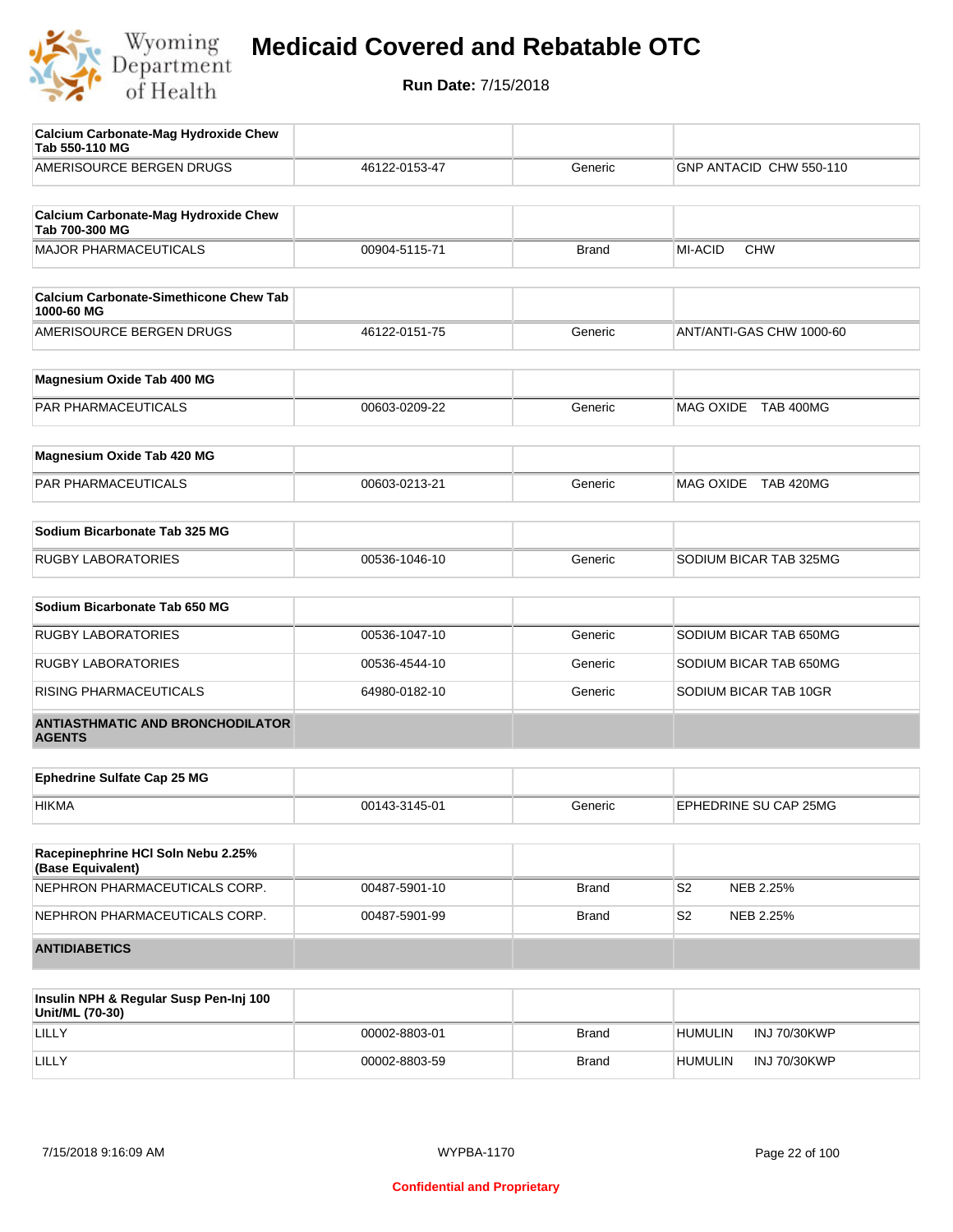

| Insulin NPH (Human) (Isophane) Inj 100<br>Unit/ML |               |              |                      |
|---------------------------------------------------|---------------|--------------|----------------------|
| LILLY                                             | 00002-8315-01 | <b>Brand</b> | HUMULIN N INJ U-100  |
| LILLY                                             | 00002-8315-17 | <b>Brand</b> | HUMULIN N INJ U-100  |
| <b>NOVO NORDISK</b>                               | 00169-1834-02 | <b>Brand</b> | NOVOLIN N INJ RELION |
| <b>NOVO NORDISK</b>                               | 00169-1834-11 | <b>Brand</b> | NOVOLIN N INJ U-100  |

| Insulin NPH (Human) (Isophane) Susp Pen-<br>injector 100 Unit/ML |               |              |                        |
|------------------------------------------------------------------|---------------|--------------|------------------------|
| LILLY                                                            | 00002-8805-01 | Brand        | HUMULIN N INJ U-100KWP |
| LILLY                                                            | 00002-8805-59 | <b>Brand</b> | HUMULIN N INJ U-100KWP |

| Insulin NPH Isophane & Regular Human Inj<br>100 Unit/ML (70-30) |               |              |                             |
|-----------------------------------------------------------------|---------------|--------------|-----------------------------|
| LILLY                                                           | 00002-8715-17 | Brand        | <b>HUMULIN</b><br>INJ 70/30 |
| LILLY                                                           | 00002-8715-01 | <b>Brand</b> | <b>HUMULIN</b><br>INJ 70/30 |
| NOVO NORDISK                                                    | 00169-1837-02 | <b>Brand</b> | NOVOLIN70/30 INJ RELION     |
| NOVO NORDISK                                                    | 00169-1837-11 | <b>Brand</b> | <b>NOVOLIN</b><br>INJ 70/30 |

| Insulin Regular (Human) Inj 100 Unit/ML |               |              |                         |
|-----------------------------------------|---------------|--------------|-------------------------|
| LILLY                                   | 00002-8215-17 | <b>Brand</b> | HUMULIN R INJ U-100     |
| LILLY                                   | 00002-8215-01 | <b>Brand</b> | HUMULIN R INJ U-100     |
| NOVO NORDISK                            | 00169-1833-02 | <b>Brand</b> | NOVOLIN R<br>INJ RELION |
| NOVO NORDISK                            | 00169-1833-11 | <b>Brand</b> | NOVOLIN R INJ U-100     |
| <b>ANTIDIARRHEAL/PROBIOTIC AGENTS</b>   |               |              |                         |

| <b>Bismuth Subsalicylate Chew Tab 262 MG</b> |               |         |                               |
|----------------------------------------------|---------------|---------|-------------------------------|
| <b>PAR PHARMACEUTICAL</b>                    | 00603-0235-16 | Generic | PINK BISMUTH CHW 262MG        |
| <b>MAJOR PHARMACEUTICALS</b>                 | 00904-1315-46 | Generic | BISMATROL<br><b>CHW 262MG</b> |
| <b>RUGBY LABORATORIES</b>                    | 00536-1021-07 | Generic | PEPTIC RELF CHW 262MG         |
| <b>BERGEN BRUNSWIG</b>                       | 24385-0024-65 | Generic | PINK BISMUTH CHW 262MG        |
| <b>TOPCO</b>                                 | 36800-0469-65 | Generic | STOMACH RELF CHW 262MG        |
| LEADER BRAND PRODUCTS                        | 37205-0720-65 | Generic | PINK BISMUTH CHW 262MG        |
| <b>MCKESSON SUNMARK</b>                      | 49348-0953-44 | Generic | STOMACH RELF CHW 262MG        |
| <b>MCKESSON</b>                              | 62011-0140-01 | Generic | STOMACH RELF CHW 262MG        |

| Bismuth Subsalicylate Susp 262 MG/15ML |               |         |                           |
|----------------------------------------|---------------|---------|---------------------------|
| PERRIGO                                | 00113-0302-40 | Generic | STOMACH RELF SUS 262/15ML |
| PERRIGO                                | 00113-0302-34 | Generic | STOMACH RELF SUS 262/15ML |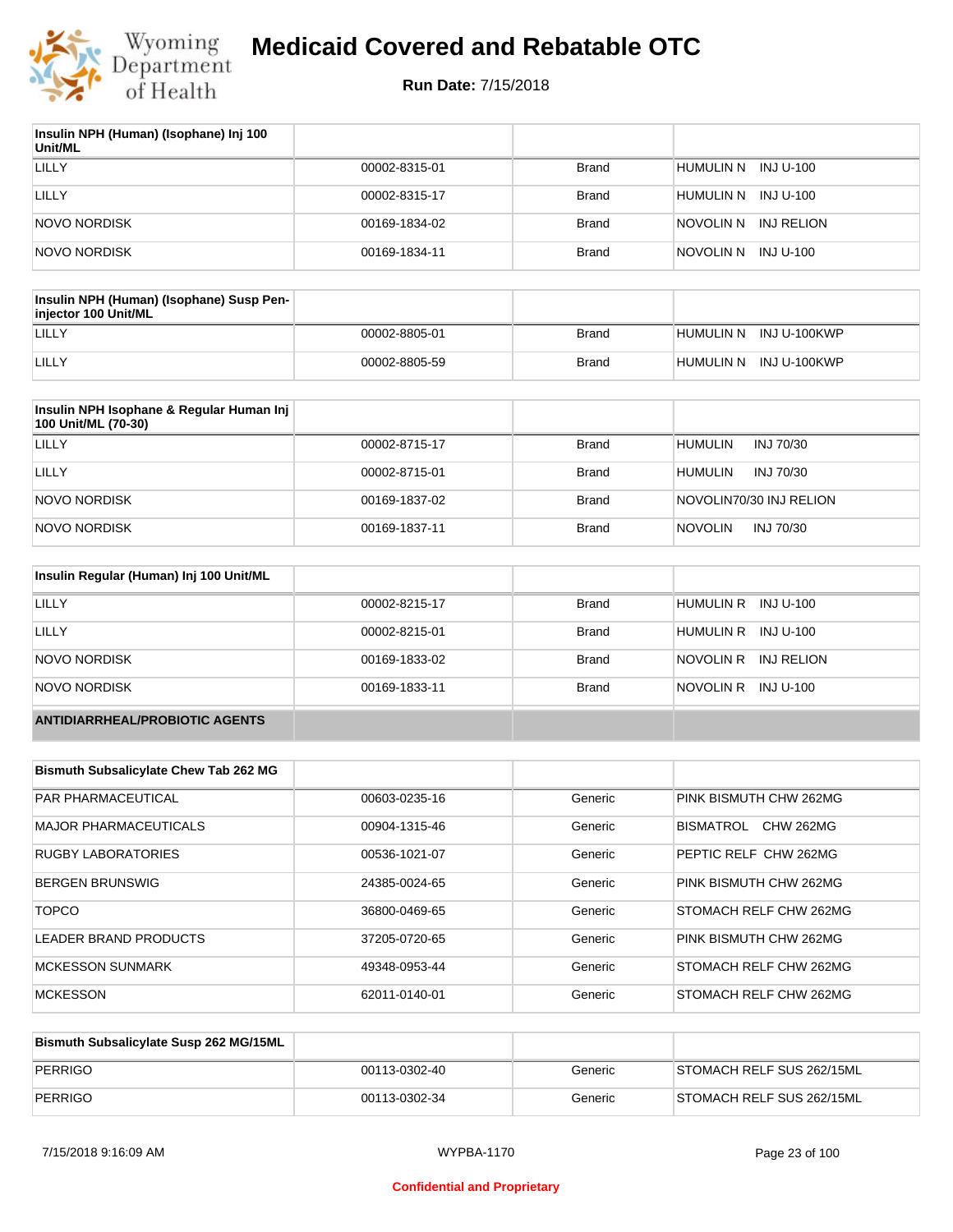## Wyoming<br>Department<br>of Health **Medicaid Covered and Rebatable OTC**

| RUGBY LABORATORIES           | 00536-1810-59 | Generic | PEPTIC RELF SUS 262/15ML  |
|------------------------------|---------------|---------|---------------------------|
| <b>MAJOR PHARMACEUTICALS</b> | 00904-5709-09 | Generic | SUS 262/15ML<br>KAO-TIN   |
| <b>MAJOR PHARMACEUTICALS</b> | 00904-5709-16 | Generic | SUS 262/15ML<br>KAO-TIN   |
| <b>MAJOR PHARMACEUTICALS</b> | 00904-1313-09 | Generic | SUS 262/15ML<br>BISMATROL |
| <b>BERGEN BRUNSWIG</b>       | 24385-0302-34 | Generic | STOMACH RELF SUS 262/15ML |
| <b>SELECT BRAND</b>          | 15127-0550-68 | Generic | SB BISMUTH SUS 262/15ML   |
| <b>TOPCO</b>                 | 36800-0302-34 | Generic | STOMACH RELF SUS 262/15ML |
| <b>BERGEN BRUNSWIG</b>       | 24385-0302-26 | Generic | STOMACH RELF SUS 262/15ML |
| <b>TOPCO</b>                 | 36800-0302-40 | Generic | STOMACH RELF SUS 262/15ML |
| <b>MCKESSON SUNMARK</b>      | 49348-0922-37 | Generic | SM STOMACH SUS 262/15ML   |
| <b>MCKESSON</b>              | 62011-0126-01 | Generic | STOMACH RELF SUS 262/15ML |

| Bismuth Subsalicylate Susp 525 MG/15ML |               |         |                           |
|----------------------------------------|---------------|---------|---------------------------|
| PERRIGO PHARMACEUTICALS                | 00113-0337-34 | Generic | STOMACH RELF SUS 525/15ML |
| <b>MAJOR PHARMACEUTICALS</b>           | 00904-1314-09 | Generic | BISMATROL<br>SUS 525/15ML |
| <b>SELECT BRAND</b>                    | 15127-0555-68 | Generic | BISMUTH MS SUS 525/15ML   |
| <b>BERGEN BRUNSWIG</b>                 | 24385-0337-34 | Generic | STOMACH RELF SUS 525/15ML |
| <b>TOPCO</b>                           | 36800-0337-40 | Generic | STOMACH RELF SUS 525/15ML |
| <b>TOPCO</b>                           | 36800-0337-34 | Generic | STOMACH RELF SUS 525/15ML |
| <b>MCKESSON</b>                        | 62011-0127-01 | Generic | STOMACH RELF SUS 525/15ML |

| <b>Bismuth Subsalicylate Tab 262 MG</b> |               |         |                        |
|-----------------------------------------|---------------|---------|------------------------|
| BERGEN BRUNSWIG                         | 24385-0017-58 | Generic | PINK BISMUTH TAB 262MG |
| <b>IMCKESSON SUNMARK</b>                | 49348-0511-59 | Generic | STOMACH RELF TAB 262MG |

| Loperamide HCI Cap 2 MG  |               |         |                      |
|--------------------------|---------------|---------|----------------------|
| AMERISOURCE BERGEN DRUGS | 46122-0207-62 | Generic | ANTI-DIARRHE CAP 2MG |
| IMCKESSON SUNMARK        | 49348-0752-04 | Generic | ANTI-DIARRHE CAP 2MG |
| <b>IMCKESSON</b>         | 62011-0158-01 | Generic | LOPERAMIDE CAP 2MG   |

| Loperamide HCI Liq 1 MG/5ML (0.2 MG/ML) |               |         |                        |
|-----------------------------------------|---------------|---------|------------------------|
| HI-TECH                                 | 50383-0618-04 | Generic | LOPERAMIDE LIQ 1MG/5ML |
| HI-TECH                                 | 50383-0618-06 | Generic | LOPERAMIDE LIQ 1MG/5ML |
| HI-TECH                                 | 50383-0618-05 | Generic | LOPERAMIDE LIQ 1MG/5ML |
| HI-TECH                                 | 50383-0618-10 | Generic | LOPERAMIDE LIQ 1MG/5ML |
| HI-TECH                                 | 50383-0618-11 | Generic | LOPERAMIDE LIQ 1MG/5ML |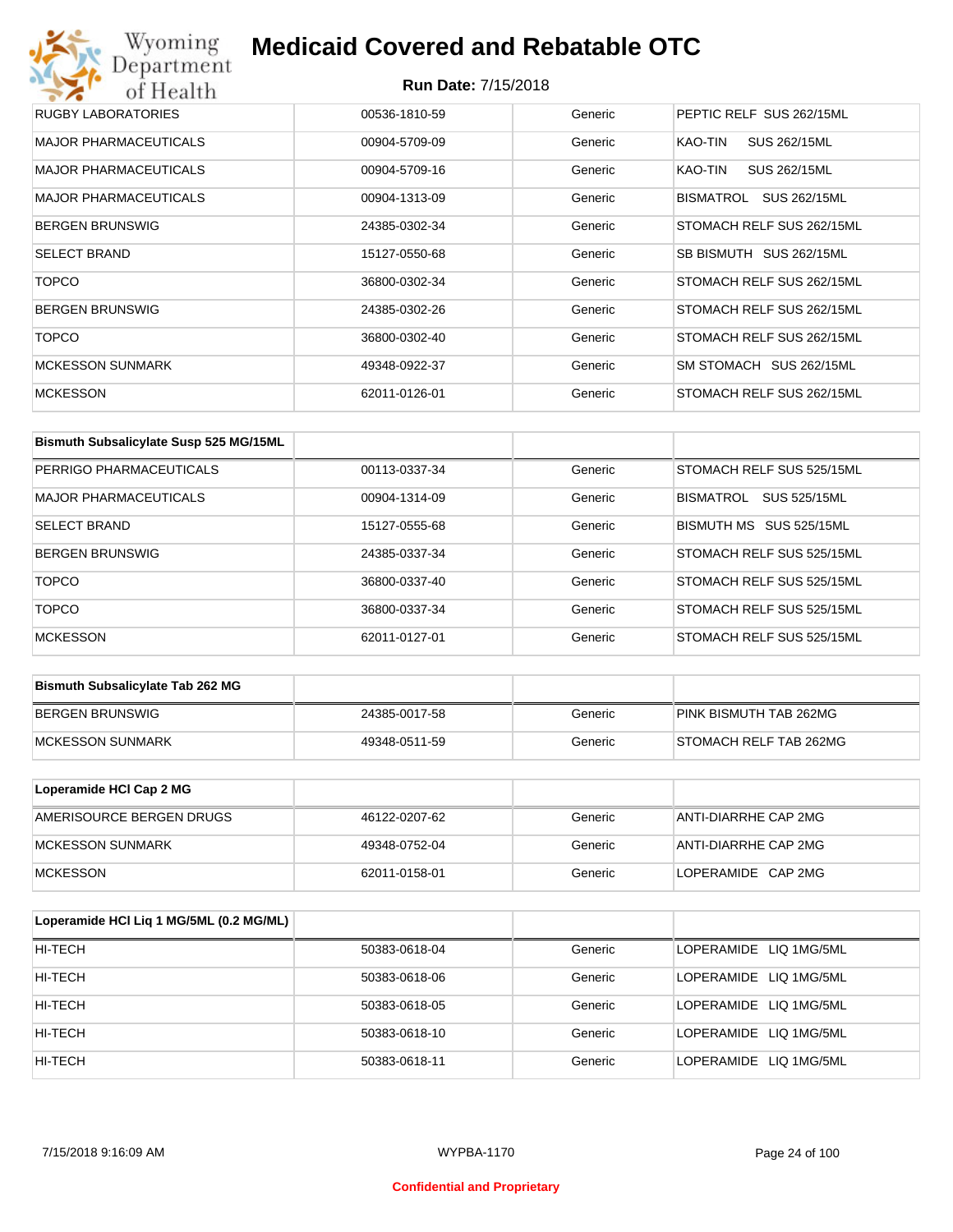

| Loperamide HCI Liq 1 MG/7.5ML |               |         |                        |
|-------------------------------|---------------|---------|------------------------|
| PERRIGO PHARMACEUTICALS       | 00113-0645-26 | Generic | LOPERAMIDE SUS 1MG/7.5 |
| <b>MAJOR PHARMACEUTICALS</b>  | 00904-6256-20 | Generic | LOPERAMIDE SUS 1MG/7.5 |
| AMERISOURCE BERGEN DRUGS      | 46122-0111-26 | Generic | LOPERAMIDE SUS 1MG/7.5 |
| <b>MCKESSON SUNMARK</b>       | 49348-0999-34 | Generic | LOPERAMIDE SUS 1MG/7.5 |
| <b>MCKESSON</b>               | 62011-0236-01 | Generic | LOPERAMIDE LIQ 1MG/7.5 |
| <b>MCKESSON</b>               | 62011-0151-01 | Generic | LOPERAMIDE SUS 1MG/7.5 |
| PRECISION DOSE, INC           | 68094-0107-62 | Generic | LOPERAMIDE SUS 1MG/7.5 |
| PRECISION DOSE, INC           | 68094-0108-62 | Generic | LOPERAMIDE SUS 1MG/7.5 |
| PRECISION DOSE, INC           | 68094-0107-59 | Generic | LOPERAMIDE SUS 1MG/7.5 |
| PRECISION DOSE, INC           | 68094-0108-59 | Generic | LOPERAMIDE SUS 1MG/7.5 |
| Loperamide HCI Tab 2 MG       |               |         |                        |
| PERRIGO PHARMACEUTICALS       | 00113-0224-53 | Generic | ANTI-DIARRHE TAB 2MG   |
| PERRIGO PHARMACEUTICALS       | 00113-0224-89 | Generic | ANTI-DIARRHE TAB 2MG   |
| PERRIGO PHARMACEUTICALS       | 00113-0224-62 | Generic | ANTI-DIARRHE TAB 2MG   |
| PERRIGO PHARMACEUTICALS       | 00113-0224-91 | Generic | ANTI-DIARRHE TAB 2MG   |
| <b>MAJOR PHARMACEUTICALS</b>  | 00904-7725-24 | Generic | ANTI-DIARRHE TAB 2MG   |
| <b>SELECT BRAND</b>           | 15127-0338-66 | Generic | ANTI-DIARRHE TAB 2MG   |
| <b>MAJOR PHARMACEUTICALS</b>  | 00904-7725-12 | Generic | ANTI-DIARRHE TAB 2MG   |
| <b>SELECT BRAND</b>           | 15127-0338-12 | Generic | ANTI-DIARRHE TAB 2MG   |
| <b>BERGEN BRUNSWIG</b>        | 24385-0554-53 | Generic | ANTI-DIARRHE TAB 2MG   |
| <b>BERGEN BRUNSWIG</b>        | 24385-0554-62 | Generic | ANTI-DIARRHE TAB 2MG   |
| <b>BERGEN BRUNSWIG</b>        | 24385-0554-67 | Generic | ANTI-DIARRHE TAB 2MG   |
| <b>BERGEN BRUNSWIG</b>        | 24385-0386-89 | Generic | ANTI-DIARRHE TAB 2MG   |
| TOPCO                         | 36800-0224-91 | Generic | ANTI-DIARRHE TAB 2MG   |
| LEADER BRAND PRODUCTS         | 37205-0370-53 | Generic | ANTI-DIARRHE TAB 2MG   |
| <b>TOPCO</b>                  | 36800-0224-62 | Generic | ANTI-DIARRHE TAB 2MG   |
| <b>TOPCO</b>                  | 36800-0224-53 | Generic | ANTI-DIARRHE TAB 2MG   |
| <b>TOPCO</b>                  | 36800-0224-80 | Generic | ANTI-DIARRHE TAB 2MG   |
| LEADER BRAND PRODUCTS         | 37205-0370-67 | Generic | ANTI-DIARRHE TAB 2MG   |
| <b>MCKESSON SUNMARK</b>       | 49348-0529-08 | Generic | SM ANTI-DIAR TAB 2MG   |
| <b>MCKESSON SUNMARK</b>       | 49348-0529-34 | Generic | SM ANTI-DIAR TAB 2MG   |
| <b>MCKESSON SUNMARK</b>       | 49348-0529-04 | Generic | SM ANTI-DIAR TAB 2MG   |
| LEADER BRAND PRODUCTS         | 37205-0370-89 | Generic | ANTI-DIARRHE TAB 2MG   |
| AMERISOURCE BERGEN DRUGS      | 46122-0169-08 | Generic | ANTI-DIARRHE TAB 2MG   |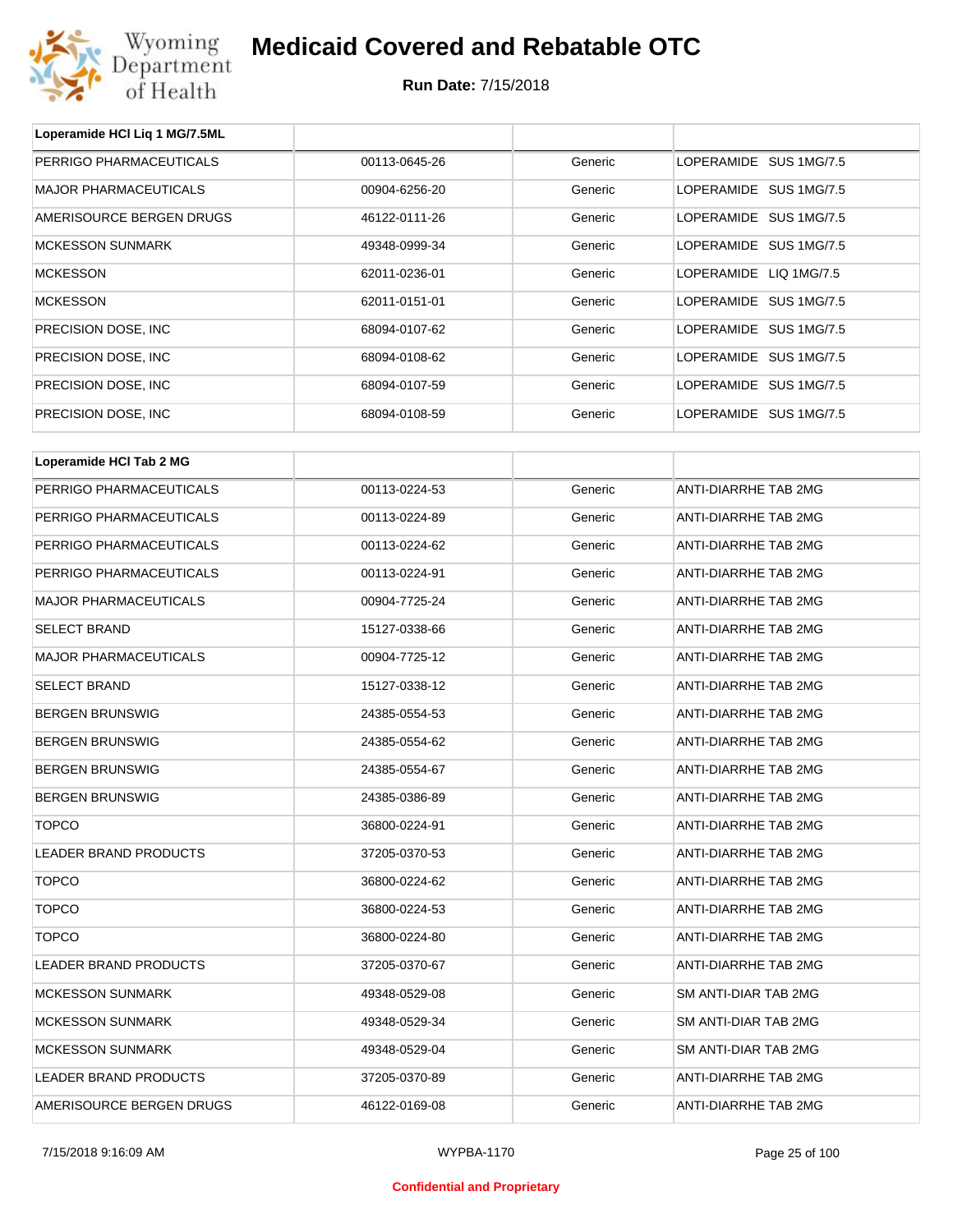

| MCKESSON SUNMARK           | 49348-0529-02 | Generic | SM ANTI-DIAR TAB 2MG |
|----------------------------|---------------|---------|----------------------|
| <b>MCKESSON</b>            | 62011-0150-01 | Generic | ANTI-DIARRHE TAB 2MG |
| <b>MCKESSON</b>            | 62011-0150-03 | Generic | ANTI-DIARRHE TAB 2MG |
| <b>MCKESSON</b>            | 62011-0150-02 | Generic | ANTI-DIARRHE TAB 2MG |
| CHAIN DRUG MARKETING ASSOC | 63868-0338-12 | Generic | ANTI-DIARRHE TAB 2MG |
| CHAIN DRUG MARKETING ASSOC | 63868-0338-24 | Generic | ANTI-DIARRHE TAB 2MG |
| CHAIN DRUG MARKETING ASSOC | 63868-0338-60 | Generic | ANTI-DIARRHE TAB 2MG |
| <b>ANTIHISTAMINES</b>      |               |         |                      |

| Brompheniramine Maleate Liquid 1 MG/ML |               |       |          |            |
|----------------------------------------|---------------|-------|----------|------------|
| JAYMAC PHARMACEUTICAL LLC              | 64661-0031-30 | Brand | J-TAN PD | DRO 1MG/ML |

| Cetirizine HCI Chew Tab 10 MG |               |         |                       |
|-------------------------------|---------------|---------|-----------------------|
| MAJOR PHARMACEUTICALS         | 00904-5879-12 | Generic | ALL DAY ALLG CHW 10MG |
| SANDOZ                        | 00781-5284-64 | Generic | CETIRIZINE CHW 10MG   |
| <b>SUN PHARMACEUTICALS</b>    | 47335-0344-83 | Generic | CETIRIZINE CHW 10MG   |

| <b>Cetirizine HCI Chew Tab 5 MG</b> |               |         |                    |
|-------------------------------------|---------------|---------|--------------------|
| SANDOZ                              | 00781-5283-64 | Generic | CETIRIZINE CHW 5MG |
| <b>SUN PHARMACEUTICALS</b>          | 47335-0343-83 | Generic | CETIRIZINE CHW 5MG |

| Cetirizine HCI Oral Soln 1 MG/ML (5<br>MG/5ML) |               |         |                          |
|------------------------------------------------|---------------|---------|--------------------------|
| PERRIGO PHARMACEUTICALS                        | 00113-0974-26 | Generic | ALL DAY ALLG SOL 5MG/5ML |
| <b>MAJOR PHARMACEUTICALS</b>                   | 00904-5828-20 | Generic | ALL DAY ALLG SOL 1MG/ML  |
| <b>MAJOR PHARMACEUTICALS</b>                   | 00904-6372-20 | Generic | ALL DAY ALLG SOL 1MG/ML  |
| <b>BERGEN BRUNSWIG</b>                         | 24385-0188-26 | Generic | ALL DAY ALLG SOL 1MG/ML  |
| <b>TOPCO</b>                                   | 36800-0974-26 | Generic | ALL DAY ALLG SOL 5MG/5ML |
| <b>LEADER BRAND PRODUCTS</b>                   | 37205-0591-26 | Generic | ALLERGY RELF SOL 5MG/5ML |
| LEADER BRAND PRODUCTS                          | 37205-0826-26 | Generic | ALL DAY ALLG SOL 1MG/ML  |
| AMERISOURCE BERGEN DRUGS                       | 46122-0101-26 | Generic | ALL DAY ALLG SOL 5MG/5ML |
| <b>MCKESSON SUNMARK</b>                        | 49348-0326-34 | Generic | ALL DAY ALLG SOL 5MG/5ML |
| LEADER BRAND PRODUCTS                          | 37205-0855-26 | Generic | ALL DAY ALLG SOL 5MG/5ML |
| PERRIGO PHARMACEUTICALS                        | 45802-0974-26 | Generic | CETIRIZINE SOL 1MG/ML    |
| AMERISOURCE BERGEN DRUGS                       | 46122-0020-26 | Generic | ALL DAY ALLG SOL 1MG/ML  |
| <b>MCKESSON SUNMARK</b>                        | 49348-0078-34 | Generic | ALL DAY ALLG SOL 5MG/5ML |
| <b>MCKESSON SUNMARK</b>                        | 49348-0934-34 | Generic | ALL DAY ALLG SOL 5MG/5ML |
| <b>TARO</b>                                    | 51672-2088-08 | Generic | CETIRIZINE SOL 1MG/ML    |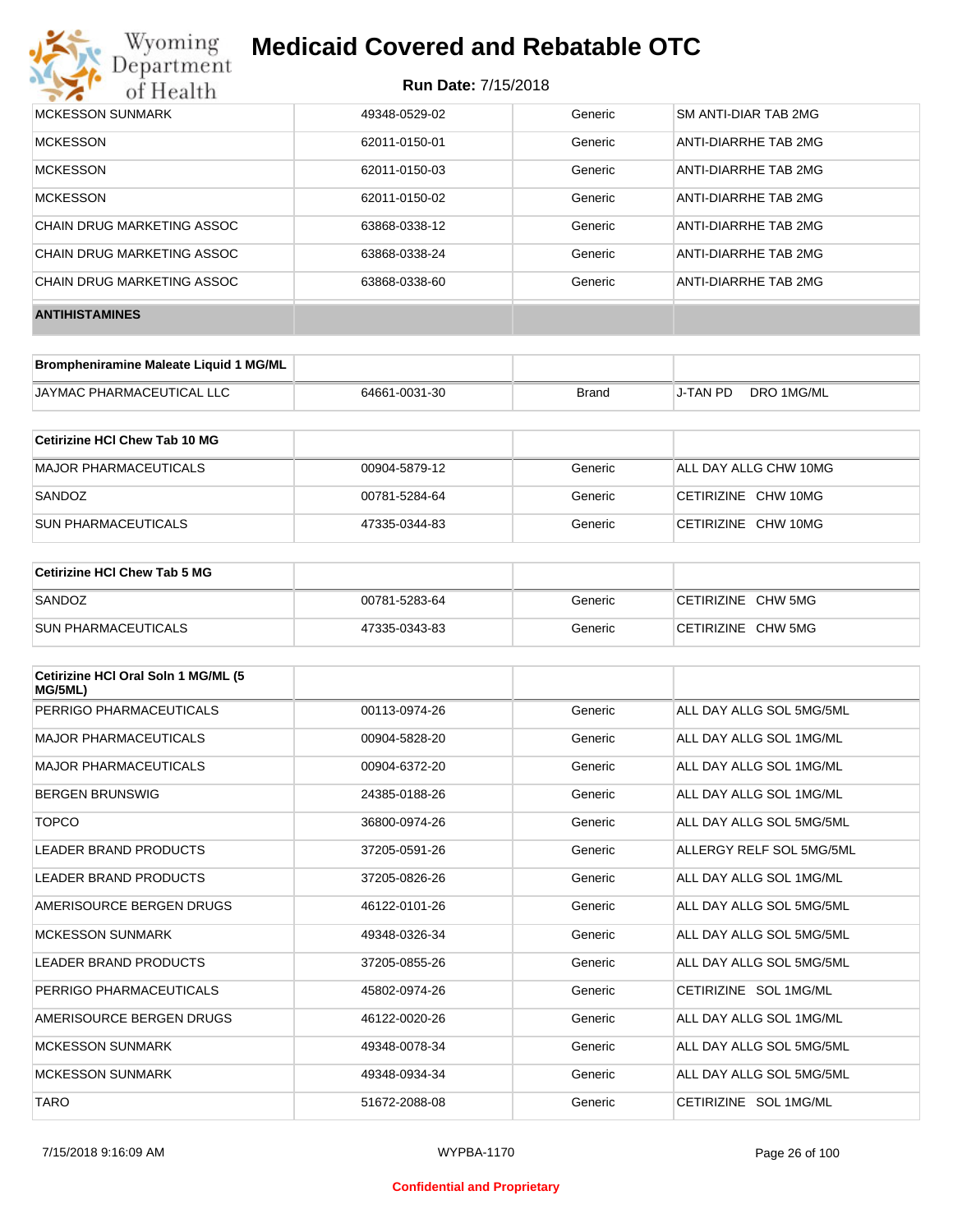

| <b>SILARX</b>        | 54838-0552-40 | Generic | CETIRIZINE SOL 5MG/5ML  |
|----------------------|---------------|---------|-------------------------|
| <b>TARO</b>          | 51672-2102-08 | Generic | CETIRIZINE SOL 5MG/5ML  |
| <b>MCKESSON</b>      | 62011-0051-01 | Generic | CETIRIZINE SOL 5MG/5ML  |
| <b>MCKESSON</b>      | 62011-0054-01 | Generic | ALLERGY COMP SOL 1MG/ML |
| <b>MCKESSON</b>      | 62011-0093-01 | Generic | CETIRIZINE SOL 5MG/5ML  |
| PRECISION DOSE, INC. | 68094-0720-59 | Generic | CETIRIZINE SOL 5MG/5ML  |
| PRECISION DOSE, INC. | 68094-0720-62 | Generic | CETIRIZINE SOL 5MG/5ML  |

| <b>Cetirizine HCI Tab 10 MG</b> |               |         |                         |
|---------------------------------|---------------|---------|-------------------------|
| <b>GEISS DESTIN &amp; DUNN</b>  | 00113-9458-39 | Generic | ALL DAY ALLG TAB 10MG   |
| GEISS DESTIN & DUNN             | 00113-9458-66 | Generic | ALL DAY ALLG TAB 10MG   |
| <b>MYLAN</b>                    | 00378-3637-01 | Generic | CETIRIZINE TAB 10MG     |
| <b>MYLAN</b>                    | 00378-3637-05 | Generic | CETIRIZINE TAB 10MG     |
| <b>RUGBY LABORATORIES</b>       | 00536-4088-07 | Generic | CETIRIZINE TAB 10MG     |
| <b>RUGBY LABORATORIES</b>       | 00536-4088-11 | Generic | CETIRIZINE TAB 10MG     |
| <b>RUGBY LABORATORIES</b>       | 00536-4088-88 | Generic | CETIRIZINE TAB 10MG     |
| SANDOZ                          | 00781-1684-01 | Generic | CETIRIZINE TAB 10MG     |
| <b>MAJOR PHARMACEUTICALS</b>    | 00904-5852-60 | Generic | ALL DAY ALLG TAB 10MG   |
| <b>MAJOR PHARMACEUTICALS</b>    | 00904-5852-89 | Generic | ALL DAY ALLG TAB 10MG   |
| <b>MAJOR PHARMACEUTICALS</b>    | 00904-5852-61 | Generic | CETIRIZINE TAB 10MG     |
| <b>RUGBY LABORATORIES</b>       | 00536-1041-05 | Generic | CETIRIZINE TAB 10MG     |
| <b>MAJOR PHARMACEUTICALS</b>    | 00904-5852-41 | Generic | ALL DAY ALLG TAB 10MG   |
| <b>MAJOR PHARMACEUTICALS</b>    | 00904-5852-43 | Generic | ALL DAY ALLG TAB 10MG   |
| <b>MAJOR PHARMACEUTICALS</b>    | 00904-5852-46 | Generic | ALL DAY ALLG TAB 10MG   |
| <b>SELECT BRAND</b>             | 15127-0909-14 | Generic | SB ALLERGY TAB 10MG     |
| <b>SELECT BRAND</b>             | 15127-0909-30 | Generic | SB ALLERGY TAB 10MG     |
| PACK PHARMACEUTICALS, LLC       | 16571-0402-10 | Generic | CETIRIZINE TAB 10MG     |
| PACK PHARMACEUTICALS, LLC       | 16571-0402-50 | Generic | CETIRIZINE TAB 10MG     |
| NORTHSTAR RX                    | 16714-0271-02 | Generic | CETIRIZINE TAB 10MG     |
| NORTHSTAR RX                    | 16714-0271-03 | Generic | CETIRIZINE TAB 10MG     |
| <b>BERGEN BRUNSWIG</b>          | 24385-0998-65 | Generic | GNP ALL DAY TAB ALLERGY |
| <b>BERGEN BRUNSWIG</b>          | 24385-0998-74 | Generic | GNP ALL DAY TAB ALLERGY |
| <b>BERGEN BRUNSWIG</b>          | 24385-0998-75 | Generic | GNP ALL DAY TAB ALLERGY |
| <b>TOPCO</b>                    | 36800-0458-13 | Generic | ALL DAY ALLG TAB 10MG   |
| <b>TOPCO</b>                    | 36800-0458-87 | Generic | ALL DAY ALLG TAB 10MG   |
| <b>TOPCO</b>                    | 36800-0458-95 | Generic | ALL DAY ALLG TAB 10MG   |
| <b>TOPCO</b>                    | 36800-0458-39 | Generic | ALL DAY ALLG TAB 10MG   |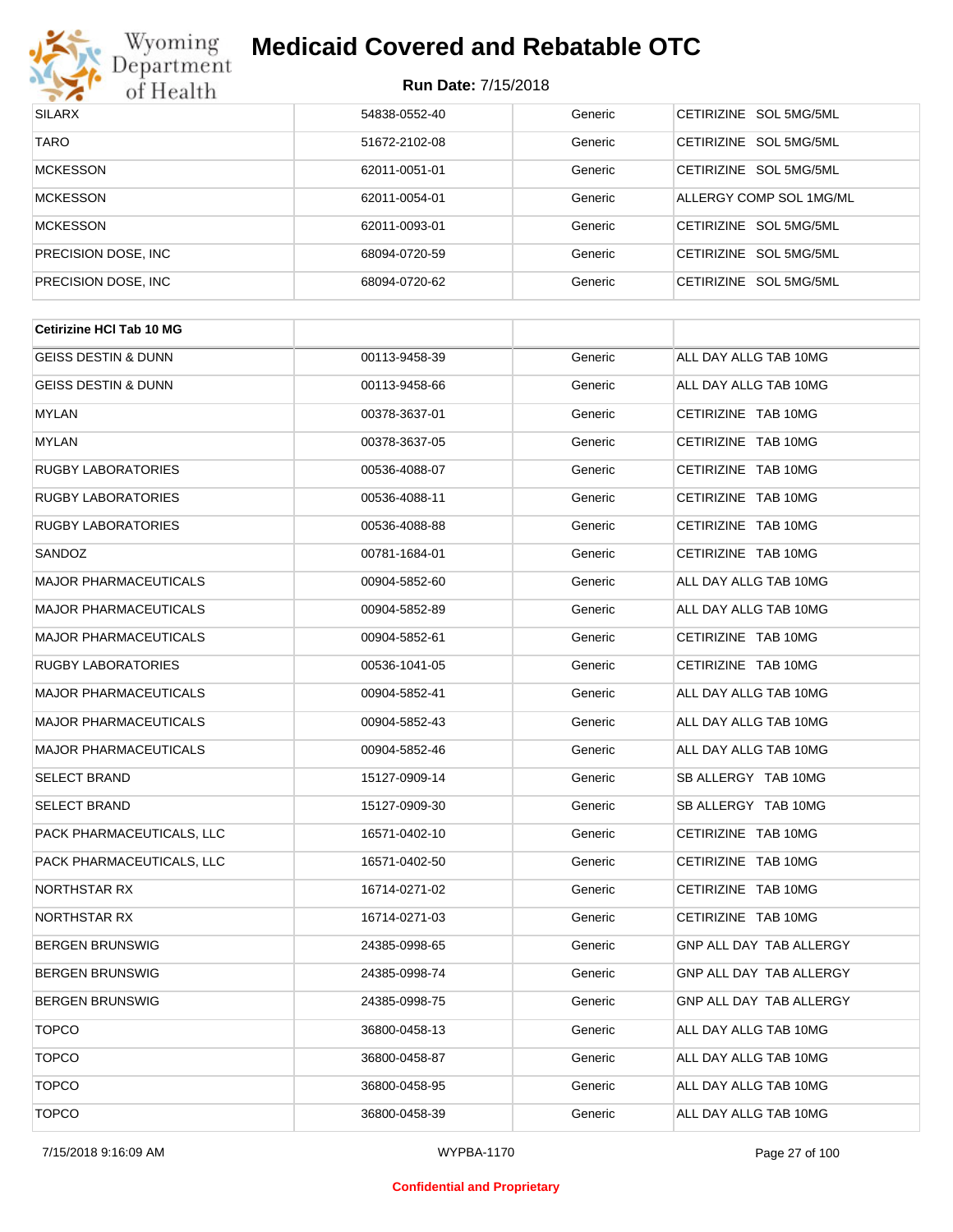

# Wyoming<br>Department<br>of Health

## **Medicaid Covered and Rebatable OTC**

| <b>TOPCO</b>                  | 36800-0458-66 | Generic | ALL DAY ALLG TAB 10MG  |
|-------------------------------|---------------|---------|------------------------|
| <b>TOPCO</b>                  | 36800-0458-47 | Generic | ALL DAY ALLG TAB 10MG  |
| <b>TOPCO</b>                  | 36800-0458-72 | Generic | ALL DAY ALLG TAB 10MG  |
| <b>PERRIGO</b>                | 45802-0919-87 | Generic | CETIRIZINE TAB 10MG    |
| <b>MCKESSON SUNMARK</b>       | 49348-0939-44 | Generic | SM ALL DAY TAB ALLERGY |
| <b>PERRIGO</b>                | 45802-0919-39 | Generic | CETIRIZINE TAB 10MG    |
| <b>MCKESSON SUNMARK</b>       | 49348-0939-12 | Generic | SM ALL DAY TAB ALLERGY |
| <b>MYLAN INSTITUTIONAL</b>    | 51079-0597-01 | Generic | CETIRIZINE TAB 10MG    |
| <b>MCKESSON SUNMARK</b>       | 49348-0984-46 | Generic | SM ALL DAY TAB ALLERGY |
| <b>MYLAN INSTITUTIONAL</b>    | 51079-0597-20 | Generic | CETIRIZINE TAB 10MG    |
| <b>OHM LABS</b>               | 51660-0939-54 | Generic | CETIRIZINE TAB 10MG    |
| DR.REDDY'S LABORATORIES, INC. | 55111-0699-90 | Generic | CETIRIZINE TAB 10MG    |
| <b>APOTEX</b>                 | 60505-2633-01 | Generic | CETIRIZINE TAB 10MG    |
| <b>APOTEX</b>                 | 60505-2633-08 | Generic | CETIRIZINE TAB 10MG    |
| <b>MCKESSON</b>               | 62011-0052-01 | Generic | ALL DAY ALLG TAB 10MG  |
| <b>MCKESSON</b>               | 62011-0052-02 | Generic | ALL DAY ALLG TAB 10MG  |
| <b>MCKESSON</b>               | 62011-0205-02 | Generic | ALL DAY ALLG TAB 10MG  |
| CHAIN DRUG MARKETING ASSOC    | 63868-0132-14 | Generic | QC ALLERGY TAB 10MG    |
| CHAIN DRUG MARKETING ASSOC    | 63868-0132-30 | Generic | QC ALLERGY TAB 10MG    |
| CHAIN DRUG MARKETING ASSOC    | 63868-0132-90 | Generic | QC ALLERGY TAB 10MG    |

| Cetirizine HCI Tab 5 MG   |               |         |                    |
|---------------------------|---------------|---------|--------------------|
| <b>MYLAN</b>              | 00378-3635-01 | Generic | CETIRIZINE TAB 5MG |
| SANDOZ                    | 00781-1683-01 | Generic | CETIRIZINE TAB 5MG |
| PACK PHARMACEUTICALS, LLC | 16571-0401-10 | Generic | CETIRIZINE TAB 5MG |

| <b>Chlorcyclizine HCI Tab 25 MG</b> |               |       |              |          |
|-------------------------------------|---------------|-------|--------------|----------|
| <b>MAGNA PHARMACEUTICALS. INC</b>   | 58407-0025-30 | Brand | <b>AHIST</b> | TAB 25MG |

| <b>Chlorpheniramine Maleate Liquid 2 MG/ML</b> |               |              |                                |
|------------------------------------------------|---------------|--------------|--------------------------------|
| <b>WOMEN'S CHOICE PHARMACEUTICALS</b>          | 00485-0094-02 | <b>Brand</b> | <b>LED CHLORPED LIQ 2MG/ML</b> |

| <b>Chlorpheniramine Maleate Syrup 2</b><br>MG/5ML |               |         |                         |
|---------------------------------------------------|---------------|---------|-------------------------|
| WOMEN'S CHOICE PHARMACEUTICALS                    | 00485-0098-16 | Generic | ED CHLORPED SYP JR      |
| WOMEN'S CHOICE PHARMACEUTICALS                    | 00485-0098-04 | Generic | ED CHLORPED SYP JR      |
| RUGBY LABORATORIES                                | 00536-1025-47 | Generic | ALLER-CHLOR SYP 2MG/5ML |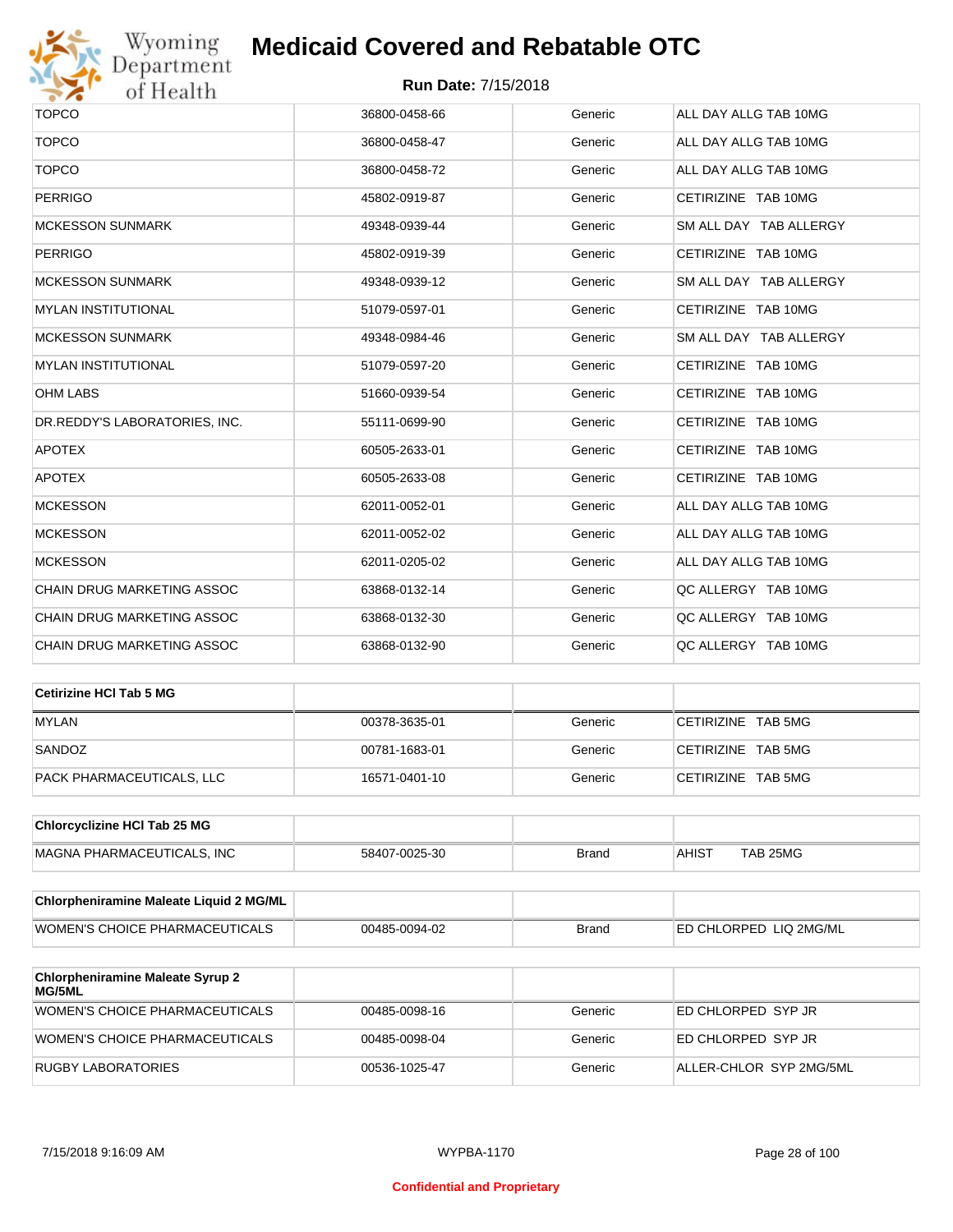

| <b>Chlorpheniramine Maleate Tab 4 MG</b> |               |         |                           |
|------------------------------------------|---------------|---------|---------------------------|
| <b>RUGBY LABORATORIES</b>                | 00536-1006-10 | Generic | ALLER-CHLOR TAB 4MG       |
| <b>RUGBY LABORATORIES</b>                | 00536-1006-01 | Generic | ALLER-CHLOR TAB 4MG       |
| <b>WOMEN'S CHOICE PHARMACEUTICALS</b>    | 00485-0085-01 | Generic | ED-CHLORTAN TAB 4MG       |
| <b>MAJOR PHARMACEUTICALS</b>             | 00904-0012-61 | Generic | TAB 4MG<br><b>ALLERGY</b> |
| <b>MAJOR PHARMACEUTICALS</b>             | 00904-0012-24 | Generic | <b>ALLERGY</b><br>TAB 4MG |
| <b>MAJOR PHARMACEUTICALS</b>             | 00904-0012-59 | Generic | <b>ALLERGY</b><br>TAB 4MG |
| <b>MAJOR PHARMACEUTICALS</b>             | 00904-0012-80 | Generic | <b>ALLERGY</b><br>TAB 4MG |
| <b>RUGBY LABORATORIES</b>                | 00536-1006-35 | Generic | ALLER-CHLOR TAB 4MG       |
| <b>RUGBY LABORATORIES</b>                | 00536-3467-10 | Generic | ALLER-CHLOR TAB 4MG       |
| <b>SELECT BRAND</b>                      | 15127-0821-09 | Generic | CHLORPHENIR TAB 4MG       |
| <b>BERGEN BRUNSWIG</b>                   | 24385-0463-62 | Generic | GNP ALLERGY TAB 4MG       |
| <b>LEADER BRAND PRODUCTS</b>             | 37205-0215-62 | Generic | TAB 4MG<br><b>ALLERGY</b> |
| <b>LEADER BRAND PRODUCTS</b>             | 37205-0215-78 | Generic | <b>ALLERGY</b><br>TAB 4MG |
| <b>BERGEN BRUNSWIG</b>                   | 24385-0463-78 | Generic | GNP ALLERGY TAB 4MG       |
| <b>TOPCO</b>                             | 36800-0463-62 | Generic | <b>ALLERGY</b><br>TAB 4MG |
| <b>MCKESSON SUNMARK</b>                  | 49348-0025-10 | Generic | SM ALLERGY TAB 4MG        |
| <b>MCKESSON SUNMARK</b>                  | 49348-0025-04 | Generic | SM ALLERGY TAB 4MG        |
| <b>TIME-CAP LABS</b>                     | 49483-0242-01 | Generic | ALLERGY-TIME TAB 4MG      |
| <b>TIME-CAP LABS</b>                     | 49483-0242-10 | Generic | ALLERGY-TIME TAB 4MG      |
| <b>MCKESSON</b>                          | 62011-0059-01 | Generic | HM ALLERGY TAB 4MG        |

| Chlorpheniramine Maleate Tab ER 12 MG |               |         |                         |
|---------------------------------------|---------------|---------|-------------------------|
| KVK TECH                              | 10702-0017-06 | Generic | CHLORPHENIR TAB 12MG CR |
| KVK TECH                              | 10702-0017-24 | Generic | CHLORPHENIR TAB 12MG CR |
| LEADER BRAND PRODUCTS                 | 37205-0117-62 | Generic | TAB 12MG CR<br>ALLERGY  |

| Clemastine Fumarate Tab 1.34 MG (1 MG<br><b>Base Equiv)</b> |               |         |                          |
|-------------------------------------------------------------|---------------|---------|--------------------------|
| PERRIGO PHARMACEUTICALS                                     | 00113-0282-73 | Generic | DAYHIST ALRG TAB 12 HOUR |
| SANDOZ                                                      | 00781-1358-01 | Generic | CLEMASTINE TAB 1.34MG    |
| <b>TOPCO</b>                                                | 36800-0282-51 | Generic | DAYHIST ALRG TAB 12 HOUR |
| <b>BERGEN BRUNSWIG</b>                                      | 24385-0183-51 | Generic | GNP DAYHIST TAB 1.34MG   |
| LEADER BRAND PRODUCTS                                       | 37205-0228-73 | Generic | ALLERHIST-1 TAB 1.34MG   |
| MCKESSON SUNMARK                                            | 49348-0686-03 | Generic | ALLERGY RELF TAB 1.34MG  |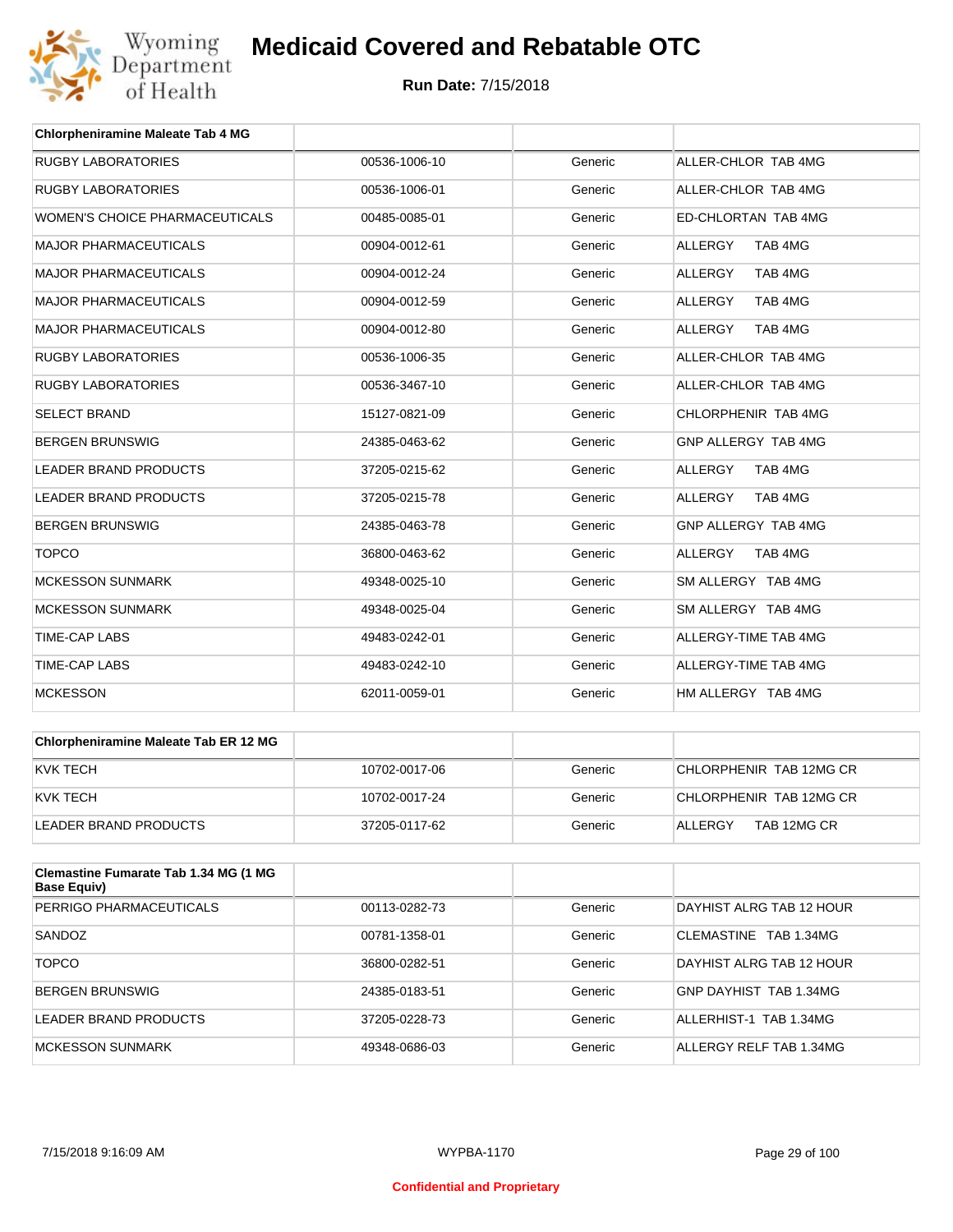

| Dexbrompheniramine Maleate Tab 2 MG |               |              |                             |
|-------------------------------------|---------------|--------------|-----------------------------|
| POLY PHARMACEUTICALS                | 50991-0783-60 | <b>Brand</b> | ALA-HIST IR TAB 2MG         |
|                                     |               |              |                             |
| Diphenhydramine HCI Cap 25 MG       |               |              |                             |
| <b>GEISS DESTIN &amp; DUNN</b>      | 00113-0462-62 | Generic      | ALLERGY RELF CAP 25MG       |
| SANDOZ                              | 00185-0648-10 | Generic      | DIPHENHYDRAM CAP 25MG       |
| <b>RUGBY LABORATORIES</b>           | 00536-1010-01 | Generic      | DIPHENHIST CAP 25MG         |
| SANDOZ                              | 00185-0648-01 | Generic      | DIPHENHYDRAM CAP 25MG       |
| <b>PAR PHARMACEUTICALS</b>          | 00603-3339-21 | Generic      | DIPHENHYDRAM CAP 25MG       |
| PAR PHARMACEUTICALS                 | 00603-3339-32 | Generic      | DIPHENHYDRAM CAP 25MG       |
| <b>MAJOR PHARMACEUTICALS</b>        | 00904-5306-60 | Generic      | <b>BANOPHEN</b><br>CAP 25MG |
| <b>MAJOR PHARMACEUTICALS</b>        | 00904-2035-24 | Generic      | BANOPHEN<br>CAP 25MG        |
| PAR PHARMACEUTICAL                  | 00603-0241-18 | Generic      | Q-DRYL<br>CAP 25MG          |
| <b>MAJOR PHARMACEUTICALS</b>        | 00904-5306-61 | Generic      | DIPHENHYDRAM CAP 25MG       |
| <b>MAJOR PHARMACEUTICALS</b>        | 00904-5306-80 | Generic      | BANOPHEN<br>CAP 25MG        |
| CONTRACT PHARMACAL CORPORATION      | 10267-0835-01 | Generic      | DIPHENHYDRAM CAP 25MG       |
| PHARBEST PHARMACEUTICALS            | 16103-0348-08 | Generic      | PHARBEDRYL CAP 25MG         |
| PHARBEST PHARMACEUTICALS            | 16103-0348-11 | Generic      | PHARBEDRYL CAP 25MG         |
| <b>SELECT BRAND</b>                 | 15127-0283-24 | Generic      | ALLERGY<br>CAP 25MG         |
| CONTRACT PHARMACAL CORPORATION      | 10267-0835-04 | Generic      | DIPHENHYDRAM CAP 25MG       |
| <b>SELECT BRAND</b>                 | 15127-0283-48 | Generic      | ALLERGY<br>CAP 25MG         |
| PHARBEST PHARMACEUTICALS            | 16103-0348-03 | Generic      | PHARBEDRYL CAP 25MG         |
| <b>BERGEN BRUNSWIG</b>              | 24385-0462-62 | Generic      | GNP ALLERGY CAP 25MG        |
| <b>BERGEN BRUNSWIG</b>              | 24385-0462-78 | Generic      | GNP ALLERGY CAP 25MG        |
| <b>TOPCO</b>                        | 36800-0462-62 | Generic      | ALLERGY<br>CAP 25MG         |
| TOPCO                               | 36800-0462-78 | Generic      | ALLERGY<br>CAP 25MG         |
| <b>TOPCO</b>                        | 36800-0462-67 | Generic      | ALLERGY<br>CAP 25MG         |
| <b>MCKESSON SUNMARK</b>             | 49348-0971-10 | Generic      | ALLERGY RELF CAP 25MG       |
| <b>MCKESSON</b>                     | 62011-0056-01 | Generic      | ALLERGY<br>CAP 25MG         |
| <b>MCKESSON</b>                     | 62011-0056-03 | Generic      | ALLERGY<br>CAP 25MG         |
| CHAIN DRUG MARKETING ASSOC          | 63868-0087-01 | Generic      | COMP ALLERGY CAP 25MG       |
| <b>SDA LABORATORIES INC</b>         | 66424-0020-01 | Generic      | DIPHENHYDRAM CAP 25MG       |
| SDA LABORATORIES INC                | 66424-0020-10 | Generic      | DIPHENHYDRAM CAP 25MG       |
| CHAIN DRUG MARKETING ASSOC          | 63868-0087-24 | Generic      | COMP ALLERGY CAP 25MG       |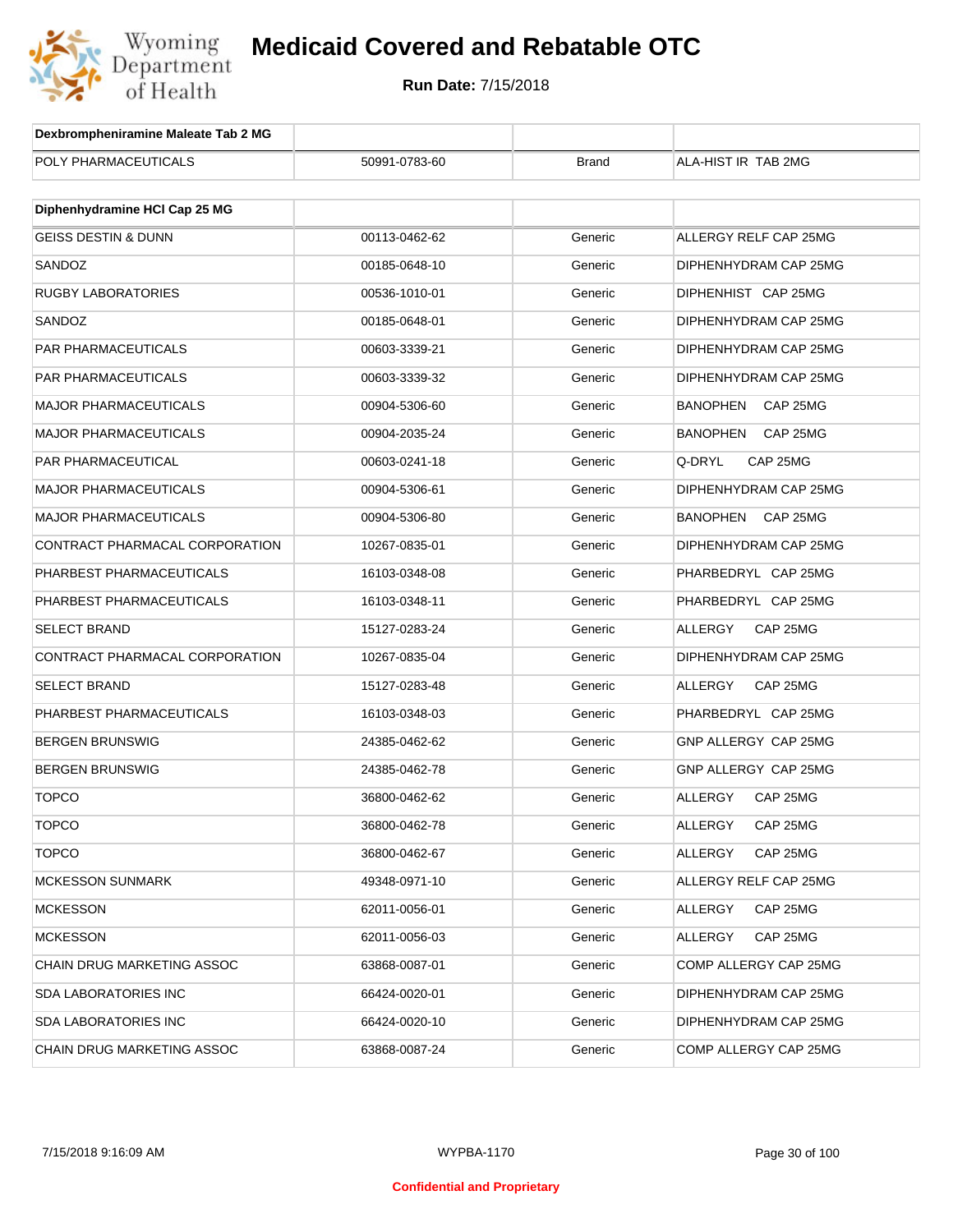

| Diphenhydramine HCI Cap 50 MG          |               |         |                                 |
|----------------------------------------|---------------|---------|---------------------------------|
| SANDOZ                                 | 00185-0649-01 | Generic | DIPHENHYDRAM CAP 50MG           |
| SANDOZ                                 | 00185-0649-10 | Generic | DIPHENHYDRAM CAP 50MG           |
| PAR PHARMACEUTICALS                    | 00603-3340-32 | Generic | DIPHENHYDRAM CAP 50MG           |
| PAR PHARMACEUTICALS                    | 00603-3340-21 | Generic | DIPHENHYDRAM CAP 50MG           |
| <b>MAJOR PHARMACEUTICALS</b>           | 00904-2056-61 | Generic | DIPHENHYDRAM CAP 50MG           |
| <b>MAJOR PHARMACEUTICALS</b>           | 00904-5307-60 | Generic | BANOPHEN<br>CAP 50MG            |
| <b>MAJOR PHARMACEUTICALS</b>           | 00904-5307-80 | Generic | <b>BANOPHEN</b><br>CAP 50MG     |
| PHARBEST PHARMACEUTICALS               | 16103-0347-11 | Generic | PHARBEDRYL CAP 50MG             |
| <b>SDA LABORATORIES INC</b>            | 66424-0021-10 | Generic | DIPHENHYDRAM CAP 50MG           |
| <b>SDA LABORATORIES INC</b>            | 66424-0021-01 | Generic | DIPHENHYDRAM CAP 50MG           |
| Diphenhydramine HCI Liquid 12.5 MG/5ML |               |         |                                 |
| <b>GEISS DESTIN &amp; DUNN</b>         | 00113-0379-26 | Generic | ALLERGY RELF LIQ 12.5/5ML       |
| <b>RUGBY LABORATORIES</b>              | 00536-0770-85 | Generic | DIPHENHIST LIQ 12.5/5ML         |
| <b>RUGBY LABORATORIES</b>              |               |         | DIPHENHIST LIQ 12.5/5ML         |
|                                        | 00536-0770-97 | Generic |                                 |
| PAR PHARMACEUTICALS                    | 00603-0823-58 | Generic | Q-DRYL<br>LIQ 12.5/5ML          |
| PAR PHARMACEUTICALS                    | 00603-0823-54 | Generic | Q-DRYL<br>LIQ 12.5/5ML          |
| PAR PHARMACEUTICALS                    | 00603-0823-81 | Generic | Q-DRYL<br>LIQ 12.5/5ML          |
| PAR PHARMACEUTICALS                    | 00603-0823-94 | Generic | Q-DRYL<br>LIQ 12.5/5ML          |
| <b>MAJOR PHARMACEUTICALS</b>           | 00904-1228-00 | Generic | <b>BANOPHEN</b><br>LIQ 12.5/5ML |
| <b>MAJOR PHARMACEUTICALS</b>           | 00904-1228-20 | Generic | <b>BANOPHEN</b><br>LIQ 12.5/5ML |
| <b>MAJOR PHARMACEUTICALS</b>           | 00904-5174-16 | Generic | <b>BANOPHEN</b><br>LIQ 12.5/5ML |
| <b>BERGEN BRUNSWIG</b>                 | 24385-0379-26 | Generic | CHLD ALLERGY LIQ 12.5/5ML       |
| <b>TOPCO</b>                           | 36800-0379-26 | Generic | CHLD ALLERGY LIQ 12.5/5ML       |
| <b>TOPCO</b>                           | 36800-0379-34 | Generic | CHLD ALLERGY LIQ 12.5/5ML       |
| LEADER BRAND PRODUCTS                  | 37205-0565-26 | Generic | ALLERGY<br>LIQ 12.5/5ML         |
| <b>MCKESSON SUNMARK</b>                | 49348-0045-34 | Generic | ALLERGY RELF LIQ 12.5/5ML       |
| LEADER BRAND PRODUCTS                  | 37205-0565-34 | Generic | ALLERGY<br>LIQ 12.5/5ML         |
| <b>MCKESSON SUNMARK</b>                | 49348-0045-37 | Generic | ALLERGY RELF LIQ 12.5/5ML       |
| SILARX                                 | 54838-0135-40 | Generic | SILADRYL ALR LIQ 12.5/5ML       |
| SILARX                                 | 54838-0135-70 | Generic | SILADRYL ALR LIQ 12.5/5ML       |
| SILARX                                 | 54838-0135-80 | Generic | SILADRYL ALR LIQ 12.5/5ML       |
| <b>MCKESSON</b>                        | 62011-0057-01 | Generic | ALLERGY CHLD LIQ 12.5/5ML       |
| CHAIN DRUG MARKETING ASSOC             | 63868-0823-54 | Generic | CHLD ALLERGY LIQ 12.5/5ML       |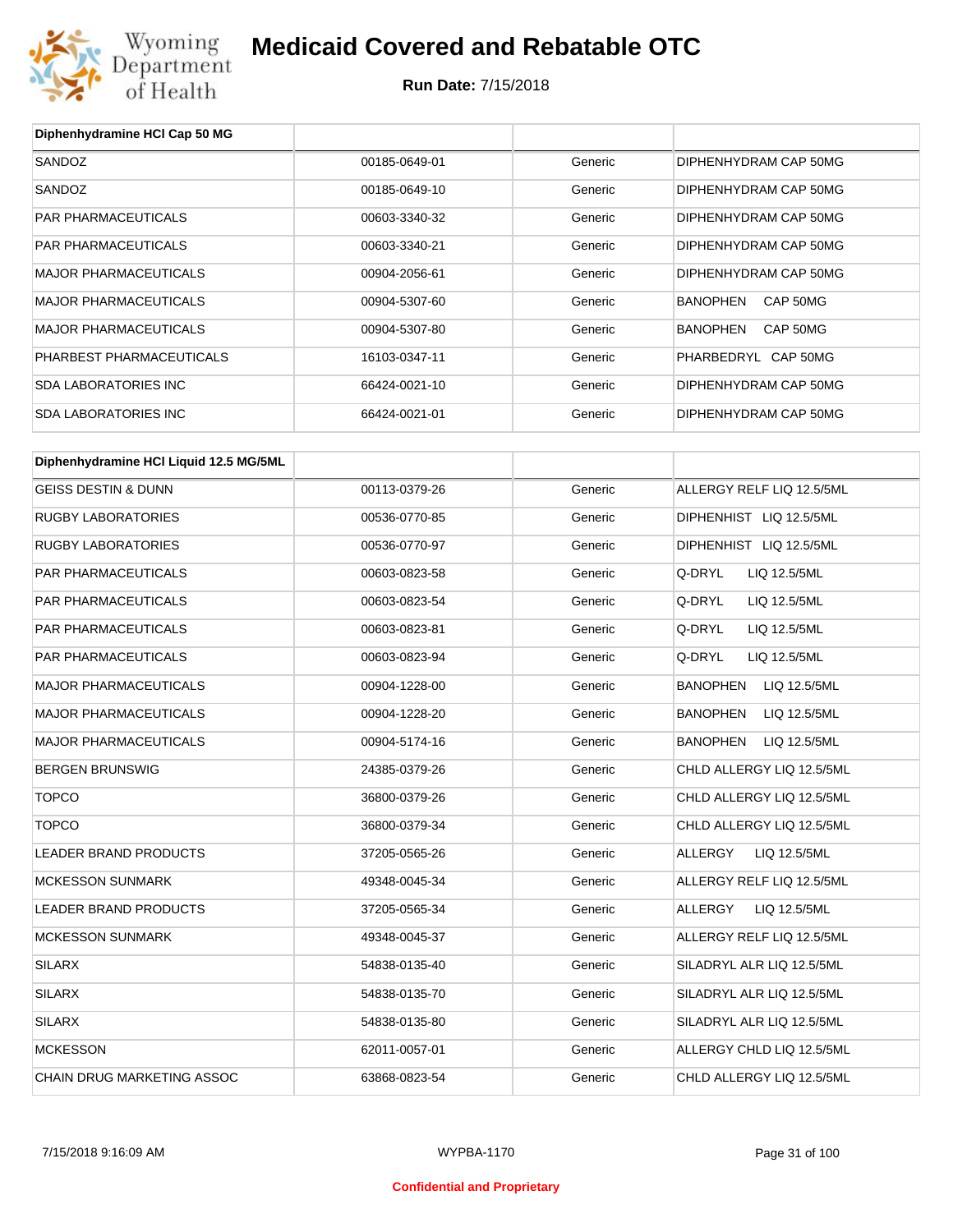

| Diphenhydramine HCI Syrup 12.5 MG/5ML        |               |              |                             |
|----------------------------------------------|---------------|--------------|-----------------------------|
| <b>PAR PHARMACEUTICALS</b>                   | 00603-0860-54 | Generic      | QUENALIN SYP 12.5/5ML       |
| <b>SILARX</b>                                | 54838-0154-70 | <b>Brand</b> | SILPHEN COUG SYP 12.5/5ML   |
| <b>SILARX</b>                                | 54838-0154-40 | <b>Brand</b> | SILPHEN COUG SYP 12.5/5ML   |
| <b>SILARX</b>                                | 54838-0154-80 | <b>Brand</b> | SILPHEN COUG SYP 12.5/5ML   |
| Diphenhydramine HCI Tab 25 MG                |               |              |                             |
| <b>GEISS DESTIN &amp; DUNN</b>               | 00113-0479-62 | Generic      | ALLERGY RELF TAB 25MG       |
| <b>GEISS DESTIN &amp; DUNN</b>               | 00113-0479-78 | Generic      | ALLERGY RELF TAB 25MG       |
| <b>RUGBY LABORATORIES</b>                    | 00536-1016-01 | Generic      | DIPHENHIST TAB 25MG         |
| MAJOR PHARMACEUTICALS                        | 00904-5551-59 | Generic      | <b>BANOPHEN</b><br>TAB 25MG |
| MAJOR PHARMACEUTICALS                        | 00904-5551-24 | Generic      | <b>BANOPHEN</b><br>TAB 25MG |
| <b>SELECT BRAND</b>                          | 15127-0018-01 | Generic      | SB ALLERGY TAB 25MG MED     |
| <b>BERGEN BRUNSWIG</b>                       | 24385-0479-78 | Generic      | GNP ALLERGY TAB 25MG        |
| <b>BERGEN BRUNSWIG</b>                       | 24385-0479-62 | Generic      | GNP ALLERGY TAB 25MG        |
| <b>TOPCO</b>                                 | 36800-0479-62 | Generic      | <b>ALLERGY</b><br>TAB 25MG  |
| <b>TOPCO</b>                                 | 36800-0479-67 | Generic      | <b>ALLERGY</b><br>TAB 25MG  |
| <b>TOPCO</b>                                 | 36800-0479-78 | Generic      | <b>ALLERGY</b><br>TAB 25MG  |
| <b>TOPCO</b>                                 | 36800-0479-79 | Generic      | <b>ALLERGY</b><br>TAB 25MG  |
| <b>TIME-CAP LABS</b>                         | 49483-0061-01 | Generic      | DIPHENHYDRAM TAB 25MG       |
| <b>TIME-CAP LABS</b>                         | 49483-0061-10 | Generic      | DIPHENHYDRAM TAB 25MG       |
| <b>MCKESSON SUNMARK</b>                      | 49348-0983-10 | Generic      | SM ALLERGY TAB 25MG RLF     |
| <b>MCKESSON</b>                              | 62011-0058-01 | Generic      | HM ALLERGY TAB 25MG         |
| <b>MCKESSON</b>                              | 62011-0058-03 | Generic      | HM ALLERGY TAB 25MG         |
| Fexofenadine HCI Susp 30 MG/5ML (6<br>MG/ML) |               |              |                             |
| <b>RUGBY LABORATORIES</b>                    | 00536-1005-97 | Generic      | FEXOFENADINE SUS 30MG/5ML   |
| <b>ACTAVIS MID ATLANTIC</b>                  | 00472-0527-94 | Generic      | FEXOFENADINE SUS 30MG/5ML   |
| <b>Fexofenadine HCI Tab 180 MG</b>           |               |              |                             |
| <b>RUGBY LABORATORIES</b>                    | 00536-1066-15 | Generic      | FEXOFENADINE TAB 180MG      |
| <b>MAJOR PHARMACEUTICALS</b>                 | 00904-6214-46 | Generic      | FEXOFENADINE TAB 180MG      |
| MAJOR PHARMACEUTICALS                        | 00904-6214-18 | Generic      | FEXOFENADINE TAB 180MG      |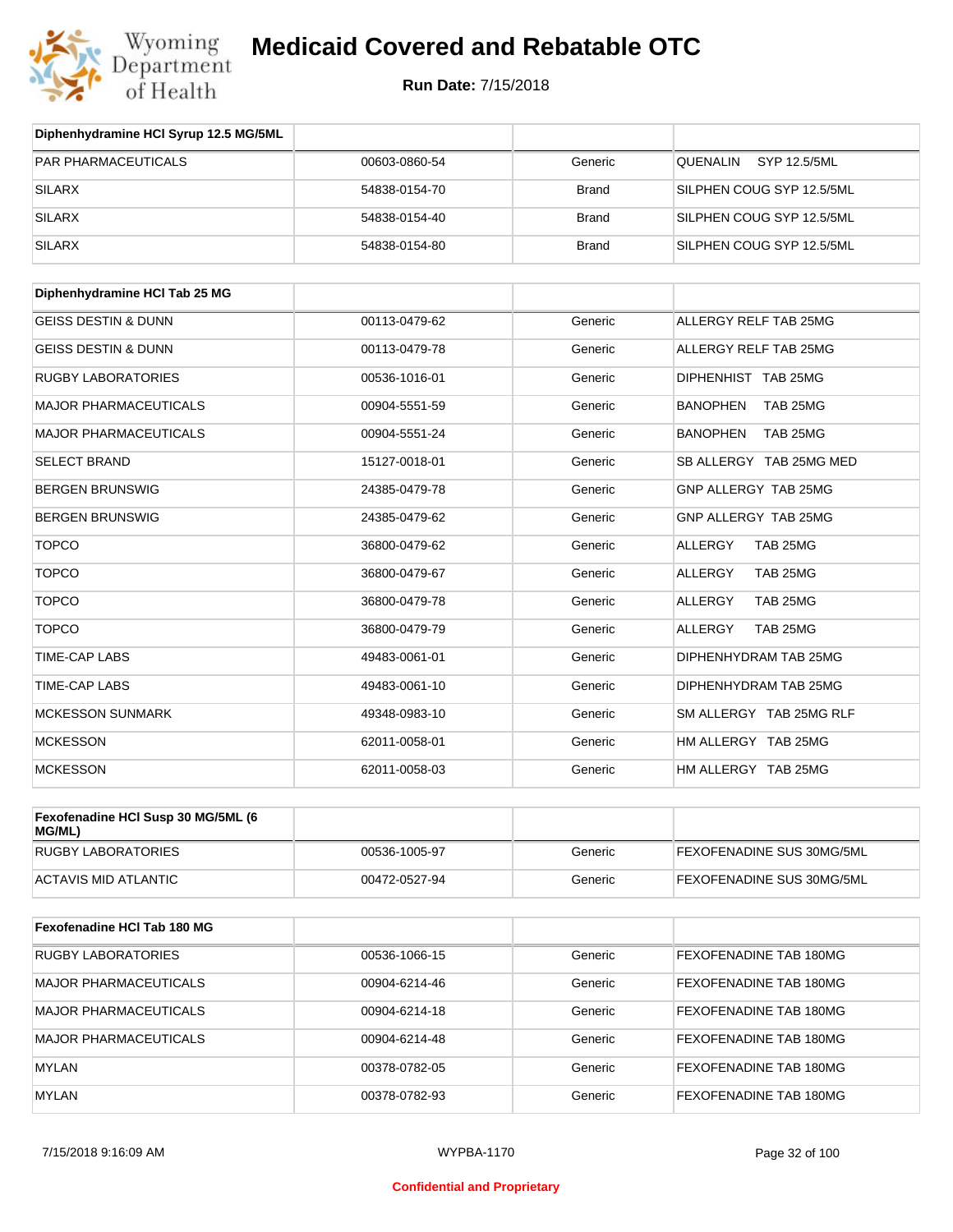### **Run Date:** 7/15/2018

| Wyoming<br>Department         | <b>Medicaid Covered and Rebatable OTC</b> |         |                        |
|-------------------------------|-------------------------------------------|---------|------------------------|
| of Health                     | <b>Run Date: 7/15/2018</b>                |         |                        |
| <b>MAJOR PHARMACEUTICALS</b>  | 00904-6214-52                             | Generic | FEXOFENADINE TAB 180MG |
| <b>MAJOR PHARMACEUTICALS</b>  | 00904-6214-89                             | Generic | FEXOFENADINE TAB 180MG |
| AMERISOURCE BERGEN DRUGS      | 46122-0040-61                             | Generic | GNP ALLERGY TAB 180MG  |
| AMERISOURCE BERGEN DRUGS      | 46122-0040-75                             | Generic | GNP ALLERGY TAB 180MG  |
| PERRIGO PHARMACEUTICALS       | 45802-0571-78                             | Generic | FEXOFENADINE TAB 180MG |
| LEADER BRAND PRODUCTS         | 37205-0650-65                             | Generic | ALLER-EASE TAB 180MG   |
| LEADER BRAND PRODUCTS         | 37205-0650-88                             | Generic | ALLER-EASE TAB 180MG   |
| AMERISOURCE BERGEN DRUGS      | 46122-0040-22                             | Generic | GNP ALLERGY TAB 180MG  |
| AMERISOURCE BERGEN DRUGS      | 46122-0040-65                             | Generic | GNP ALLERGY TAB 180MG  |
| <b>MCKESSON SUNMARK</b>       | 49348-0968-44                             | Generic | FEXOFENADINE TAB 180MG |
| <b>MCKESSON SUNMARK</b>       | 49348-0968-57                             | Generic | FEXOFENADINE TAB 180MG |
| <b>MYLAN INSTITUTIONAL</b>    | 51079-0548-01                             | Generic | FEXOFENADINE TAB 180MG |
| <b>MCKESSON SUNMARK</b>       | 49348-0968-56                             | Generic | FEXOFENADINE TAB 180MG |
| <b>MYLAN INSTITUTIONAL</b>    | 51079-0548-20                             | Generic | FEXOFENADINE TAB 180MG |
| <b>MCKESSON</b>               | 62011-0067-02                             | Generic | FEXOFENADINE TAB 180MG |
| DR.REDDY'S LABORATORIES, INC. | 55111-0784-30                             | Generic | FEXOFENADINE TAB 180MG |
| <b>MCKESSON</b>               | 62011-0067-01                             | Generic | FEXOFENADINE TAB 180MG |
| RECKITT BENCKISER             | 63824-0926-40                             | Generic | MUCINEX ALLR TAB 180MG |
| <b>RECKITT BENCKISER</b>      | 63824-0926-10                             | Generic | MUCINEX ALLR TAB 180MG |
| <b>MCKESSON</b>               | 62011-0233-01                             | Generic | FEXOFENADINE TAB 180MG |
| <b>RECKITT BENCKISER</b>      | 63824-0926-05                             | Generic | MUCINEX ALLR TAB 180MG |
| <b>RECKITT BENCKISER</b>      | 63824-0926-30                             | Generic | MUCINEX ALLR TAB 180MG |
|                               |                                           |         |                        |
| Fexofenadine HCI Tab 60 MG    |                                           |         |                        |
| <b>PERRIGO</b>                | 00113-0425-53                             | Generic | ALLER-EASE TAB 60MG    |
| MYLAN                         | 00378-0781-05                             | Generic | FEXOFENADINE TAB 60MG  |
| <b>MYLAN</b>                  | 00378-0781-91                             | Generic | FEXOFENADINE TAB 60MG  |

| MYLAN                   | 00378-0781-91 | Generic | FEXOFENADINE TAB 60MG        |
|-------------------------|---------------|---------|------------------------------|
| PERRIGO PHARMACEUTICALS | 45802-0425-78 | Generic | <b>FEXOFENADINE TAB 60MG</b> |
| MCKESSON SUNMARK        | 49348-0970-02 | Generic | <b>FEXOFENADINE TAB 60MG</b> |
| MYLAN INSTITUTIONAL     | 51079-0547-01 | Generic | <b>FEXOFENADINE TAB 60MG</b> |
| MYLAN INSTITUTIONAL     | 51079-0547-20 | Generic | <b>FEXOFENADINE TAB 60MG</b> |
| MCKESSON                | 62011-0068-01 | Generic | <b>FEXOFENADINE TAB 60MG</b> |

| Loratadine Rapidly-Disintegrating Tab 10<br>МG |               |         |                       |
|------------------------------------------------|---------------|---------|-----------------------|
| MAJOR PHARMACEUTICALS                          | 00904-5806-15 | Generic | TAB 10MG<br>ALL FRGY  |
| BERGEN BRUNSWIG                                | 24385-0161-52 | Generic | ALLERGY RELF TAB 10MG |
| BERGEN BRUNSWIG                                | 24385-0540-53 | Generic | ALLERGY RELF TAB 10MG |

#### **Confidential and Proprietary**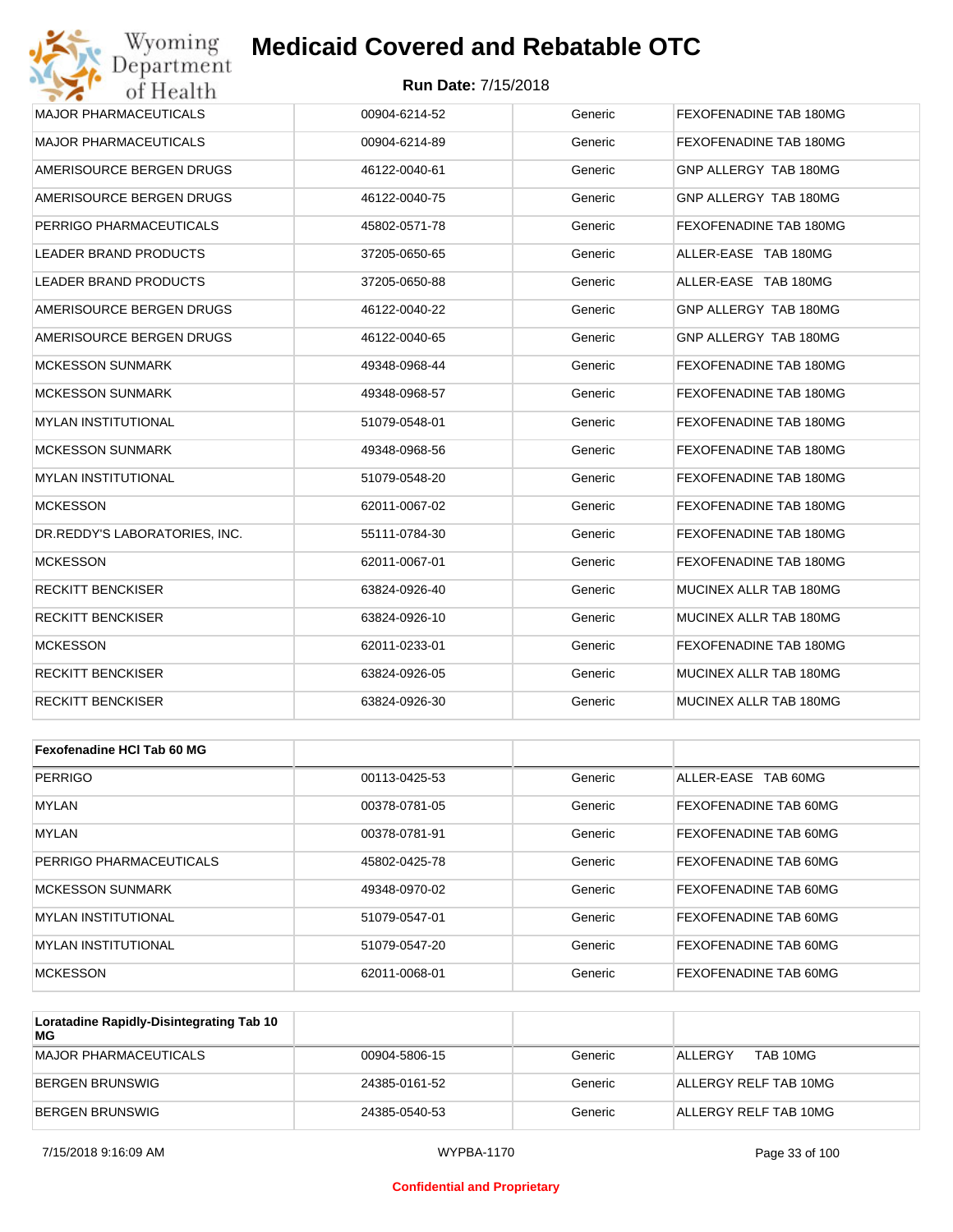### **Run Date:** 7/15/2018

| Wyoming<br><b>Medicaid Covered and Rebatable OTC</b><br>Department |                            |         |                               |  |  |
|--------------------------------------------------------------------|----------------------------|---------|-------------------------------|--|--|
| of Health                                                          | <b>Run Date: 7/15/2018</b> |         |                               |  |  |
| LEADER BRAND PRODUCTS                                              | 37205-0745-65              | Generic | ALLERGY RELF TAB 10MG         |  |  |
| AMERISOURCE BERGEN DRUGS                                           | 46122-0140-52              | Generic | ALLERGY RELF TAB 10MG         |  |  |
| <b>MCKESSON SUNMARK</b>                                            | 49348-0930-01              | Generic | <b>LORATADINE</b><br>TAB 10MG |  |  |
| <b>MCKESSON SUNMARK</b>                                            | 49348-0930-44              | Generic | <b>LORATADINE</b><br>TAB 10MG |  |  |
| <b>OHM LABS</b>                                                    | 51660-0527-31              | Generic | ALLERGY RELF TAB 10MG         |  |  |
| <b>MCKESSON</b>                                                    | 62011-0073-01              | Generic | ALLERGY RELF TAB 10MG         |  |  |
| CHAIN DRUG MARKETING ASSOC                                         | 63868-0157-10              | Generic | ALLERGY RELF TAB 10MG         |  |  |

| Loratadine Syrup 5 MG/5ML    |               |         |                          |
|------------------------------|---------------|---------|--------------------------|
| <b>MAJOR PHARMACEUTICALS</b> | 00904-6234-20 | Generic | LORATADINE SOL 5MG/5ML   |
| <b>BERGEN BRUNSWIG</b>       | 24385-0531-26 | Generic | LORATADINE SYP 5MG/5ML   |
| LEADER BRAND PRODUCTS        | 37205-0378-26 | Generic | ALLERGY RELF SYP 5MG/5ML |
| AMERISOURCE BERGEN DRUGS     | 46122-0164-26 | Generic | LORATADINE SYP 5MG/5ML   |
| <b>MCKESSON SUNMARK</b>      | 49348-0636-34 | Generic | LORATADINE SYP 5MG/5ML   |
| <b>MCKESSON SUNMARK</b>      | 49348-0333-34 | Generic | LORATADINE SYP 5MG/5ML   |
| <b>TARO</b>                  | 51672-2073-08 | Generic | LORATADINE SYP 5MG/5ML   |
| <b>TARO</b>                  | 51672-2085-08 | Generic | LORATADINE SYP 5MG/5ML   |
| <b>SILARX</b>                | 54838-0558-40 | Generic | LORATADINE SOL 5MG/5ML   |
| <b>TARO</b>                  | 51672-2092-08 | Generic | LORATADINE SOL 5MG/5ML   |
| <b>MCKESSON</b>              | 62011-0072-01 | Generic | LORATADINE SYP 5MG/5ML   |
| <b>SILARX</b>                | 54838-0554-40 | Generic | LORATADINE SOL 5MG/5ML   |
| <b>MCKESSON</b>              | 62011-0181-01 | Generic | LORATADINE SYP 5MG/5ML   |

| Loratadine Tab 10 MG           |               |         |                       |
|--------------------------------|---------------|---------|-----------------------|
| <b>GEISS DESTIN &amp; DUNN</b> | 00113-0612-39 | Generic | ALLERGY RELF TAB 10MG |
| <b>GEISS DESTIN &amp; DUNN</b> | 00113-0612-60 | Generic | ALLERGY RELF TAB 10MG |
| <b>GEISS DESTIN &amp; DUNN</b> | 00113-0612-46 | Generic | ALLERGY RELF TAB 10MG |
| <b>GEISS DESTIN &amp; DUNN</b> | 00113-0612-65 | Generic | ALLERGY RELF TAB 10MG |
| SANDOZ                         | 00781-5077-01 | Generic | LORATADINE TAB 10MG   |
| <b>MAJOR PHARMACEUTICALS</b>   | 00904-5728-89 | Generic | ALLERGY<br>TAB 10MG   |
| <b>MAJOR PHARMACEUTICALS</b>   | 00904-5728-87 | Generic | TAB 10MG<br>ALLERGY   |
| <b>MAJOR PHARMACEUTICALS</b>   | 00904-6074-46 | Generic | TAB 10MG<br>ALLERGY   |
| <b>MAJOR PHARMACEUTICALS</b>   | 00904-6074-60 | Generic | ALLERGY<br>TAB 10MG   |
| <b>MAJOR PHARMACEUTICALS</b>   | 00904-6074-61 | Generic | LORATADINE TAB 10MG   |
| <b>MAJOR PHARMACEUTICALS</b>   | 00904-6074-89 | Generic | TAB 10MG<br>ALLERGY   |
| <b>SELECT BRAND</b>            | 15127-0715-10 | Generic | LORATADINE TAB 10MG   |
| <b>SELECT BRAND</b>            | 15127-0715-30 | Generic | LORATADINE TAB 10MG   |

#### **Confidential and Proprietary**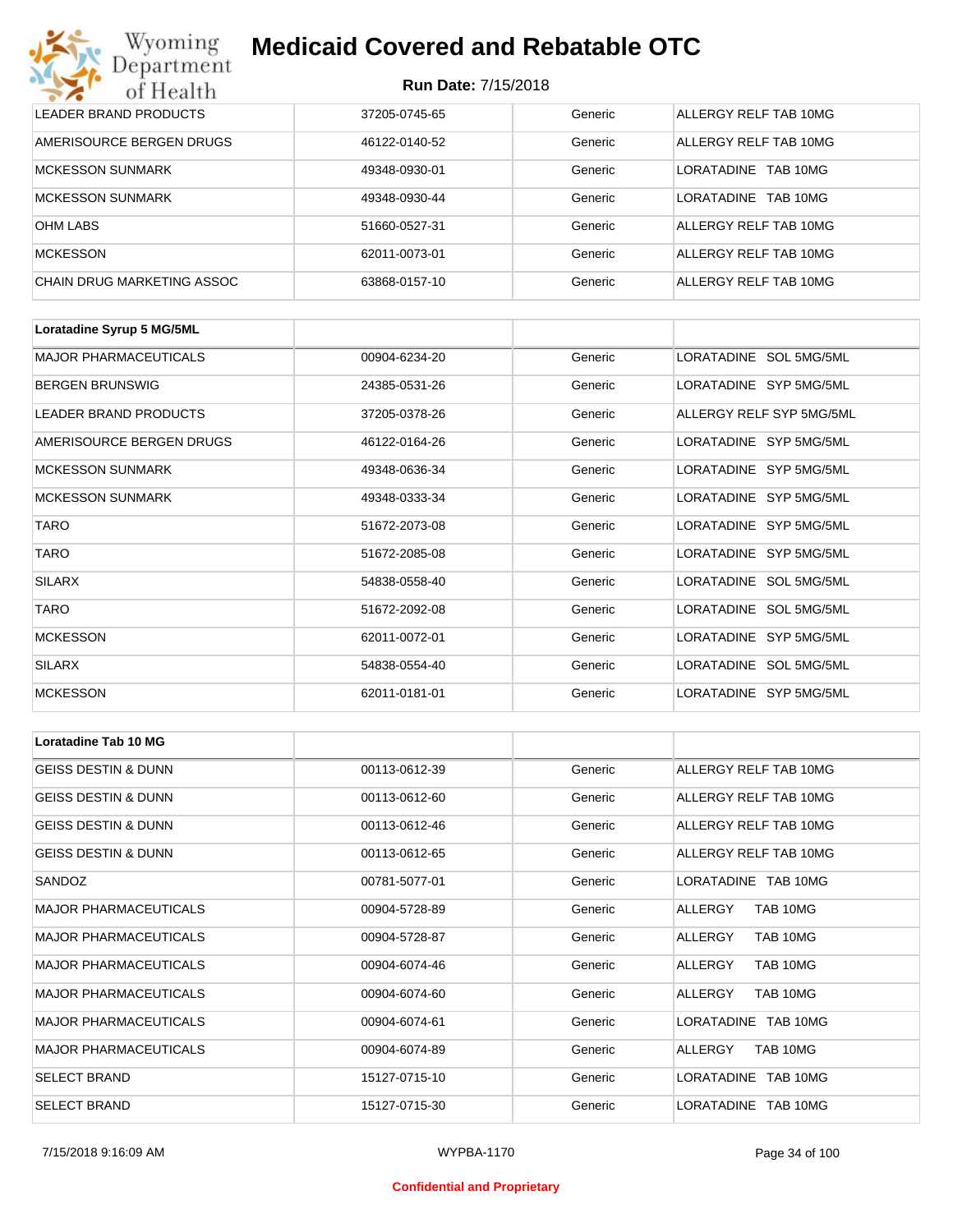

| BERGEN BRUNSWIG                     | 24385-0471-78 | Generic      | LORATADINE TAB 10MG          |  |  |
|-------------------------------------|---------------|--------------|------------------------------|--|--|
| BERGEN BRUNSWIG                     | 24385-0471-52 | Generic      | LORATADINE TAB 10MG          |  |  |
| <b>TOPCO</b>                        | 36800-0612-65 | Generic      | ALLERGY RELF TAB 10MG        |  |  |
| <b>TOPCO</b>                        | 36800-0612-72 | Generic      | ALLERGY RELF TAB 10MG        |  |  |
| <b>TOPCO</b>                        | 36800-0612-76 | Generic      | ALLERGY RELF TAB 10MG        |  |  |
| <b>TOPCO</b>                        | 36800-0612-87 | Generic      | ALLERGY RELF TAB 10MG        |  |  |
| BERGEN BRUNSWIG                     | 24385-0471-99 | Generic      | LORATADINE TAB 10MG          |  |  |
| <b>TOPCO</b>                        | 36800-0612-46 | Generic      | ALLERGY RELF TAB 10MG        |  |  |
| LEADER BRAND PRODUCTS               | 37205-0346-72 | Generic      | LORATADINE TAB 10MG          |  |  |
| PERRIGO PHARMACEUTICALS             | 45802-0650-65 | Generic      | LORATADINE TAB 10MG          |  |  |
| MCKESSON SUNMARK                    | 49348-0818-01 | Generic      | ALLERGY RELF TAB 10MG        |  |  |
| MCKESSON SUNMARK                    | 49348-0818-13 | Generic      | ALLERGY RELF TAB 10MG        |  |  |
| PERRIGO PHARMACEUTICALS             | 45802-0650-87 | Generic      | LORATADINE TAB 10MG          |  |  |
| PERRIGO PHARMACEUTICALS             | 45802-0650-78 | Generic      | LORATADINE TAB 10MG          |  |  |
| MCKESSON SUNMARK                    | 49348-0818-44 | Generic      | ALLERGY RELF TAB 10MG        |  |  |
| AMERISOURCE BERGEN DRUGS            | 46122-0158-65 | Generic      | LORATADINE TAB 10MG          |  |  |
| OHM LABS                            | 51660-0526-01 | Generic      | ALLERGY RELF TAB 10MG        |  |  |
| MYLAN INSTITUTIONAL                 | 51079-0246-01 | Generic      | LORATADINE TAB 10MG          |  |  |
| <b>MYLAN INSTITUTIONAL</b>          | 51079-0246-20 | Generic      | LORATADINE TAB 10MG          |  |  |
| <b>APOTEX</b>                       | 60505-0147-08 | Generic      | LORATADINE TAB 10MG          |  |  |
| OHM LABS                            | 51660-0526-05 | Generic      | ALLERGY RELF TAB 10MG        |  |  |
| OHM LABS                            | 51660-0526-31 | Generic      | ALLERGY RELF TAB 10MG        |  |  |
| <b>APOTEX</b>                       | 60505-0147-01 | Generic      | LORATADINE TAB 10MG          |  |  |
| CHAIN DRUG MARKETING ASSOC          | 63868-0151-01 | Generic      | LORATADINE TAB 10MG          |  |  |
| CHAIN DRUG MARKETING ASSOC          | 63868-0151-10 | Generic      | LORATADINE TAB 10MG          |  |  |
| CHAIN DRUG MARKETING ASSOC          | 63868-0151-30 | Generic      | LORATADINE TAB 10MG          |  |  |
| AMERICAN HEALTH PACKAGING           | 68084-0248-01 | Generic      | LORATADINE TAB 10MG          |  |  |
| AMERICAN HEALTH PACKAGING           | 68084-0248-11 | Generic      | LORATADINE TAB 10MG          |  |  |
| Triprolidine HCI Drops 0.938 MG/ML  |               |              |                              |  |  |
| ALLEGIS PHARMACEUTICALS             | 28595-0801-30 | <b>Brand</b> | HISTEX PD DRO 0.938MG        |  |  |
| Triprolidine HCI Liquid 0.625 MG/ML |               |              |                              |  |  |
| <b>GM PHARMACEUTICALS</b>           | 58809-0501-30 | <b>Brand</b> | VANAHIST PD LIQ 0.625MG      |  |  |
|                                     |               |              |                              |  |  |
| Triprolidine HCI Syrup 2.5 MG/5ML   |               |              |                              |  |  |
| ALLEGIS PHARMACEUTICALS             | 28595-0802-08 | <b>Brand</b> | <b>HISTEX</b><br>SYP 2.5MG/5 |  |  |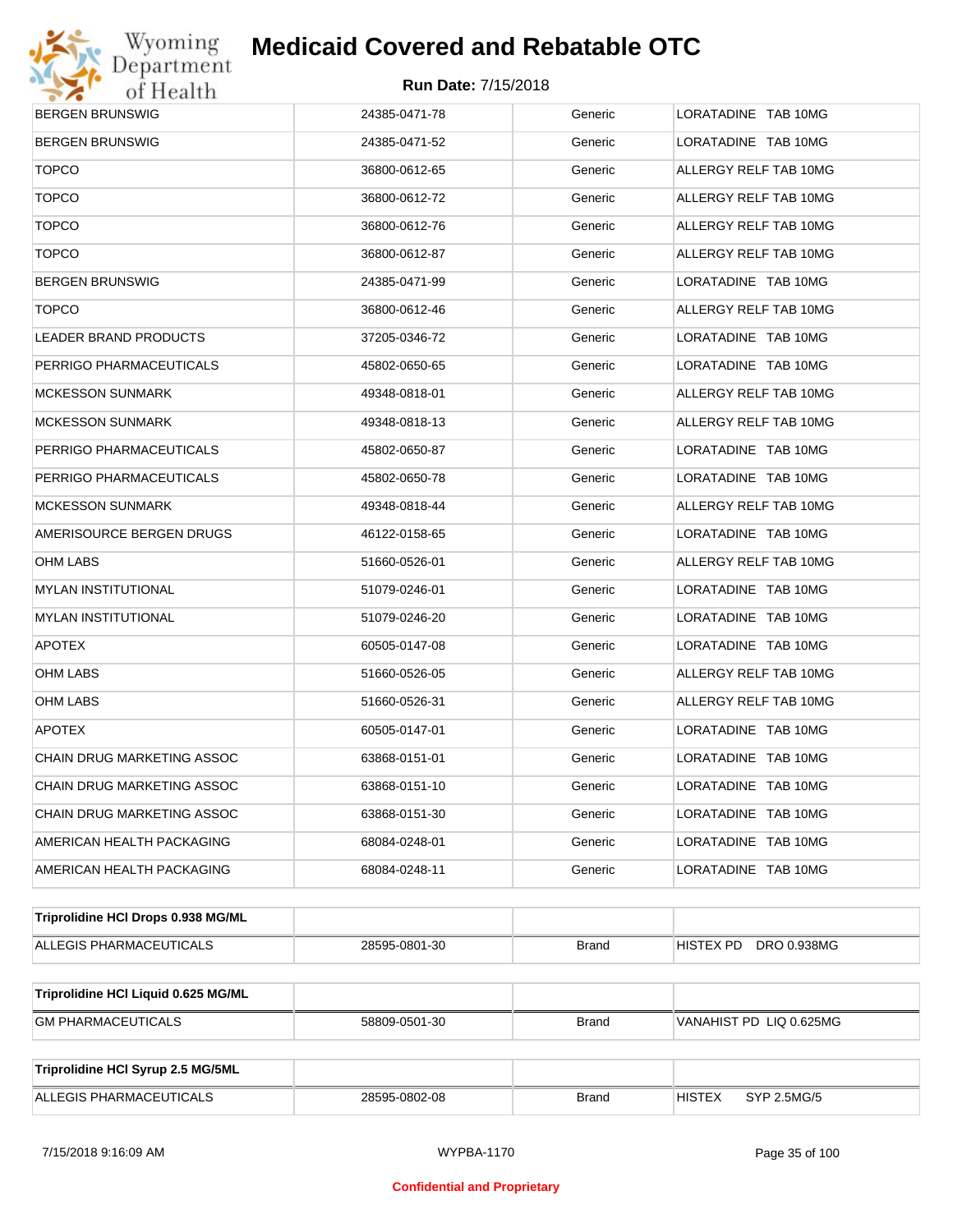

| Levonorgestrel Tab 1.5 MG     |               |              |                                    |
|-------------------------------|---------------|--------------|------------------------------------|
| LUPIN PHARMACEUTICALS         | 43386-0622-30 | Generic      | <b>TAB 1.5MG</b><br>MY WAY         |
| <b>TEVA/WOMENS HEALTH</b>     | 51285-0943-88 | <b>Brand</b> | PLAN B<br><b>TAB 1.5MG</b>         |
| <b>ACTAVIS PHARMA</b>         | 52544-0065-54 | Generic      | NEXT CHOICE TAB 1.5MG              |
| <b>AFAXYS</b>                 | 50102-0111-01 | Generic      | ECONTRA EZ TAB 1.5MG               |
| <b>AFAXYS</b>                 | 50102-0111-12 | Generic      | ECONTRA EZ TAB 1.5MG               |
| <b>TEVA/WOMENS HEALTH</b>     | 51285-0100-88 | Generic      | TAKE ACTION TAB 1.5MG              |
| <b>TEVA/WOMENS HEALTH</b>     | 51285-0103-88 | Generic      | AFTERA<br><b>TAB 1.5MG</b>         |
| <b>TEVA/WOMENS HEALTH</b>     | 51285-0146-19 | Brand        | PLAN B<br><b>TAB 1.5MG</b>         |
| <b>TEVA/WOMENS HEALTH</b>     | 51285-0162-88 | <b>Brand</b> | PLAN B<br><b>TAB 1.5MG</b>         |
| PHARMACIST PHARMACEUTICAL LLC | 63704-0010-01 | Generic      | LEVONORGESTR TAB 1.5MG             |
| <b>SUN PHARMACEUTICALS</b>    | 62756-0718-60 | Generic      | <b>OPCICON</b><br><b>TAB 1.5MG</b> |
| <b>LUPIN PHARMACEUTICALS</b>  | 68180-0853-13 | Generic      | FALLBACK<br><b>TAB 1.5MG</b>       |
| <b>COUGH/COLD/ALLERGY</b>     |               |              |                                    |

| *Camphor-Eucalyptus-Menthol - Oint*** |               |         |                             |
|---------------------------------------|---------------|---------|-----------------------------|
| AMERISOURCE BERGEN DRUGS              | 46122-0157-54 | Generic | OIN RUB<br><b>GNP CHEST</b> |
| <b>MCKESSON</b>                       | 62011-0075-01 | Generic | I HM CHEST RUB OIN          |

| *Camphor-Eucalyptus-Menthol-Turp Oil-<br><b>White Pet -Oint***</b> |               |         |                                   |
|--------------------------------------------------------------------|---------------|---------|-----------------------------------|
| MCKESSON SUNMARK                                                   | 49348-0398-96 | Generic | <b>ISM MEDICATED MIS CHST RUB</b> |

| *DM-GG-PE Tab & APAP-Diphenhyd-PE<br>Tab Therapy Pack*** |               |       |                            |
|----------------------------------------------------------|---------------|-------|----------------------------|
| RECKITT BENCKISER                                        | 63824-0555-30 | Brand | IMUCINEX FAST MIS MX DAY/N |

| *PE-DM-GG Ligd & Diphenhyd-PE-APAP<br>Ligd Therapy Pack*** |               |              |                                   |
|------------------------------------------------------------|---------------|--------------|-----------------------------------|
| <b>RECKITT BENCKISER</b>                                   | 63824-0287-22 | <b>Brand</b> | <b>IMUCINEX CHLD MIS DAY/NITE</b> |

| *PE-DM-GG-APAP Ligd & PE-Diphenhyd-<br><b>APAP Ligd Therapy Pack***</b> |               |       |                           |
|-------------------------------------------------------------------------|---------------|-------|---------------------------|
| RECKITT BENCKISER                                                       | 63824-0526-22 | Brand | MUCINEX FAST MIS DAY/NGHT |

| *PE-DM-GG-APAP Pack & PE-Diphenhyd-<br><b>APAP Pack Therapy Pack***</b> |               |              |                |              |
|-------------------------------------------------------------------------|---------------|--------------|----------------|--------------|
| <b>RECKITT BENCKISER</b>                                                | 63824-0234-44 | <b>Brand</b> | <b>MUCINEX</b> | MIS DAY/NGHT |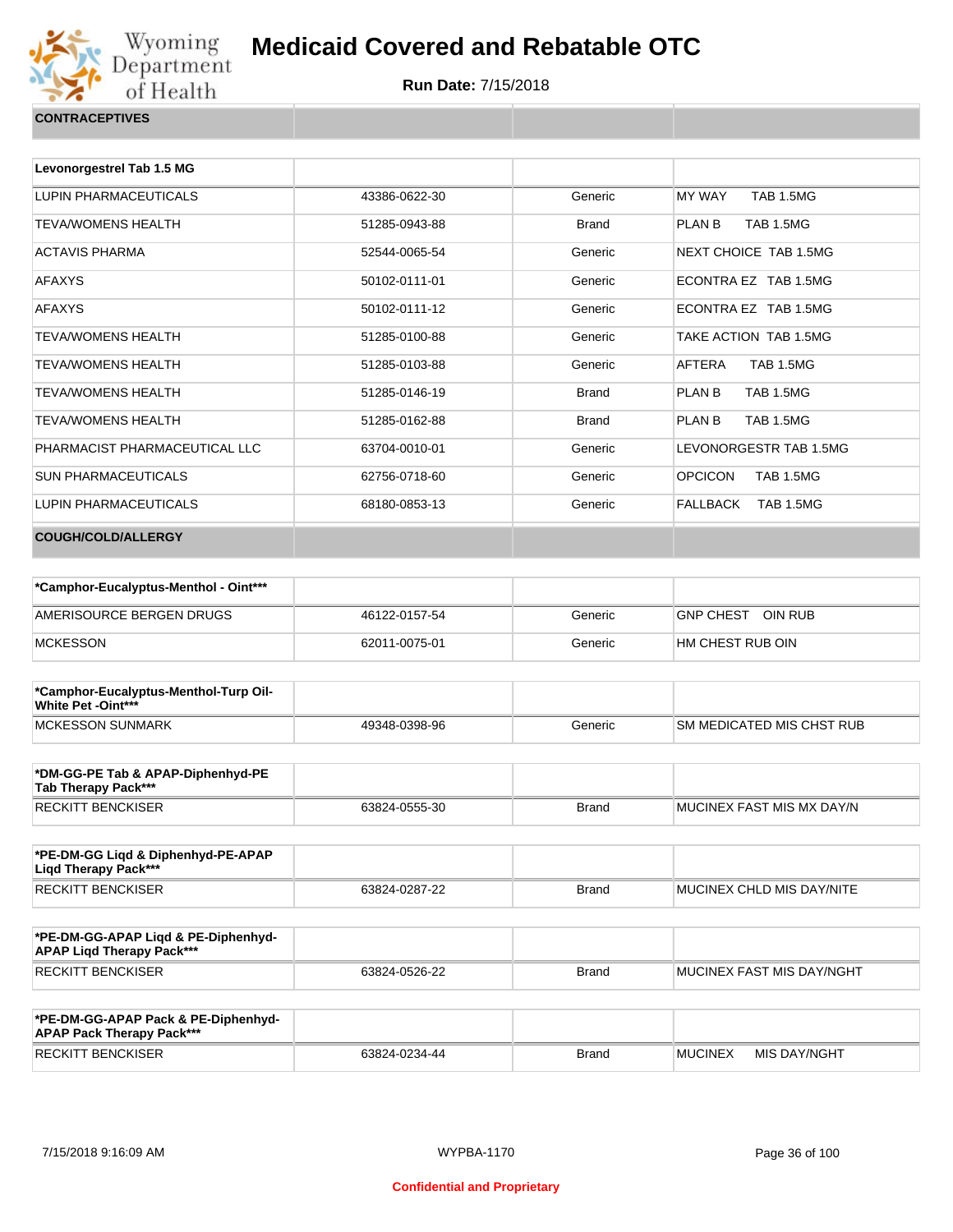

| *PE-DM-GG-APAP Tab & PE-Diphenhyd-<br><b>APAP Tab Therapy Pack***</b> |               |              |                                         |
|-----------------------------------------------------------------------|---------------|--------------|-----------------------------------------|
| <b>RECKITT BENCKISER</b>                                              | 63824-0551-30 | Generic      | <b>MUCINEX FAST MIS DAY/NGHT</b>        |
|                                                                       |               |              |                                         |
| Acetaminophen w/ DM Liq 1000-30<br>MG/30ML                            |               |              |                                         |
| <b>TOPCO</b>                                                          | 36800-0698-34 | Generic      | <b>COUGH &amp; SORE LIQ THRT DAY</b>    |
| Acetaminophen w/ DM Susp 160-5 MG/5ML                                 |               |              |                                         |
| <b>GLAXO CONSUMER HEALTHCARE L.P.</b>                                 | 00067-8115-04 | <b>Brand</b> | SUS CGH/ST<br>TRIAMINIC                 |
| Brompheniramine & Phenylephrine Elixir 1<br>-2.5 MG/5ML               |               |              |                                         |
| <b>GEISS DESTIN &amp; DUNN</b>                                        | 00113-0906-26 | Generic      | COLD/ALLERGY ELX CHILDREN               |
| <b>WOMEN'S CHOICE PHARMACEUTICALS</b>                                 | 00485-0202-16 | Generic      | RYNEX PE<br>ELX                         |
| <b>MAJOR PHARMACEUTICALS</b>                                          | 00904-5781-20 | Generic      | <b>ELX CHILDREN</b><br><b>DIMAPHEN</b>  |
| <b>BERGEN BRUNSWIG</b>                                                | 24385-0517-26 | Generic      | <b>GNP CLD/ALLE ELX CHILDREN</b>        |
| <b>BERGEN BRUNSWIG</b>                                                | 24385-0517-34 | Generic      | GNP CLD/ALLE ELX CHILDREN               |
| <b>TOPCO</b>                                                          | 36800-0906-34 | Generic      | COLD/ALLERGY ELX CHILDREN               |
| <b>LEADER BRAND PRODUCTS</b>                                          | 37205-0931-26 | Generic      | COLD/ALLERGY ELX CHILDREN               |
| <b>MCKESSON SUNMARK</b>                                               | 49348-0777-34 | Generic      | SM CLD/ALRGY ELX CHILDREN               |
| <b>TOPCO</b>                                                          | 36800-0906-26 | Generic      | COLD/ALLERGY ELX CHILDREN               |
| <b>MCKESSON SUNMARK</b>                                               | 49348-0777-37 | Generic      | SM CLD/ALRGY ELX CHILDREN               |
| <b>MCKESSON</b>                                                       | 62011-0062-01 | Generic      | COLD/ALLERGY ELX CHILDREN               |
| Brompheniramine & Phenylephrine Syrup<br>1-2.5 MG/5ML                 |               |              |                                         |
| GLAXO CONSUMER HEALTHCARE L.P.                                        | 00067-8117-04 | <b>Brand</b> | <b>TRIAMINIC</b><br><b>SYP CLD/ALRG</b> |
| Brompheniramine & Phenylephrine Tab 4-                                |               |              |                                         |
| <b>10 MG</b><br><b>ALLEGIS PHARMACEUTICALS</b>                        | 28595-0900-60 | <b>Brand</b> | RU-HIST D TAB 4-10MG                    |
|                                                                       |               |              |                                         |
| Brompheniramine & Pseudoephedrine Cap<br>4-60 MG                      |               |              |                                         |
| VALEANT                                                               | 00095-0860-06 | <b>Brand</b> | LODRANE D CAP 4-60MG                    |
| Brompheniramine & Pseudoephedrine<br>Elixir 1-15 MG/5ML               |               |              |                                         |
| WOMEN'S CHOICE PHARMACEUTICALS                                        | 00485-0206-16 | Generic      | RYNEX PSE LIQ                           |
| PAR PHARMACEUTICALS                                                   | 00603-0851-94 | Generic      | Q-TAPP<br>ELX 1-15/5ML                  |
| <b>SILARX</b>                                                         | 54838-0125-70 | Generic      | LIQ<br>BROTAPP                          |
| <b>SILARX</b>                                                         | 54838-0125-40 | Generic      | LIQ<br>BROTAPP                          |
|                                                                       |               |              |                                         |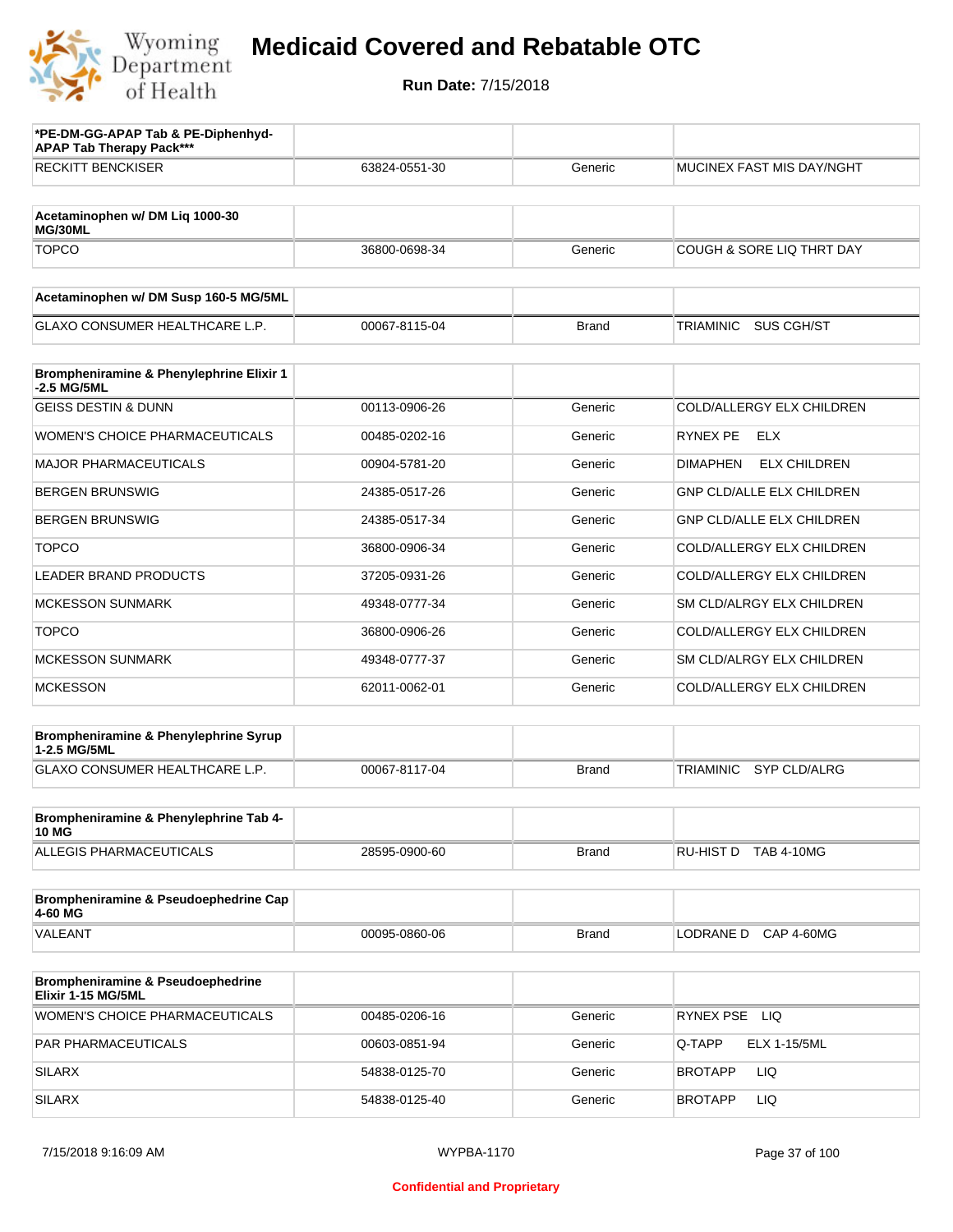

| <b>SILARX</b>                                          | 54838-0125-80 | Generic      | <b>BROTAPP</b><br>LIQ                |
|--------------------------------------------------------|---------------|--------------|--------------------------------------|
| Brompheniramine & Pseudoephedrine                      |               |              |                                      |
| Liquid 1-7.5 MG/ML                                     |               |              |                                      |
| JAYMAC PHARMACEUTICAL LLC                              | 64661-0032-30 | <b>Brand</b> | J-TAN D PD DRO 1-7.5MG               |
| Brompheniramine-Acetaminophen Tab 2-<br>250 MG         |               |              |                                      |
| MAGNA PHARMACEUTICALS, INC                             | 58407-0225-01 | <b>Brand</b> | <b>STAFLEX</b><br><b>TAB 2-250MG</b> |
| Cetirizine-Pseudoephedrine Tab ER 12HR<br>5-120 MG     |               |              |                                      |
| <b>PERRIGO</b>                                         | 00113-2176-53 | Generic      | ALLERGY-D<br>TAB 5-120MG             |
| <b>PERRIGO</b>                                         | 00113-2176-62 | Generic      | ALLERGY-D TAB 5-120MG                |
| <b>GEISS DESTIN &amp; DUNN</b>                         | 00113-0176-53 | Generic      | ALLERGY-D<br>TAB 5-120MG             |
| <b>GEISS DESTIN &amp; DUNN</b>                         | 00113-0176-62 | Generic      | ALLERGY-D TAB 5-120MG                |
| <b>MAJOR PHARMACEUTICALS</b>                           | 00904-5831-12 | Generic      | ALLERGY-D<br><b>TAB 5-120MG</b>      |
| <b>BERGEN BRUNSWIG</b>                                 | 24385-0175-53 | Generic      | ALLERGY-D TAB 5-120MG                |
| <b>BERGEN BRUNSWIG</b>                                 | 24385-0175-62 | Generic      | ALLERGY-D<br>TAB 5-120MG             |
| <b>TOPCO</b>                                           | 36800-0176-62 | Generic      | ALLERGY D<br><b>TAB 5-120MG</b>      |
| <b>TOPCO</b>                                           | 36800-0176-53 | Generic      | ALLERGY D<br><b>TAB 5-120MG</b>      |
| <b>MCKESSON SUNMARK</b>                                | 49348-0851-04 | Generic      | ALLERGY-D TAB 5-120MG                |
| PERRIGO PHARMACEUTICALS                                | 45802-0721-53 | Generic      | CETIRIZ/PSE TAB 5-120MG              |
| PERRIGO PHARMACEUTICALS                                | 45802-0721-62 | Generic      | CETIRIZ/PSE TAB 5-120MG              |
| <b>MCKESSON</b>                                        | 62011-0055-01 | Generic      | ALLGY COMP-D TAB 5-120MG             |
| Chlophedianol-Dexbrompheniramine Soln<br>12.5-1 MG/5ML |               |              |                                      |
| <b>RAMCNEIL</b>                                        | 12830-0864-16 | <b>Brand</b> | CHLO HIST SOL                        |
|                                                        |               |              |                                      |
| Chlophedianol-Guaifenesin Liquid 12.5-100<br>MG/5ML    |               |              |                                      |
| <b>RAMCNEIL</b>                                        | 12830-0767-16 | <b>Brand</b> | CHLO TUSS EX LIQ 12.5-100            |
|                                                        |               |              |                                      |
| Chlophedianol-Pyrilamine Liquid 12.5-12.5<br>MG/5ML    |               |              |                                      |
| <b>CENTURION LABS</b>                                  | 23359-0032-16 | <b>Brand</b> | LIQ<br><b>NINJACOF</b>               |
|                                                        |               |              |                                      |
| Chlophedianol-Pyrilamine Liquid 25-50<br>MG/15ML       |               |              |                                      |
| <b>GM PHARMACEUTICALS</b>                              | 58809-0350-04 | <b>Brand</b> | VANACOF-8<br>LIQ 25-50/15            |

| <b>Chlophedianol-Pyrilamine-APAP Liquid</b><br>12.5-12.5-160 MG/5ML |               |       |                     |
|---------------------------------------------------------------------|---------------|-------|---------------------|
| <b>CENTURION LABS</b>                                               | 23359-0033-16 | Brand | -LIQ<br>'NINJACOF-A |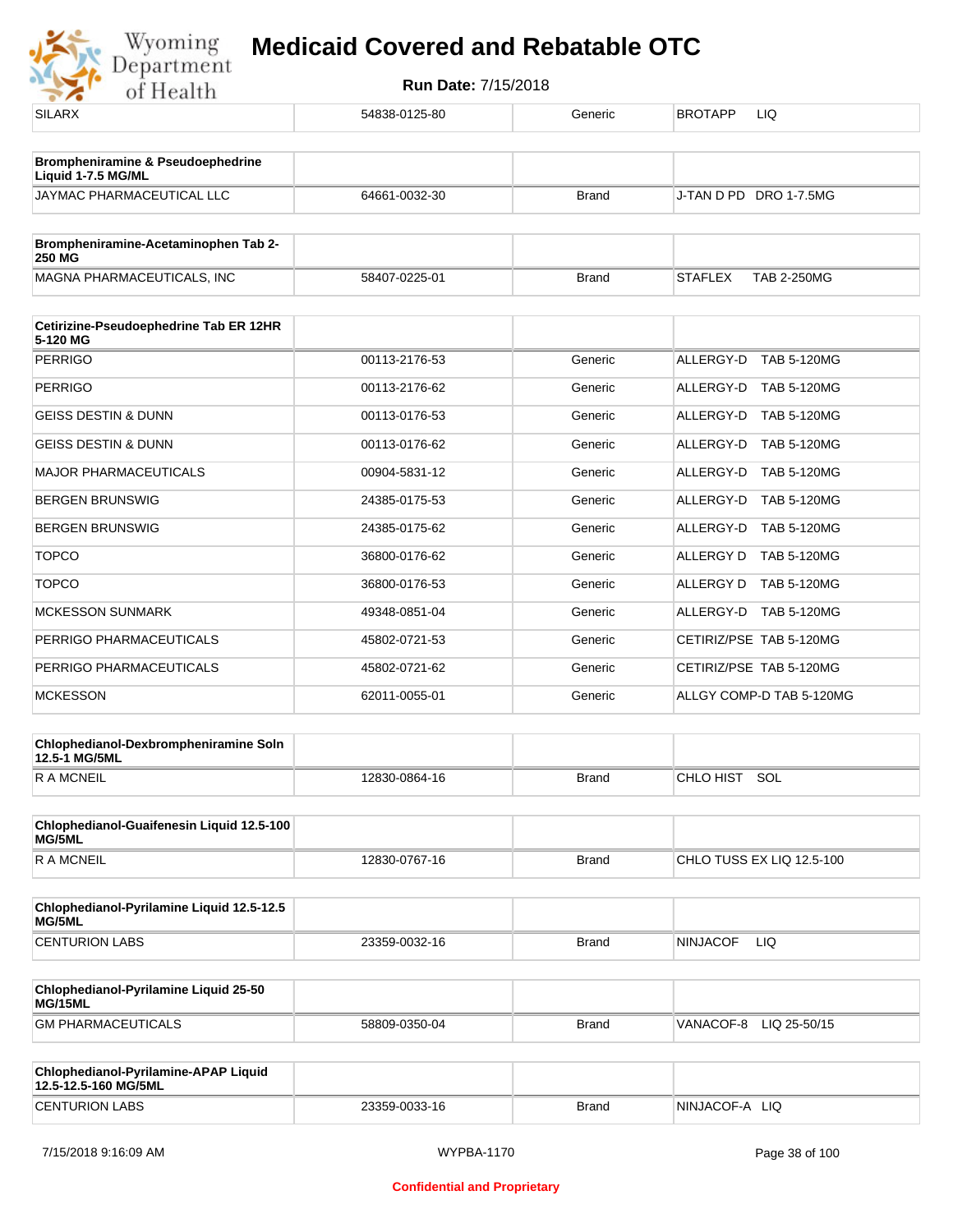

| <b>Chlorcyclizine &amp; Pseudoephedrine Liquid</b><br>25-60 MG/5ML  |               |              |                                       |
|---------------------------------------------------------------------|---------------|--------------|---------------------------------------|
| MAGNA PHARMACEUTICALS, INC                                          | 58407-0624-04 | <b>Brand</b> | STAHIST AD LIQ                        |
|                                                                     |               |              |                                       |
| Chlorcyclizine & Pseudoephedrine Tab 25-<br>60 MG                   |               |              |                                       |
| MAGNA PHARMACEUTICALS, INC                                          | 58407-0625-30 | <b>Brand</b> | STAHIST AD TAB 25-60MG                |
|                                                                     |               |              |                                       |
| Chlorpheniramine & Phenylephrine Liquid<br>1-2.5 MG/ML              |               |              |                                       |
| <b>LASER PHARMACEUTICALS</b>                                        | 16477-0121-30 | <b>Brand</b> | <b>DALLERGY</b><br><b>DRO 1-2.5MG</b> |
|                                                                     |               |              |                                       |
| Chlorpheniramine & Phenylephrine Liquid<br>1-3.5 MG/ML              |               |              |                                       |
| <b>VIRTUS PHARMACEUTICALS OPCO</b>                                  | 76439-0319-30 | Generic      | <b>VIRDEC</b><br><b>DRO</b>           |
| Chlorpheniramine & Phenylephrine Liquid                             |               |              |                                       |
| <b>2-5 MG/ML</b>                                                    |               |              |                                       |
| WOMEN'S CHOICE PHARMACEUTICALS                                      | 00485-0096-02 | <b>Brand</b> | ED CHLORPED DRO D                     |
|                                                                     |               |              |                                       |
| Chlorpheniramine & Phenylephrine Liquid<br>4-10 MG/5ML              |               |              |                                       |
| <b>WOMEN'S CHOICE PHARMACEUTICALS</b>                               | 00485-0155-16 | <b>Brand</b> | ED A-HIST<br>LIQ 4-10/5ML             |
| LARKEN LABORATORIES, INC.                                           | 68047-0185-16 | Generic      | NOHIST-LQ LIQ 4-10/5ML                |
|                                                                     |               |              |                                       |
| Chlorpheniramine & Phenylephrine Tab 4-<br><b>10 MG</b>             |               |              |                                       |
| WOMEN'S CHOICE PHARMACEUTICALS                                      | 00485-0254-01 | Generic      | ED A-HIST TAB 4-10MG                  |
| <b>SELECT BRAND</b>                                                 | 15127-0082-24 | Generic      | SINUS/ALERGY TAB MAX ST               |
| <b>TOPCO</b>                                                        | 36800-0139-62 | Generic      | COLD/ALLERGY TAB 4-10MG               |
| <b>TOPCO</b>                                                        | 36800-0358-62 | Generic      | SINUS/ALERGY TAB PE MAX               |
| <b>BERGEN BRUNSWIG</b>                                              | 24385-0961-62 | Generic      | SINUS/ALLERG TAB 4-10MG               |
| AMERISOURCE BERGEN DRUGS                                            | 46122-0181-62 | Generic      | COLD/ALLERGY TAB 4-10MG               |
|                                                                     |               |              |                                       |
| <b>Chlorpheniramine &amp; Pseudoephedrine</b><br>Liquid 2-30 MG/5ML |               |              |                                       |
| LARKEN LABORATORIES, INC.                                           | 68047-0120-16 | <b>Brand</b> | LOHIST-D<br>LIQ.                      |
|                                                                     |               |              |                                       |
| Chlorpheniramine & Pseudoephedrine Tab<br>4-60 MG                   |               |              |                                       |
| MAJOR PHARMACEUTICALS                                               | 00904-5351-24 | Generic      | <b>SUDOGEST</b><br><b>TAB 4-60MG</b>  |
| <b>MAJOR PHARMACEUTICALS</b>                                        | 00904-5351-96 | Generic      | <b>SUDOGEST</b><br><b>TAB 4-60MG</b>  |
|                                                                     |               |              |                                       |
| Chlorpheniramine w/ Codeine Liquid 2-9<br>MG/5ML                    |               |              |                                       |
| MAGNA PHARMACEUTICALS, INC                                          | 58407-0920-16 | <b>Brand</b> | Z-TUSS AC<br>LIQ 2-9/5ML              |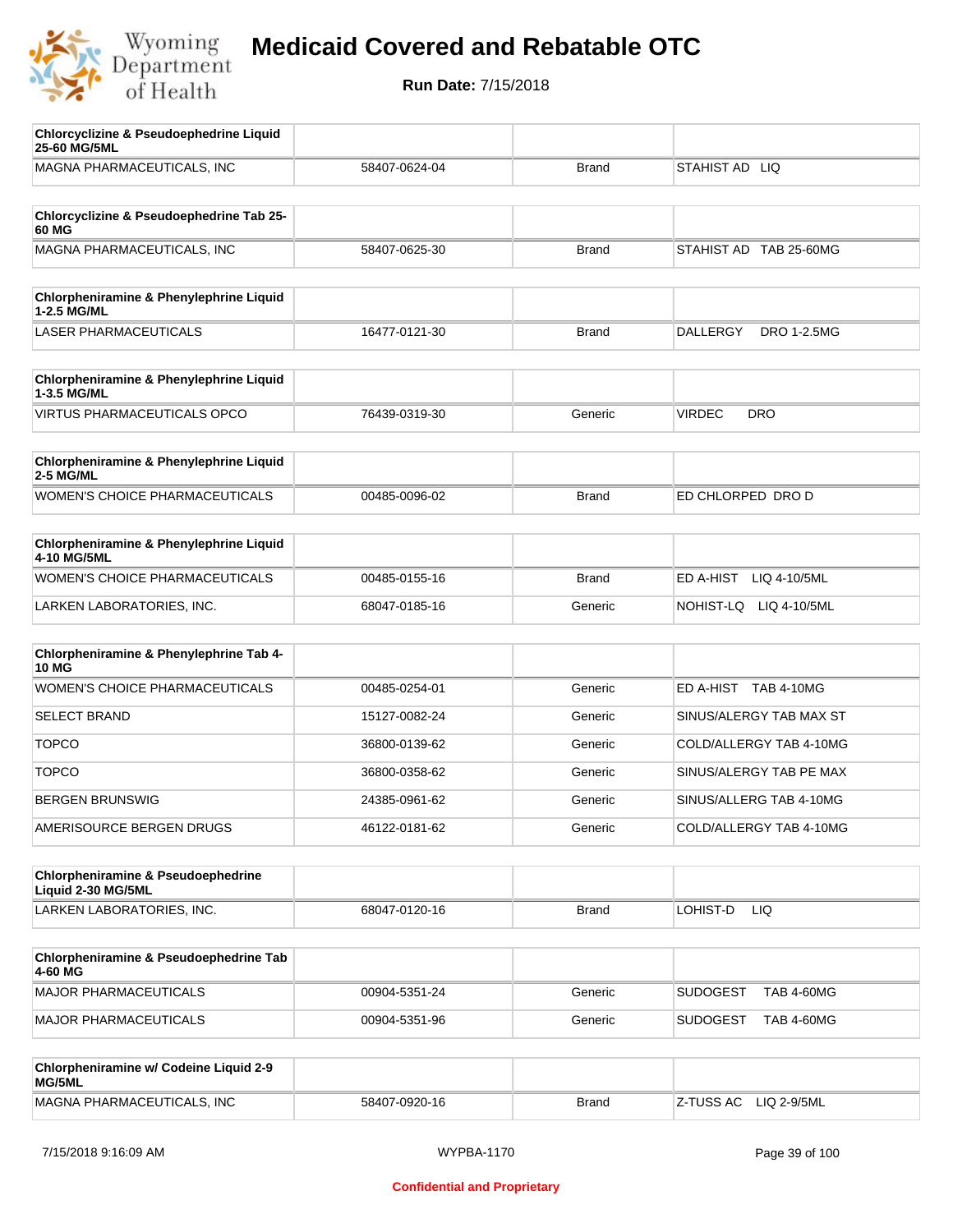

**Run Date:** 7/15/2018

| Chlorpheniramine-DM Tab 4-30 MG                                  |               |         |                                         |
|------------------------------------------------------------------|---------------|---------|-----------------------------------------|
| <b>MAJOR PHARMACEUTICALS</b>                                     | 00904-5817-44 | Generic | <b>COUGH &amp; COLD TAB</b>             |
| <b>SELECT BRAND</b>                                              | 15127-0268-16 | Generic | SB COLD/CGH TAB HBP                     |
|                                                                  |               |         |                                         |
| Chlorpheniramine-Phenylephrine-ASA<br>Effer Tab 2-7.8-325 MG     |               |         |                                         |
| <b>CHAIN DRUG MARKETING ASSOC</b>                                | 63868-0228-20 | Generic | <b>COLD RELIEF TAB PLUS</b>             |
|                                                                  |               |         |                                         |
| Chlorphen-PE-APAP Tab 2-5-325 MG & PE-<br>APAP Tab 5-325 MG Pack |               |         |                                         |
| <b>SELECT BRAND</b>                                              | 15127-0933-24 | Generic | <b>SB SINUS CNG PAK/PAIN</b>            |
| AMERISOURCE BERGEN DRUGS                                         | 46122-0075-60 | Generic | SINUS RELIEF PAK CNG/PAIN               |
|                                                                  |               |         |                                         |
| Chlorphen-Phenylephrine w/ APAP Tab 2-5<br>-325 MG               |               |         |                                         |
| <b>GEISS DESTIN &amp; DUNN</b>                                   | 00113-0476-62 | Generic | <b>ALLERGY</b><br><b>TAB MULTI-SY</b>   |
| <b>SELECT BRAND</b>                                              | 15127-0966-24 | Generic | SB SINUS CNG TAB / PAIN                 |
| <b>SELECT BRAND</b>                                              | 15127-0967-24 | Generic | SB ALLERGY TAB MULTI-SY                 |
| <b>BERGEN BRUNSWIG</b>                                           | 24385-0147-62 | Generic | <b>GNP ALLERGY TAB MULTI-SY</b>         |
| <b>TOPCO</b>                                                     | 36800-0476-62 | Generic | <b>ALLERGY</b><br>TAB MULTI-SY          |
| <b>TOPCO</b>                                                     | 36800-0476-67 | Generic | <b>ALLERGY</b><br>TAB MULTI-SY          |
| <b>TOPCO</b>                                                     | 36800-0935-62 | Generic | NIGHT TIME TAB SINUS                    |
| <b>LEADER BRAND PRODUCTS</b>                                     | 37205-0940-62 | Generic | <b>ALLERGY</b><br>TAB MULTI-SY          |
| AMERISOURCE BERGEN DRUGS                                         | 46122-0074-62 | Generic | <b>GNP SINUS</b><br><b>TAB CNG/PAIN</b> |
| <b>MCKESSON SUNMARK</b>                                          | 49348-0778-04 | Generic | SM ALLERGY TAB MULTI-SY                 |
| CHAIN DRUG MARKETING ASSOC                                       | 63868-0981-24 | Generic | QC ALLERGY TAB RELIEF                   |
|                                                                  |               |         |                                         |
| Chlorphen-Phenylephrine w/ APAP Tab 4-<br>10-325 MG              |               |         |                                         |
| U S PHARMACEUTICAL                                               | 52747-0475-70 | Brand   | NOREL AD<br>TAB 4-10-325                |
|                                                                  |               |         |                                         |
| Dexbrompheniramine & Pseudoephedrine<br>Soln 1-30 MG/5ML         |               |         |                                         |
| LLORENS PHARMACEUTICAL                                           | 54859-0802-04 | Brand   | SOL CLD/ALRG<br><b>CONEX</b>            |
|                                                                  |               |         |                                         |
| Dexbrompheniramine & Pseudoephedrine<br><b>Tab 2-60 MG</b>       |               |         |                                         |
| LLORENS PHARMACEUTICAL                                           | 54859-0702-60 | Brand   | <b>CONEX</b><br><b>TAB 2-60MG</b>       |
|                                                                  |               |         |                                         |
| Dexbrompheniramine-Phenylephrine<br>Syrup 1-5 MG/5ML             |               |         |                                         |

LASER PHARMACEUTICALS 16477-0822-01 Brand DALLERGY SYP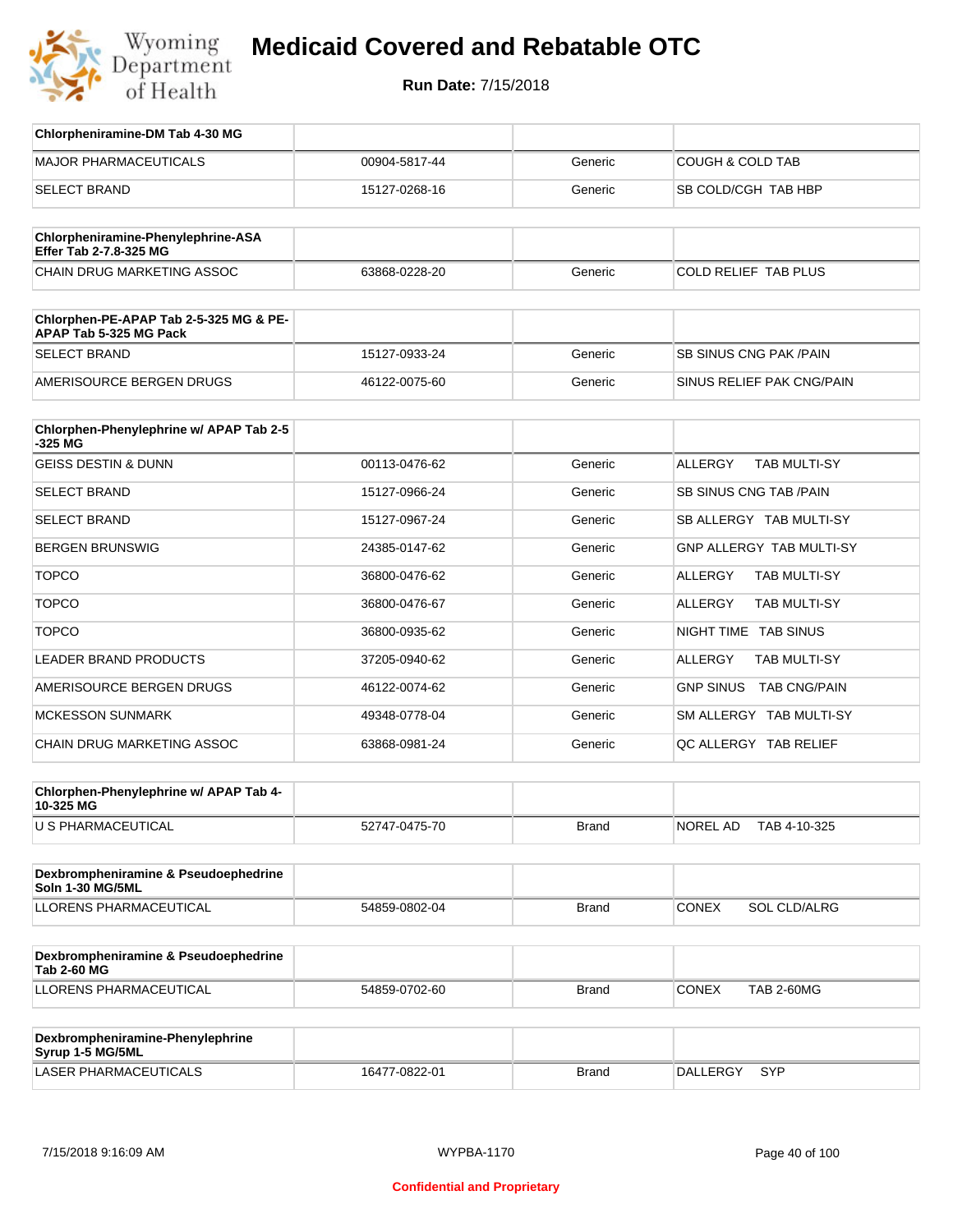

| Dexbrompheniramine-Phenylephrine Tab 1<br>-5 MG                |               |              |                                    |
|----------------------------------------------------------------|---------------|--------------|------------------------------------|
| <b>LASER PHARMACEUTICALS</b>                                   | 16477-0161-01 | <b>Brand</b> | TAB 1-5MG<br><b>DALLERGY</b>       |
| Dexbrompheniramine-Phenylephrine Tab 2<br>-10 MG               |               |              |                                    |
| POLY PHARMACEUTICALS                                           | 50991-0782-60 | <b>Brand</b> | ALA-HIST PE TAB 2-10MG             |
| Dexchlorpheniramine & Pseudoephedrine<br><b>Tab 2-60 MG</b>    |               |              |                                    |
| CAPELLON PHARMACEUTICALS                                       | 64543-0097-90 | <b>Brand</b> | <b>RESCON</b><br><b>TAB 2-60MG</b> |
| Dexchlorpheniramine-Phenylephrine Tab 2<br>-10 MG              |               |              |                                    |
| <b>WOMEN'S CHOICE PHARMACEUTICALS</b>                          | 00485-0080-01 | <b>Brand</b> | <b>TAB 2-10MG</b><br><b>RYMED</b>  |
| Dextromethorphan HBr Cap 15 MG                                 |               |              |                                    |
| <b>RUGBY LABORATORIES</b>                                      | 00536-1068-34 | Generic      | ROBAFEN CGH CAP 15MG               |
| <b>MAJOR PHARMACEUTICALS</b>                                   | 00904-5752-95 | Generic      | ROBAFEN CGH CAP 15MG               |
| <b>SELECT BRAND</b>                                            | 15127-0984-20 | Generic      | SB CGH CONTR CAP 15MG              |
| Dextromethorphan HBr Liquid 15 MG/15ML                         |               |              |                                    |
| <b>TOPCO</b>                                                   | 36800-0473-38 | Generic      | DAY TIME<br>LIQ COUGH              |
| Dextromethorphan HBr Liquid 15 MG/5ML                          |               |              |                                    |
| SELECT BRAND                                                   | 15127-0925-04 | Generic      | SB CGH RELF LIQ 15MG/5ML           |
| <b>BERGEN BRUNSWIG</b>                                         | 24385-0263-26 | Generic      | GNP CGH RELF LIQ 15MG/5ML          |
| <b>BERGEN BRUNSWIG</b>                                         | 24385-0262-26 | Generic      | GNP CGH RELF LIQ 15MG/5ML          |
| CHAIN DRUG MARKETING ASSOC                                     | 63868-0070-04 | Generic      | QC CGH RELF LIQ 15MG/5ML           |
| Dextromethorphan HBr Syrup 15 MG/5ML                           |               |              |                                    |
| <b>BERGEN BRUNSWIG</b>                                         | 24385-0493-26 | Generic      | TUSSIN COUGH SYP 15MG/5ML          |
| <b>TOPCO</b>                                                   | 36800-0300-26 | Generic      | TUSSIN COUGH SYP 15MG/5ML          |
| Dextromethorphan Polistirex Extended<br>Release Susp 30 MG/5ML |               |              |                                    |
| <b>MAJOR PHARMACEUTICALS</b>                                   | 00904-6312-56 | Generic      | COUGH DM<br>SUS 30MG/5ML           |
| AMERISOURCE BERGEN DRUGS                                       | 46122-0141-21 | Generic      | GNP COUGH DM SUS 30MG/5ML          |
| AMERISOURCE BERGEN DRUGS                                       | 46122-0142-21 | Generic      | GNP COUGH DM SUS 30MG/5ML          |
| LEADER BRAND PRODUCTS                                          | 37205-0697-21 | Generic      | COUGH DM<br>SUS 30MG/5ML           |
| PERRIGO PHARMACEUTICALS                                        | 45802-0433-21 | Generic      | DEXTROMETHOR SUS 30MG/5ML          |
| AMERISOURCE BERGEN DRUGS                                       | 46122-0141-25 | Generic      | GNP COUGH DM SUS 30MG/5ML          |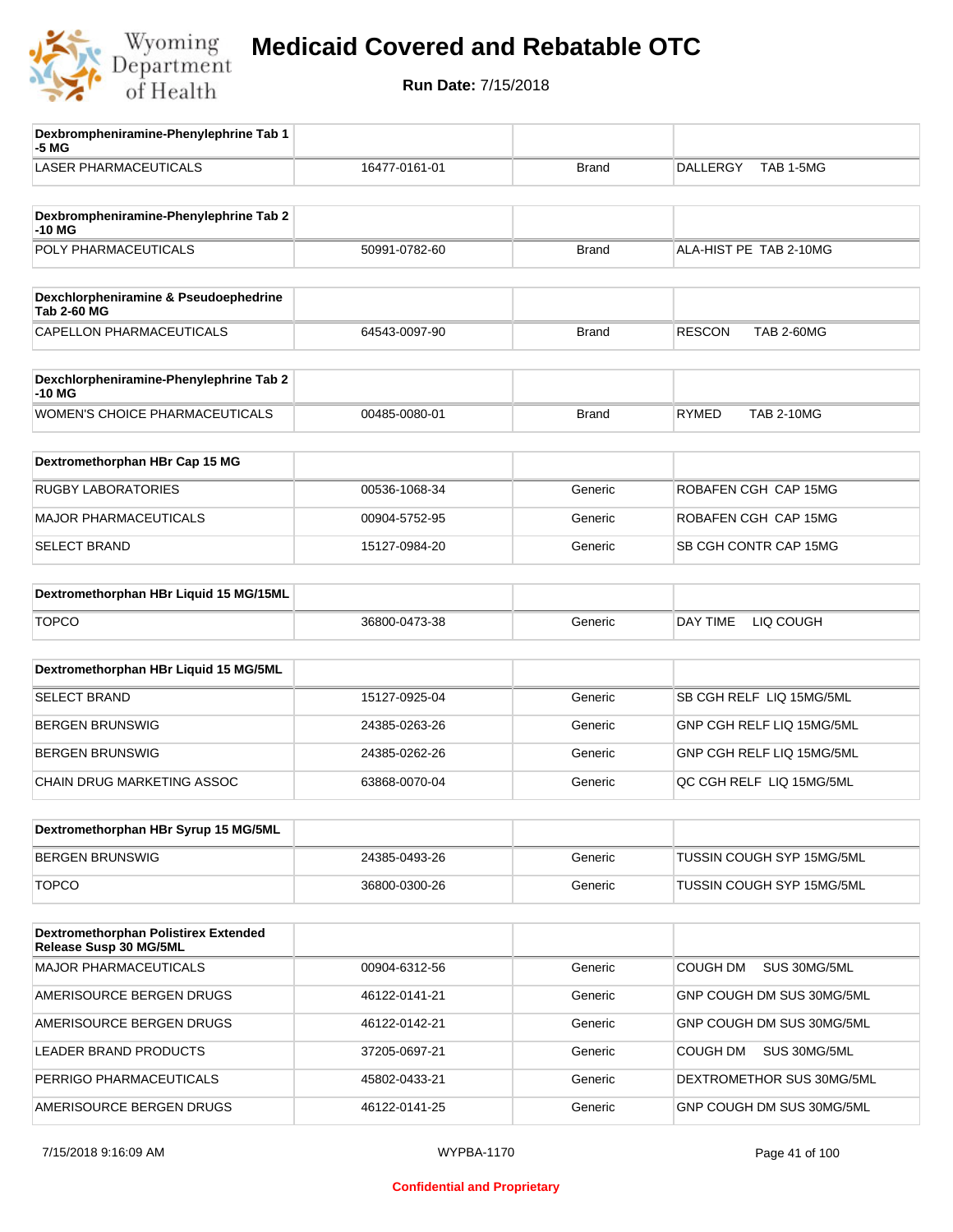

| <b>MCKESSON</b>          | 62011-0176-01 | Generic      | HM COUGH DM SUS 30MG/5ML      |
|--------------------------|---------------|--------------|-------------------------------|
| <b>RECKITT BENCKISER</b> | 63824-0172-63 | <b>Brand</b> | DELSYM<br>SUS 30MG/5ML        |
| <b>RECKITT BENCKISER</b> | 63824-0172-65 | <b>Brand</b> | DELSYM<br>SUS 30MG/5ML        |
| <b>RECKITT BENCKISER</b> | 63824-0173-63 | <b>Brand</b> | DELSYM CHILD SUS 30MG/5ML     |
| <b>RECKITT BENCKISER</b> | 63824-0171-63 | <b>Brand</b> | SUS 30MG/5ML<br>DELSYM        |
| <b>RECKITT BENCKISER</b> | 63824-0175-65 | <b>Brand</b> | DELSYM<br>SUS 30MG/5ML        |
| <b>RECKITT BENCKISER</b> | 63824-0176-65 | <b>Brand</b> | <b>DELSYM</b><br>SUS 30MG/5ML |
| <b>RECKITT BENCKISER</b> | 63824-0177-63 | <b>Brand</b> | DELSYM CHILD SUS 30MG/5ML     |
| <b>RECKITT BENCKISER</b> | 63824-0177-65 | <b>Brand</b> | DELSYM CHILD SUS 30MG/5ML     |
| <b>MCKESSON</b>          | 62011-0198-01 | Generic      | HM COUGH DM SUS 30MG/5ML      |
| <b>RECKITT BENCKISER</b> | 63824-0171-65 | <b>Brand</b> | SUS 30MG/5ML<br>DELSYM        |
| <b>RECKITT BENCKISER</b> | 63824-0173-65 | <b>Brand</b> | DELSYM CHILD SUS 30MG/5ML     |
| <b>RECKITT BENCKISER</b> | 63824-0175-63 | <b>Brand</b> | DELSYM<br>SUS 30MG/5ML        |
| <b>RECKITT BENCKISER</b> | 63824-0176-63 | <b>Brand</b> | <b>DELSYM</b><br>SUS 30MG/5ML |

| Dextromethorphan-Doxylamine-APAP Cap<br>15-6.25-325 MG |               |         |                           |
|--------------------------------------------------------|---------------|---------|---------------------------|
| <b>MAJOR PHARMACEUTICALS</b>                           | 00904-5764-44 | Generic | NIGHT TIME CAP COLD/FLU   |
| <b>SELECT BRAND</b>                                    | 15127-0985-12 | Generic | NIGHT TIME CAP COLD/FLU   |
| TOPCO                                                  | 36800-0977-53 | Generic | NITE TIME<br>CAP COLD/FLU |
| TOPCO                                                  | 36800-0977-60 | Generic | NITE TIME<br>CAP COLD/FLU |
| <b>LEADER BRAND PRODUCTS</b>                           | 37205-0707-62 | Generic | NITE-TIME<br>CAP COLD/FLU |
| AMERISOURCE BERGEN DRUGS                               | 46122-0183-73 | Generic | NIGHT TIME CAP COLD/FLU   |
| AMERISOURCE BERGEN DRUGS                               | 46122-0245-62 | Generic | NIGHT TIME CAP COLD/FLU   |
| <b>MCKESSON SUNMARK</b>                                | 49348-0741-03 | Generic | SM NITE TIME CAP COLD/FLU |
| <b>MCKESSON</b>                                        | 62011-0084-02 | Generic | NIGHT TIME CAP COLD/FLU   |

| Dextromethorphan-Doxylamine-APAP<br>Liquid 15-6.25-325 MG/15ML |               |         |                            |
|----------------------------------------------------------------|---------------|---------|----------------------------|
| <b>MAJOR PHARMACEUTICALS</b>                                   | 00904-5777-09 | Generic | ALL-NITE<br>LIQ COLD/FLU   |
| AMERISOURCE BERGEN DRUGS                                       | 46122-0136-40 | Generic | LIQ COLD/FLU<br>NIGHT TIME |
| AMERISOURCE BERGEN DRUGS                                       | 46122-0136-34 | Generic | NIGHT TIME<br>LIQ COLD/FLU |
| AMERISOURCE BERGEN DRUGS                                       | 46122-0198-34 | Generic | NIGHT TIME<br>LIQ COLD/FLU |
| AMERISOURCE BERGEN DRUGS                                       | 46122-0198-40 | Generic | NIGHT TIME LIQ COLD/FLU    |
| <b>MCKESSON SUNMARK</b>                                        | 49348-0975-39 | Generic | SM NITE TIME LIQ CLD/FLU   |
| <b>MCKESSON SUNMARK</b>                                        | 49348-0975-37 | Generic | SM NITE TIME LIQ CLD/FLU   |
| <b>MCKESSON</b>                                                | 62011-0082-02 | Generic | NIGHT TIME LIQ CLD/FLU     |
| <b>MCKESSON</b>                                                | 62011-0083-02 | Generic | NIGHT TIME<br>LIQ CLD/FLU  |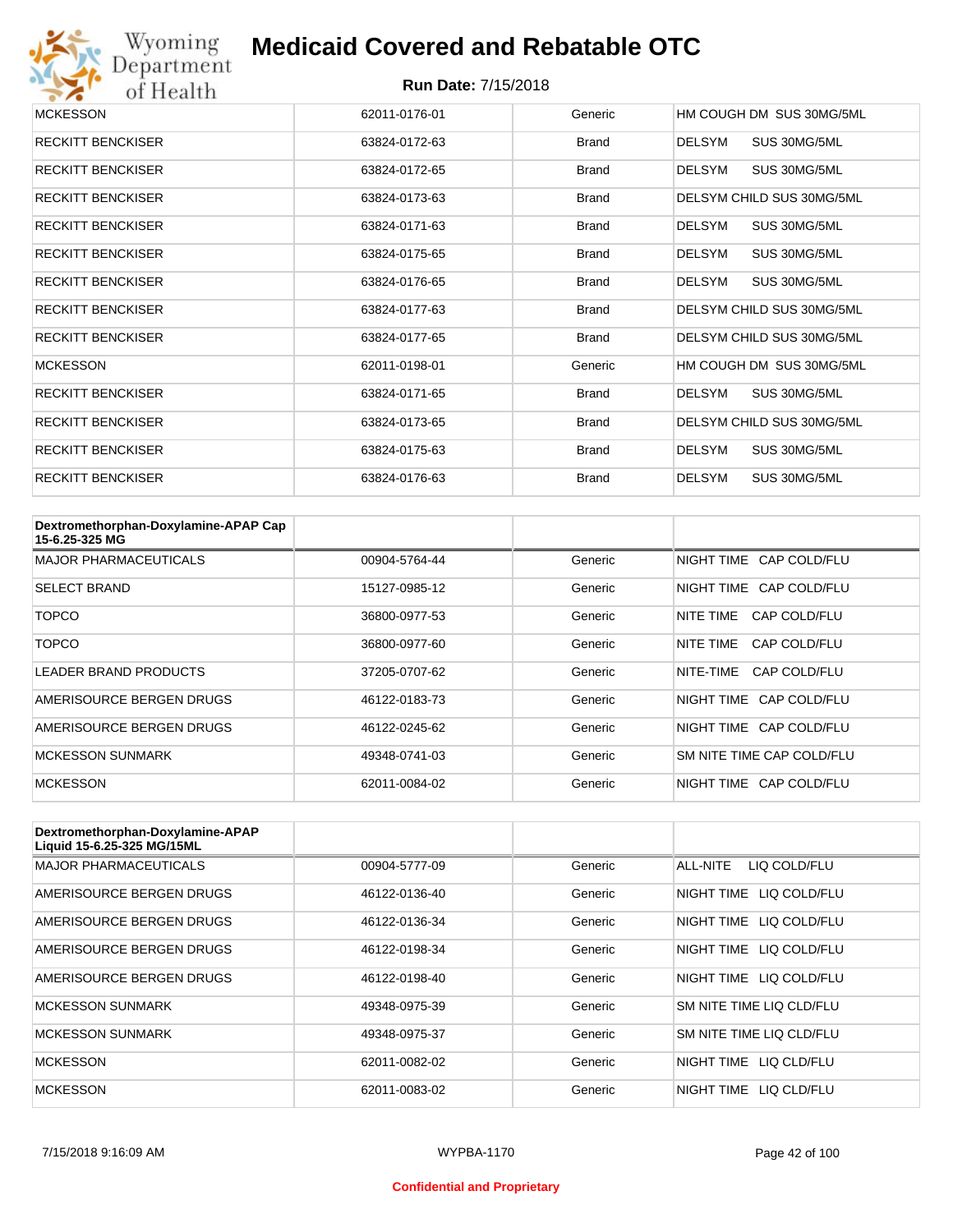

| Dextromethorphan-Doxylamine-APAP<br>Liquid 30-12.5-1000 MG/30ML |               |         |                            |
|-----------------------------------------------------------------|---------------|---------|----------------------------|
| <b>SELECT BRAND</b>                                             | 15127-0987-10 | Generic | NIGHT TIME<br>LIQ COLD/FLU |
| <b>SELECT BRAND</b>                                             | 15127-0987-06 | Generic | NIGHT TIME<br>LIQ COLD/FLU |
| <b>TOPCO</b>                                                    | 36800-0041-30 | Generic | LIQ COLD/FLU<br>NITE-TIME  |
| <b>TOPCO</b>                                                    | 36800-0990-38 | Generic | NITE TIME<br>LIQ COLD/FLU  |
| <b>TOPCO</b>                                                    | 36800-0666-34 | Generic | COUGH & SORE LIQ NGT TIME  |
| <b>TOPCO</b>                                                    | 36800-0908-38 | Generic | LIQ COLD/FLU<br>NITE TIME  |
| <b>TOPCO</b>                                                    | 36800-0041-38 | Generic | NITE-TIME<br>LIQ COLD/FLU  |
| <b>TOPCO</b>                                                    | 36800-0908-30 | Generic | NITE TIME<br>LIQ COLD/FLU  |
| CHAIN DRUG MARKETING ASSOC                                      | 63868-0065-08 | Generic | LIQ SORE THR<br>QC COUGH   |

| Dextromethorphan-Guaifenesin Granules<br>Packet 5-100 MG |               |              |                         |
|----------------------------------------------------------|---------------|--------------|-------------------------|
| <b>RECKITT BENCKISER</b>                                 | 63824-0256-12 | <b>Brand</b> | MUCINEX CGH GRA 5-100MG |

| Dextromethorphan-Guaifenesin Liquid 10-<br><b>100 MG/5ML</b> |               |         |                                      |
|--------------------------------------------------------------|---------------|---------|--------------------------------------|
| <b>GEISS DESTIN &amp; DUNN</b>                               | 00113-0578-26 | Generic | TUSSIN DM LIQ                        |
| <b>PAR PHARMACEUTICALS</b>                                   | 00603-1330-58 | Generic | IOPHEN DM-NR LIQ 100-10/5            |
| <b>BERGEN BRUNSWIG</b>                                       | 24385-0359-26 | Generic | <b>GNP TUSSIN LIQ DM</b>             |
| <b>BERGEN BRUNSWIG</b>                                       | 24385-0359-34 | Generic | <b>GNP TUSSIN LIQ DM</b>             |
| <b>TOPCO</b>                                                 | 36800-0578-26 | Generic | TUSSIN DM LIQ 100-10/5               |
| <b>TOPCO</b>                                                 | 36800-0359-34 | Generic | <b>TUSSIN DM</b><br>LIQ 100-10/5     |
| <b>BERGEN BRUNSWIG</b>                                       | 24385-0578-26 | Generic | GNP TUSSIN LIQ DM COUGH              |
| <b>TOPCO</b>                                                 | 36800-0359-26 | Generic | <b>TUSSIN DM</b><br>LIQ 100-10/5     |
| <b>TOPCO</b>                                                 | 36800-0359-40 | Generic | <b>TUSSIN DM</b><br>LIQ 100-10/5     |
| <b>LEADER BRAND PRODUCTS</b>                                 | 37205-0712-26 | Generic | <b>TUSSIN DM</b><br><b>LIQ CLEAR</b> |
| HI-TECH                                                      | 50383-0062-06 | Generic | DM/GG<br>SOL 10-100/5                |
| <b>HI-TECH</b>                                               | 50383-0062-11 | Generic | SOL<br>DM/GG                         |
| <b>HI-TECH</b>                                               | 50383-0062-07 | Generic | SOL 10-100/5<br>DM/GG                |
| <b>HI-TECH</b>                                               | 50383-0062-12 | Generic | DM/GG<br>SOL                         |
| <b>SILARX</b>                                                | 54838-0133-40 | Generic | SILTUSSIN DM LIQ DAS                 |
| LLORENS PHARMACEUTICAL                                       | 54859-0505-04 | Generic | TUSNEL DIABT LIQ 10-100/5            |
| <b>MCKESSON</b>                                              | 62011-0091-02 | Generic | HM TUSSIN LIQ ADLT DM                |
| <b>MCKESSON</b>                                              | 62011-0092-02 | Generic | TUSSIN ADULT LIQ CGH/CONG            |
| <b>SILARX</b>                                                | 54838-0139-40 | Generic | SILTUSSIN-DM LIQ DIABETIC            |
| <b>LLORENS PHARMACEUTICAL</b>                                | 54859-0505-16 | Generic | TUSNEL DIABT LIQ 10-100/5            |
| <b>MCKESSON</b>                                              | 62011-0091-01 | Generic | HM TUSSIN LIQ ADLT DM                |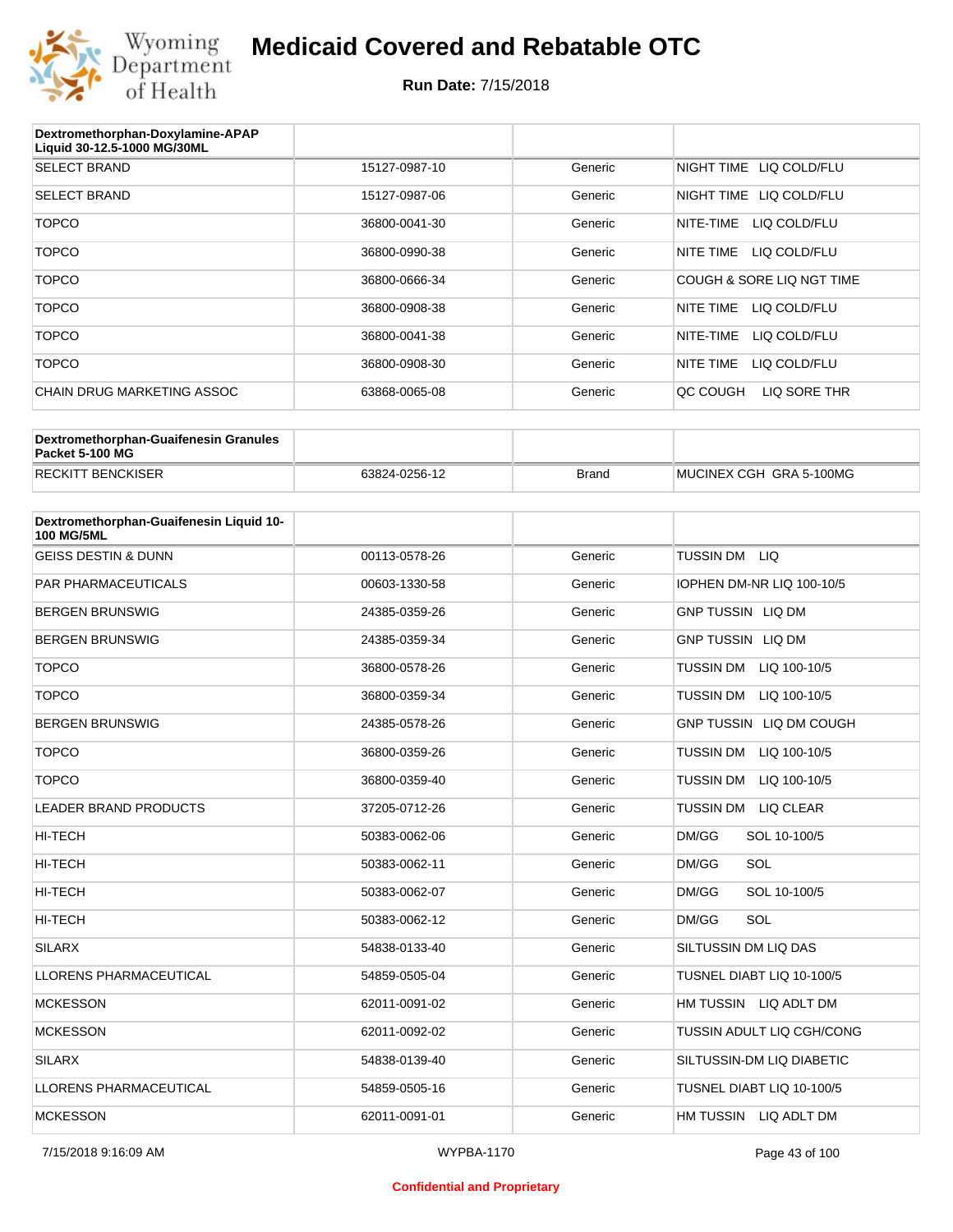

| <b>MCKESSON</b>                                              | 62011-0092-01 | Generic | TUSSIN ADULT LIQ CGH/CONG    |
|--------------------------------------------------------------|---------------|---------|------------------------------|
|                                                              |               |         |                              |
| Dextromethorphan-Guaifenesin Liquid 10-<br><b>200 MG/5ML</b> |               |         |                              |
| <b>PERRIGO</b>                                               | 00113-0799-26 | Generic | TUSSIN DM MX LIQ 10-200/5    |
| <b>TOPCO</b>                                                 | 36800-0799-34 | Generic | TUSSIN DM<br>LIQ MAX         |
| <b>TOPCO</b>                                                 | 36800-0799-26 | Generic | TUSSIN DM<br>LIQ MAX         |
| <b>LEADER BRAND PRODUCTS</b>                                 | 37205-0629-34 | Generic | TUSSIN DM MX LIQ 10-200/5    |
| AMERISOURCE BERGEN DRUGS                                     | 46122-0017-26 | Generic | <b>GNP TUSSIN LIQ DM MAX</b> |
| AMERISOURCE BERGEN DRUGS                                     | 46122-0017-34 | Generic | GNP TUSSIN LIQ DM MAX        |
| <b>LEADER BRAND PRODUCTS</b>                                 | 37205-0629-26 | Generic | TUSSIN DM MX LIQ 10-200/5    |
| AMERISOURCE BERGEN DRUGS                                     | 46122-0139-26 | Generic | TUSSIN DM<br>LIQ 10-200/5    |
| AMERISOURCE BERGEN DRUGS                                     | 46122-0139-34 | Generic | TUSSIN DM<br>LIQ 10-200/5    |
| <b>SILARX</b>                                                | 54838-0140-40 | Generic | SILTUSSIN-DM LIQ MAX ST      |
| <b>MCKESSON</b>                                              | 62011-0211-01 | Generic | HM TUSSIN<br>LIQ DM MAX      |

| Dextromethorphan-Guaifenesin Liquid 5-<br><b>100 MG/5ML</b> |               |         |                           |
|-------------------------------------------------------------|---------------|---------|---------------------------|
| <b>GEISS DESTIN &amp; DUNN</b>                              | 00113-0419-26 | Generic | MUCUS RELIEF LIQ 5-100MG  |
| <b>BERGEN BRUNSWIG</b>                                      | 24385-0985-26 | Generic | MUCUS RELIEF LIQ 5-100MG  |
| TOPCO                                                       | 36800-0419-26 | Generic | MUCUS RELIEF LIQ 5-100MG  |
| LEADER BRAND PRODUCTS                                       | 37205-0993-26 | Generic | MUCUS RELIEF LIQ 5-100MG  |
| <b>MCKESSON SUNMARK</b>                                     | 49348-0828-34 | Generic | MUCUS RELIEF LIQ 5-100MG  |
| <b>RECKITT BENCKISER</b>                                    | 63824-0213-66 | Generic | DELSYM COUGH LIQ CONGS DM |
| <b>RECKITT BENCKISER</b>                                    | 63824-0214-66 | Generic | DELSYM COUGH LIQ CONGS DM |
| <b>RECKITT BENCKISER</b>                                    | 63824-0019-66 | Generic | MUCINEX DM<br>LIQ 20-400  |
| <b>RECKITT BENCKISER</b>                                    | 63824-0286-64 | Generic | MUCINEX CGH LIQ 5-100MG   |

| Dextromethorphan-Guaifenesin Syrup 10-<br><b>100 MG/5ML</b> |               |         |                           |
|-------------------------------------------------------------|---------------|---------|---------------------------|
| <b>PERRIGO</b>                                              | 00113-0359-26 | Generic | TUSSIN DM<br>SYP 100-10/5 |
| PHARMACEUTICAL ASSOCIATES                                   | 00121-0638-10 | Generic | <b>GUAIFENESIN SYP DM</b> |
| <b>PERRIGO</b>                                              | 00113-0359-34 | Generic | SYP 100-10/5<br>TUSSIN DM |
| PHARMACEUTICAL ASSOCIATES                                   | 00121-0638-05 | Generic | <b>GUAIFENESIN SYP DM</b> |
| <b>RUGBY LABORATORIES</b>                                   | 00536-0970-97 | Generic | EXTRA ACTION SYP 100-10/5 |
| <b>RUGBY LABORATORIES</b>                                   | 00536-0970-85 | Generic | EXTRA ACTION SYP 100-10/5 |
| <b>PAR PHARMACEUTICALS</b>                                  | 00603-0855-94 | Generic | Q-TUSSIN DM SYP 100-10/5  |
| <b>PAR PHARMACEUTICALS</b>                                  | 00603-0855-58 | Generic | Q-TUSSIN DM SYP 100-10/5  |
| <b>PAR PHARMACEUTICALS</b>                                  | 00603-0855-81 | Generic | Q-TUSSIN DM SYP 100-10/5  |
| <b>MAJOR PHARMACEUTICALS</b>                                | 00904-0053-00 | Generic | ROBAFEN DM SYP 100-10/5   |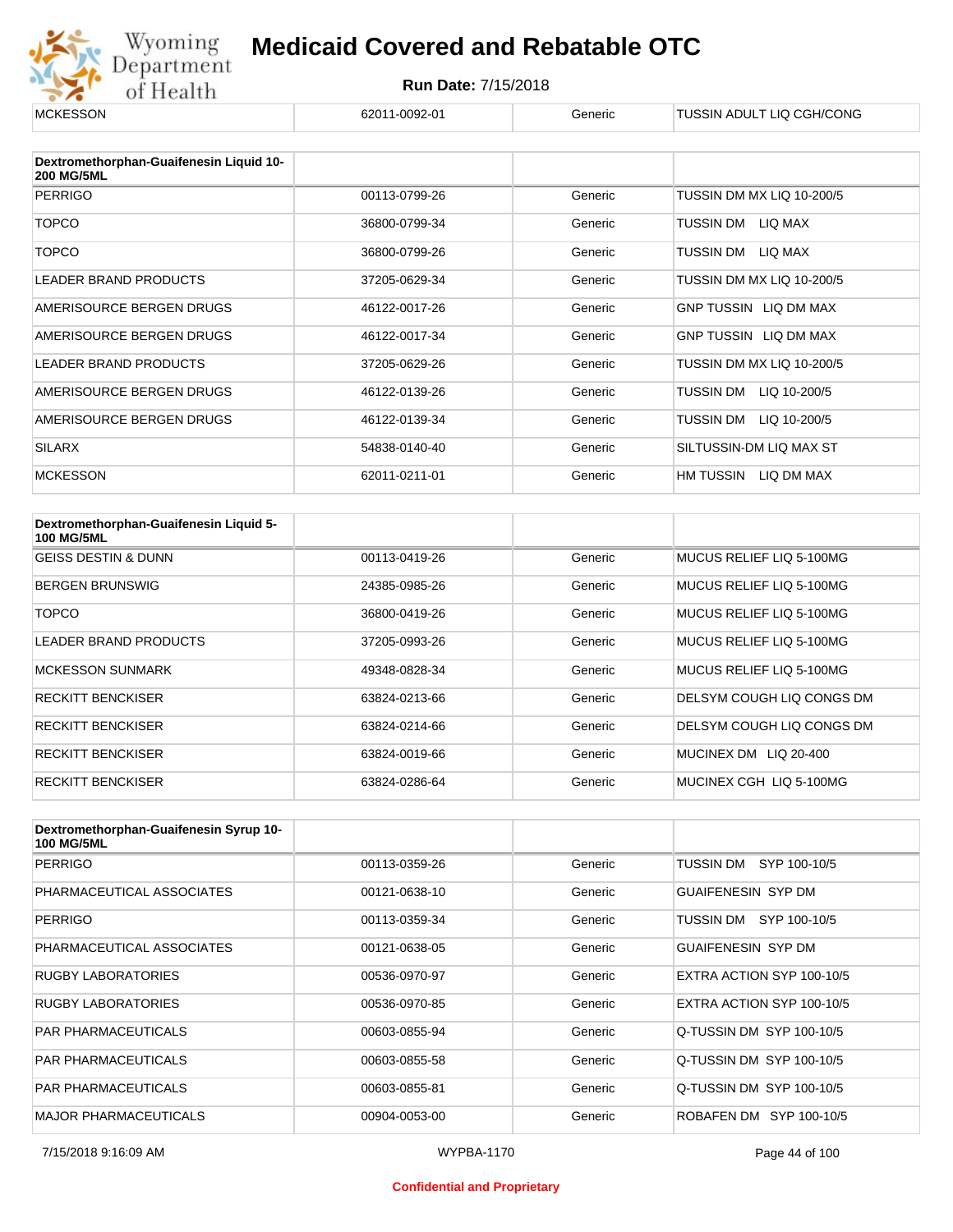| Wyoming<br>Department        | <b>Medicaid Covered and Rebatable OTC</b> |         |                           |  |  |  |
|------------------------------|-------------------------------------------|---------|---------------------------|--|--|--|
| of Health                    | <b>Run Date: 7/15/2018</b>                |         |                           |  |  |  |
| <b>MAJOR PHARMACEUTICALS</b> | 00904-0053-09                             | Generic | ROBAFEN DM SYP 100-10/5   |  |  |  |
| <b>MAJOR PHARMACEUTICALS</b> | 00904-0053-16                             | Generic | ROBAFEN DM SYP 100-10/5   |  |  |  |
| <b>MAJOR PHARMACEUTICALS</b> | 00904-0053-20                             | Generic | ROBAFEN DM SYP 100-10/5   |  |  |  |
| <b>MAJOR PHARMACEUTICALS</b> | 00904-6306-20                             | Generic | ROBAFEN DM SYP 100-10/5   |  |  |  |
| <b>MCKESSON SUNMARK</b>      | 49348-0017-37                             | Generic | SM TUSSIN DM SYP 100-10/5 |  |  |  |
| <b>MCKESSON SUNMARK</b>      | 49348-0861-37                             | Generic | SM TUSSIN<br>SYP DM       |  |  |  |
| <b>LEADER BRAND PRODUCTS</b> | 37205-0970-26                             | Generic | TUSSIN DM SYP 100-10/5    |  |  |  |
| <b>LEADER BRAND PRODUCTS</b> | 37205-0970-34                             | Generic | TUSSIN DM<br>SYP 100-10/5 |  |  |  |
| <b>MCKESSON SUNMARK</b>      | 49348-0017-34                             | Generic | SM TUSSIN DM SYP 100-10/5 |  |  |  |
| <b>MCKESSON SUNMARK</b>      | 49348-0017-39                             | Generic | SM TUSSIN DM SYP 100-10/5 |  |  |  |
| <b>MCKESSON SUNMARK</b>      | 49348-0861-34                             | Generic | SM TUSSIN SYP DM          |  |  |  |
| <b>SILARX</b>                | 54838-0209-40                             | Generic | SILTUSSIN-DM SYP ALC FREE |  |  |  |
| <b>SILARX</b>                | 54838-0209-70                             | Generic | SILTUSSIN-DM SYP ALC FREE |  |  |  |
| <b>SILARX</b>                | 54838-0209-80                             | Generic | SILTUSSIN-DM SYP ALC FREE |  |  |  |

| Dextromethorphan-Guaifenesin Syrup 5-<br><b>100 MG/5ML</b> |               |              |                       |
|------------------------------------------------------------|---------------|--------------|-----------------------|
| <b>GLAXO CONSUMER HEALTHCARE L.P.</b>                      | 00067-8118-04 | <b>Brand</b> | TRIAMINIC SYP CGH/CNG |

| Dextromethorphan-Guaifenesin Tab 20-400<br>MG |               |         |                            |
|-----------------------------------------------|---------------|---------|----------------------------|
| <b>MAJOR PHARMACEUTICALS</b>                  | 00904-6233-46 | Generic | <b>MUCUS RELIEF TAB DM</b> |
| <b>MAJOR PHARMACEUTICALS</b>                  | 00904-6233-52 | Generic | <b>MUCUS RELIEF TAB DM</b> |
| <b>BERGEN BRUNSWIG</b>                        | 24385-0026-71 | Generic | <b>MUCUS RELIEF TAB DM</b> |
| <b>LEADER BRAND PRODUCTS</b>                  | 37205-0538-71 | Generic | CHEST CONGES TAB 20-400MG  |
| <b>LEADER BRAND PRODUCTS</b>                  | 37205-0675-62 | Generic | TABTUSSIN DM TAB 20-400MG  |
| AMERISOURCE BERGEN DRUGS                      | 46122-0058-62 | Generic | TAB TUSSIN TAB DM          |
| <b>MCKESSON SUNMARK</b>                       | 49348-0728-09 | Generic | CHEST CONGES TAB 20-400MG  |
| TIME-CAP LABS                                 | 49483-0280-06 | Generic | MUCOSA DM<br>TAB 20-400MG  |
| <b>MCKESSON</b>                               | 62011-0061-01 | Generic | CHEST CONGES TAB RELF DM   |
| CHAIN DRUG MARKETING ASSOC                    | 63868-0753-50 | Generic | QC MEDIFIN TAB DM          |

| Dextromethorphan-Guaifenesin Tab ER<br>12HR 30-600 MG |               |              |                         |
|-------------------------------------------------------|---------------|--------------|-------------------------|
| RECKITT BENCKISER                                     | 63824-0056-32 | <b>Brand</b> | MUCINEX DM TAB 30-600ER |
| RECKITT BENCKISER                                     | 63824-0056-34 | <b>Brand</b> | MUCINEX DM TAB 30-600ER |
| RECKITT BENCKISER                                     | 63824-0056-69 | <b>Brand</b> | MUCINEX DM TAB 30-600ER |

| Dextromethorphan-Guaifenesin Tab ER<br>12HR 60-1200 MG |               |       |                        |
|--------------------------------------------------------|---------------|-------|------------------------|
| <b>RECKITT BENCKISER</b>                               | 63824-0072-36 | Brand | MUCINEX DM TAB 60-1200 |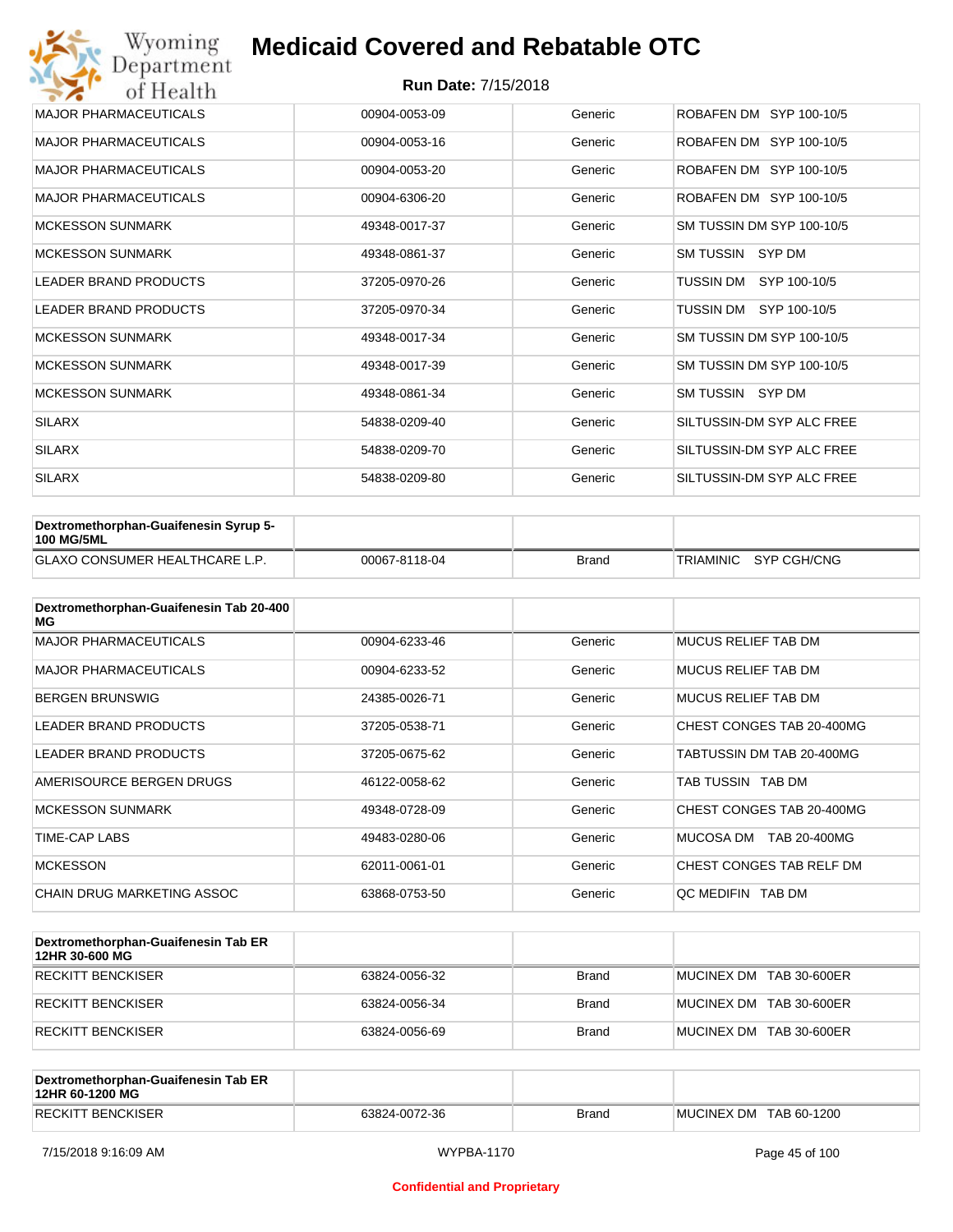# Wyoming<br>Department<br>of Health

## **Medicaid Covered and Rebatable OTC**

| RECKITT BENCKISER | 63824-0072-46 | <b>Brand</b> | MUCINEX DM TAB 60-1200 |
|-------------------|---------------|--------------|------------------------|
| RECKITT BENCKISER | 63824-0072-35 | <b>Brand</b> | MUCINEX DM TAB 60-1200 |

| Dextromethorphan-Phenylephrine-APAP<br>Cap 10-5-325 MG |               |              |                                  |
|--------------------------------------------------------|---------------|--------------|----------------------------------|
| <b>MAJOR PHARMACEUTICALS</b>                           | 00904-5763-44 | <b>Brand</b> | DAY TIME<br>CAP COLD/FLU         |
| <b>SELECT BRAND</b>                                    | 15127-0989-12 | Generic      | SB DAY TIME CAP COLD/FLU         |
| <b>TOPCO</b>                                           | 36800-0215-53 | Generic      | DAYTIME PE CAP COLD/FLU          |
| <b>TOPCO</b>                                           | 36800-0215-60 | Generic      | DAYTIME PE CAP COLD/FLU          |
| <b>BERGEN BRUNSWIG</b>                                 | 24385-0036-62 | Generic      | <b>GNP DAY TIME CAP COLD/FLU</b> |
| AMERISOURCE BERGEN DRUGS                               | 46122-0184-73 | Generic      | DAY COLD/FLU CAP 10-5-325        |
| <b>MCKESSON SUNMARK</b>                                | 49348-0738-04 | Generic      | SM DAY TIME CAP PE               |
| <b>MCKESSON</b>                                        | 62011-0066-02 | Generic      | HM DAY TIME CAP                  |

| Dextromethorphan-Phenylephrine-APAP<br>Ligd 10-5-325 MG/15ML |               |         |                                  |
|--------------------------------------------------------------|---------------|---------|----------------------------------|
| <b>BERGEN BRUNSWIG</b>                                       | 24385-0005-34 | Generic | <b>GNP DAY TIME LIQ COLD/FLU</b> |
| <b>TOPCO</b>                                                 | 36800-0656-38 | Generic | LIQ COLD/FLU<br>DAY TIMF         |
| <b>TOPCO</b>                                                 | 36800-0656-30 | Generic | LIQ COLD/FLU<br>DAY TIME         |
| AMERISOURCE BERGEN DRUGS                                     | 46122-0015-33 | Generic | <b>GNP FLU RELF LIQ DAYTIME</b>  |
| <b>MCKESSON SUNMARK</b>                                      | 49348-0753-37 | Generic | SM DAY TIME LIQ COLD/FLU         |
| <b>MCKESSON</b>                                              | 62011-0065-02 | Generic | HM DAYTIME<br>LIQ COLD/FLU       |
| CHAIN DRUG MARKETING ASSOC                                   | 63868-0067-08 | Generic | OC FLU RELF LIO DAYTIME          |

| Dextromethorphan-Phenylephrine-APAP<br><b>Powd Pack 20-10-500 MG</b> |               |       |                          |
|----------------------------------------------------------------------|---------------|-------|--------------------------|
| <b>GLAXO CONSUMER HEALTHCARE L.P.</b>                                | 00067-6426-06 | Brand | PAK SEV COLD<br>THERAFLU |
|                                                                      |               |       |                          |

| Dextromethorphan-Phenylephrine-APAP<br><b>Powd Pack 20-10-650 MG</b> |               |         |                                 |
|----------------------------------------------------------------------|---------------|---------|---------------------------------|
| PERRIGO PHARMACEUTICALS                                              | 00113-0096-91 | Generic | <b>FLU/COLD/CGH POW DAYTIME</b> |
| CHAIN DRUG MARKETING ASSOC                                           | 63868-0763-06 | Generic | IQC COLD/CGH POW DAYTIME        |

| Dextromethorphan-Phenylephrine-APAP<br>Tab 10-5-325 MG |               |         |                                  |
|--------------------------------------------------------|---------------|---------|----------------------------------|
| MAJOR PHARMACEUTICALS                                  | 00904-5786-24 | Generic | MAPAP COLD TAB 10-5-325          |
| <b>TOPCO</b>                                           | 36800-0402-62 | Generic | <b>TAB CONGESTI</b><br>COLD HEAD |
| <b>TOPCO</b>                                           | 36800-0371-62 | Generic | COLD MULT-SY TAB DAYTIME         |
| AMERISOURCE BERGEN DRUGS                               | 46122-0073-62 | Generic | <b>COLD RELIEF TAB MULTI-S</b>   |

| Dextromethorphan-Pyrilamine Liquid 7.5-<br>7.5 MG/5ML |               |       |                  |
|-------------------------------------------------------|---------------|-------|------------------|
| CAPITAL PHARMACEUTICAL                                | 29978-0127-16 | Brand | LIQ<br>CAPRON DM |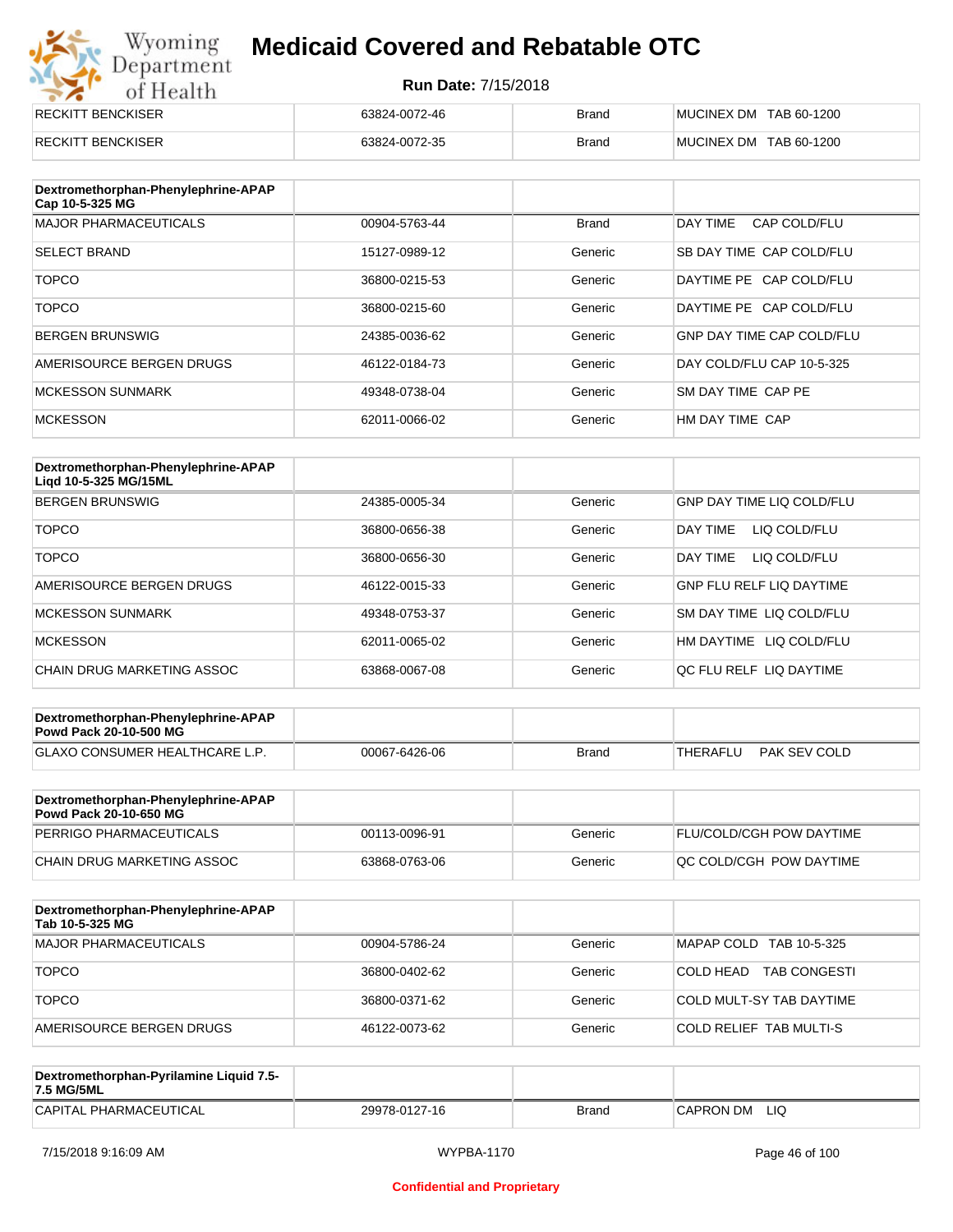

**12.5-325 MG**

**Diphenhydramine-Acetaminophen Tab** 

## **Medicaid Covered and Rebatable OTC**

| <b>RUGBY LABORATORIES</b>                                    | 00536-1003-01 | Generic      | ACETA-GESIC TAB 12.5-325       |
|--------------------------------------------------------------|---------------|--------------|--------------------------------|
| Diphenhydramine-Phenylephrine Lig 6.25-<br>2.5 MG/5ML        |               |              |                                |
| <b>TOPCO</b>                                                 | 36800-0913-26 | Generic      | TRIACTING NT LIQ COLD/CGH      |
| Diphenhydramine-Phenylephrine Syrup<br>6.25-2.5 MG/5ML       |               |              |                                |
| GLAXO CONSUMER HEALTHCARE L.P.                               | 00067-8106-04 | <b>Brand</b> | SYP COLD/CGH<br>TRIAMINIC      |
| Diphenhydramine-Phenylephrine-APAP<br>Liq 12.5-5-325 MG/10ML |               |              |                                |
| <b>RECKITT BENCKISER</b>                                     | 63824-0211-66 | Generic      | DELSYM NIGHT LIQ CGH+CLD       |
| <b>RECKITT BENCKISER</b>                                     | 63824-0212-66 | Generic      | DELSYM NIGHT LIQ CGH+CLD       |
| <b>RECKITT BENCKISER</b>                                     | 63824-0600-64 | Generic      | MUCINEX MS LIQ COLD NGH        |
| <b>RECKITT BENCKISER</b>                                     | 63824-0262-66 | Generic      | LIQ<br><b>MUCINEX</b>          |
| <b>RECKITT BENCKISER</b>                                     | 63824-0500-66 | Generic      | MUCINEX FAST LIQ COLD FLU      |
| Diphenhydramine-Phenylephrine-APAP<br>Liq 12.5-5-325 MG/15ML |               |              |                                |
| AMERISOURCE BERGEN DRUGS                                     | 46122-0016-33 | Generic      | GNP FLU RELF LIQ NIGHTIME      |
| CHAIN DRUG MARKETING ASSOC                                   | 63868-0068-08 | Generic      | QC FLU RELF LIQ NIGHTIME       |
| Diphenhydramine-Phenylephrine-APAP<br>Packet 25-10-650 MG    |               |              |                                |
| GLAXO CONSUMER HEALTHCARE L.P.                               | 00067-7918-06 | <b>Brand</b> | THERAFLU SEV POW COLD/CGH      |
| <b>RECKITT BENCKISER</b>                                     | 63824-0233-04 | Generic      | <b>MUCINEX</b><br>PAK FAST-MAX |
| CHAIN DRUG MARKETING ASSOC                                   | 63868-0764-06 | Generic      | QC COLD/CGH POW NIGHTTIM       |
| Diphenhydramine-Phenylephrine-APAP<br>Tab 12.5-5-325 MG      |               |              |                                |
| <b>SELECT BRAND</b>                                          | 15127-0973-24 | Generic      | SB ALLERGY/ TAB COLD PE        |
| <b>SELECT BRAND</b>                                          | 15127-0974-12 | Generic      | SB SEVERE TAB COLD PE          |
| AMERISOURCE BERGEN DRUGS                                     | 46122-0052-62 | Generic      | ALLERGY PLUS TAB SINUS         |
| CHAIN DRUG MARKETING ASSOC                                   | 63868-0985-24 | Generic      | QC ALLERGY/ TAB SINUS          |
| Diphenhydramine-Phenylephrine-APAP<br>Tab 25-5-325 MG        |               |              |                                |
| AMERISOURCE BERGEN DRUGS                                     | 46122-0053-60 | Generic      | ALLERGY PLUS TAB SEV/SINU      |
| <b>RECKITT BENCKISER</b>                                     | 63824-0550-20 | Generic      | MUCINEX FAST TAB 25-5-325      |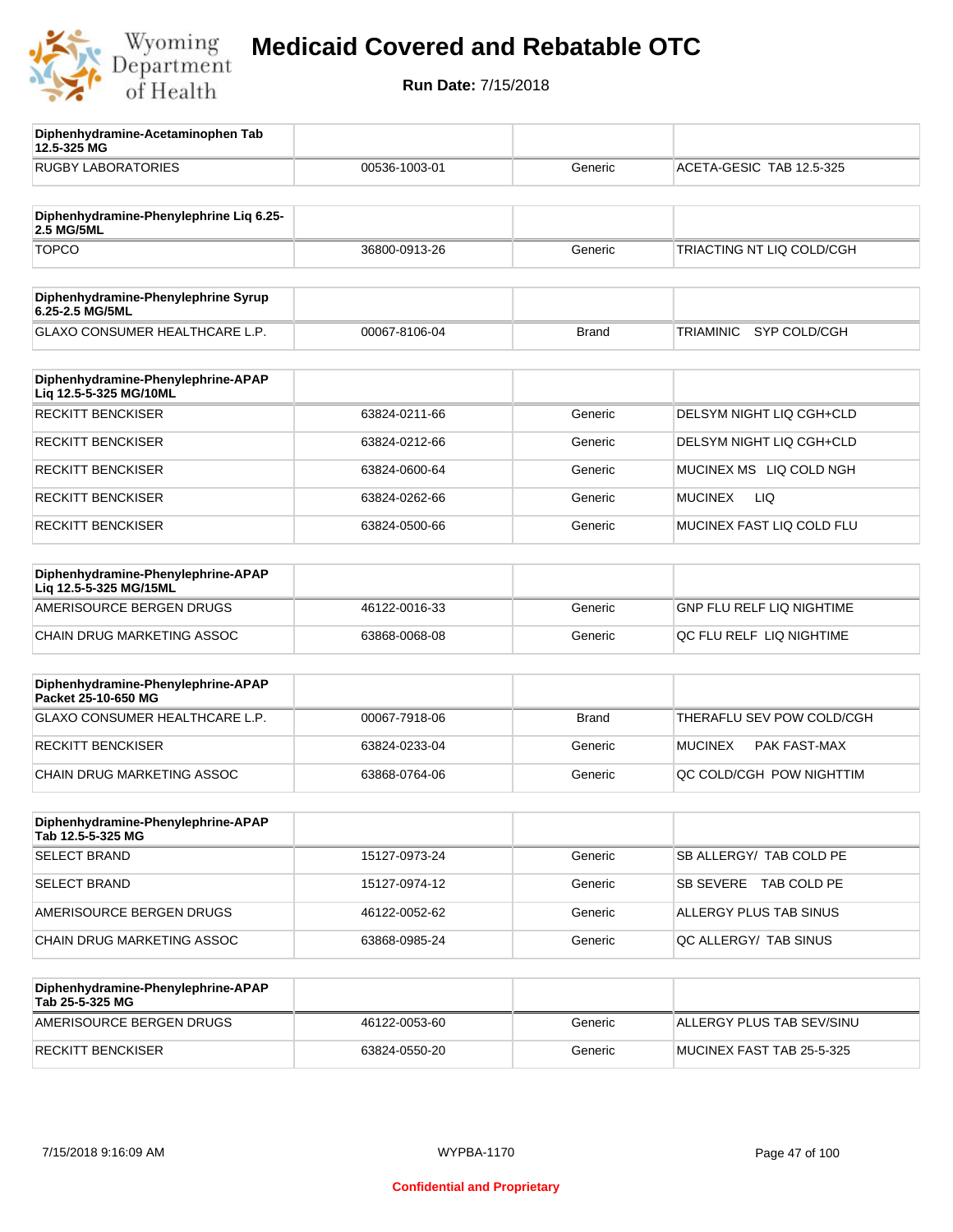

| Doxylamine-DM Liquid 6.25-15 MG/15ML      |               |              |                                |
|-------------------------------------------|---------------|--------------|--------------------------------|
| <b>BERGEN BRUNSWIG</b>                    | 24385-0461-34 | Generic      | NIGHT TIME LIQ COUGH           |
| <b>BERGEN BRUNSWIG</b>                    | 24385-0461-40 | Generic      | NIGHT TIME LIQ COUGH           |
| <b>TOPCO</b>                              | 36800-0668-38 | Generic      | NITE TIME LIQ COUGH            |
|                                           |               |              |                                |
| Doxylamine-Phenylephrine Tab 7.5-10 MG    |               |              |                                |
| POLY PHARMACEUTICALS                      | 50991-0216-01 | <b>Brand</b> | POLY HIST TAB 7.5-10MG         |
| Doxylamine-Pseudoephedrine Liquid 6.25-   |               |              |                                |
| <b>30 MG/5ML</b>                          |               |              |                                |
| <b>SALLUS LABORATORIES</b>                | 69036-0110-16 | <b>Brand</b> | LORTUSS LQ LIQ                 |
| Fexofenadine-Pseudoephedrine Tab ER       |               |              |                                |
| 24HR 180-240 MG                           | 55111-0557-35 |              | FEXOFEN/PSE TAB 180-240        |
| DR.REDDY'S LABORATORIES, INC.             |               | Generic      |                                |
| <b>Guaifenesin Granules Packet 100 MG</b> |               |              |                                |
| <b>RECKITT BENCKISER</b>                  | 63824-0254-12 | <b>Brand</b> | MUCINEX/KIDS GRA 100MG         |
|                                           |               |              |                                |
| Guaifenesin Liquid 100 MG/5ML             |               |              |                                |
| PHARMACEUTICAL ASSOCIATES                 | 00121-1744-05 | Generic      | GUAIFENESIN SOL 100/5ML        |
| PHARMACEUTICAL ASSOCIATES                 | 00121-1744-15 | Generic      | GUAIFENESIN SOL 100/5ML        |
| PERRIGO PHARMACEUTICALS                   | 00113-0288-26 | Generic      | MUCUS RELIEF LIQ 100/5ML       |
| PHARMACEUTICAL ASSOCIATES                 | 00121-1744-10 | Generic      | GUAIFENESIN SOL 100/5ML        |
| <b>PAR PHARMACEUTICALS</b>                | 00603-0857-94 | Generic      | Q-TUSSIN<br><b>SOL 100/5ML</b> |
| PAR PHARMACEUTICALS                       | 00603-0857-58 | Generic      | Q-TUSSIN<br><b>SOL 100/5ML</b> |
| PAR PHARMACEUTICALS                       | 00603-0857-81 | Generic      | Q-TUSSIN<br><b>SOL 100/5ML</b> |
| PAR PHARMACEUTICALS                       | 00603-1328-58 | Generic      | IOPHEN-NR<br>LIQ 100/5ML       |
| <b>BERGEN BRUNSWIG</b>                    | 24385-0982-26 | Generic      | MUCUS RELIEF LIQ 100/5ML       |
| <b>TOPCO</b>                              | 36800-0288-26 | Generic      | MUCUS RELIEF LIQ 100/5ML       |
| HI-TECH                                   | 50383-0063-06 | Generic      | GUAIFENESIN SOL 100/5ML        |
| HI-TECH                                   | 50383-0063-18 | Generic      | GUAIFENESIN SOL 300/15ML       |
| HI-TECH                                   | 50383-0063-07 | Generic      | GUAIFENESIN SOL 100/5ML        |
| HI-TECH                                   | 50383-0063-11 | Generic      | GUAIFENESIN SOL 200/10ML       |
| HI-TECH                                   | 50383-0063-12 | Generic      | GUAIFENESIN SOL 200/10ML       |
| HI-TECH                                   | 50383-0063-17 | Generic      | GUAIFENESIN SOL 300/15ML       |
| SILARX                                    | 54838-0138-40 | Generic      | SILTUSS DAS LIQ 100/5ML        |
| <b>MCKESSON</b>                           | 62011-0089-01 | Generic      | TUSSIN ADULT LIQ 100/5ML       |
| <b>MCKESSON</b>                           | 62011-0089-02 | Generic      | TUSSIN ADULT LIQ 100/5ML       |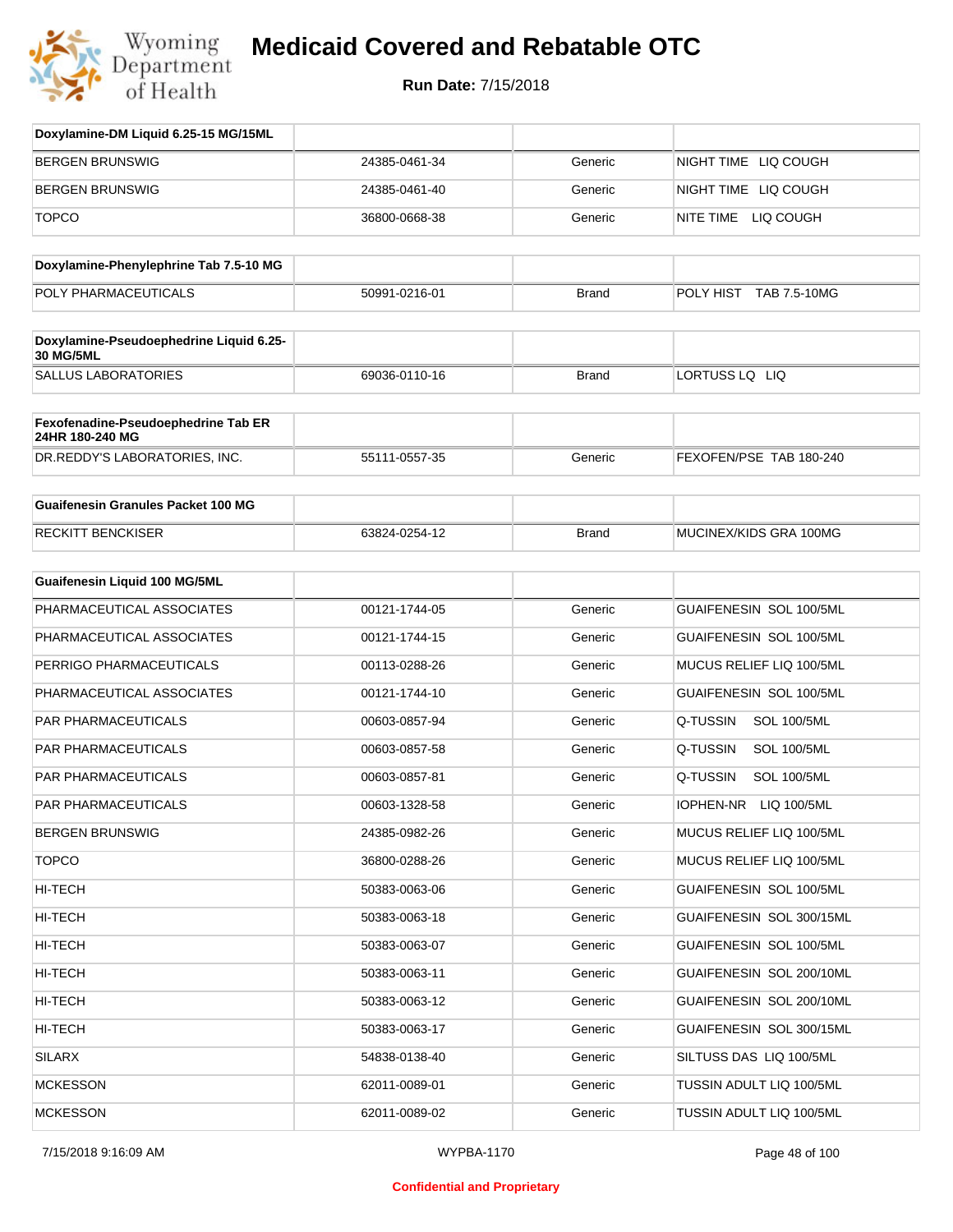

## Wyoming **Medicaid Covered and Rebatable OTC**<br>
Of Health **Run Date:** 7/15/2018<br>
ENCKISER G3824-0285-64 Generic MUCINEX CHLD LIQ 100/5ML **Medicaid Covered and Rebatable OTC**

| KEUNII I BENUNDER            | 03824-0285-04 | Generic | <b>MUUINEA UHLD LIU 100/5ML</b>      |
|------------------------------|---------------|---------|--------------------------------------|
|                              |               |         |                                      |
| Guaifenesin Syrup 100 MG/5ML |               |         |                                      |
| <b>PERRIGO</b>               | 00113-0061-34 | Generic | TUSSIN CHEST SYP 100/5ML             |
| <b>PERRIGO</b>               | 00113-0061-26 | Generic | TUSSIN CHEST SYP 100/5ML             |
| <b>RUGBY LABORATORIES</b>    | 00536-0825-85 | Generic | <b>COUGH</b><br><b>SYP 100/5ML</b>   |
| <b>RUGBY LABORATORIES</b>    | 00536-0825-97 | Generic | <b>COUGH</b><br><b>SYP 100/5ML</b>   |
| <b>MAJOR PHARMACEUTICALS</b> | 00904-0061-09 | Generic | <b>SYP 100/5ML</b><br><b>ROBAFEN</b> |
| <b>MAJOR PHARMACEUTICALS</b> | 00904-0061-16 | Generic | <b>ROBAFEN</b><br><b>SYP 100/5ML</b> |
| <b>MAJOR PHARMACEUTICALS</b> | 00904-0061-00 | Generic | <b>ROBAFEN</b><br><b>SYP 100/5ML</b> |
| <b>SELECT BRAND</b>          | 15127-0940-44 | Generic | SB CGH CONTR SYP 100/5ML             |
| <b>SELECT BRAND</b>          | 15127-0940-48 | Generic | SB CGH CONTR SYP 100/5ML             |
| <b>BERGEN BRUNSWIG</b>       | 24385-0310-34 | Generic | GNP TUSSIN SYP 100/5ML               |
| <b>TOPCO</b>                 | 36800-0310-26 | Generic | TUSSIN CHEST SYP 100/5ML             |
| <b>MCKESSON SUNMARK</b>      | 49348-0278-34 | Generic | SM TUSSIN SYP 100/5ML                |
| <b>MCKESSON SUNMARK</b>      | 49348-0278-37 | Generic | SM TUSSIN SYP 100/5ML                |
| <b>SILARX</b>                | 54838-0117-70 | Generic | SILTUSSIN SA SYP 100/5ML             |
| <b>SILARX</b>                | 54838-0117-40 | Generic | SILTUSSIN SA SYP 100/5ML             |
| <b>SILARX</b>                | 54838-0117-80 | Generic | SILTUSSIN SA SYP 100/5ML             |
|                              |               |         |                                      |

| Guaifenesin Tab 200 MG       |               |         |                                     |
|------------------------------|---------------|---------|-------------------------------------|
| <b>MAJOR PHARMACEUTICALS</b> | 00904-5154-60 | Generic | GUAIFENESIN TAB 200MG               |
| <b>PAR PHARMACEUTICALS</b>   | 00603-4886-21 | Generic | ORGAN-INR TAB 200MG                 |
| <b>PAR PHARMACEUTICALS</b>   | 00603-4890-21 | Generic | ORGAN-INR TAB 200MG                 |
| <b>SELECT BRAND</b>          | 15127-0129-60 | Generic | SB COUGHTAB TAB 200MG               |
| LEADER BRAND PRODUCTS        | 37205-0466-72 | Generic | <b>COUGHTAB</b><br><b>TAB 200MG</b> |

| Guaifenesin Tab 400 MG       |               |         |                                   |
|------------------------------|---------------|---------|-----------------------------------|
| <b>MAJOR PHARMACEUTICALS</b> | 00904-6232-52 | Generic | MUCUS RELIEF TAB 400MG            |
| <b>MAJOR PHARMACEUTICALS</b> | 00904-6232-46 | Generic | MUCUS RELIEF TAB 400MG            |
| <b>BERGEN BRUNSWIG</b>       | 24385-0602-71 | Generic | MUCUS RELIEF TAB 400MG            |
| <b>LEADER BRAND PRODUCTS</b> | 37205-0476-71 | Generic | CHEST CONGES TAB 400MG            |
| AMERISOURCE BERGEN DRUGS     | 46122-0057-62 | Generic | TAB TUSSIN TAB 400MG              |
| <b>MCKESSON SUNMARK</b>      | 49348-0729-09 | Generic | CHEST CONGES TAB 400MG            |
| LEADER BRAND PRODUCTS        | 37205-0674-62 | Generic | TABTUSSIN<br><b>TAB 400MG</b>     |
| TIME-CAP LABS                | 49483-0272-06 | Generic | <b>MUCOSA</b><br><b>TAB 400MG</b> |
| <b>MCKESSON</b>              | 62011-0060-01 | Generic | CHEST CONGES TAB 400MG            |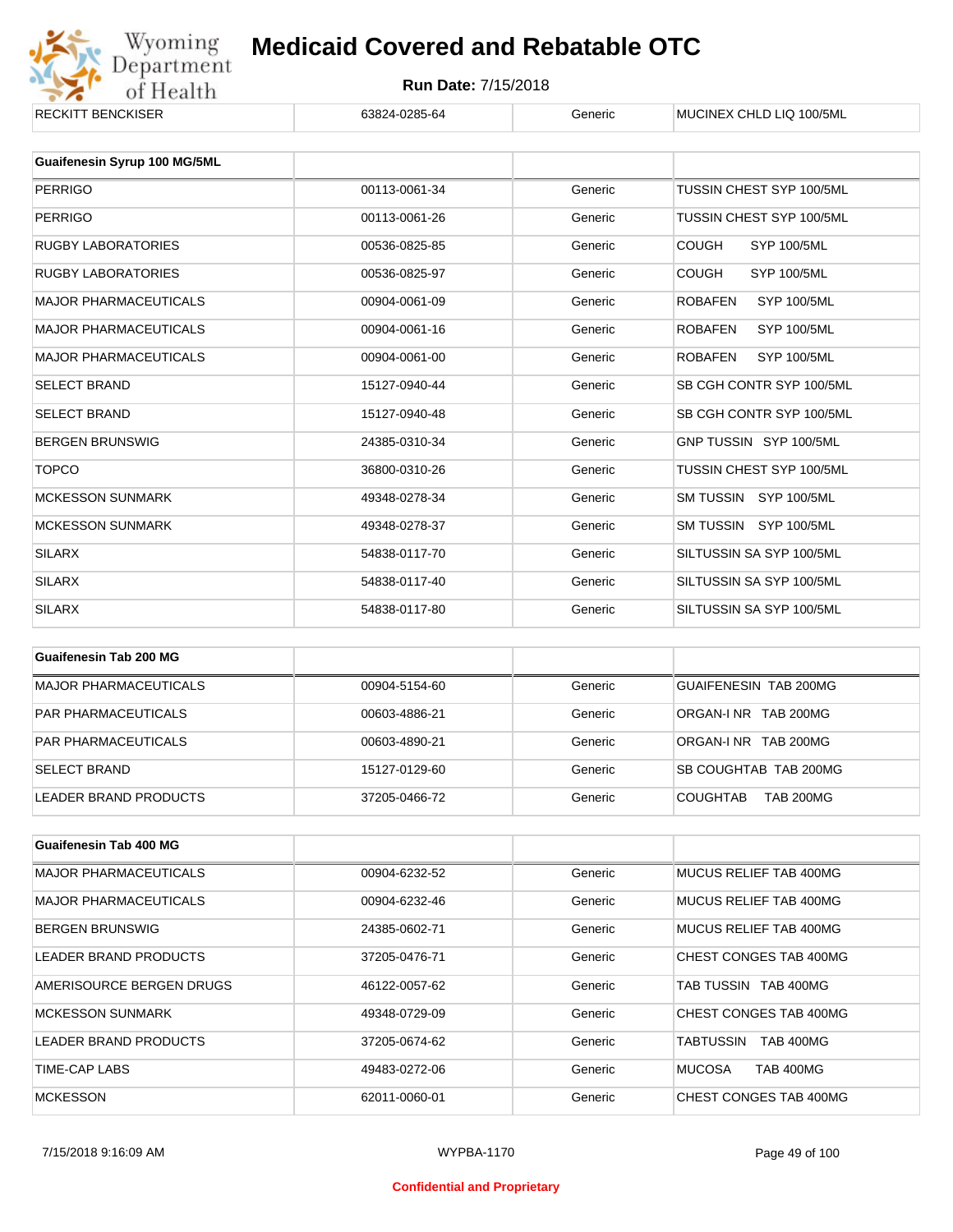

| CHAIN DRUG MARKETING ASSOC                   | 63868-0998-50 | Generic      | MEDIFIN 400 TAB 400MG               |
|----------------------------------------------|---------------|--------------|-------------------------------------|
| Guaifenesin Tab ER 12HR 1200 MG              |               |              |                                     |
|                                              |               |              |                                     |
| <b>RECKITT BENCKISER</b>                     | 63824-0023-48 | <b>Brand</b> | <b>MUCINEX</b><br><b>TAB 1200MG</b> |
| <b>RECKITT BENCKISER</b>                     | 63824-0023-35 | <b>Brand</b> | <b>MUCINEX</b><br><b>TAB 1200MG</b> |
| <b>RECKITT BENCKISER</b>                     | 63824-0023-36 | <b>Brand</b> | <b>MUCINEX</b><br><b>TAB 1200MG</b> |
| RECKITT BENCKISER                            | 63824-0023-46 | <b>Brand</b> | <b>MUCINEX</b><br><b>TAB 1200MG</b> |
| Guaifenesin Tab ER 12HR 600 MG               |               |              |                                     |
|                                              |               |              |                                     |
| <b>RUGBY LABORATORIES</b>                    | 00536-1026-37 | Generic      | MUCUS-ER<br>TAB 600MG               |
| PERRIGO PHARMACEUTICALS                      | 45802-0498-58 | Generic      | GUAIFENESIN TAB 600MG ER            |
| PERRIGO PHARMACEUTICALS                      | 45802-0498-78 | Generic      | GUAIFENESIN TAB 600MG ER            |
| <b>MCKESSON SUNMARK</b>                      | 49348-0905-47 | Generic      | SM MUCUS ER TAB 600MG               |
| <b>MCKESSON SUNMARK</b>                      | 49348-0905-59 | Generic      | SM MUCUS ER TAB 600MG               |
| AMERISOURCE BERGEN DRUGS                     | 46122-0028-58 | Generic      | GNP MUCUS-ER TAB 600MG              |
| LEADER BRAND PRODUCTS                        | 37205-0628-58 | Generic      | MUCUS-ER TAB 600MG                  |
| PERRIGO PHARMACEUTICALS                      | 45802-0498-60 | Generic      | <b>GUAIFENESIN TAB 600MG ER</b>     |
| AMERISOURCE BERGEN DRUGS                     | 46122-0028-60 | Generic      | GNP MUCUS-ER TAB 600MG              |
| <b>MCKESSON</b>                              | 62011-0076-02 | Generic      | HM MUCUS ER TAB 600MG               |
| <b>MCKESSON</b>                              | 62011-0076-01 | Generic      | HM MUCUS ER TAB 600MG               |
| RECKITT BENCKISER                            | 63824-0008-15 | Brand        | <b>MUCINEX</b><br>TAB 600MG ER      |
| RECKITT BENCKISER                            | 63824-0008-32 | <b>Brand</b> | <b>MUCINEX</b><br>TAB 600MG ER      |
| RECKITT BENCKISER                            | 63824-0008-36 | Brand        | <b>MUCINEX</b><br>TAB 600MG ER      |
| <b>RECKITT BENCKISER</b>                     | 63824-0008-69 | <b>Brand</b> | <b>MUCINEX</b><br>TAB 600MG ER      |
| RECKITT BENCKISER                            | 63824-0008-50 | Brand        | <b>MUCINEX</b><br>TAB 600MG ER      |
| RECKITT BENCKISER                            | 63824-0008-61 | Brand        | <b>MUCINEX</b><br>TAB 600MG ER      |
| RECKITT BENCKISER                            | 63824-0008-27 | Brand        | <b>MUCINEX</b><br>TAB 600MG ER      |
| <b>RECKITT BENCKISER</b>                     | 63824-0008-34 | Brand        | <b>MUCINEX</b><br>TAB 600MG ER      |
| Guaifenesin-Codeine Liquid 200-8 MG/5ML      |               |              |                                     |
|                                              |               |              |                                     |
| <b>CENTURION LABS</b>                        | 23359-0040-16 | <b>Brand</b> | NINJACOF-XG LIQ 200-8/5             |
| Guaifenesin-Codeine Liquid 225-7.5<br>MG/5ML |               |              |                                     |
| <b>ALLEGIS PHARMACEUTICALS</b>               | 00682-0475-16 | Brand        | MAR-COF CG LIQ 225-7.5              |
|                                              |               |              |                                     |

| Guaifenesin-Codeine Soln 100-10 MG/5ML |               |         |                         |
|----------------------------------------|---------------|---------|-------------------------|
| PHARMACEUTICAL ASSOCIATES              | 00121-0775-04 | Generic | GG/CODEINE SOL 100-10/5 |
| PHARMACEUTICAL ASSOCIATES              | 00121-0775-16 | Generic | GG/CODEINE SOL 100-10/5 |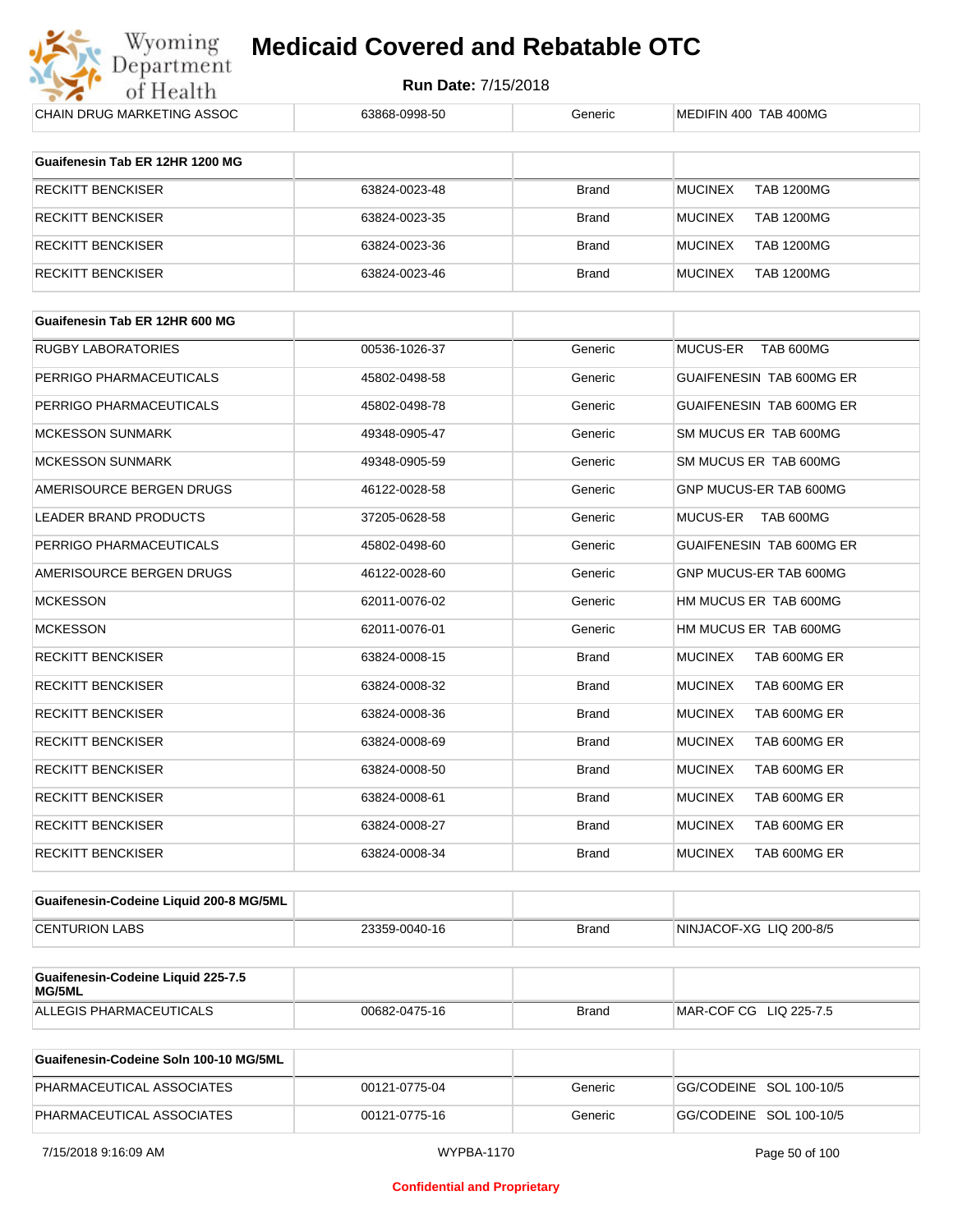| Wyoming<br>Department              | <b>Medicaid Covered and Rebatable OTC</b> |         |                           |
|------------------------------------|-------------------------------------------|---------|---------------------------|
| of Health                          | <b>Run Date: 7/15/2018</b>                |         |                           |
| PHARMACEUTICAL ASSOCIATES          | 00121-1775-05                             | Generic | GG/CODEINE SOL 100-10/5   |
| PHARMACEUTICAL ASSOCIATES          | 00121-1775-10                             | Generic | GG/CODEINE SOL 100-10/5   |
| <b>PAR PHARMACEUTICALS</b>         | 00603-1075-56                             | Generic | CHERATUSSIN SYP 100-10/5  |
| <b>PAR PHARMACEUTICALS</b>         | 00603-1075-54                             | Generic | CHERATUSSIN SYP 100-10/5  |
| <b>PAR PHARMACEUTICALS</b>         | 00603-1329-58                             | Generic | IOPHEN C-NR LIQ 100-10/5  |
| <b>PAR PHARMACEUTICALS</b>         | 00603-1075-58                             | Generic | CHERATUSSIN SYP 100-10/5  |
| PACK PHARMACEUTICALS. LLC          | 16571-0302-16                             | Generic | GUAIFENESIN SYP 100-10/5  |
| HI-TECH                            | 50383-0087-04                             | Generic | GUAIATUSSIN SYP 100-10/5  |
| HI-TECH                            | 50383-0087-05                             | Generic | GUAIATUSSIN SYP 100-10/5  |
| HI-TECH                            | 50383-0087-07                             | Generic | GUAIATUSSIN SYP 100-10/5  |
| HI-TECH                            | 50383-0087-10                             | Generic | GUAIATUSSIN SYP 100-10/5  |
| <b>HI-TECH</b>                     | 50383-0087-16                             | Generic | GUAIATUSSIN SYP 100-10/5  |
| HI-TECH                            | 50383-0087-12                             | Generic | GUAIATUSSIN SYP 100-10/5  |
| <b>METHOD PHARMACEUTICALS</b>      | 58657-0500-04                             | Generic | CODEINE/GG SOL 10-100/5   |
| <b>METHOD PHARMACEUTICALS</b>      | 58657-0500-16                             | Generic | CODEINE/GG SOL 10-100/5   |
| <b>VIRTUS PHARMACEUTICALS OPCO</b> | 76439-0252-04                             | Generic | VIRTUSSIN AC SOL 100-10/5 |
| VIRTUS PHARMACEUTICALS OPCO        | 76439-0252-16                             | Generic | VIRTUSSIN AC SOL 100-10/5 |

| Guaifenesin-Codeine Soln 100-6.3 MG/5ML |               |         |                        |
|-----------------------------------------|---------------|---------|------------------------|
| <b>RAMCNEIL</b>                         | 12830-0717-16 | Generic | M-CLEAR WC LIQ 100-6.3 |
| BUREL PHARMACEUTICALS                   | 35573-0006-16 | Generic | RELCOFC SOL 100-6.3    |

| Loratadine & Pseudoephedrine Tab ER<br>12HR 5-120 MG |               |         |                          |
|------------------------------------------------------|---------------|---------|--------------------------|
| <b>PERRIGO</b>                                       | 00113-2013-39 | Generic | ALLERGY/CONG TAB 5-120MG |
| <b>PERRIGO</b>                                       | 00113-2013-52 | Generic | ALLERGY/CONG TAB 5-120MG |
| <b>PERRIGO</b>                                       | 00113-2013-60 | Generic | ALLERGY/CONG TAB 5-120MG |
| <b>MCKESSON SUNMARK</b>                              | 49348-0183-47 | Generic | LORATADINE D TAB 5-120MG |
| PERRIGO PHARMACEUTICALS                              | 45802-0106-39 | Generic | LORATADINE-D TAB 5-120MG |
| PERRIGO PHARMACEUTICALS                              | 45802-0106-52 | Generic | LORATADINE-D TAB 5-120MG |
| PERRIGO PHARMACEUTICALS                              | 45802-0106-60 | Generic | LORATADINE-D TAB 5-120MG |
| AMERISOURCE BERGEN DRUGS                             | 46122-0109-52 | Generic | LORATADINE-D TAB 5-120MG |
| <b>MCKESSON</b>                                      | 62011-0120-01 | Generic | ALLERGY/CONG TAB 5-120MG |

| Loratadine & Pseudoephedrine Tab ER<br>24HR 10-240 MG |               |         |                           |
|-------------------------------------------------------|---------------|---------|---------------------------|
| PERRIGO                                               | 00113-0165-22 | Generic | ALLERGY/CONG TAB RELIEF   |
| PERRIGO                                               | 00113-0165-52 | Generic | ALLERGY/CONG TAB RELIEF   |
| MAJOR PHARMACEUTICALS                                 | 00904-5833-15 | Generic | LORATADINE-D TAB 10-240MG |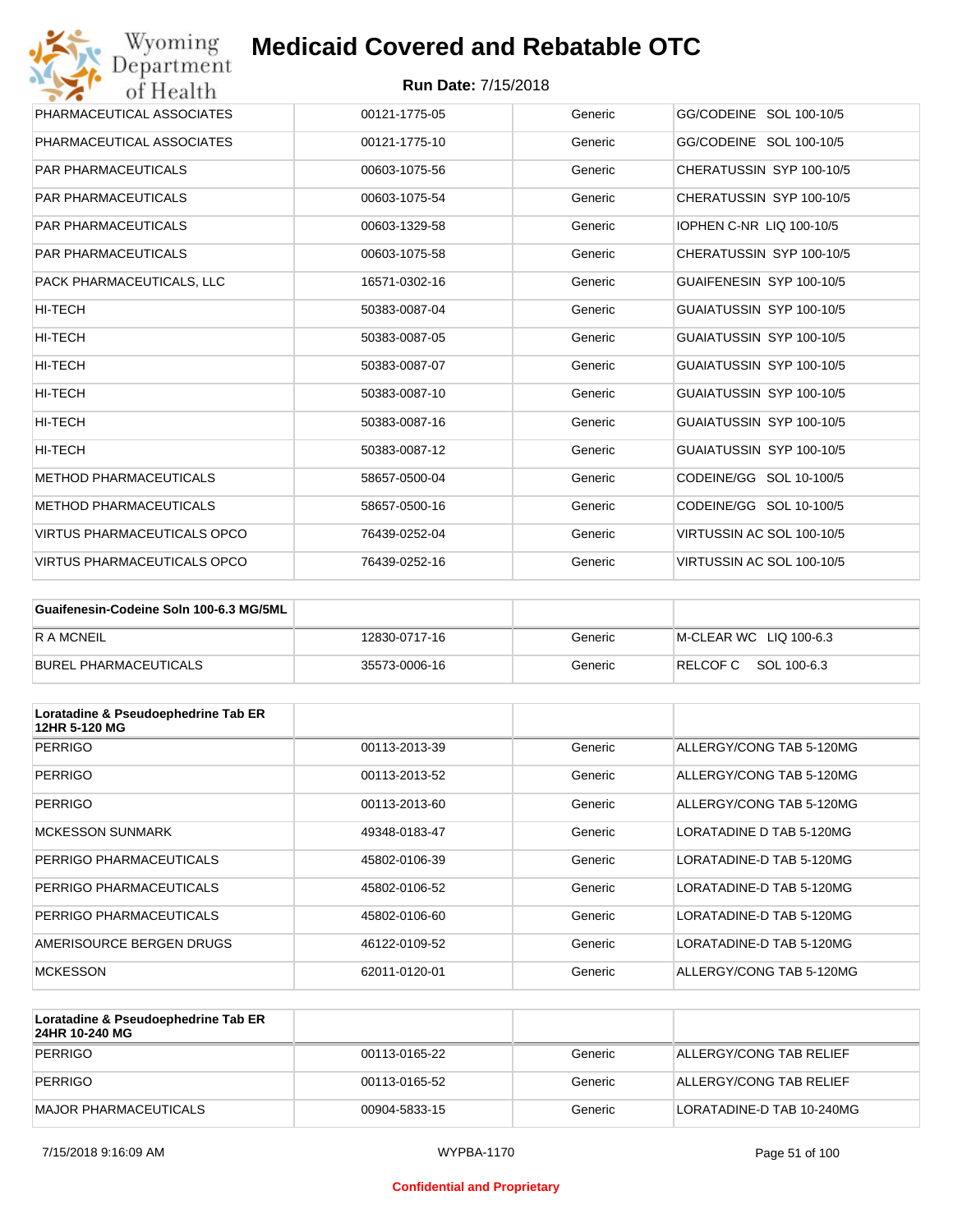#### **Run Date:** 7/15/2018

| MAJOR PHARMACEUTICALS             | 00904-5833-48 | Generic | LORATADINE-D TAB 10-240MG |
|-----------------------------------|---------------|---------|---------------------------|
| LEADER BRAND PRODUCTS             | 37205-0348-52 | Generic | ALLERGY RELF TAB D-24     |
| AMERISOURCE BERGEN DRUGS          | 46122-0206-22 | Generic | LORATADINE-D TAB 10-240MG |
| <b>MCKESSON SUNMARK</b>           | 49348-0543-01 | Generic | LORATA-DINE TAB D 24HR    |
| <b>MCKESSON SUNMARK</b>           | 49348-0543-57 | Generic | LORATA-DINE TAB D 24HR    |
| PERRIGO PHARMACEUTICALS           | 45802-0008-22 | Generic | LORATADINE-D TAB 10-240MG |
| <b>LEADER BRAND PRODUCTS</b>      | 37205-0348-88 | Generic | ALLERGY RELF TAB D-24     |
| PERRIGO PHARMACEUTICALS           | 45802-0008-52 | Generic | LORATADINE-D TAB 10-240MG |
| AMERISOURCE BERGEN DRUGS          | 46122-0167-52 | Generic | ALLER/CONGES TAB 10-240MG |
| <b>OHM LABS</b>                   | 51660-0724-15 | Generic | ALLERGY RELF TAB DECONGES |
| <b>OHM LABS</b>                   | 51660-0724-69 | Generic | ALLERGY RELF TAB DECONGES |
| <b>MCKESSON</b>                   | 62011-0071-01 | Generic | ALLERGY REL/ TAB DECONGES |
| <b>CHAIN DRUG MARKETING ASSOC</b> | 63868-0154-10 | Generic | LORATADINE-D TAB 10-240MG |

| PE-DM-APAP & PE-CPM-DM-APAP Tab<br>Day/Night Therapy Pack |               |         |                                  |
|-----------------------------------------------------------|---------------|---------|----------------------------------|
| ISELECT BRAND                                             | 15127-0927-24 | Generic | <b>SB COLD MULT PAK DAY/NGHT</b> |
| BERGEN BRUNSWIG                                           | 24385-0963-60 | Generic | COLD HEAD PAK DAY/NGHT           |

| <b>PE-GG-APAP Tab 5-200-325MG &amp;PE-</b><br>Diphenhyd-APAP Tab 5-25-325MG |               |         |                           |
|-----------------------------------------------------------------------------|---------------|---------|---------------------------|
| <b>RECKITT BENCKISER</b>                                                    | 63824-0202-20 | Generic | MIS DAY/NGHT<br>SINUS-MAX |

| Pheniramine-Phenylephrine w/ APAP<br>Powd Pack 20-10-650 MG |               |       |                                  |
|-------------------------------------------------------------|---------------|-------|----------------------------------|
| GLAXO CONSUMER HEALTHCARE L.P.                              | 00067-7916-06 | Brand | 'THERAFLU FLU PAK SORE THR       |
| <b>TOPCO</b>                                                | 36800-0133-91 | Brand | <b>FLU &amp; SORE POW THROAT</b> |

| Phenyleph-Chlorphen-DM w/APAP Susp<br>2.5-1-5-160 MG/5ML |               |         |                                 |
|----------------------------------------------------------|---------------|---------|---------------------------------|
| <b>GLAXO CONSUMER HEALTHCARE L.P.</b>                    | 00067-8116-04 | Generic | TRIAMINIC<br>SUS FEV&CLD        |
| BERGEN BRUNSWIG                                          | 24385-0984-26 | Generic | <b>PAIN RELIEF SUS PLS COLD</b> |
| <b>TOPCO</b>                                             | 36800-0903-26 | Generic | <b>PAIN RELIEF SUS PLS COLD</b> |
| AMERISOURCE BERGEN DRUGS                                 | 46122-0036-26 | Generic | MULTI-SYMPT SUS PLS COLD        |
| <b>MCKESSON SUNMARK</b>                                  | 49348-0879-34 | Generic | SM CHILDRENS SUS MS COLD        |
| CHAIN DRUG MARKETING ASSOC                               | 63868-0063-04 | Generic | OC COLD RELF SUS PLUS MS        |

| Phenyleph-Chlorphen-DM w/APAP Tab 5-2-<br>10-325 MG |               |         |                            |
|-----------------------------------------------------|---------------|---------|----------------------------|
| BERGEN BRUNSWIG                                     | 24385-0195-62 | Generic | ICLD HEAD CNG TAB NIGHTTIM |
| <b>TOPCO</b>                                        | 36800-0014-62 | Generic | COLD MULTI-S TAB NIGHTTIM  |
| <b>TOPCO</b>                                        | 36800-0393-62 | Generic | CLD HEAD CNG TAB NIGHTTIM  |

#### **Confidential and Proprietary**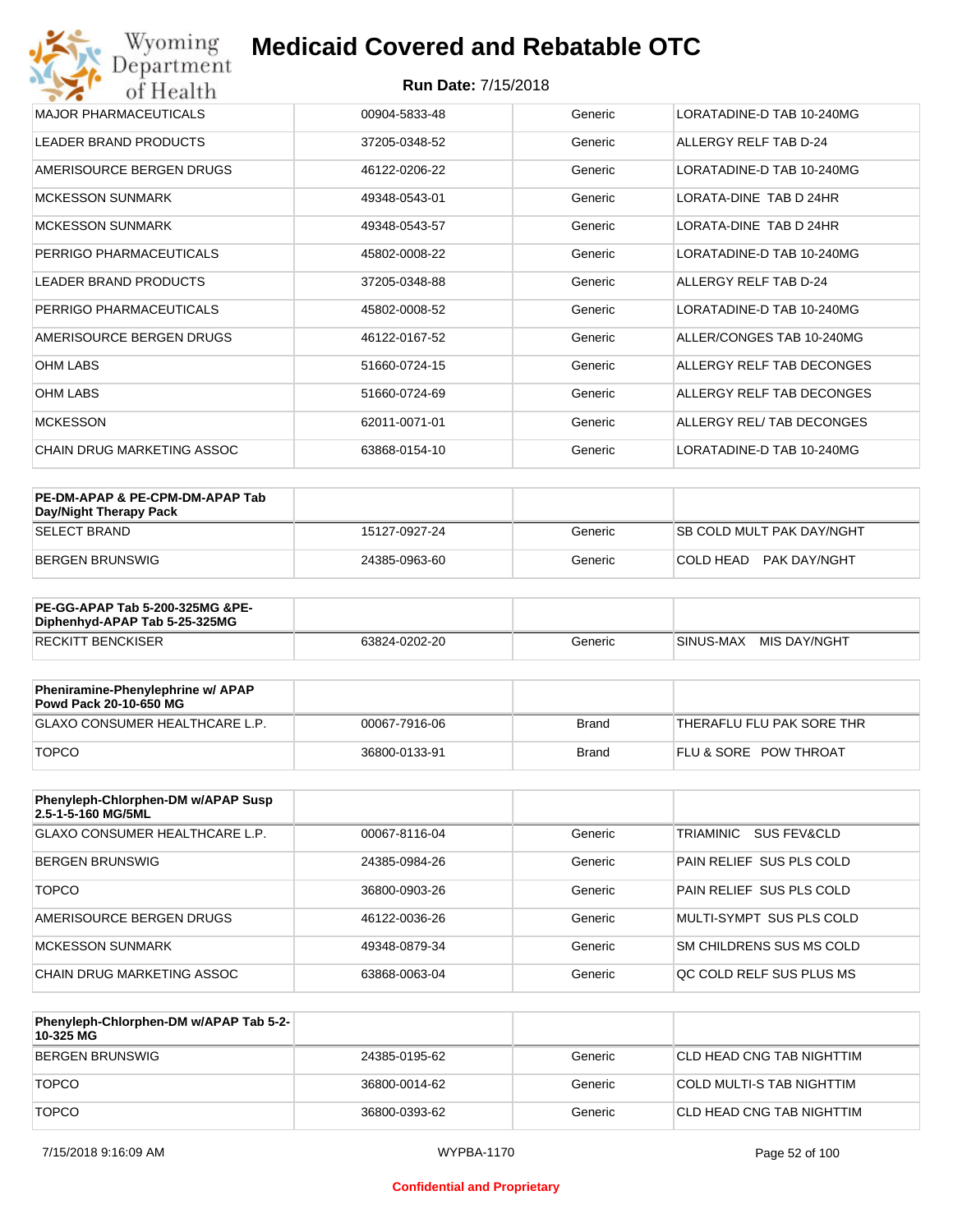#### **Run Date:** 7/15/2018

| Wyoming<br><b>Medicaid Covered and Rebatable OTC</b><br>Department |                            |         |                           |  |
|--------------------------------------------------------------------|----------------------------|---------|---------------------------|--|
| of Health                                                          | <b>Run Date: 7/15/2018</b> |         |                           |  |
| CHAIN DRUG MARKETING ASSOC                                         | 63868-0072-24              | Generic | MULTI-SYMPTM TAB NIGHTTIM |  |
| CHAIN DRUG MARKETING ASSOC                                         | 63868-0074-24              | Generic | QC COLD/HEAD TAB NIGHTTIM |  |

| Phenylephrine w/ Acetaminophen Tab 5-<br>325 MG |               |         |                                         |
|-------------------------------------------------|---------------|---------|-----------------------------------------|
| <b>GEISS DESTIN &amp; DUNN</b>                  | 00113-0272-62 | Generic | SINUS CONGST TAB /PAIN DT               |
| MAJOR PHARMACEUTICALS                           | 00904-5783-24 | Generic | MAPAP SINUS TAB MAX ST                  |
| <b>SELECT BRAND</b>                             | 15127-0965-24 | Generic | SB SINUS CNG TAB / PAIN DT              |
| BERGEN BRUNSWIG                                 | 24385-0169-62 | Generic | <b>GNP SINUS</b><br><b>TAB CNG/PAIN</b> |
| <b>TOPCO</b>                                    | 36800-0272-62 | Generic | SINUS CONGST TAB /PAIN DT               |
| LEADER BRAND PRODUCTS                           | 37205-0571-62 | Generic | PAIN RLF SIN TAB PE DAY                 |
| CHAIN DRUG MARKETING ASSOC                      | 63868-0984-24 | Generic | OC SINUS PAI TAB RELIEF                 |

| Phenylephrine w/ DM-GG Ligd 10-18-200<br>MG/15ML |               |              |                      |
|--------------------------------------------------|---------------|--------------|----------------------|
| <b>GM PHARMACEUTICALS</b>                        | 58809-0555-08 | <b>Brand</b> | 'VANACOF DM<br>- LIQ |

| Phenylephrine w/ DM-GG Ligd 2.5-5-100<br>MG/5ML |               |              |                           |
|-------------------------------------------------|---------------|--------------|---------------------------|
| MCKESSON SUNMARK                                | 49348-0083-36 | Generic      | SEVERE CONG LIQ COUGH     |
| <b>RECKITT BENCKISER</b>                        | 63824-0014-69 | <b>Brand</b> | MUCINEX CONG LIO COUGH    |
| <b>RECKITT BENCKISER</b>                        | 63824-0014-66 | <b>Brand</b> | MUCINEX CONG LIO COUGH    |
| <b>RECKITT BENCKISER</b>                        | 63824-0282-64 | <b>Brand</b> | MUCINEX COLD LIQ CHILDREN |
| <b>RECKITT BENCKISER</b>                        | 63824-0282-67 | <b>Brand</b> | MUCINEX COLD LIQ CHILDREN |
| <b>RECKITT BENCKISER</b>                        | 63824-0283-67 | <b>Brand</b> | MUCINEX CONG LIO & COUGH  |

| Phenylephrine w/ DM-GG Ligd 5-10-100<br><b>MG/5ML</b> |               |         |                                  |
|-------------------------------------------------------|---------------|---------|----------------------------------|
| PERRIGO PHARMACEUTICALS                               | 00113-0516-26 | Generic | <b>TUSSIN CF</b><br>LIQ CGH/COLD |
| PERRIGO PHARMACEUTICALS                               | 00113-0516-34 | Generic | LIQ CGH/COLD<br><b>TUSSIN CF</b> |
| <b>SELECT BRAND</b>                                   | 15127-0943-04 | Generic | SB CGH CONTR LIQ CF              |
| <b>SELECT BRAND</b>                                   | 15127-0943-08 | Generic | SB CGH CONTR LIQ CF              |
| <b>TOPCO</b>                                          | 36800-0516-34 | Generic | TUSSIN CF<br>LIQ.                |
| <b>TOPCO</b>                                          | 36800-0516-26 | Generic | <b>TUSSIN CF</b><br>LIQ.         |
| <b>LEADER BRAND PRODUCTS</b>                          | 37205-0709-26 | Generic | TUSSIN CF<br>LIQ.                |
| <b>LEADER BRAND PRODUCTS</b>                          | 37205-0709-34 | Generic | <b>TUSSIN CF</b><br>LIQ.         |
| <b>MCKESSON SUNMARK</b>                               | 49348-0737-34 | Generic | <b>SM TUSSIN CF LIQ</b>          |
| <b>MCKESSON SUNMARK</b>                               | 49348-0737-37 | Generic | SM TUSSIN CF LIQ                 |
| <b>MCKESSON</b>                                       | 62011-0090-01 | Generic | TUSSIN ADULT LIQ COLD            |
| CHAIN DRUG MARKETING ASSOC                            | 63868-0244-04 | Generic | <b>TUSSIN CF</b><br>LIQ.         |
| CHAIN DRUG MARKETING ASSOC                            | 63868-0244-08 | Generic | <b>TUSSIN CF</b><br>LIQ.         |

#### **Confidential and Proprietary**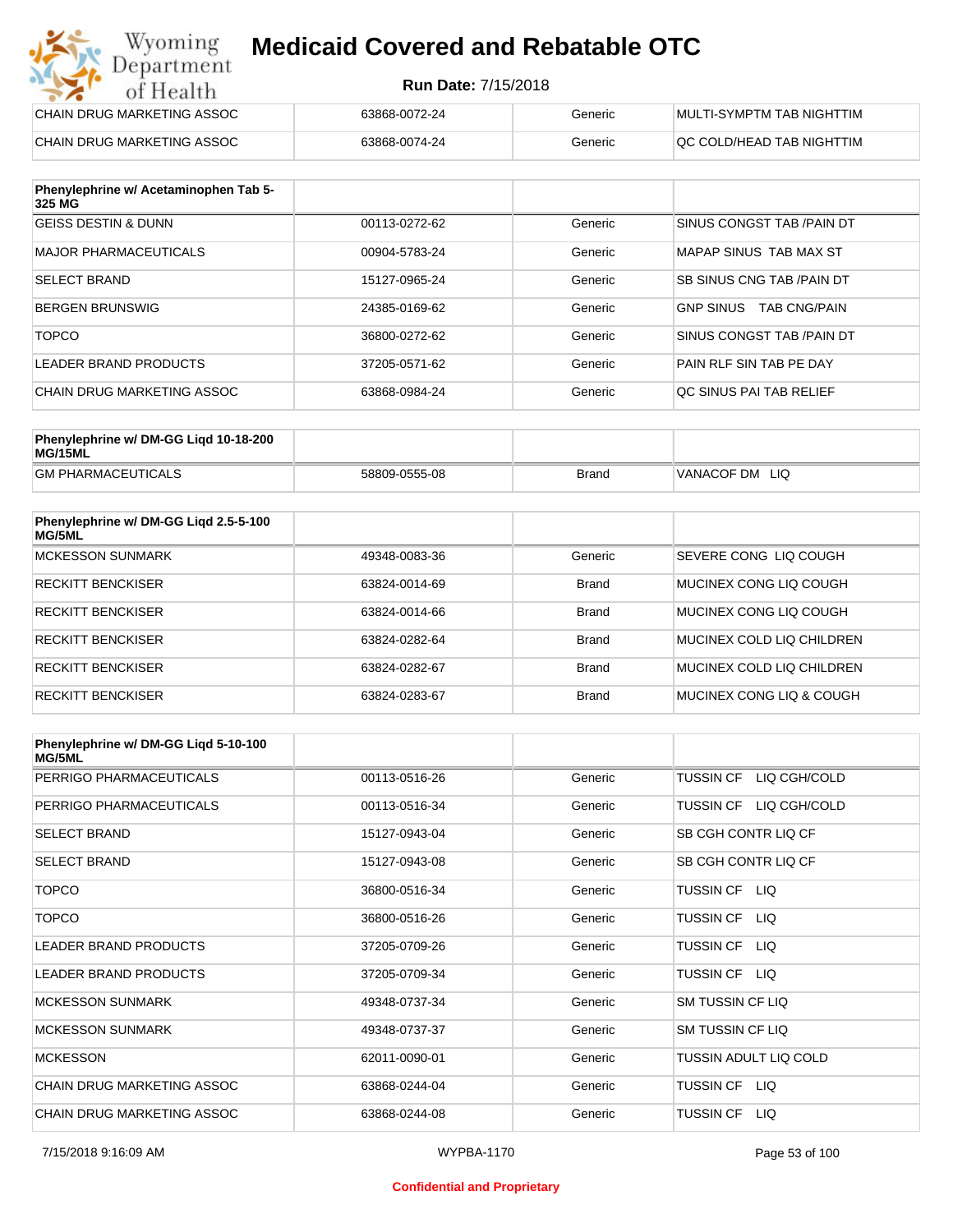

| Phenylephrine w/ DM-GG Ligd 5-10-200<br><b>MG/5ML</b> |               |         |                                 |
|-------------------------------------------------------|---------------|---------|---------------------------------|
| AMERISOURCE BERGEN DRUGS                              | 46122-0138-26 | Generic | LIO MAX/M-S<br><b>TUSSIN CF</b> |
| AMERISOURCE BERGEN DRUGS                              | 46122-0138-34 | Generic | LIO MAX/M-S<br><b>TUSSIN CF</b> |

| Phenylephrine w/ DM-GG Syrup 5-10-100<br>MG/5ML |               |         |                          |
|-------------------------------------------------|---------------|---------|--------------------------|
| MAJOR PHARMACEUTICALS                           | 00904-6309-20 | Generic | ROBAFEN CF SYP CGH/CLD   |
| BERGEN BRUNSWIG                                 | 24385-0904-26 | Generic | <b>GNP TUSSIN SYP CF</b> |
| BERGEN BRUNSWIG                                 | 24385-0904-34 | Generic | GNP TUSSIN SYP CF        |

| Phenylephrine w/ DM-GG Tab 10-15-380<br>MG |               |              |                 |
|--------------------------------------------|---------------|--------------|-----------------|
| POLY PHARMACEUTICALS                       | 50991-0730-60 | <b>Brand</b> | DECONEX DMX TAB |
| NIVAGEN PHARMACEUTICALS                    | 75834-0040-60 | Brand        | NIVANEX DMX TAB |

| Phenylephrine w/ DM-GG Tab 10-15-395<br>MG |               |       |                 |
|--------------------------------------------|---------------|-------|-----------------|
| ALLEGIS PHARMACEUTICALS                    | 28595-0906-60 | Brand | DURAVENT DM TAB |

| Phenylephrine w/ DM-GG Tab 5-10-200 MG |               |       |                           |
|----------------------------------------|---------------|-------|---------------------------|
| RECKITT BENCKISER                      | 63824-0193-20 | Brand | MUCINEX FAST TAB 5-10-200 |
| RECKITT BENCKISER                      | 63824-0193-30 | Brand | MUCINEX FAST TAB 5-10-200 |

| Phenylephrine-APAP-GG Ligd 10-650-400<br>MG/20ML |               |              |                        |
|--------------------------------------------------|---------------|--------------|------------------------|
| RECKITT BENCKISER                                | 63824-0016-66 | <b>Brand</b> | MUCINEX COLD LIQ SINUS |
| RECKITT BENCKISER                                | 63824-0260-66 | Generic      | <b>MUCINEX</b><br>LIQ  |
| RECKITT BENCKISER                                | 63824-0261-66 | Generic      | LIQ<br><b>MUCINEX</b>  |

| Phenylephrine-APAP-GG Tab 5-325-200<br>MG |               |         |                                    |
|-------------------------------------------|---------------|---------|------------------------------------|
| <b>SELECT BRAND</b>                       | 15127-0963-24 | Generic | SB SINUS CNG TAB / PAIN            |
| AMERISOURCE BERGEN DRUGS                  | 46122-0194-60 | Generic | <b>MUCUS RELIEF TAB CLD/SINU</b>   |
| <b>RECKITT BENCKISER</b>                  | 63824-0190-20 | Generic | MUCINEX COLD TAB SINUS             |
| <b>RECKITT BENCKISER</b>                  | 63824-0190-30 | Generic | MUCINEX COLD TAB SINUS             |
| <b>RECKITT BENCKISER</b>                  | 63824-0200-30 | Generic | <b>TAB SINUS</b><br>MUCINEX        |
| <b>RECKITT BENCKISER</b>                  | 63824-0201-30 | Generic | <b>MUCINEX</b><br><b>TAB SINUS</b> |
| <b>RECKITT BENCKISER</b>                  | 63824-0200-20 | Generic | <b>MUCINEX</b><br><b>TAB SINUS</b> |
| <b>RECKITT BENCKISER</b>                  | 63824-0201-20 | Generic | <b>TAB SINUS</b><br><b>MUCINEX</b> |
| <b>CHAIN DRUG MARKETING ASSOC</b>         | 63868-0071-24 | Generic | SINUS CONGST TAB /PAIN             |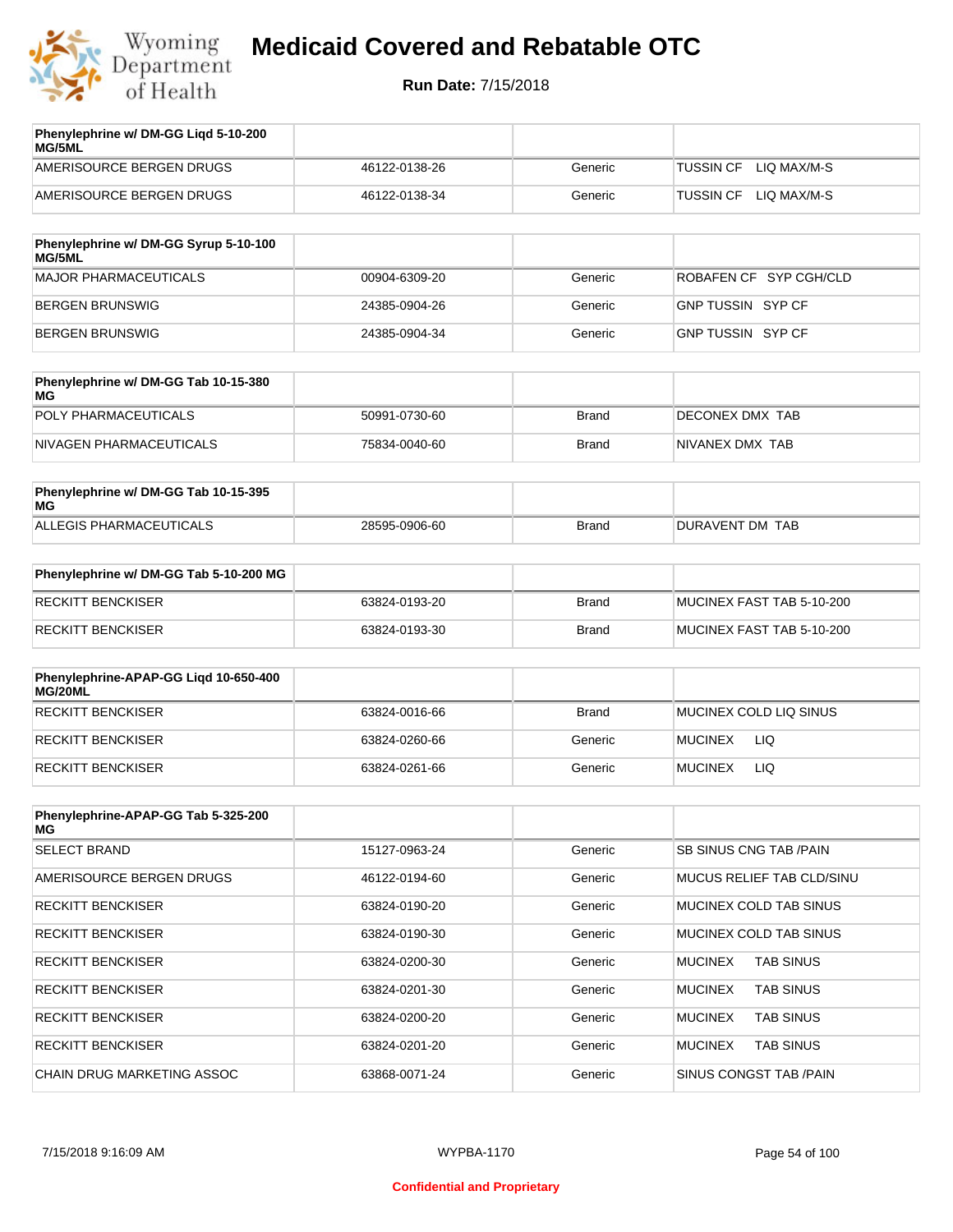

**3.33-1.33-6.33 MG/5ML**

**Phenylephrine-Bromphen w/ Codeine Liqd** 

## **Medicaid Covered and Rebatable OTC**

| <b>RAMCNEIL</b>                                                   | 12830-0754-12 | <b>Brand</b> | M-END PE<br>LIQ               |
|-------------------------------------------------------------------|---------------|--------------|-------------------------------|
|                                                                   |               |              |                               |
| Phenylephrine-Bromphen w/ Codeine<br><b>Liquid 10-4-10 MG/5ML</b> |               |              |                               |
| POLY PHARMACEUTICALS                                              | 50991-0723-16 | <b>Brand</b> | POLY-TUSSIN LIQ 10-4-10       |
|                                                                   |               |              |                               |
| Phenylephrine-Brompheniramine-DM Elixir<br>2.5-1-5 MG/5ML         |               |              |                               |
| <b>GEISS DESTIN &amp; DUNN</b>                                    | 00113-0987-26 | Generic      | COLD/COUGH ELX CHILD          |
| <b>MAJOR PHARMACEUTICALS</b>                                      | 00904-5782-20 | Generic      | DIMAPHEN DM ELX COLD/CGH      |
| <b>BERGEN BRUNSWIG</b>                                            | 24385-0519-26 | Generic      | <b>GNP COLD/CGH ELX CHILD</b> |
| LEADER BRAND PRODUCTS                                             | 37205-0969-26 | Generic      | COLD/COUGH ELX DM CHILD       |
| <b>TOPCO</b>                                                      | 36800-0987-26 | Generic      | COLD/COUGH ELX CHILD          |
| <b>MCKESSON SUNMARK</b>                                           | 49348-0775-34 | Generic      | SM COLD/CGH ELX DM CHILD      |
| <b>MCKESSON</b>                                                   | 62011-0063-01 | Generic      | HM COLD/CGH ELX CHILDREN      |
|                                                                   |               |              |                               |
| Phenylephrine-Brompheniramine-DM<br>Liquid 2.5-1-5 MG/5ML         |               |              |                               |
| <b>WOMEN'S CHOICE PHARMACEUTICALS</b>                             | 00485-0204-04 | Generic      | RYNEX DM<br>LIQ.              |
| WOMEN'S CHOICE PHARMACEUTICALS                                    | 00485-0204-16 | Generic      | RYNEX DM<br>LIQ.              |
| LARKEN LABORATORIES, INC.                                         | 68047-0143-16 | Generic      | ENDACOF-DM LIQ 2.5-1-5        |
|                                                                   |               |              |                               |
| Phenylephrine-Brompheniramine-DM<br>Liquid 7.5-4-15 MG/5ML        |               |              |                               |
| ALLEGIS PHARMACEUTICALS                                           | 28595-0800-16 | <b>Brand</b> | AP-HIST DM LIQ 7.5-4-15       |
| POLY PHARMACEUTICALS                                              | 50991-0814-16 | <b>Brand</b> | ALAHIST DM LIQ 7.5-4-15       |
| NIVAGEN PHARMACEUTICALS                                           | 75834-0060-16 | Generic      | NIVA-HIST DM LIQ 7.5-4-15     |
|                                                                   |               |              |                               |
| Phenylephrine-Brompheniramine-DM<br><b>Syrup 5-2-10 MG/5ML</b>    |               |              |                               |
| LARKEN LABORATORIES, INC.                                         | 68047-0129-16 | <b>Brand</b> | SYP 5-2-10MG<br>LOHIST-DM     |
|                                                                   |               |              |                               |
| Phenylephrine-Chlorphen w/ Codeine<br><b>Syrup 5-2-10 MG/5ML</b>  |               |              |                               |
| CAPITAL PHARMACEUTICAL                                            | 29978-0420-16 | <b>Brand</b> | <b>CAPCOF</b><br>SYP 5-2-10MG |
|                                                                   |               |              |                               |
| Phenylephrine-Chlorphen-DM Liquid 10-4-<br><b>15 MG/5ML</b>       |               |              |                               |
| WOMEN'S CHOICE PHARMACEUTICALS                                    | 00485-0171-16 | Generic      | ED A-HIST DM LIQ              |
| LARKEN LABORATORIES, INC.                                         | 68047-0186-16 | Generic      | NOHIST-DM LIQ                 |
|                                                                   |               |              |                               |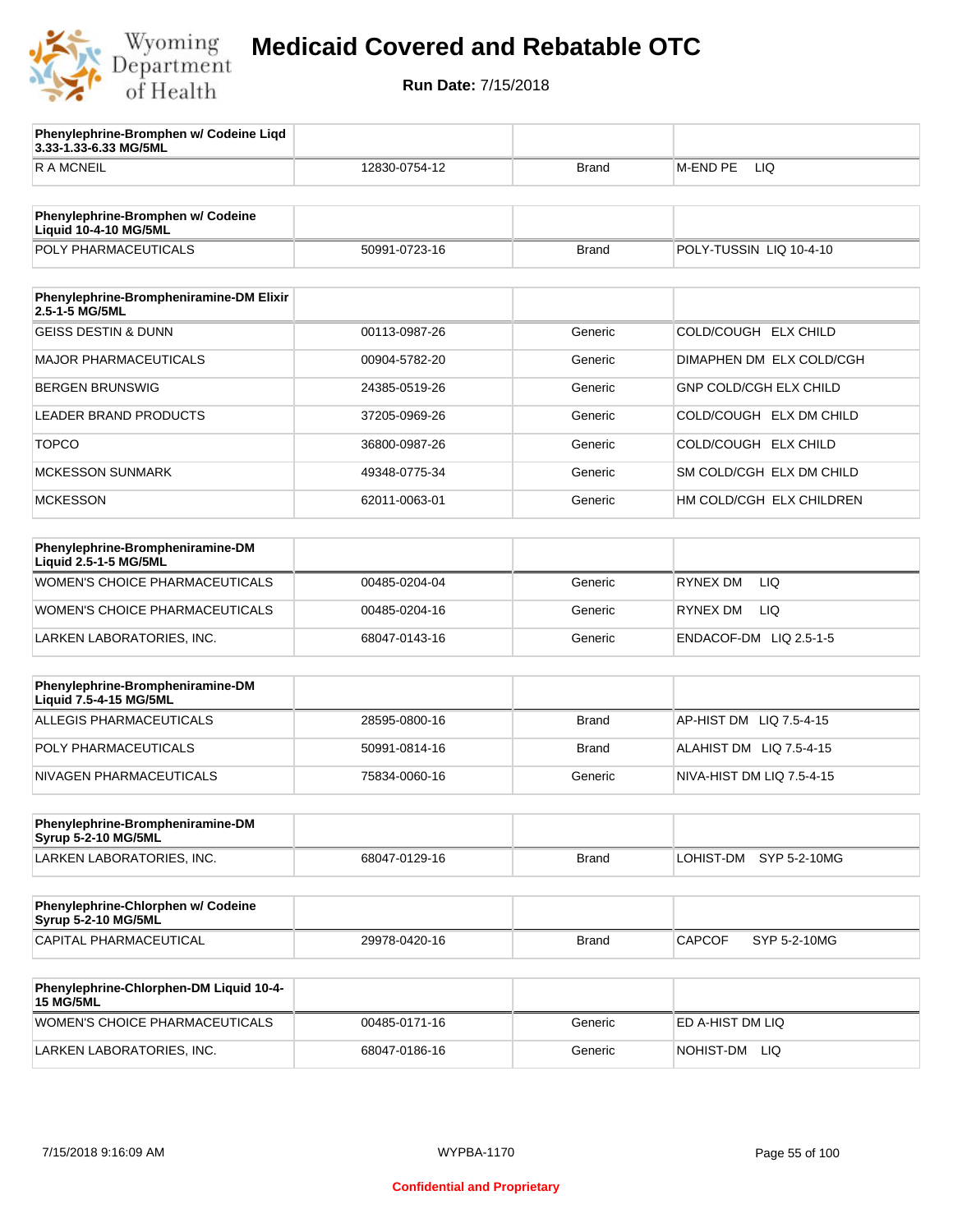

**Run Date:** 7/15/2018

| Phenylephrine-Chlorphen-DM Liquid 3.5-1-<br>3 MG/ML              |               |              |                                  |
|------------------------------------------------------------------|---------------|--------------|----------------------------------|
| <b>VIRTUS PHARMACEUTICALS OPCO</b>                               | 76439-0320-30 | Generic      | VIRDEC DM<br>DRO 3.5-1-3         |
|                                                                  |               |              |                                  |
| Phenylephrine-Chlorphen-DM Syrup 10-4-<br><b>20 MG/5ML</b>       |               |              |                                  |
| <b>LASER PHARMACEUTICALS</b>                                     | 16477-0186-01 | <b>Brand</b> | DONATUSSIN SYP                   |
|                                                                  |               |              |                                  |
| Phenylephrine-Chlorphen-DM Tab 10-4-10<br>МG                     |               |              |                                  |
| <b>WOMEN'S CHOICE PHARMACEUTICALS</b>                            | 00485-0240-01 | <b>Brand</b> | ED A-HIST DM TAB 10-4-10         |
| Phenylephrine-Dexbromphen-<br>Chlophedianol Liqd 5-1-12.5 MG/5ML |               |              |                                  |
| <b>RAMCNEIL</b>                                                  | 12830-0760-16 | <b>Brand</b> | CHLO TUSS<br>LIQ                 |
|                                                                  |               |              |                                  |
| Phenylephrine-Dexchlorphenir-Codeine<br>Syrup 5-1-9 MG/5ML       |               |              |                                  |
| PRO-PHARMA LLC                                                   | 66594-0499-16 | <b>Brand</b> | PRO-RED AC SYP 5-1-9/5           |
|                                                                  |               |              |                                  |
| Phenylephrine-DM Soln 2.5-5 MG/5ML                               |               |              |                                  |
| <b>BERGEN BRUNSWIG</b>                                           | 24385-0981-26 | Generic      | TRIACTING DT LIQ COLD/CGH        |
| <b>TOPCO</b>                                                     | 36800-0444-26 | Generic      | TRIACTING DT LIQ COLD/CGH        |
| Phenylephrine-DM Syrup 2.5-5 MG/5ML                              |               |              |                                  |
|                                                                  |               |              |                                  |
| GLAXO CONSUMER HEALTHCARE L.P.                                   | 00067-8105-04 | <b>Brand</b> | <b>TRIAMINIC</b><br>SOL COLD/CGH |
|                                                                  |               |              |                                  |
| Phenylephrine-DM-GG w/ APAP Liq 5-10-<br>200-325 MG/10ML         |               |              |                                  |
| <b>RECKITT BENCKISER</b>                                         | 63824-0015-66 | <b>Brand</b> | MUCINEX COLD LIQ FLU&SORE        |
| <b>RECKITT BENCKISER</b>                                         | 63824-0015-69 | <b>Brand</b> | MUCINEX COLD LIQ FLU&SORE        |
| <b>RECKITT BENCKISER</b>                                         | 63824-0020-66 | Brand        | MUCINEX FAST LIQ SEV COLD        |
| <b>RECKITT BENCKISER</b>                                         | 63824-0278-64 | <b>Brand</b> | MUCINEX COLD LIQ CHILD           |
| <b>RECKITT BENCKISER</b>                                         | 63824-0017-64 | <b>Brand</b> | MUCINEX CHLD LIQ MULTISYM        |
| <b>RECKITT BENCKISER</b>                                         | 63824-0215-66 | Generic      | CGH/COLD DAY LIQ DELSYM          |
|                                                                  |               |              |                                  |
| Phenylephrine-DM-GG w/ APAP Liq 5-10-<br>200-325 MG/15ML         |               |              |                                  |
| <b>PERRIGO</b>                                                   | 00113-0603-34 | Generic      | COLD & FLU LIQ DAY TIME          |
| <b>PERRIGO</b>                                                   | 00113-0603-40 | Generic      | COLD & FLU LIQ DAY TIME          |
|                                                                  |               |              |                                  |
| Phenylephrine-DM-GG w/ APAP Packet 10-<br>20-400-650 MG          |               |              |                                  |

RECKITT BENCKISER 63824-0231-04 Brand MUCINEX PAK FAST-MAX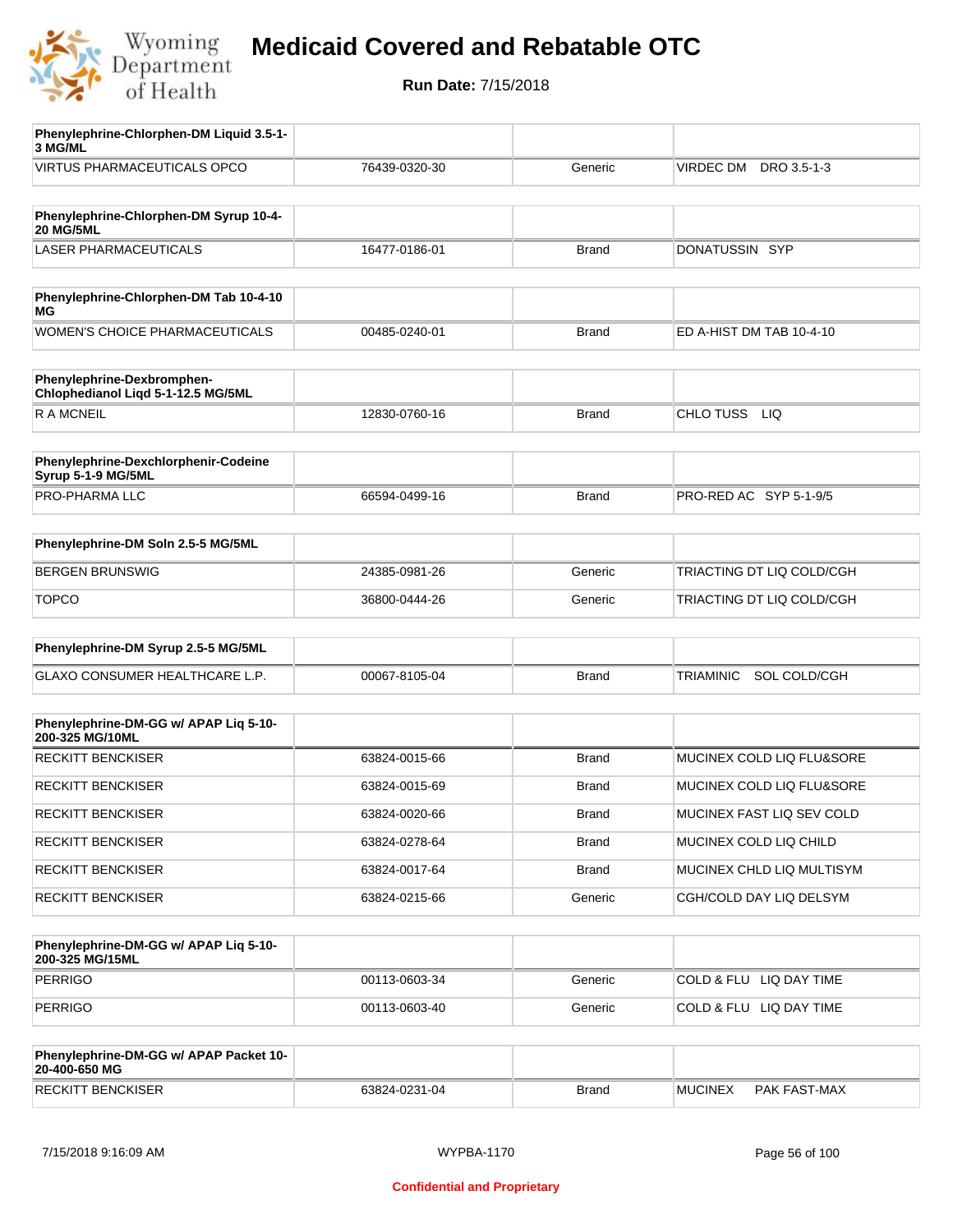

| <b>RECKITT BENCKISER</b>                            | 63824-0232-08 | <b>Brand</b> | <b>MUCINEX</b><br><b>PAK FAST-MAX</b> |
|-----------------------------------------------------|---------------|--------------|---------------------------------------|
| Phenylephrine-DM-GG w/ APAP Tab 5-10-<br>200-325 MG |               |              |                                       |
| PERRIGO PHARMACEUTICALS                             | 00113-0308-62 | Generic      | COLD MULT-SY TAB SEVR DAY             |
| <b>PERRIGO</b>                                      | 00113-0548-53 | Generic      | COLD & FLU TAB DAYTIME                |
| <b>PERRIGO</b>                                      | 00113-0548-62 | Generic      | COLD & FLU TAB DAYTIME                |
| PERRIGO PHARMACEUTICALS                             | 00113-0234-62 | Generic      | COLD HEAD TAB CONG DT                 |
| <b>SELECT BRAND</b>                                 | 15127-0962-24 | Generic      | SB COLD MULT TAB SYMP SEV             |
| <b>SELECT BRAND</b>                                 | 15127-0964-24 | Generic      | SB COLD HEAD TAB CONGEST              |
| <b>TOPCO</b>                                        | 36800-0234-62 | Generic      | COLD HEAD TAB CONG DT                 |
| <b>TOPCO</b>                                        | 36800-0308-62 | Generic      | COLD MULT-SY TAB SEVR DAY             |
| AMERISOURCE BERGEN DRUGS                            | 46122-0126-62 | Generic      | <b>GNP COLD RLF TAB DAYTIME</b>       |
| AMERISOURCE BERGEN DRUGS                            | 46122-0193-60 | Generic      | MUCUS RELIEF TAB CONG/CLD             |
| AMERISOURCE BERGEN DRUGS                            | 46122-0072-62 | Generic      | <b>COLD RELIEF TAB MULTI-SY</b>       |
| <b>MCKESSON SUNMARK</b>                             | 49348-0118-04 | Generic      | SM COLD&FLU TAB SEVERE                |
| AMERISOURCE BERGEN DRUGS                            | 46122-0192-60 | Generic      | MUCUS RELIEF TAB COLD/FLU             |
| <b>MCKESSON SUNMARK</b>                             | 49348-0104-04 | Generic      | SM COLD&FLU TAB SEVERE                |
| <b>RECKITT BENCKISER</b>                            | 63824-0191-20 | Generic      | MUCINEX COLD TAB FLU&SORE             |
| <b>RECKITT BENCKISER</b>                            | 63824-0192-20 | Generic      | MUCINEX FAST TAB CONGEST              |
| <b>MCKESSON</b>                                     | 62011-0241-01 | Generic      | HM SEVERE TAB COLD/FLU                |
| <b>RECKITT BENCKISER</b>                            | 63824-0196-20 | Generic      | MUCINEX FAST TAB SEV COLD             |
| <b>RECKITT BENCKISER</b>                            | 63824-0196-30 | Generic      | MUCINEX FAST TAB SEV COLD             |
| <b>RECKITT BENCKISER</b>                            | 63824-0191-30 | Generic      | MUCINEX COLD TAB FLU&SORE             |
| <b>RECKITT BENCKISER</b>                            | 63824-0192-30 | Generic      | MUCINEX FAST TAB CONGEST              |
| <b>CHAIN DRUG MARKETING ASSOC</b>                   | 63868-0073-24 | Generic      | MULTI-SYMPTM TAB DAYTIME              |

| <b>Phenylephrine-Doxylamine-DM-APAP Lig 5</b><br>-6.25-10-325 MG/15ML |               |         |                          |
|-----------------------------------------------------------------------|---------------|---------|--------------------------|
| PERRIGO                                                               | 00113-0763-40 | Generic | COLD & FLU LIQ NIGHTTIM  |
| PERRIGO                                                               | 00113-0763-34 | Generic | COLD & FLU LIQ NIGHTTIM  |
| AMERISOURCE BERGEN DRUGS                                              | 46122-0034-34 | Generic | MULTI-SYMPT LIQ CLD NGHT |

| <b>Phenylephrine-Guaifenesin Ligd 2.5-100</b><br>MG/5ML |               |       |                          |
|---------------------------------------------------------|---------------|-------|--------------------------|
| RECKITT BENCKISER                                       | 63824-0284-64 | Brand | MUCINEX COLD LIQ 2.5-100 |

| <b>Phenylephrine-Guaifenesin Ligd 5-100</b><br><b>MG/5ML</b> |               |              |                    |
|--------------------------------------------------------------|---------------|--------------|--------------------|
| WOMEN'S CHOICE PHARMACEUTICALS                               | 00485-0208-16 | <b>Brand</b> | ED BRON GP<br>-LIQ |
| CAPELLON PHARMACEUTICALS                                     | 64543-0044-16 | Brand        | RESCON-GG<br>-LIQ  |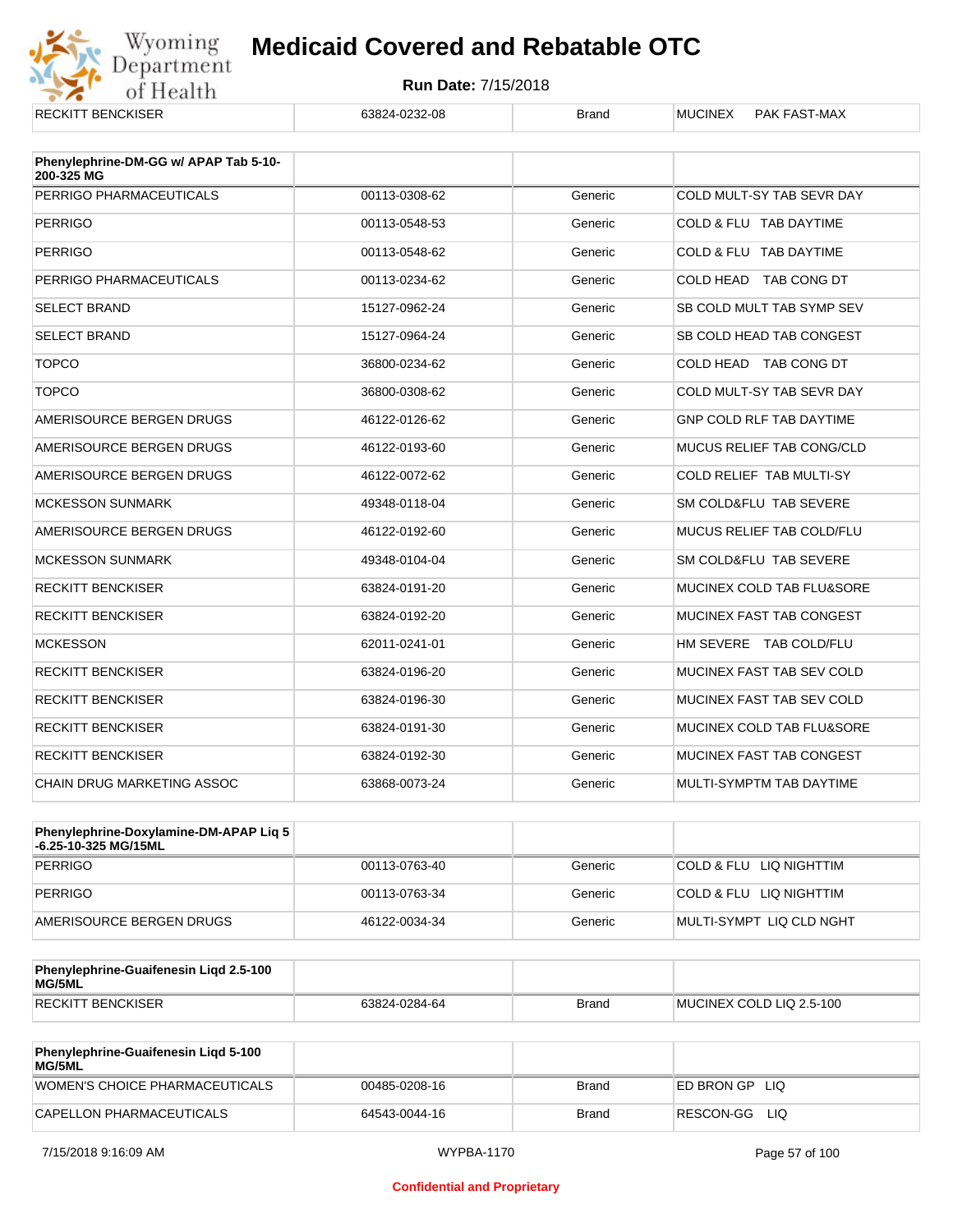| <b>Run Date: 7/15/2018</b><br>of Health         |               |              |                                 |  |
|-------------------------------------------------|---------------|--------------|---------------------------------|--|
| CAPELLON PHARMACEUTICALS                        | 64543-0044-04 | <b>Brand</b> | RESCON-GG<br>LIQ.               |  |
| Phenylephrine-Guaifenesin Syrup 5-200<br>MG/5ML |               |              |                                 |  |
| JAYMAC PHARMACEUTICAL LLC                       | 64661-0011-16 | <b>Brand</b> | J-MAX<br>SYP 5-200MG            |  |
| Phenylephrine-Guaifenesin Tab 10-380 MG         |               |              |                                 |  |
| POLY PHARMACEUTICALS                            | 50991-0716-60 | <b>Brand</b> | DECONEX IR TAB 10-380MG         |  |
|                                                 |               |              |                                 |  |
| Phenylephrine-Guaifenesin Tab 10-400 MG         |               |              |                                 |  |
| <b>WOMEN'S CHOICE PHARMACEUTICALS</b>           | 00485-0250-01 | Generic      | <b>MUCAPHED</b><br>TAB 10-400MG |  |
| <b>MAJOR PHARMACEUTICALS</b>                    | 00904-5792-46 | Generic      | MUCUSRELIEF TAB SINUS           |  |
| <b>MAJOR PHARMACEUTICALS</b>                    | 00904-5792-52 | Generic      | MUCUSRELIEF TAB SINUS           |  |
| <b>BERGEN BRUNSWIG</b>                          | 24385-0925-71 | Generic      | <b>MUCUS RELIEF TAB PE</b>      |  |
| <b>LEADER BRAND PRODUCTS</b>                    | 37205-0874-71 | Generic      | CHEST CONGST TAB RLF PE         |  |
| <b>MCKESSON SUNMARK</b>                         | 49348-0774-09 | Generic      | CHEST CONGST TAB RLF PE         |  |
| <b>CHAIN DRUG MARKETING ASSOC</b>               | 63868-0752-50 | <b>Brand</b> | MEDIFIN PE TAB 10-400MG         |  |
|                                                 |               |              |                                 |  |
| Phenylephrine-Ibuprofen Tab 10-200 MG           |               |              |                                 |  |
| <b>RUGBY LABORATORIES</b>                       | 00536-1044-19 | Generic      | CONGESTION TAB 10-200MG         |  |
| <b>RUGBY LABORATORIES</b>                       | 00536-1044-34 | Generic      | CONGESTION TAB 10-200MG         |  |

| <b>Phenylephrine-Pyrilamine-DM Syrup 5-8.33</b><br>-10 MG/5ML |               |       |                 |
|---------------------------------------------------------------|---------------|-------|-----------------|
| <b>PAR PHARMACEUTICALS</b>                                    | 00603-0728-54 | Brand | CODITUSS DM_SYP |

| <b>Phenylephrine-Thonzylamine-DM Liquid 5-</b><br><b>25-10 MG/5ML</b> |               |              |                           |
|-----------------------------------------------------------------------|---------------|--------------|---------------------------|
| <b>POLY PHARMACEUTICALS</b>                                           | 50991-0220-16 | <b>Brand</b> | IPOLY-HIST DM LIQ 5-25-10 |

| Phenyleph-Triprolidine-DM Syrup 10-2.5-20<br>MG/5ML |               |       |               |  |
|-----------------------------------------------------|---------------|-------|---------------|--|
| ALLEGIS PHARMACEUTICALS                             | 28595-0804-16 | Brand | HISTEX-DM SYP |  |

| <b>Pseudoephed-Bromphen-DM Elixir 15-1-5</b><br><b>MG/5ML</b> |               |         |                         |
|---------------------------------------------------------------|---------------|---------|-------------------------|
| <b>PAR PHARMACEUTICALS</b>                                    | 00603-0852-94 | Generic | <b>Q-TAPP DM ELX</b>    |
| <b>SILARX</b>                                                 | 54838-0136-40 | Brand   | BROTAPP DM LIQ 15-1-5/5 |
| <b>SILARX</b>                                                 | 54838-0136-70 | Brand   | BROTAPP DM LIQ 15-1-5/5 |

| <b>Pseudoephed-Chlorphen-DM Lig 15-1-5</b><br>MG/5ML |               |         |                           |
|------------------------------------------------------|---------------|---------|---------------------------|
| RUGBY LABORATORIES                                   | 00536-2310-97 | Generic | LIO CGH/COLD<br>KIDKARE   |
| MAJOR PHARMACEUTICALS                                | 00904-5050-20 | Generic | PEDIA RELIEF LIQ CGH/COLD |

 $\frac{1}{2}$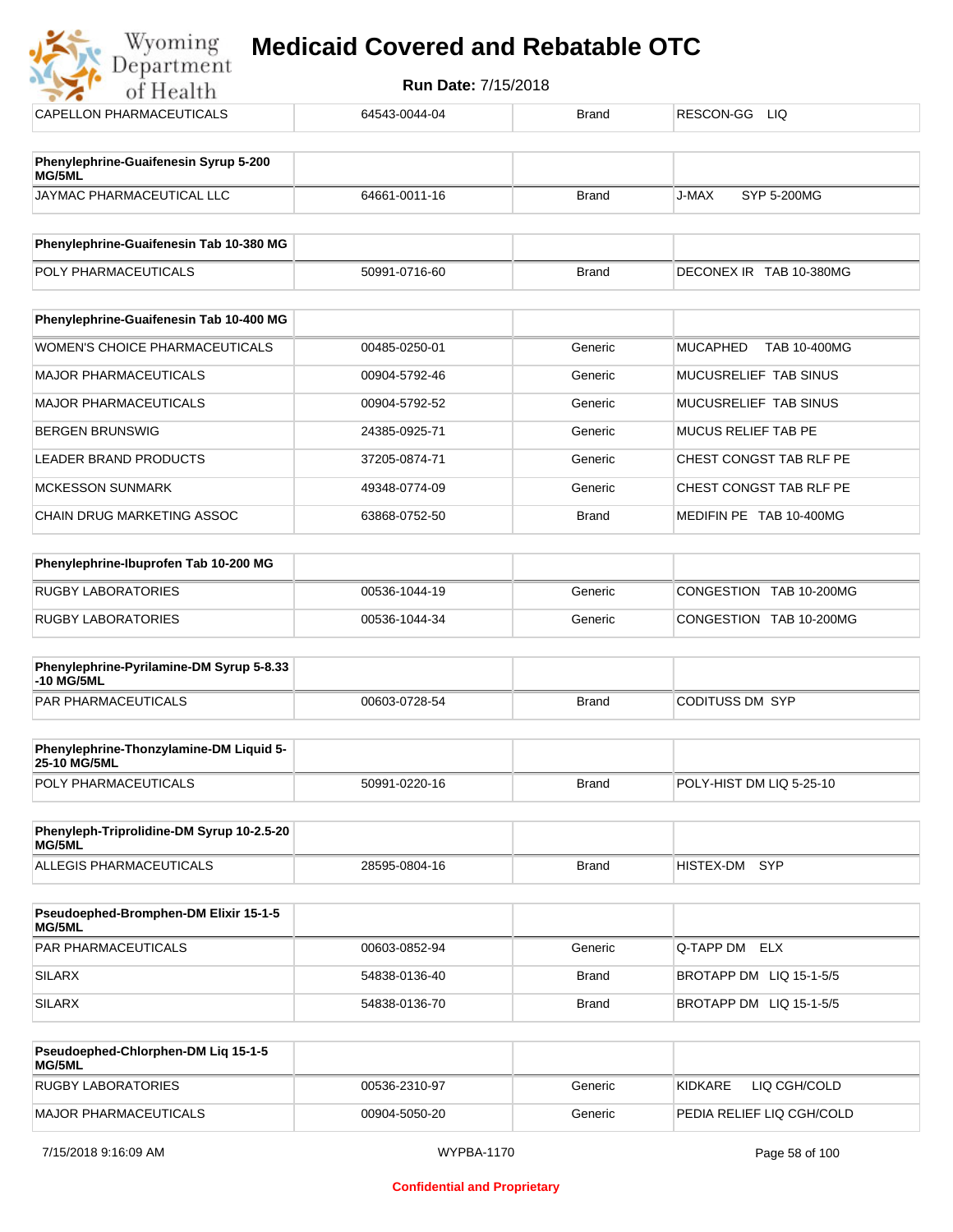

| <b>SILARX</b>                                                    | 54838-0115-40 | Generic      | PEDIATRIC LIQ CGH/COLD  |
|------------------------------------------------------------------|---------------|--------------|-------------------------|
| Pseudoephed-Chlorphen-DM Liq 15-2-15<br><b>MG/5ML</b>            |               |              |                         |
| <b>RAMCNEIL</b>                                                  | 12830-0810-16 | Generic      | M-END DM<br>LIQ         |
|                                                                  |               |              |                         |
| Pseudoephed-Chlorphen-DM Syrup 30-2-<br><b>10 MG/5ML</b>         |               |              |                         |
| CAPELLON PHARMACEUTICALS                                         | 64543-0105-16 | <b>Brand</b> | <b>SYP</b><br>RESCON-DM |
| CAPELLON PHARMACEUTICALS                                         | 64543-0105-04 | <b>Brand</b> | RESCON-DM<br>SYP        |
| Pseudoephed-Dexbromphen-<br>Chlophedianol Liqd 30-1-12.5 MG/5ML  |               |              |                         |
| <b>RAMCNEIL</b>                                                  | 12830-0762-16 | <b>Brand</b> | CHLO TUSS<br>LIQ        |
| Pseudoephed-Dexbrompheniramine-DM<br>Liqd 20-0.667-10 MG/5ML     |               |              |                         |
| R A MCNEIL                                                       | 12830-0816-16 | <b>Brand</b> | M-END DMX LIQ           |
| Pseudoephed-Dexchlorphen-<br>Chlophedianol Liqd 30-1-12.5 MG/5ML |               |              |                         |
| <b>GM PHARMACEUTICALS</b>                                        | 58809-0999-01 | <b>Brand</b> | <b>VANACOF</b><br>LIQ   |
| Pseudoephed-Doxylamine-DM Liquid 30-<br>6.25-15 MG/5ML           |               |              |                         |
| SALLUS LABORATORIES                                              | 69036-0120-16 | <b>Brand</b> | LORTUSS DM LIQ          |
| Pseudoephedrine w/ COD-GG Liquid 30-10<br>-100 MG/5ML            |               |              |                         |
| SALLUS LABORATORIES                                              | 69036-0130-16 | <b>Brand</b> | LORTUSS EX LIQ          |
| Pseudoephedrine w/ COD-GG Soln 30-10-<br><b>100 MG/5ML</b>       |               |              |                         |
| PAR PHARMACEUTICALS                                              | 00603-1078-58 | Generic      | CHERATUSSIN SOL DAC     |
| VIRTUS PHARMACEUTICALS OPCO                                      | 76439-0253-16 | Generic      | VIRTUSSIN SOL DAC       |
| Pseudoephedrine w/ COD-GG Syrup 30-10-<br><b>100 MG/5ML</b>      |               |              |                         |
| LLORENS PHARMACEUTICAL                                           | 54859-0520-16 | <b>Brand</b> | SYP<br><b>TUSNEL C</b>  |
| Pseudoephedrine w/ DM-GG Liquid 15-5-50<br>MG/5ML                |               |              |                         |
| LLORENS PHARMACEUTICAL                                           | 54859-0544-04 | <b>Brand</b> | TUSNEL PEDI LIQ 15-5-50 |
| Pseudoephedrine w/ DM-GG Liquid 30-15-<br><b>200 MG/5ML</b>      |               |              |                         |
| LLORENS PHARMACEUTICAL                                           | 54859-0502-06 | <b>Brand</b> | <b>TUSNEL</b><br>LIQ.   |
| LLORENS PHARMACEUTICAL                                           | 54859-0502-10 | <b>Brand</b> | <b>TUSNEL</b><br>LIQ.   |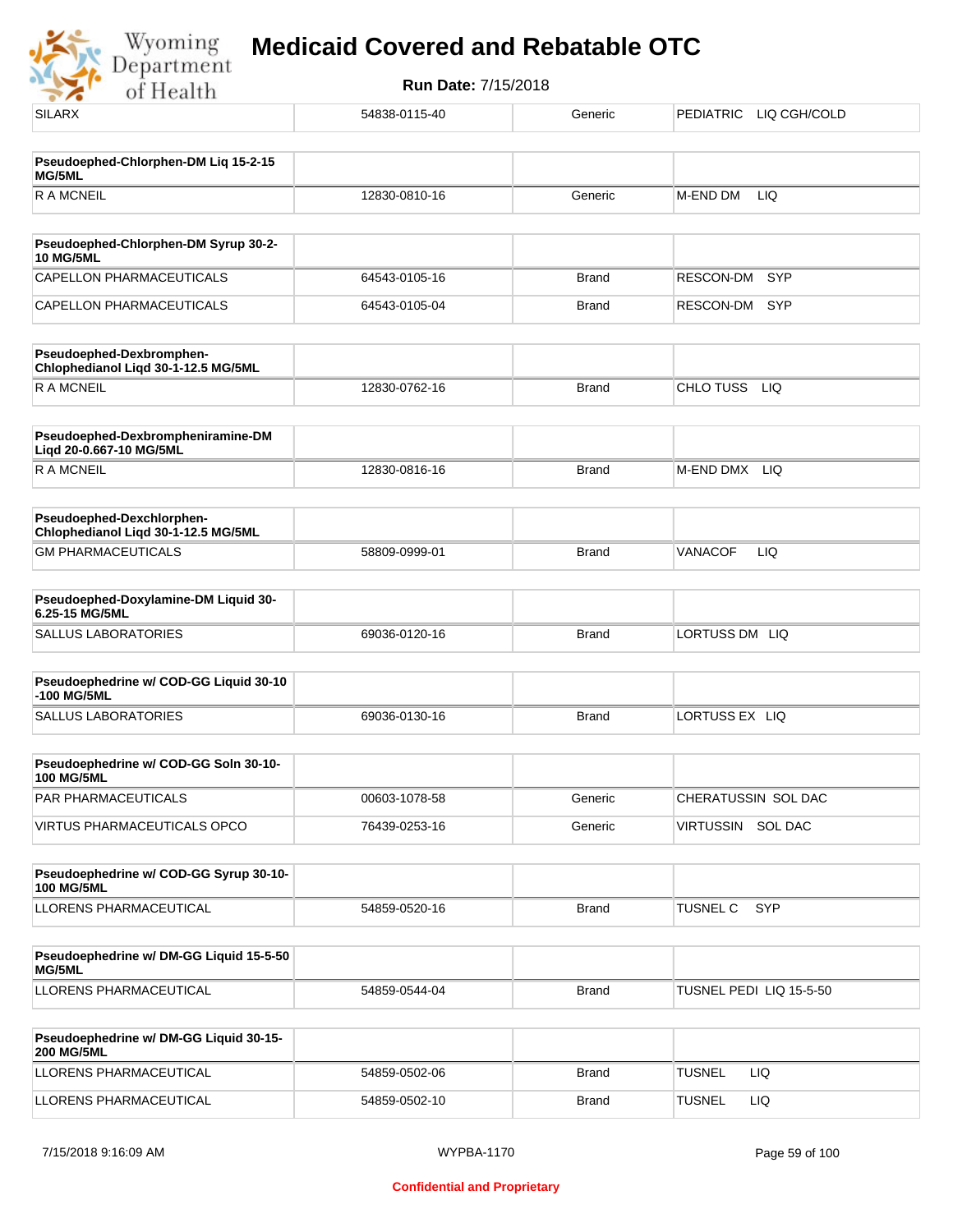| ses de | <b>Medicaid Covered and Rebatable OTC</b> |  |
|--------|-------------------------------------------|--|
|        |                                           |  |

| Department<br>of Health                                       | <b>Run Date: 7/15/2018</b> |              |                                  |
|---------------------------------------------------------------|----------------------------|--------------|----------------------------------|
| LLORENS PHARMACEUTICAL                                        | 54859-0502-16              | <b>Brand</b> | <b>TUSNEL</b><br><b>LIQ</b>      |
| Pseudoephedrine w/ DM-GG Liquid 7.5-2.5-                      |                            |              |                                  |
| 25 MG/ML<br><b>LLORENS PHARMACEUTICAL</b>                     | 54859-0603-02              | <b>Brand</b> | TUSNEL-DM<br><b>DRO PEDIATRC</b> |
| Pseudoephedrine w/ DM-GG Tab 60-15-400                        |                            |              |                                  |
| ΜG<br>CAPITAL PHARMACEUTICAL                                  | 29978-0601-90              | <b>Brand</b> | CAPMIST DM TAB                   |
| Pseudoephedrine w/ DM-GG Tab 60-20-380<br>ΜG                  |                            |              |                                  |
| POLY PHARMACEUTICALS                                          | 50991-0214-01              | <b>Brand</b> | POLY-VENT DM TAB                 |
| Pseudoephedrine-Bromphen-Codeine Liq<br>10-1.33-6.33 MG/5ML   |                            |              |                                  |
| <b>CENTURION LABS</b>                                         | 23359-0023-16              | <b>Brand</b> | <b>RYDEX</b><br><b>LIQ</b>       |
| <b>RAMCNEIL</b>                                               | 12830-0735-16              | Generic      | M-END WC<br>LIQ.                 |
| Pseudoephedrine-Bromphen-Codeine Liqd<br>30-2-7.5 MG/5ML      |                            |              |                                  |
| ALLEGIS PHARMACEUTICALS                                       | 00682-0480-16              | <b>Brand</b> | MAR-COF BP LIQ 30-2-7.5          |
| Pseudoephedrine-Chlorphen w/ Codeine<br>Liq 30-2-10 MG/5ML    |                            |              |                                  |
| <b>PAR PHARMACEUTICALS</b>                                    | 00603-1520-54              | <b>Brand</b> | PHENHIST DH LIQ 30-2-10          |
| PAR PHARMACEUTICALS                                           | 00603-1520-58              | <b>Brand</b> | PHENHIST DH LIQ 30-2-10          |
| Pseudoephedrine-Dexbromphen-Codeine<br>Ligd 20-0.667-6 MG/5ML |                            |              |                                  |
| R A MCNEIL                                                    | 12830-0739-16              | <b>Brand</b> | M-END MAX D LIQ                  |
| Pseudoephedrine-DM-GG w/ APAP Tab 60-<br>20-200-500 MG        |                            |              |                                  |
| POLY PHARMACEUTICALS                                          | 50991-0510-01              | <b>Brand</b> | <b>TAB</b><br><b>DURAFLU</b>     |
| Pseudoephedrine-Guaifenesin Cap 30-150<br>МG                  |                            |              |                                  |
| LASER PHARMACEUTICALS                                         | 16477-0306-01              | <b>Brand</b> | RESPAIRE-30 CAP                  |
| <b>Deaudeanhodring Cupifonogin Lind 7 E ED</b>                |                            |              |                                  |

| <b>Pseudoephedrine-Guaifenesin Ligd 7.5-50</b><br>MG/ML |               |              |                       |
|---------------------------------------------------------|---------------|--------------|-----------------------|
| LLORENS PHARMACEUTICAL                                  | 54859-0602-02 | <b>Brand</b> | TUSNEL PED DRO 7.5-50 |

| Pseudoephedrine-Guaifenesin Tab 60-380<br>MG |               |              |                           |
|----------------------------------------------|---------------|--------------|---------------------------|
| <b>POLY PHARMACEUTICALS</b>                  | 50991-0212-01 | <b>Brand</b> | POLY-VENT IR TAB 60-380MG |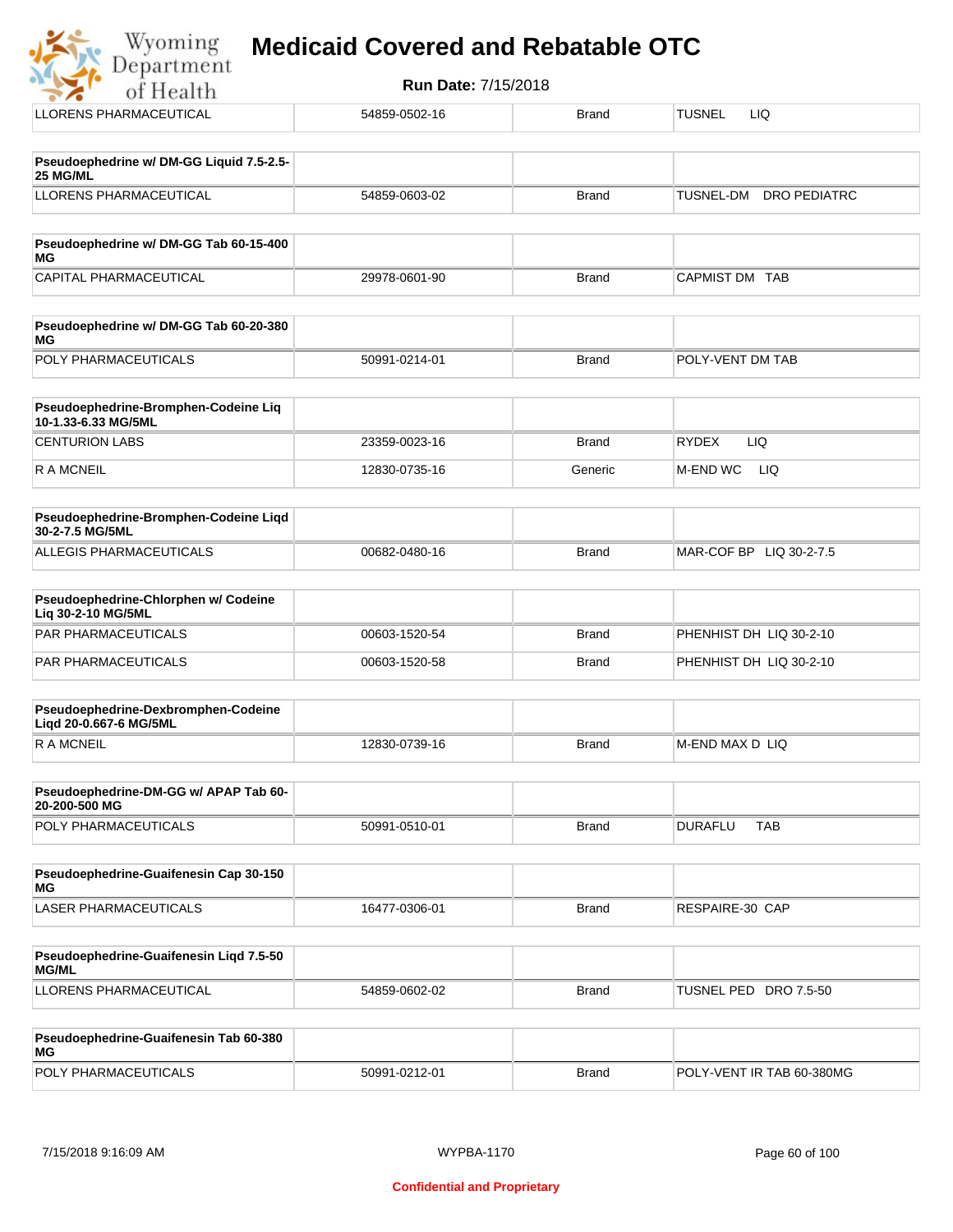

| Pseudoephedrine-Guaifenesin Tab 60-400<br>МG              |               |              |                                    |
|-----------------------------------------------------------|---------------|--------------|------------------------------------|
| <b>B.F. ASCHER</b>                                        | 00225-0580-08 | <b>Brand</b> | CONGESTAC<br>TAB 60-400MG          |
| B.F. ASCHER                                               | 00225-0580-06 | <b>Brand</b> | CONGESTAC<br>TAB 60-400MG          |
| Pseudoephedrine-Guaifenesin Tab ER<br>12HR 120-1200 MG    |               |              |                                    |
| <b>RECKITT BENCKISER</b>                                  | 63824-0041-24 | <b>Brand</b> | MUCINEX D TAB 120-1200             |
| <b>RECKITT BENCKISER</b>                                  | 63824-0041-36 | <b>Brand</b> | MUCINEX D TAB 120-1200             |
| Pseudoephedrine-Guaifenesin Tab ER<br>12HR 60-600 MG      |               |              |                                    |
| <b>RECKITT BENCKISER</b>                                  | 63824-0057-18 | <b>Brand</b> | <b>MUCINEX D</b><br>TAB 60-600MG   |
| RECKITT BENCKISER                                         | 63824-0057-36 | <b>Brand</b> | MUCINEX D TAB 60-600MG             |
| Pseudoephedrine-Ibuprofen Tab 30-200<br>ΜG                |               |              |                                    |
| <b>BERGEN BRUNSWIG</b>                                    | 24385-0465-60 | Generic      | <b>GNP IBUPROFN TAB COLD/SIN</b>   |
| <b>TOPCO</b>                                              | 36800-0083-60 | Generic      | IBUPROFEN TAB COLD/SIN             |
| <b>MCKESSON</b>                                           | 62011-0070-01 | Generic      | <b>COLD &amp; SINUS TAB RELIEF</b> |
| CHAIN DRUG MARKETING ASSOC                                | 63868-0453-20 | Generic      | QC IBUPROFEN TAB COLD/SIN          |
| Pseudoephedrine-Naproxen Sodium Tab<br>ER 12HR 120-220 MG |               |              |                                    |
| <b>PERRIGO</b>                                            | 00113-2417-01 | Generic      | SINUS&COLD-D TAB NON-DRSY          |
| AMERISOURCE BERGEN DRUGS                                  | 46122-0197-52 | Generic      | SINUS/COLD-D TAB 120-220           |
| <b>MCKESSON</b>                                           | 62011-0204-01 | Generic      | SINUS/COLD-D TAB 120-220           |
| Pyrilamine-Phenylephrine Tab 25-10 MG                     |               |              |                                    |
| <b>XSPIRE PHARMA</b>                                      | 42195-0210-10 | Generic      | PYRILAMIN/PE TAB 25-10MG           |
| Pyrilamine-Phenylephrine Tab 30-10 MG                     |               |              |                                    |
| <b>CARWIN ASSOCIATES</b>                                  | 15370-0031-10 | <b>Brand</b> | RU-HIST-D TAB 30-10MG              |
| Thonzylamine-Chlophedianol Liquid 6.25-<br>6.25 MG/ML     |               |              |                                    |
| POLY PHARMACEUTICALS                                      | 50991-0222-45 | <b>Brand</b> | POLY-HIST PD LIQ                   |
| Thonzylamine-Phenylephrine Liquid 50-10<br>MG/15ML        |               |              |                                    |
| <b>GM PHARMACEUTICALS</b>                                 | 58809-0729-04 | <b>Brand</b> | NASOPEN PE LIQ                     |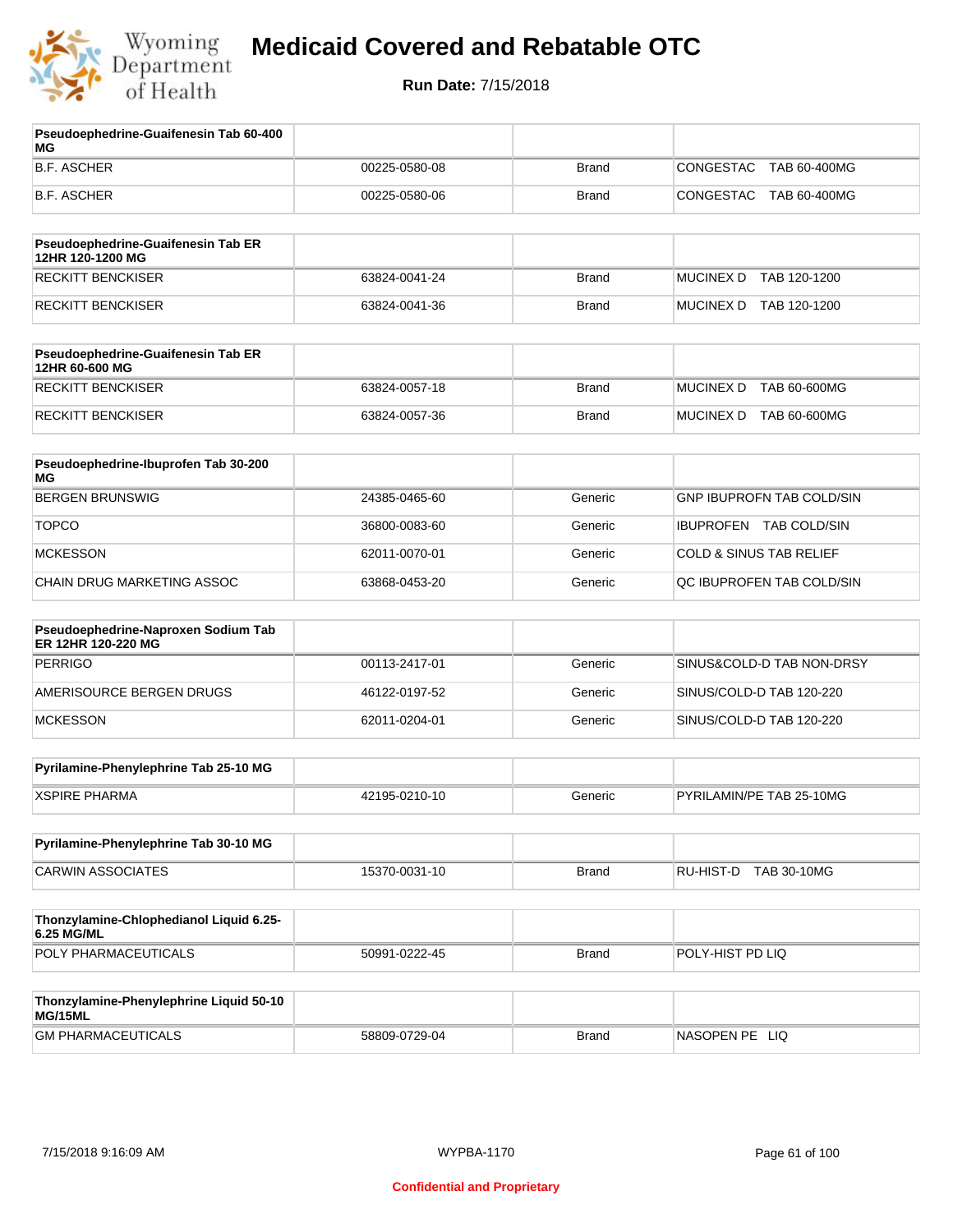

| Triprolidine & Pseudoephedrine Tab 2.5-60<br>MG |               |         |                           |
|-------------------------------------------------|---------------|---------|---------------------------|
| WOMEN'S CHOICE PHARMACEUTICALS                  | 00485-0210-01 | Generic | TAB 2.5-60MG<br>ED A-HIST |
| <b>MAJOR PHARMACEUTICALS</b>                    | 00904-0250-24 | Generic | APRODINE<br>TAB 2.5-60MG  |
| MAJOR PHARMACEUTICALS                           | 00904-0250-59 | Generic | TAB 2.5-60MG<br>APRODINE  |
|                                                 |               |         |                           |

| Triprolidine-Phenylephrine Liquid 2.5-10<br>MG/5ML |               |       |                        |
|----------------------------------------------------|---------------|-------|------------------------|
| ALLEGIS PHARMACEUTICALS                            | 28595-0803-16 | Brand | HISTEX-PE SYP 2.5-10/5 |
| <b>DERMATOLOGICALS</b>                             |               |       |                        |

| *Bacitracin-Polymyxin B Oint*** |               |         |                  |
|---------------------------------|---------------|---------|------------------|
| <b>FOUGERA</b>                  | 00168-0021-31 | Generic | DOUBLE ANTIB OIN |
| <b>FOUGERA</b>                  | 00168-0021-09 | Generic | DOUBLE ANTIB OIN |
| <b>FOUGERA</b>                  | 00168-0021-35 | Generic | DOUBLE ANTIB OIN |
| MCKESSON SUNMARK                | 49348-0274-72 | Generic | DOUBLE ANTIB OIN |
| <b>MCKESSON</b>                 | 62011-0097-01 | Generic | DOUBLE ANTIB OIN |

| *Neomycin-Bacitracin-Polymyxin Oint*** |               |         |                         |
|----------------------------------------|---------------|---------|-------------------------|
| PERRIGO PHARMACEUTICALS                | 00113-0067-64 | Generic | <b>TRIPLE ANTIB OIN</b> |
| <b>FOUGERA</b>                         | 00168-0012-31 | Generic | <b>BAC/NEO/POLY OIN</b> |
| <b>FOUGERA</b>                         | 00168-0012-09 | Generic | <b>BAC/NEO/POLY OIN</b> |
| <b>FOUGERA</b>                         | 00168-0012-35 | Generic | <b>BAC/NEO/POLY OIN</b> |
| <b>ACTAVIS MID ATLANTIC</b>            | 00472-0179-34 | Generic | <b>TRIPLE ANTIB OIN</b> |
| <b>ACTAVIS MID ATLANTIC</b>            | 00472-0179-56 | Generic | <b>TRIPLE ANTIB OIN</b> |
| G & W LABS                             | 00713-0268-31 | Generic | <b>TRIPLE ANTIB OIN</b> |
| PAR PHARMACEUTICAL                     | 00603-0644-50 | Generic | TRIPLE ANTIB OIN        |
| <b>MAJOR PHARMACEUTICALS</b>           | 00904-0734-31 | Generic | TRIPLE ANTIB OIN        |
| <b>MAJOR PHARMACEUTICALS</b>           | 00904-0734-36 | Generic | TRIPLE ANTIB OIN        |
| <b>BERGEN BRUNSWIG</b>                 | 24385-0061-01 | Generic | GNP TRIPLE OIN ANTIBIOT |
| <b>BERGEN BRUNSWIG</b>                 | 24385-0061-03 | Generic | GNP TRIPLE OIN ANTIBIOT |
| <b>LEADER BRAND PRODUCTS</b>           | 37205-0273-10 | Generic | TRIPLE ANTIB OIN        |
| <b>PERRIGO</b>                         | 45802-0061-03 | Generic | TRIPLE ANTIB OIN        |
| <b>MCKESSON SUNMARK</b>                | 49348-0029-72 | Generic | SM TRIPLE OIN ANTIBIOT  |
| PERRIGO PHARMACEUTICALS                | 45802-0143-01 | Generic | TRIPLE ANTIB OIN        |
| PERRIGO PHARMACEUTICALS                | 45802-0143-03 | Generic | TRIPLE ANTIB OIN        |
| PERRIGO PHARMACEUTICALS                | 45802-0143-70 | Generic | TRIPLE ANTIB OIN        |
| <b>PERRIGO</b>                         | 45802-0061-01 | Generic | TRIPLE ANTIB OIN        |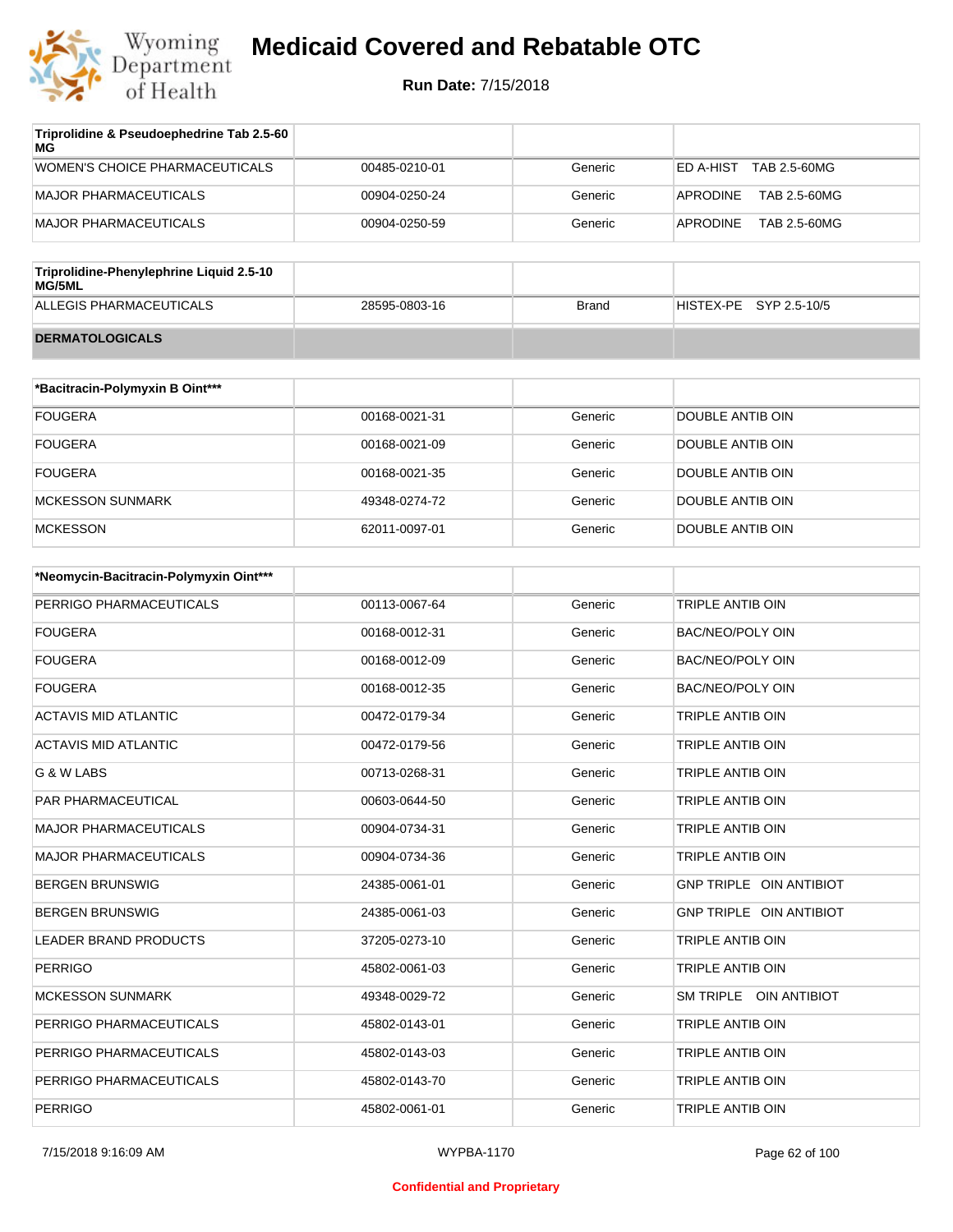

## Wyoming<br>Department<br>of Health

## **Medicaid Covered and Rebatable OTC**

| PERRIGO     | 45802-0061-70 | Generic | TRIPLE ANTIB OIN       |
|-------------|---------------|---------|------------------------|
| <b>TARO</b> | 51672-2016-01 | Generic | TRIPLE ANTIB OIN       |
| <b>TARO</b> | 51672-2016-02 | Generic | TRIPLE ANTIB OIN       |
| MCKESSON    | 62011-0098-01 | Generic | HM TRIPLE OIN ANTIBIOT |

| Bacitracin Oint 500 Unit/GM |               |         |                       |
|-----------------------------|---------------|---------|-----------------------|
| G & W LABS                  | 00713-0280-31 | Generic | BACITRACIN OIN 500/GM |
| LEADER BRAND PRODUCTS       | 37205-0275-10 | Generic | BACITRACIN OIN 500/GM |
| PERRIGO PHARMACEUTICALS     | 45802-0060-01 | Generic | BACITRACIN OIN 500/GM |
| PERRIGO PHARMACEUTICALS     | 45802-0060-03 | Generic | BACITRACIN OIN 500/GM |
| PERRIGO PHARMACEUTICALS     | 45802-0060-70 | Generic | BACITRACIN OIN 500/GM |
| <b>MCKESSON</b>             | 62011-0094-01 | Generic | BACITRACIN OIN 500/GM |

| Bacitracin Zinc Oint 500 Unit/GM |               |         |                         |
|----------------------------------|---------------|---------|-------------------------|
| <b>FOUGERA</b>                   | 00168-0111-09 | Generic | BACITR ZINC OIN 500/GM  |
| ACTAVIS MID ATLANTIC             | 00472-1105-34 | Generic | BACITR ZINC OIN 500/GM  |
| ACTAVIS MID ATLANTIC             | 00472-1105-56 | Generic | BACITR ZINC OIN 500/GM  |
| PAR PHARMACEUTICAL               | 00603-0441-50 | Generic | BACITR ZINC OIN 500/GM  |
| <b>FOUGERA</b>                   | 00168-0011-04 | Generic | BACITR ZINC OIN 500/GM  |
| <b>FOUGERA</b>                   | 00168-0011-16 | Generic | BACITR ZINC OIN 500/GM  |
| <b>FOUGERA</b>                   | 00168-0011-31 | Generic | BACITR ZINC OIN 500/GM  |
| <b>FOUGERA</b>                   | 00168-0011-35 | Generic | BACITR ZINC OIN 500/GM  |
| <b>BERGEN BRUNSWIG</b>           | 24385-0060-03 | Generic | BACITR ZINC OIN 500/GM  |
| <b>MCKESSON SUNMARK</b>          | 49348-0154-72 | Generic | SM ANTIBIOTI OIN 500/GM |
| <b>TARO</b>                      | 51672-2075-01 | Generic | BACITR ZINC OIN 500/GM  |
| <b>TARO</b>                      | 51672-2075-02 | Generic | BACITR ZINC OIN 500/GM  |

| ∣Castellani Paint |               |         |                         |
|-------------------|---------------|---------|-------------------------|
| <b>VALEANT</b>    | 00884-2893-01 | Generic | CASTELLANI LIQ PAINT    |
| <b>VALEANT</b>    | 00884-2993-01 | Generic | CASTELLANI LIQ PAINT/CL |

| <b>Clotrimazole Cream 1%</b> |               |         |                            |
|------------------------------|---------------|---------|----------------------------|
| <b>MAJOR PHARMACEUTICALS</b> | 00904-7822-36 | Generic | CLOTRIMAZOLE CRE 1%        |
| MAJOR PHARMACEUTICALS        | 00904-7822-31 | Generic | CLOTRIMAZOLE CRE 1%        |
| BERGEN BRUNSWIG              | 24385-0205-01 | Generic | ATHLETE FOOT CRE 1%        |
| BERGEN BRUNSWIG              | 24385-0205-03 | Generic | ATHLETE FOOT CRE 1%        |
| <b>PERRIGO</b>               | 45802-0434-01 | Generic | CLOTRIMAZOLE CRE 1%        |
| MCKESSON SUNMARK             | 49348-0279-72 | Generic | <b>CLOTRIMAZOLE CRE 1%</b> |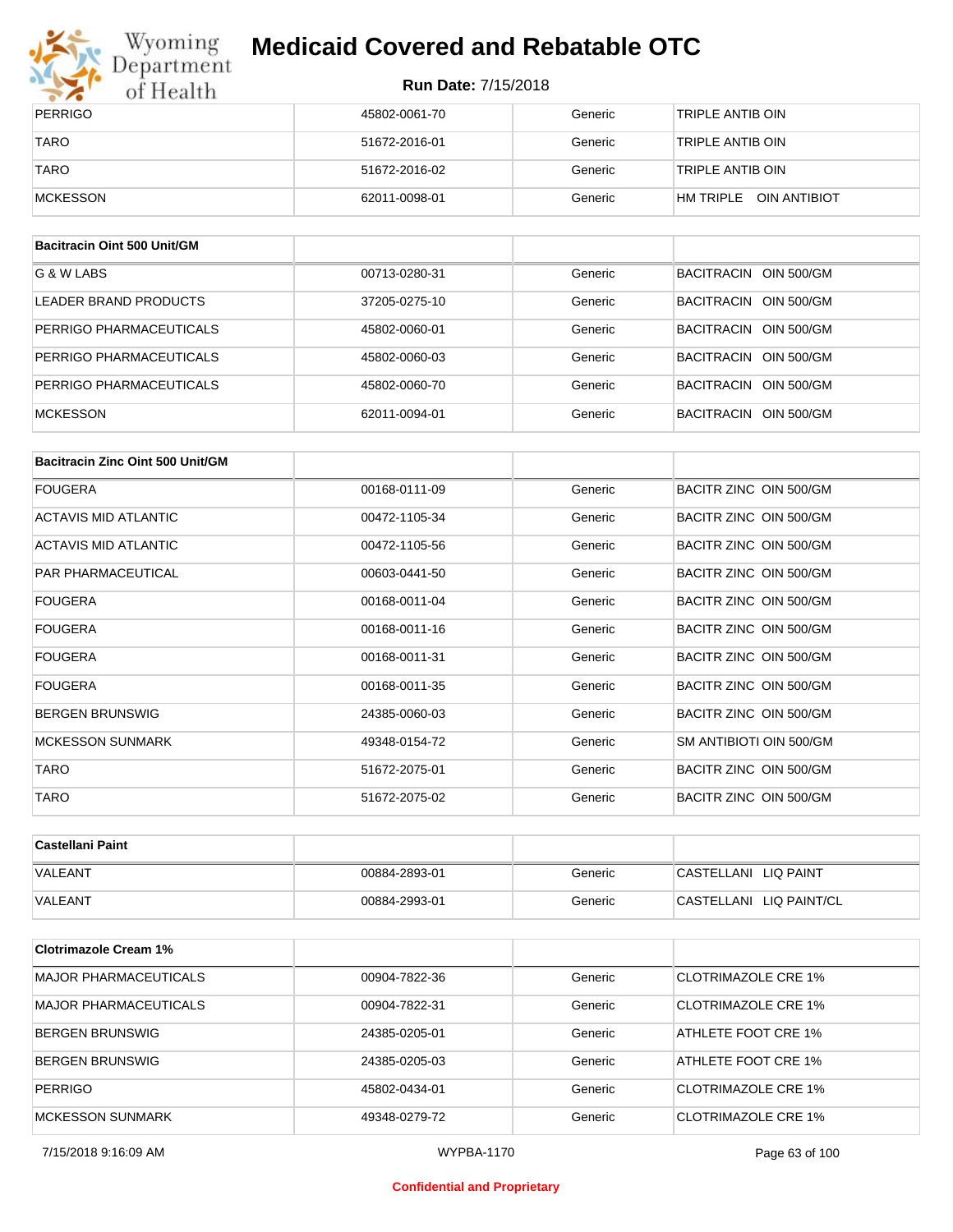

## Wyoming<br>Department<br>of Health

## **Medicaid Covered and Rebatable OTC**

| PERRIGO     | 45802-0434-11 | Generic | CLOTRIMAZOLE CRE 1%  |
|-------------|---------------|---------|----------------------|
| TARO        | 51672-2002-01 | Generic | CLOTRIMAZOLE CRE 1%  |
| <b>TARO</b> | 51672-2002-02 | Generic | ICLOTRIMAZOLE CRE 1% |

| <b>Clotrimazole Ointment 1%</b> |               |              |                    |
|---------------------------------|---------------|--------------|--------------------|
| <b>CAPITAL PHARMACEUTICAL</b>   | 29978-0918-60 | <b>Brand</b> | OIN 1%<br>ALEVAZOL |

| <b>Clotrimazole Soln 1%</b> |               |         |                     |
|-----------------------------|---------------|---------|---------------------|
| <b>TARO</b>                 | 51672-2037-01 | Generic | CLOTRIMAZOLE SOL 1% |

| <b>Hydrocortisone Cream 0.5%</b> |               |         |                              |
|----------------------------------|---------------|---------|------------------------------|
| FOUGERA                          | 00168-0014-31 | Generic | CRE 0.5%<br><b>HYDROCORT</b> |
| BERGEN BRUNSWIG                  | 24385-0190-03 | Generic | CRE 0.5%<br><b>HYDROCORT</b> |

| <b>Hydrocortisone Cream 1%</b> |               |         |                                 |
|--------------------------------|---------------|---------|---------------------------------|
| PERRIGO PHARMACEUTICALS        | 00113-0541-64 | Generic | ANTI-ITCH CRE 1%                |
| PERRIGO PHARMACEUTICALS        | 00113-0973-64 | Generic | ANTI-ITCH CRE 1%                |
| <b>ACTAVIS MID ATLANTIC</b>    | 00472-0343-56 | Generic | HYDROCORT CRE 1%                |
| <b>PAR PHARMACEUTICAL</b>      | 00603-0535-50 | Generic | HYDROCORT CRE 1%                |
| <b>MAJOR PHARMACEUTICALS</b>   | 00904-7623-31 | Generic | HYDROCORT CRE 1%                |
| <b>FOUGERA</b>                 | 00168-0154-08 | Generic | HYDROCORT CRE 1%                |
| <b>FOUGERA</b>                 | 00168-0154-31 | Generic | HYDROCORT CRE 1%                |
| <b>RUGBY LABORATORIES</b>      | 00536-5108-95 | Generic | HYDROSKIN CRE 1%                |
| <b>BERGEN BRUNSWIG</b>         | 24385-0021-03 | Generic | <b>GNP HYDROCOR CRE 1% PLUS</b> |
| <b>SELECT BRAND</b>            | 15127-0127-01 | Generic | SB HYDROCORT CRE 1%             |
| <b>LEADER BRAND PRODUCTS</b>   | 37205-0162-10 | Generic | HYDROCORT CRE 1%                |
| <b>PERRIGO</b>                 | 45802-0438-03 | Generic | HYDROCORT CRE 1%                |
| <b>PERRIGO</b>                 | 45802-0438-05 | Generic | HYDROCORT CRE 1%                |
| <b>MCKESSON SUNMARK</b>        | 49348-0521-72 | Generic | SM HYDROCORT CRE 1%             |
| <b>TARO</b>                    | 51672-2013-01 | Generic | HYDROCORT CRE 1%                |
| <b>TARO</b>                    | 51672-2013-02 | Generic | HYDROCORT CRE 1%                |
| <b>TARO</b>                    | 51672-2063-02 | Generic | HYDROCORT CRE 1%                |
| <b>TARO</b>                    | 51672-2069-02 | Generic | HYDROCORT CRE 1%                |

| <b>Hydrocortisone Lotion 1%</b> |               |         |                     |
|---------------------------------|---------------|---------|---------------------|
| <b>RUGBY LABORATORIES</b>       | 00536-5105-97 | Generic | HYDRO SKIN LOT 1%   |
| BERGEN BRUNSWIG                 | 24385-0283-06 | Generic | HYDRO-LOTION LOT 1% |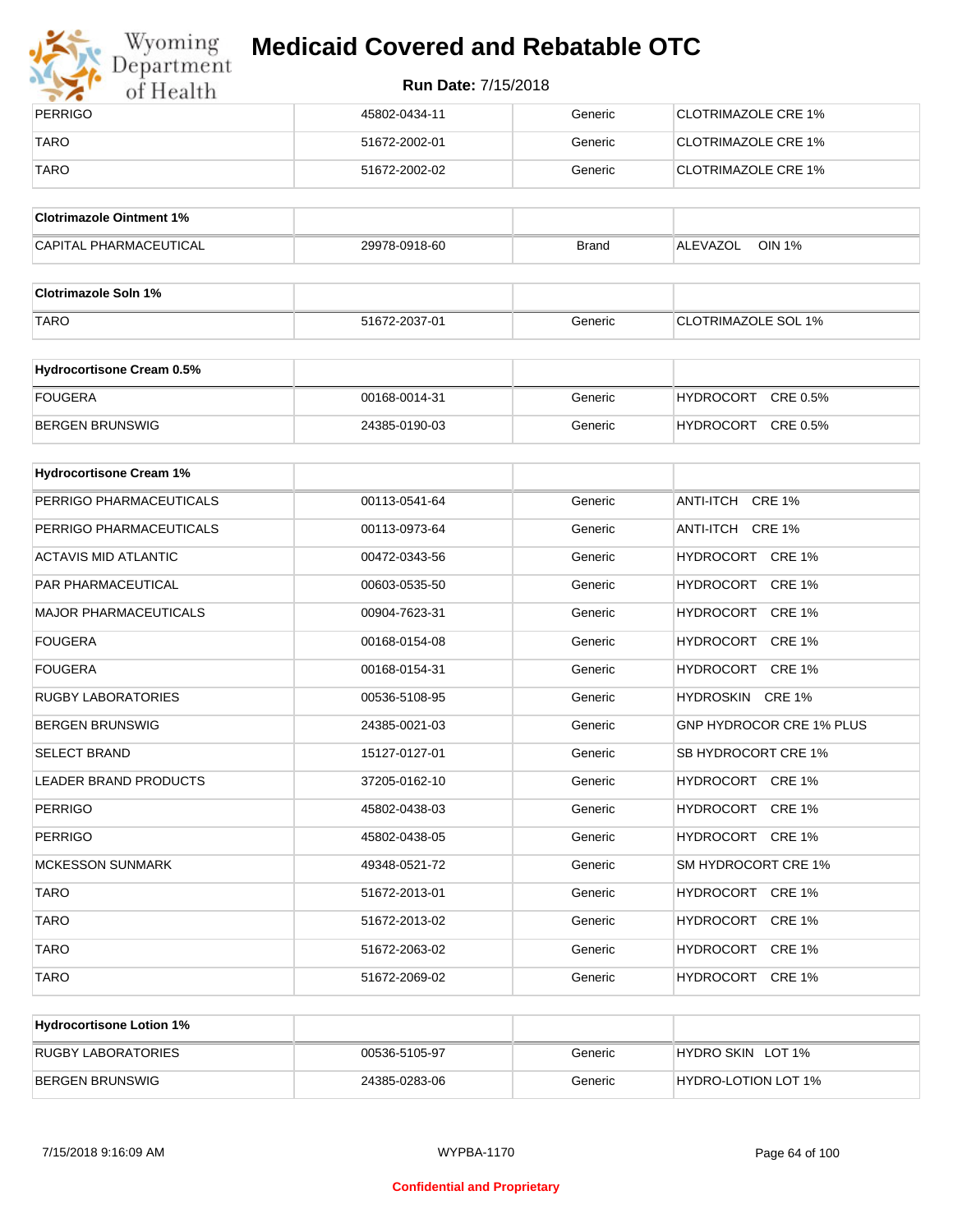

| <b>Hydrocortisone Oint 0.5%</b>          |               |         |                                   |
|------------------------------------------|---------------|---------|-----------------------------------|
| <b>FOUGERA</b>                           | 00168-0016-31 | Generic | <b>HYDROCORT</b><br>OIN 0.5%      |
|                                          |               |         |                                   |
| <b>Hydrocortisone Oint 1%</b>            |               |         |                                   |
| <b>FOUGERA</b>                           | 00168-0181-31 | Generic | <b>HYDROCORT</b><br><b>OIN 1%</b> |
| <b>ACTAVIS MID ATLANTIC</b>              | 00472-0345-56 | Generic | HYDROCORT OIN 1%                  |
| <b>BERGEN BRUNSWIG</b>                   | 24385-0276-03 | Generic | HYDROCORT OIN 1%                  |
| <b>SELECT BRAND</b>                      | 15127-0128-01 | Generic | SB HYDROCORT OIN 1%               |
| PERRIGO PHARMACEUTICALS                  | 45802-0276-03 | Generic | HYDROCORT OIN 1%                  |
| <b>MCKESSON SUNMARK</b>                  | 49348-0522-72 | Generic | SM HYDROCORT OIN 1%               |
| <b>TARO</b>                              | 51672-2018-02 | Generic | HYDROCORT OIN 1%                  |
| <b>Hydrocortisone Soln 1%</b>            |               |         |                                   |
| <b>RECKITT BENCKISER</b>                 | 63824-0850-15 | Generic | SCALPICIN SOL 1%                  |
|                                          |               |         |                                   |
| Hydrocortisone-Aloe Vera Cream 0.5%      |               |         |                                   |
| <b>TARO</b>                              | 51672-2010-02 | Generic | CRE 0.5%<br><b>HC/ALOE</b>        |
|                                          |               |         |                                   |
| Hydrocortisone-Aloe Vera Cream 1%        |               |         |                                   |
| <b>ACTAVIS MID ATLANTIC</b>              | 00472-0339-56 | Generic | HYDROCORT/ CRE ALOE 1%            |
| <b>BERGEN BRUNSWIG</b>                   | 24385-0274-03 | Generic | HYDROCORT/ CRE ALOE 1%            |
| <b>LEADER BRAND PRODUCTS</b>             | 37205-0272-10 | Generic | HYDROCORT/ CRE ALOE 1%            |
| <b>MCKESSON SUNMARK</b>                  | 49348-0441-72 | Generic | SM HYDROCORT CRE 1% PLUS          |
| <b>MCKESSON</b>                          | 62011-0095-01 | Generic | HYDROCORT/ CRE ALOE 1%            |
| <b>MCKESSON</b>                          | 62011-0096-01 | Generic | HM HYDROCORT CRE 1% PLUS          |
| Miconazole Nitrate Aerosol 2%            |               |         |                                   |
| GLAXO CONSUMER HEALTHCARE L.P.           | 00067-0969-46 | Generic | DESENEX SPRY AER LIQUID           |
|                                          |               |         |                                   |
| <b>Miconazole Nitrate Aerosol Pow 2%</b> |               |         |                                   |
| GLAXO CONSUMER HEALTHCARE L.P.           | 00067-0959-40 | Generic | <b>DESENEX</b><br><b>AER 2%</b>   |
| LEADER BRAND PRODUCTS                    | 37205-0998-66 | Generic | <b>MICATIN</b><br><b>AER 2%</b>   |
|                                          |               |         |                                   |
| <b>Miconazole Nitrate Cream 2%</b>       |               |         |                                   |
| <b>ACTAVIS MID ATLANTIC</b>              | 00472-0735-14 | Generic | ANTIFUNGAL CRE 2%                 |
| <b>ACTAVIS MID ATLANTIC</b>              | 00472-0735-42 | Generic | ANTIFUNGAL CRE 2%                 |
| PAR PHARMACEUTICAL                       | 00603-7805-50 | Generic | MICONAZOLE CRE 2%                 |
| <b>ACTAVIS MID ATLANTIC</b>              | 00472-0735-56 | Generic | ANTIFUNGAL CRE 2%                 |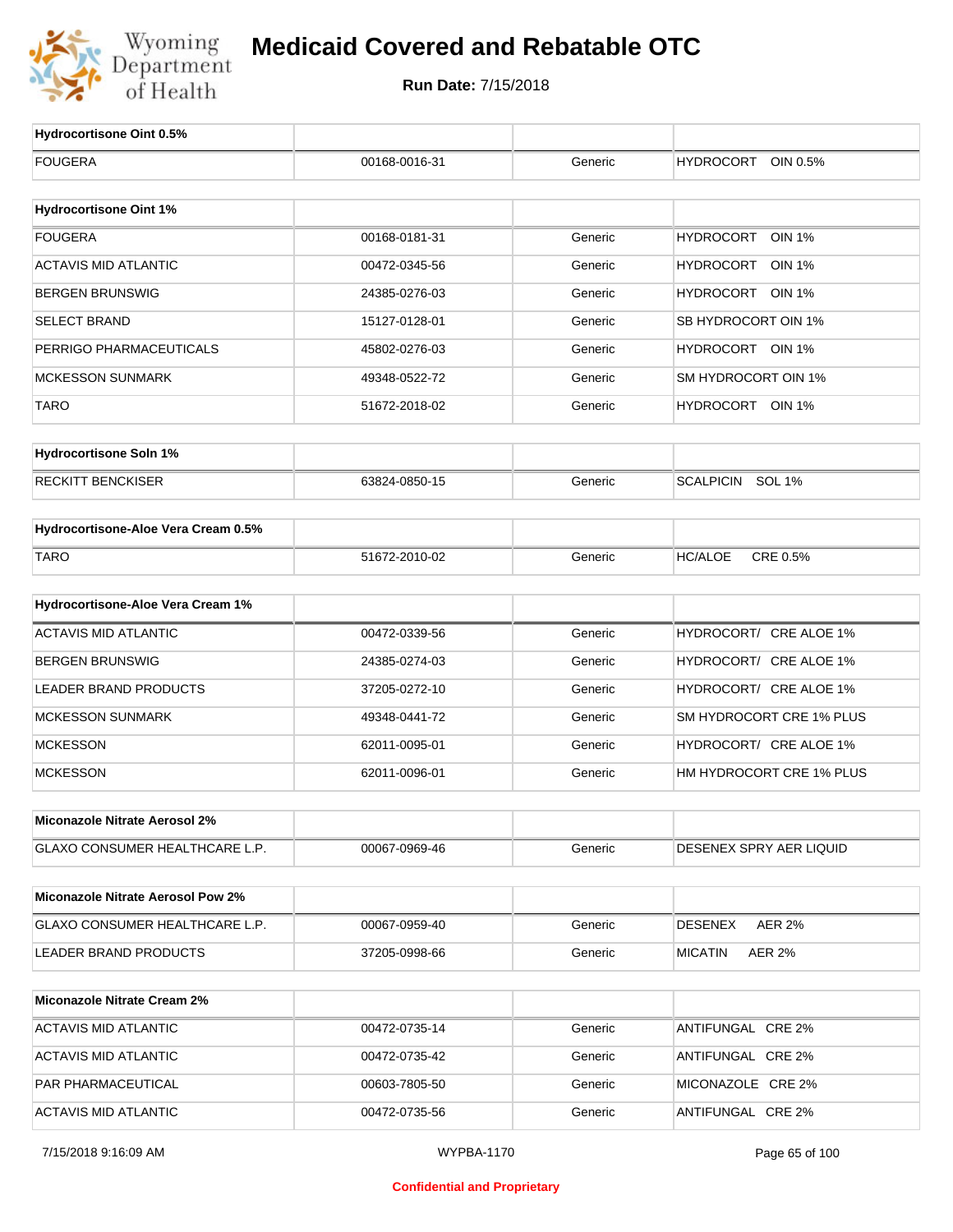

| <b>COLOPLAST</b>          | 11701-0045-22 | Generic | BAZA ANTIFUN CRE 2%           |
|---------------------------|---------------|---------|-------------------------------|
| <b>COLOPLAST</b>          | 11701-0045-23 | Generic | <b>BAZA ANTIFUN CRE 2%</b>    |
| <b>COLOPLAST</b>          | 11701-0045-14 | Generic | <b>BAZA ANTIFUN CRE 2%</b>    |
| <b>MCKESSON SUNMARK</b>   | 49348-0689-72 | Generic | SM ANTIFUNGL CRE 2%           |
| SMITH & NEPHEW UNITED     | 50484-0329-00 | Generic | ANTIFUNGAL CRE 2%             |
| <b>TARO</b>               | 51672-2001-02 | Generic | MICONAZOLE CRE 2%             |
| MEDLINE/DERMAL MANAGEMENT | 53329-0079-64 | Generic | ANTIFUNGAL CRE 2%             |
| MEDLINE/DERMAL MANAGEMENT | 53329-0080-58 | Generic | SOOTHE&COOL CRE INZO 2%       |
| SMITH & NEPHEW UNITED     | 50484-0328-00 | Generic | ANTIFUNGAL CRE 2%             |
| <b>TARO</b>               | 51672-2001-01 | Generic | MICONAZOLE CRE 2%             |
| MEDLINE/DERMAL MANAGEMENT | 53329-0080-57 | Generic | SOOTHE&COOL CRE INZO 2%       |
| MEDLINE/DERMAL MANAGEMENT | 53329-0162-04 | Generic | REMEDY<br><b>CRE ANTIFUNG</b> |

| Miconazole Nitrate Kit 2% |               |              |                         |
|---------------------------|---------------|--------------|-------------------------|
| VALEANT                   | 00884-5493-01 | <b>Brand</b> | <b>FUNGOID TINC KIT</b> |

| Miconazole Nitrate Ointment 2% |               |         |                   |
|--------------------------------|---------------|---------|-------------------|
| <b>COLOPLAST</b>               | 11701-0067-14 | Generic | CRITIC-AID OIN 2% |
| <b>COLOPLAST</b>               | 11701-0067-23 | Generic | CRITIC-AID OIN 2% |
| <b>COLOPLAST</b>               | 11701-0067-22 | Generic | CRITIC-AID OIN 2% |

| Miconazole Nitrate Powder 2%          |               |         |                            |
|---------------------------------------|---------------|---------|----------------------------|
| <b>GLAXO CONSUMER HEALTHCARE L.P.</b> | 00067-0949-15 | Generic | DESENEX SHAK POW 2%        |
| GLAXO CONSUMER HEALTHCARE L.P.        | 00067-0949-30 | Generic | <b>DESENEX SHAK POW 2%</b> |
| GLAXO CONSUMER HEALTHCARE L.P.        | 00145-1501-03 | Generic | ZEASORB-AF POW 2%          |
| GLAXO CONSUMER HEALTHCARE L.P.        | 00145-1506-05 | Generic | ZEASORB-AF POW 2%          |
| COLOPLAST                             | 11701-0038-16 | Generic | MICRO GUARD POW 2%         |
| LEADER BRAND PRODUCTS                 | 37205-0653-18 | Generic | MICONAZORB POW AF 2%       |
| AMERISOURCE BERGEN DRUGS              | 46122-0039-27 | Generic | MICONAZORB POW AF 2%       |

| Miconazole Nitrate Soln 2% |               |              |                     |
|----------------------------|---------------|--------------|---------------------|
| <b>VALEANT</b>             | 00884-0293-01 | <b>Brand</b> | FUNGOID TINC SOL 2% |

| Neomycin-Bacitracin-Polymyxin-<br><b>Pramoxine Oint 1%</b> |               |         |                         |
|------------------------------------------------------------|---------------|---------|-------------------------|
| G & W LABS                                                 | 00713-0622-31 | Generic | TRIPLE ANTIB OIN PLUS   |
| <b>BERGEN BRUNSWIG</b>                                     | 24385-0143-03 | Generic | TRIPLE ANTIB OIN PLUS   |
| LEADER BRAND PRODUCTS                                      | 37205-0266-10 | Generic | TRIPLE ANTIB OIN PLUS   |
| MCKESSON SUNMARK                                           | 49348-0600-72 | Generic | TRIPLE ANTIB OIN MAX ST |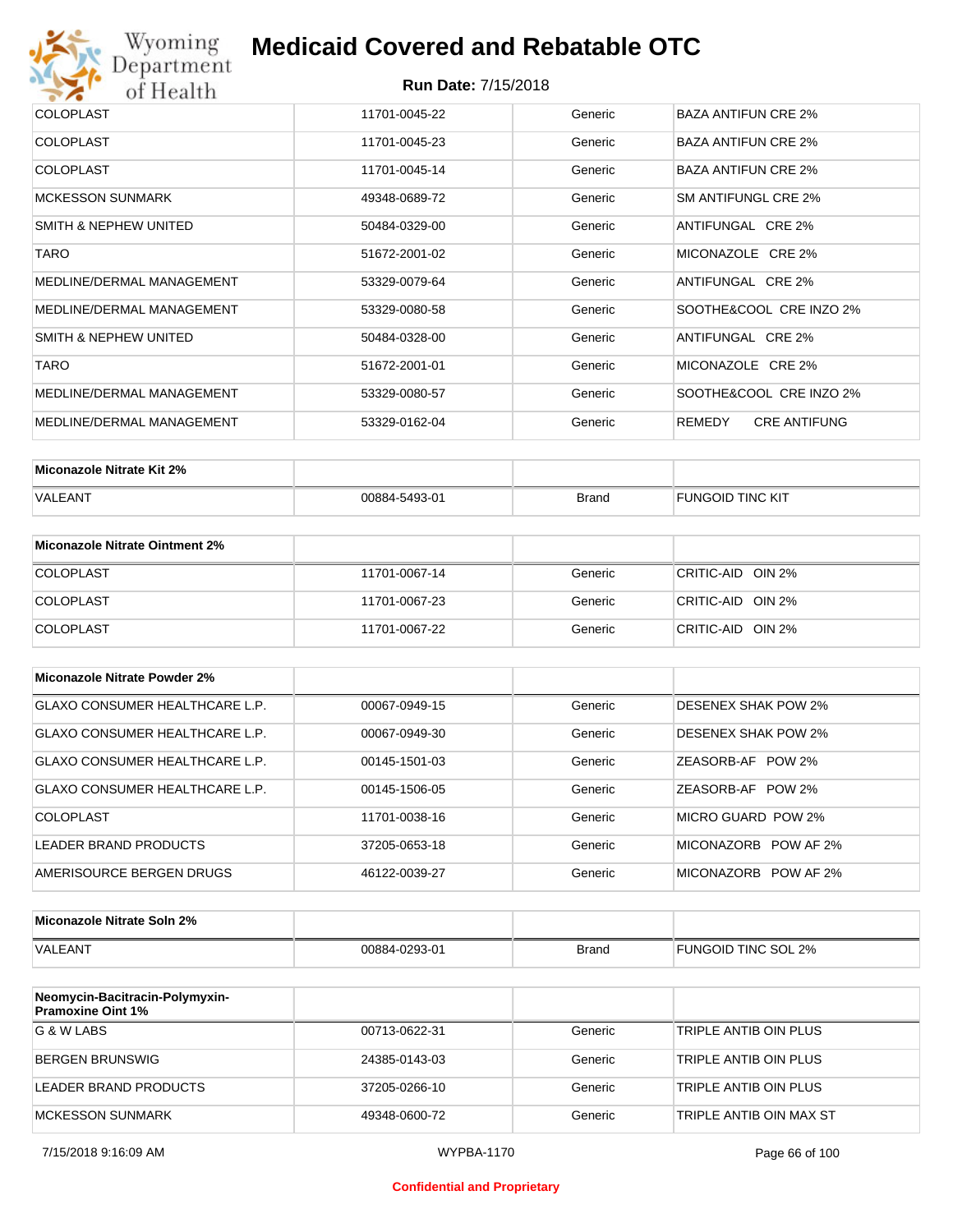| Wyoming<br>Department | <b>Medicaid Covered and Rebatable OTC</b> |         |                         |  |
|-----------------------|-------------------------------------------|---------|-------------------------|--|
| of Health             | <b>Run Date: 7/15/2018</b>                |         |                         |  |
| <b>TARO</b>           | 51672-2027-01                             | Generic | TRIPLE ANTIB OIN PLUS   |  |
| <b>TARO</b>           | 51672-2027-02                             | Generic | TRIPLE ANTIB OIN PLUS   |  |
| <b>MCKESSON</b>       | 62011-0099-01                             | Generic | TRIPLE ANTIB OIN MAX ST |  |

| Neomycin-Polymyxin w/ Pramoxine Cream<br>1% |               |         |                              |
|---------------------------------------------|---------------|---------|------------------------------|
| MCKESSON SUNMARK                            | 49348-0690-69 | Generic | <b>SM ANTIBIOTI CRE PLUS</b> |
|                                             |               |         |                              |
| <b>Permethrin Creme Rinse 1%</b>            |               |         |                              |

| Fermethin Creme Rinse 176 |               |         |                           |
|---------------------------|---------------|---------|---------------------------|
| AMERISOURCE BERGEN DRUGS  | 46122-0108-46 | 3eneric | LIQ 1%<br>TRTMNT<br>LICE. |

| <b>Permethrin Lotion 1%</b> |               |         |                                       |
|-----------------------------|---------------|---------|---------------------------------------|
| ACTAVIS MID ATLANTIC        | 00472-5242-67 | Generic | PERMETHRIN LOT 1%                     |
| ACTAVIS MID ATLANTIC        | 00472-5242-69 | Generic | PERMETHRIN LOT 1%                     |
| <b>MCKESSON SUNMARK</b>     | 49348-0460-30 | Generic | <b>LOT TREATMNT</b><br><b>SM LICE</b> |
| <b>MCKESSON SUNMARK</b>     | 49348-0460-34 | Generic | <b>SM LICE</b><br><b>LOT TREATMNT</b> |
| <b>MCKESSON</b>             | 62011-0112-01 | Generic | LICE TREATME LOT 1%                   |

| <b>Pyreth-Piperonyl Butox Sham-Permeth</b><br>Aero-Nit Remover Gel Kit |               |         |                        |
|------------------------------------------------------------------------|---------------|---------|------------------------|
| BERGEN BRUNSWIG                                                        | 24385-0634-23 | Generic | <b>GNP LICE</b><br>KIT |
| LEADER BRAND PRODUCTS                                                  | 37205-0519-02 | Generic | LICE SOLN KIT          |

| Pyrethrins-Piperonyl Butoxide Lig 0.33-4% |               |         |                          |
|-------------------------------------------|---------------|---------|--------------------------|
| LEADER BRAND PRODUCTS                     | 37205-0285-16 | Generic | LICE TRTMNT LIQ CRM RNSE |

| <b>Pyrethrins-Piperonyl Butoxide Shampoo</b><br>$0.33 - 4%$ |               |         |                          |
|-------------------------------------------------------------|---------------|---------|--------------------------|
| PERRIGO PHARMACEUTICALS                                     | 00113-0866-26 | Generic | LICE KILLING SHA 0.33-4% |
| MAJOR PHARMACEUTICALS                                       | 00904-2528-20 | Generic | LICE KILLING SHA 0.33-4% |
| BERGEN BRUNSWIG                                             | 24385-0116-03 | Generic | LICE TREATMT SHA 0.33-4% |
| LEADER BRAND PRODUCTS                                       | 37205-0165-26 | Generic | LICE KILLING SHA 0.33-4% |
| <b>MCKESSON SUNMARK</b>                                     | 49348-0443-34 | Generic | LICE KILLING SHA 0.33-4% |
| <b>MCKESSON</b>                                             | 62011-0119-02 | Generic | LICE KILLING SHA 0.33-4% |

| <b>⊺Terbinafine Gel 1%</b>           |               |              |                    |
|--------------------------------------|---------------|--------------|--------------------|
| <b>GLAXO CONSUMER HEALTHCARE L.P</b> | 00067-6239-42 | <b>Brand</b> | LAMISIL ADV GEL 1% |

| Terbinafine HCI Cream 1%              |               |       |                   |
|---------------------------------------|---------------|-------|-------------------|
| <b>GLAXO CONSUMER HEALTHCARE L.P.</b> | 00067-8100-30 | Brand | LAMISIL AT CRE 1% |
| <b>GLAXO CONSUMER HEALTHCARE L.P.</b> | 00067-8100-12 | Brand | LAMISIL AT CRE 1% |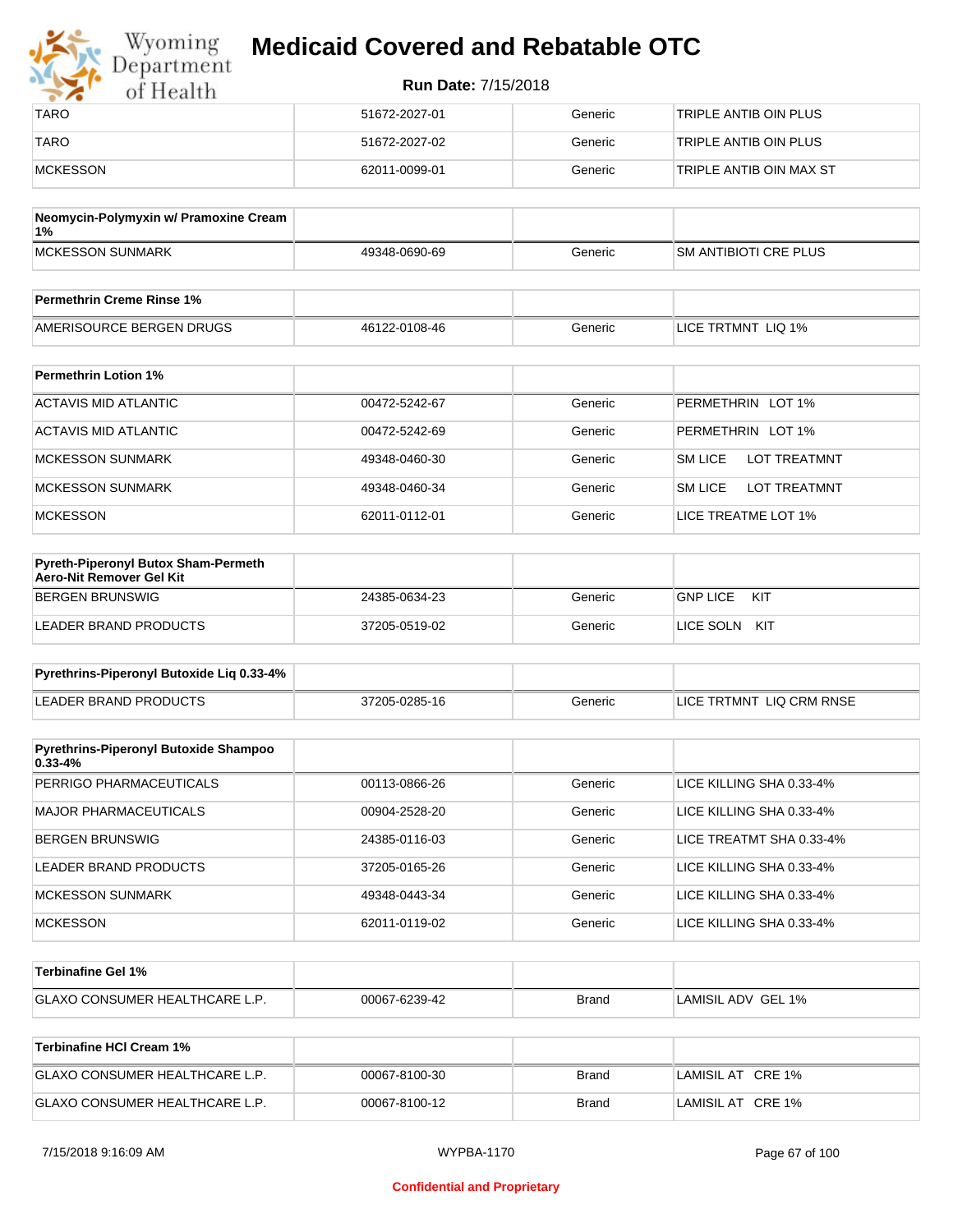| Wyoming<br><b>Medicaid Covered and Rebatable OTC</b><br>Department |                            |              |                           |  |
|--------------------------------------------------------------------|----------------------------|--------------|---------------------------|--|
| of Health                                                          | <b>Run Date: 7/15/2018</b> |              |                           |  |
| <b>GLAXO CONSUMER HEALTHCARE L.P.</b>                              | 00067-3998-42              | <b>Brand</b> | LAMISIL AT CRE 1%         |  |
| <b>GLAXO CONSUMER HEALTHCARE L.P.</b>                              | 00067-8114-12              | Brand        | LAMISIL AT CRE 1%         |  |
| <b>BERGEN BRUNSWIG</b>                                             | 24385-0524-03              | Generic      | TERBINAFINE CRE 1%        |  |
| <b>BERGEN BRUNSWIG</b>                                             | 24385-0524-05              | Generic      | <b>TERBINAFINE CRE 1%</b> |  |
| LEADER BRAND PRODUCTS                                              | 37205-0941-99              | Generic      | ATHLETE FOOT CRE AF       |  |
| <b>MCKESSON SUNMARK</b>                                            | 49348-0790-72              | Generic      | ATHLETE FOOT CRE 1%       |  |
| <b>TARO</b>                                                        | 51672-2080-01              | Generic      | TERBINAFINE CRE 1%        |  |
| <b>TARO</b>                                                        | 51672-2080-02              | Generic      | <b>TERBINAFINE CRE 1%</b> |  |

| Terbinafine HCI Soln 1%               |               |       |                   |
|---------------------------------------|---------------|-------|-------------------|
| <b>GLAXO CONSUMER HEALTHCARE L.P.</b> | 00067-6293-83 | Brand | LAMISIL AT SPR 1% |
| <b>GLAXO CONSUMER HEALTHCARE L.P.</b> | 00067-6292-83 | Brand | LAMISIL AT SPR 1% |

| Tolnaftate Aerosol 1%   |               |         |                     |
|-------------------------|---------------|---------|---------------------|
| PERRIGO PHARMACEUTICALS | 00113-0154-73 | Generic | ATH FOOT SPR AER 1% |
| LEADER BRAND PRODUCTS   | 37205-0344-66 | Generic | ANTIFUNGAL AER 1%   |

| Tolnaftate Aerosol Pow 1%      |               |         |                   |
|--------------------------------|---------------|---------|-------------------|
| GLAXO CONSUMER HEALTHCARE L.P. | 00067-6114-46 | Generic | LAMISIL AF AER 1% |
| PERRIGO PHARMACEUTICALS        | 00113-0695-90 | Generic | JOCK ITCH AER 1%  |

| <b>Tolnaftate Cream 1%</b>   |               |         |                     |
|------------------------------|---------------|---------|---------------------|
| <b>MAJOR PHARMACEUTICALS</b> | 00904-0722-36 | Generic | ANTIFUNGAL CRE 1%   |
| <b>BERGEN BRUNSWIG</b>       | 24385-0032-03 | Generic | TOLNAFTATE CRE 1%   |
| <b>PERRIGO</b>               | 45802-0032-01 | Generic | TOLNAFTATE CRE 1%   |
| <b>PERRIGO</b>               | 45802-0032-03 | Generic | TOLNAFTATE CRE 1%   |
| LEADER BRAND PRODUCTS        | 37205-0197-10 | Generic | ANTIFUNGAL CRE 1%   |
| <b>MCKESSON SUNMARK</b>      | 49348-0155-29 | Generic | SM ANTIFUNGL CRE 1% |
| <b>TARO</b>                  | 51672-2020-01 | Generic | TOLNAFTATE CRE 1%   |
| <b>TARO</b>                  | 51672-2020-02 | Generic | TOLNAFTATE CRE 1%   |
| CHAIN DRUG MARKETING ASSOC   | 63868-0104-46 | Generic | TOLNAFTATE CRE 1%   |

| Tolnaftate Powder 1%  |               |         |                     |
|-----------------------|---------------|---------|---------------------|
| RUGBY LABORATORIES    | 00536-5150-26 | Generic | IANTI-FUNGAL POW 1% |
| MAJOR PHARMACEUTICALS | 00904-0726-45 | Generic | TOLNAFTATE POW 1%   |

| Tolnaftate Soln 1%             |               |         |                      |
|--------------------------------|---------------|---------|----------------------|
| <b>PERRIGO PHARMACEUTICALS</b> | 45802-0701-11 | Generic | SOL 1%<br>TOLNAFTATE |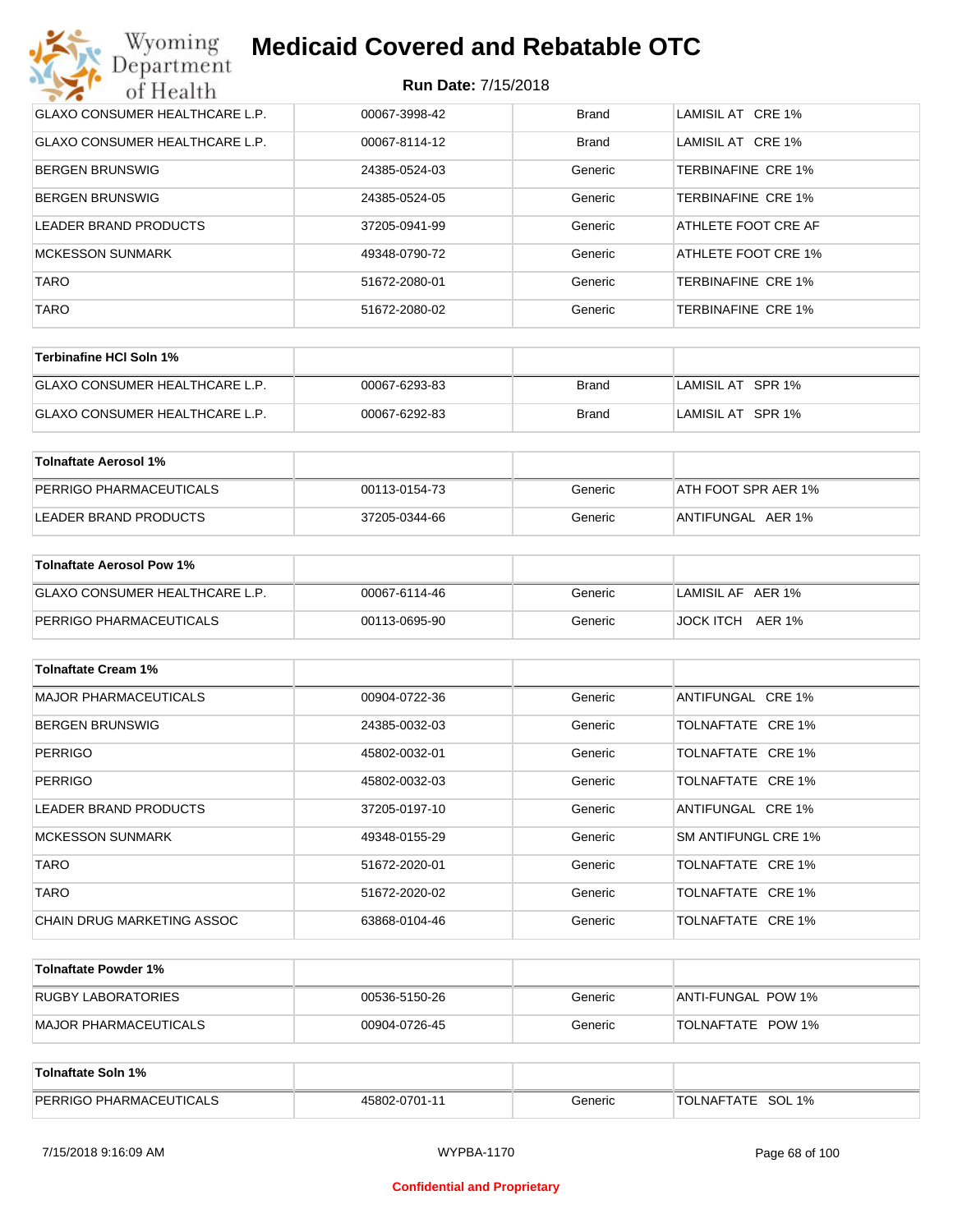

**GASTROINTESTINAL AGENTS - MISC.**

Wyoming<br>Department

of Health

| Calcium Acetate (Phosphate Binder) Tab<br>667 MG |               |              |                              |
|--------------------------------------------------|---------------|--------------|------------------------------|
| NEPHRO-TECH                                      | 59528-0331-02 | Generic      | <b>CALPHRON</b><br>TAB 667MG |
|                                                  |               |              |                              |
| Simethicone Cap 125 MG                           |               |              |                              |
| <b>GLAXO CONSUMER HEALTHCARE L.P.</b>            | 00067-6275-20 | Generic      | GAS-X<br><b>CAP 125MG</b>    |
| GLAXO CONSUMER HEALTHCARE L.P.                   | 00067-6275-10 | Generic      | GAS-X<br><b>CAP 125MG</b>    |
| GLAXO CONSUMER HEALTHCARE L.P.                   | 00067-6275-50 | Generic      | GAS-X<br><b>CAP 125MG</b>    |
| GLAXO CONSUMER HEALTHCARE L.P.                   | 00067-6275-72 | Generic      | GAS-X<br><b>CAP 125MG</b>    |
| <b>GLAXO CONSUMER HEALTHCARE L.P.</b>            | 00067-6275-82 | Generic      | GAS-X<br><b>CAP 125MG</b>    |
| PERRIGO PHARMACEUTICALS                          | 00113-0428-60 | Generic      | GAS RELIEF CAP 125MG         |
| <b>MAJOR PHARMACEUTICALS</b>                     | 00904-5458-46 | Generic      | <b>GAS FREE</b><br>CAP 125MG |
| <b>BERGEN BRUNSWIG</b>                           | 24385-0428-65 | Generic      | GAS RELIEF CAP 125MG         |
| <b>TOPCO</b>                                     | 36800-0428-71 | Generic      | GAS RELIEF CAP 125MG         |
| <b>TOPCO</b>                                     | 36800-0428-60 | Generic      | GAS RELIEF CAP 125MG         |
| LEADER BRAND PRODUCTS                            | 37205-0295-65 | Generic      | GAS RELIEF CAP 125MG         |
| <b>MCKESSON</b>                                  | 62011-0160-01 | Generic      | GAS RELIEF CAP 125MG         |
|                                                  |               |              |                              |
| Simethicone Cap 180 MG                           |               |              |                              |
| GLAXO CONSUMER HEALTHCARE L.P.                   | 00067-6274-50 | Generic      | GAS-X<br>CAP 180MG           |
| GLAXO CONSUMER HEALTHCARE L.P.                   | 00067-6274-18 | Generic      | GAS-X<br>CAP 180MG           |
| PERRIGO PHARMACEUTICALS                          | 00113-0657-72 | Generic      | GAS RELIEF CAP 180MG         |
| <b>RUGBY LABORATORIES</b>                        | 00536-3604-08 | Generic      | SIMETHICONE CAP 180MG        |
| <b>MAJOR PHARMACEUTICALS</b>                     | 00904-5572-52 | Generic      | GAS RELIEF CAP 180MG         |
| <b>BERGEN BRUNSWIG</b>                           | 24385-0460-72 | Generic      | CAP 180MG<br>ANTI-GAS        |
| LEADER BRAND PRODUCTS                            | 37205-0292-72 | Generic      | GAS RELIEF CAP 180MG         |
| <b>MCKESSON SUNMARK</b>                          | 49348-0489-12 | Generic      | GAS RELIEF CAP 180MG         |
|                                                  |               |              |                              |
| Simethicone Chew Tab 125 MG                      |               |              |                              |
| GLAXO CONSUMER HEALTHCARE L.P.                   | 00067-0117-48 | <b>Brand</b> | GAS-X EX-STR CHW 125MG       |
| GLAXO CONSUMER HEALTHCARE L.P.                   | 00067-0117-18 | <b>Brand</b> | GAS-X EX-STR CHW 125MG       |
| GLAXO CONSUMER HEALTHCARE L.P.                   | 00067-0129-18 | <b>Brand</b> | GAS-X EX-STR CHW 125MG       |

7/15/2018 9:16:09 AM WYPBA-1170 Page 69 of 100

PAR PHARMACEUTICAL **DOG03-0211-20** OS03-0211-20 Generic MYTAB GAS CHW 125MG RUGBY LABORATORIES 
and the oots36-1020-08 (Generic CHW 125MG USBN 125MG SELECT BRAND 15127-0157-08 Generic SB GAS RELF CHW 125MG BERGEN BRUNSWIG <br>24385-0307-89 Generic GNP GAS RELF CHW 125MG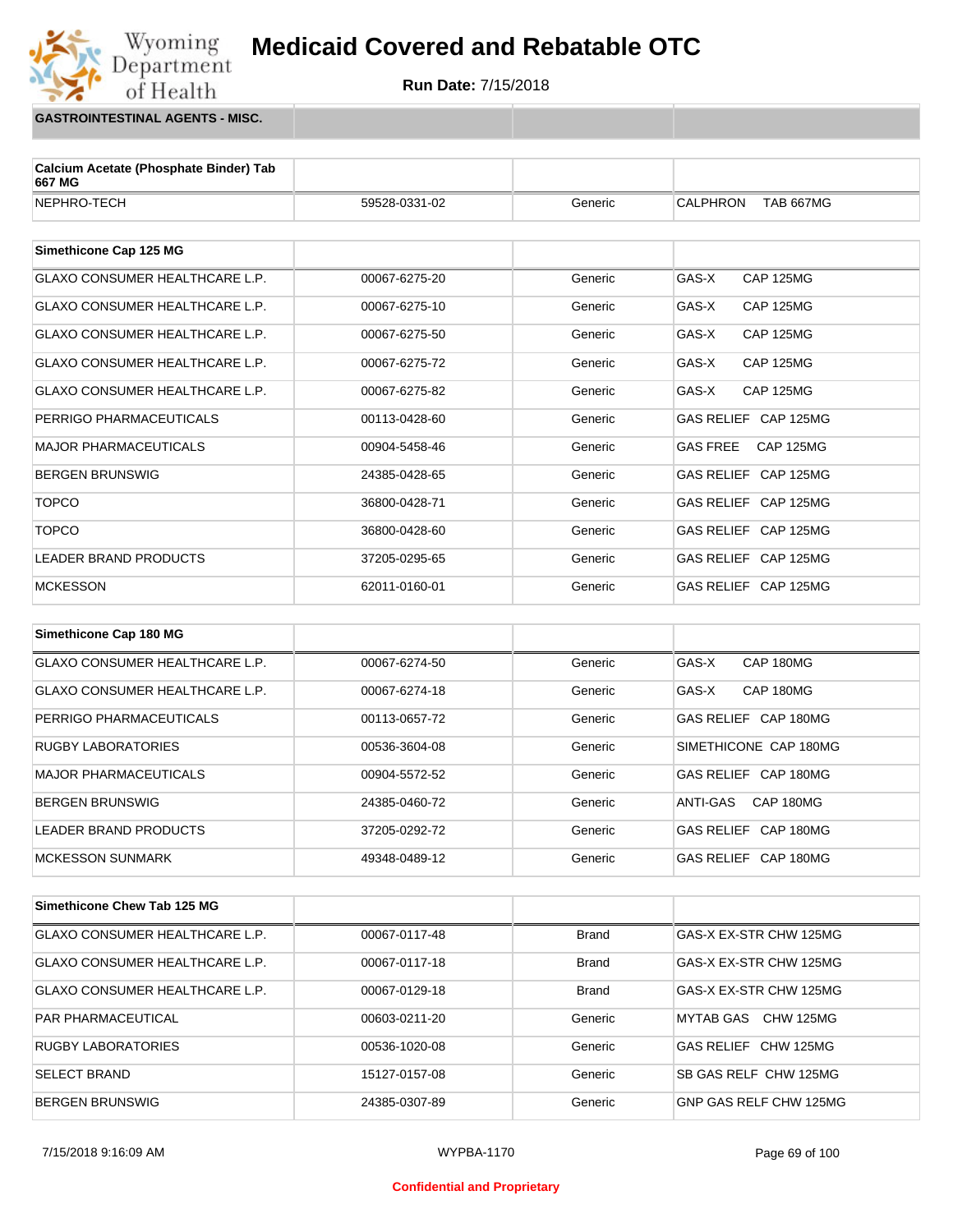| Wyoming<br><b>Medicaid Covered and Rebatable OTC</b><br>Department |                            |         |                       |  |
|--------------------------------------------------------------------|----------------------------|---------|-----------------------|--|
| of Health                                                          | <b>Run Date: 7/15/2018</b> |         |                       |  |
| MCKESSON SUNMARK                                                   | 49348-0863-48              | Generic | SM GAS REL CHW 125MG  |  |
| <b>MCKESSON</b>                                                    | 62011-0189-01              | Generic | HM GAS RELF CHW 125MG |  |

| Simethicone Chew Tab 80 MG            |               |              |                       |
|---------------------------------------|---------------|--------------|-----------------------|
| <b>GLAXO CONSUMER HEALTHCARE L.P.</b> | 00067-0113-36 | <b>Brand</b> | GAS-X<br>CHW 80MG     |
| <b>GLAXO CONSUMER HEALTHCARE L.P.</b> | 00067-0116-36 | <b>Brand</b> | GAS-X<br>CHW 80MG     |
| <b>RUGBY LABORATORIES</b>             | 00536-1019-01 | Generic      | GAS RELIEF CHW 80MG   |
| <b>PAR PHARMACEUTICAL</b>             | 00603-0210-21 | Generic      | MYTAB GAS CHW 80MG    |
| <b>MAJOR PHARMACEUTICALS</b>          | 00904-5068-60 | Generic      | MI-ACID GAS CHW 80MG  |
| <b>BERGEN BRUNSWIG</b>                | 24385-0118-78 | Generic      | GNP GAS RELF CHW 80MG |
| <b>LEADER BRAND PRODUCTS</b>          | 37205-0112-78 | Generic      | GAS RELIEF CHW 80MG   |
| MCKESSON SUNMARK                      | 49348-0509-07 | Generic      | SM GAS RELF CHW 80MG  |
| <b>MCKESSON</b>                       | 62011-0138-01 | Generic      | HM GAS RELF CHW 80MG  |

| Simethicone Susp 40 MG/0.6ML |               |         |                          |
|------------------------------|---------------|---------|--------------------------|
| PERRIGO PHARMACEUTICALS      | 00113-0882-10 | Generic | SIMETHICONE DRO 20/0.3ML |
| <b>RUGBY LABORATORIES</b>    | 00536-2220-75 | Generic | GAS RELIEF DRO 20/0.3ML  |
| <b>PAR PHARMACEUTICALS</b>   | 00603-0894-50 | Generic | SIMETHICONE DRO 40/0.6ML |
| <b>MAJOR PHARMACEUTICALS</b> | 00904-5894-30 | Generic | GAS RELIEF DRO 20/0.3ML  |
| <b>SELECT BRAND</b>          | 15127-0042-17 | Generic | GAS RELIEF DRO 40/0.6ML  |
| <b>TOPCO</b>                 | 36800-0882-10 | Generic | GAS RELIEF DRO 40/0.6ML  |
| <b>LEADER BRAND PRODUCTS</b> | 37205-0119-10 | Generic | SIMETHICONE DRO 40/0.6ML |
| AMERISOURCE BERGEN DRUGS     | 46122-0051-03 | Generic | GAS RELIEF DRO 20/0.3ML  |
| <b>MCKESSON SUNMARK</b>      | 49348-0740-27 | Generic | GAS RELIEF DRO 20/0.3ML  |
| <b>MCKESSON</b>              | 62011-0139-01 | Generic | GAS RELIEF DRO 40/0.6ML  |
| <b>MCKESSON</b>              | 62011-0187-01 | Generic | GAS RELIEF DRO 20/0.3ML  |
| <b>HEMATOPOIETIC AGENTS</b>  |               |         |                          |

| Carbonyl Iron Susp 15 MG/1.25ML<br>(Elemental Iron) |               |         |                 |             |
|-----------------------------------------------------|---------------|---------|-----------------|-------------|
| <b>CENTURION LABS</b>                               | 23359-0012-04 | Generic | <b>WEE CARE</b> | SUS 15/1.25 |

| <b>Polysaccharide Iron Complex Cap 150 MG</b><br>(Iron Equivalent) |               |         |                |
|--------------------------------------------------------------------|---------------|---------|----------------|
| NNODUM CORPORATION                                                 | 63044-0203-01 | Generic | IFEREX 150 CAP |
| NNODUM CORPORATION                                                 | 63044-0203-61 | Generic | IFEREX 150 CAP |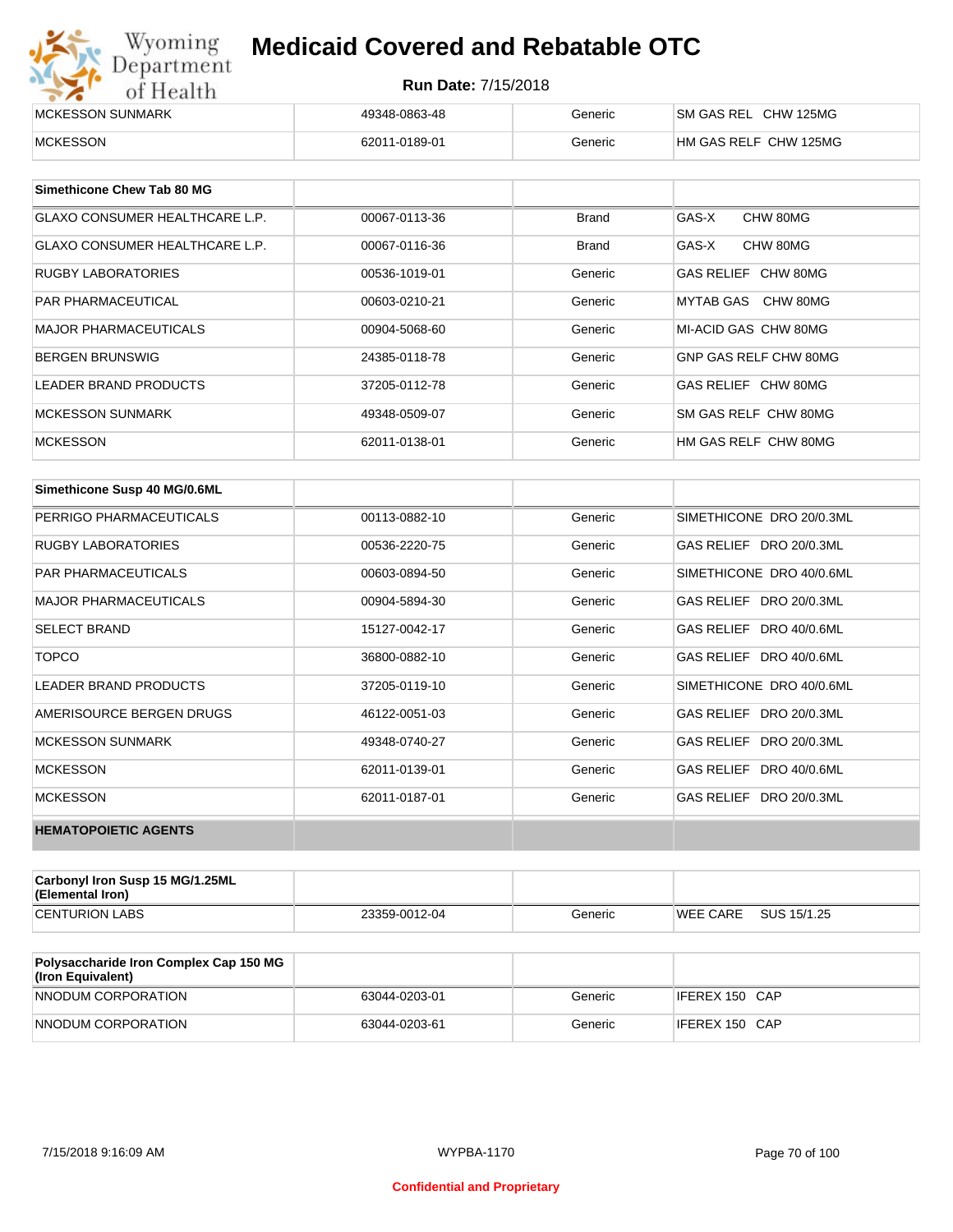

**Run Date:** 7/15/2018

| *Sodium Phosphates - Enema***                                      |               |              |                                   |
|--------------------------------------------------------------------|---------------|--------------|-----------------------------------|
| FLEET PHARMACEUTICALS                                              | 00132-0201-40 | <b>Brand</b> | <b>FLEET</b><br><b>ENE</b>        |
| FLEET PHARMACEUTICALS                                              | 00132-0201-45 | Brand        | <b>FLEET</b><br><b>ENE</b>        |
| FLEET PHARMACEUTICALS                                              | 00132-0202-20 | Brand        | <b>FLEET</b><br><b>ENE PED</b>    |
| FLEET PHARMACEUTICALS                                              | 00132-0201-42 | <b>Brand</b> | <b>FLEET</b><br><b>ENE</b>        |
| RUGBY LABORATORIES                                                 | 00536-7415-51 | Generic      | ENEMA READY- ENE-TO-USE           |
| <b>MAJOR PHARMACEUTICALS</b>                                       | 00904-6320-78 | Generic      | ENEMA READY- ENE-TO-USE           |
| BERGEN BRUNSWIG                                                    | 24385-0039-36 | Generic      | GNP ENEMA ENE                     |
| <b>TOPCO</b>                                                       | 36800-0002-36 | Generic      | <b>ENEMA</b><br><b>ENE SINGLE</b> |
| <b>TOPCO</b>                                                       | 36800-0002-02 | Generic      | <b>ENEMA</b><br><b>ENE SINGLE</b> |
| AMERISOURCE BERGEN DRUGS                                           | 46122-0161-36 | Generic      | <b>GNP ENEMA ENE</b>              |
| <b>MCKESSON SUNMARK</b>                                            | 49348-0864-20 | Generic      | <b>SM ENEMA</b><br>ENE            |
| AMERISOURCE BERGEN DRUGS                                           | 46122-0161-28 | Generic      | <b>GNP ENEMA</b><br><b>ENE</b>    |
| <b>MCKESSON</b>                                                    | 62011-0154-01 | Generic      | HM ENEMA<br>ENE                   |
| <b>MCKESSON</b>                                                    | 62011-0191-01 | Generic      | HM ENEMA<br>ENE R-T-U             |
| <b>MCKESSON</b>                                                    | 62011-0191-02 | Generic      | HM ENEMA<br>ENE R-T-U             |
|                                                                    |               |              |                                   |
| <b>Benzocaine-Docusate Sodium Rectal</b><br><b>Enema 20-283 MG</b> |               |              |                                   |
| ENEMEEZ                                                            | 17433-9877-03 | <b>Brand</b> | ENEMEEZ PLUS ENE 20-283           |
| ENEMEEZ                                                            | 17433-9883-05 | Brand        | DOCUSOL PLUS ENE 20-283           |
|                                                                    |               |              |                                   |
| <b>Bisacodyl Enema 10 MG/30ML</b>                                  |               |              |                                   |
| FLEET PHARMACEUTICALS                                              | 00132-0703-36 | <b>Brand</b> | FLEET BISACO ENE 10/30ML          |
|                                                                    |               |              |                                   |
| <b>Bisacodyl Suppos 10 MG</b>                                      |               |              |                                   |
| RUGBY LABORATORIES                                                 | 00536-1355-01 | Generic      | LAXATIVE<br>SUP 10MG              |
| RUGBY LABORATORIES                                                 | 00536-1355-12 | Generic      | LAXATIVE<br>SUP 10MG              |
| G & W LABS                                                         | 00713-0109-05 | Generic      | BISAC-EVAC SUP 10MG               |
| G & W LABS                                                         | 00713-0109-08 | Generic      | BISAC-EVAC SUP 10MG               |
| <b>PERRIGO</b>                                                     | 00574-7050-12 | Generic      | BISACODYL<br>SUP 10MG             |
| <b>PERRIGO</b>                                                     | 00574-7050-50 | Generic      | BISACODYL<br>SUP 10MG             |

G & W LABS **COMPUTER COMPUTER SIDE CONTROL** CONTROL OUT-13-0109-01 Generic BISAC-EVAC SUP 10MG G & W LABS **COMPLETE SETS** ON THE CONTRACTOR OF THE CONTRACTOR OF THE GENERAL BISAC-EVAC SUP 10MG G & W LABS **CONFIDENT CONTROL** 00713-0109-12 **Generic** BISAC-EVAC SUP 10MG G & W LABS **CONFERENT CONTRACTS** CONTRACTS AND CONTROL OUT 10 ON GENERAL GENERAL CONTRACTS GENERAL GENERAL CONTR<br>
Generic BISAC-EVAC SUP 10 MG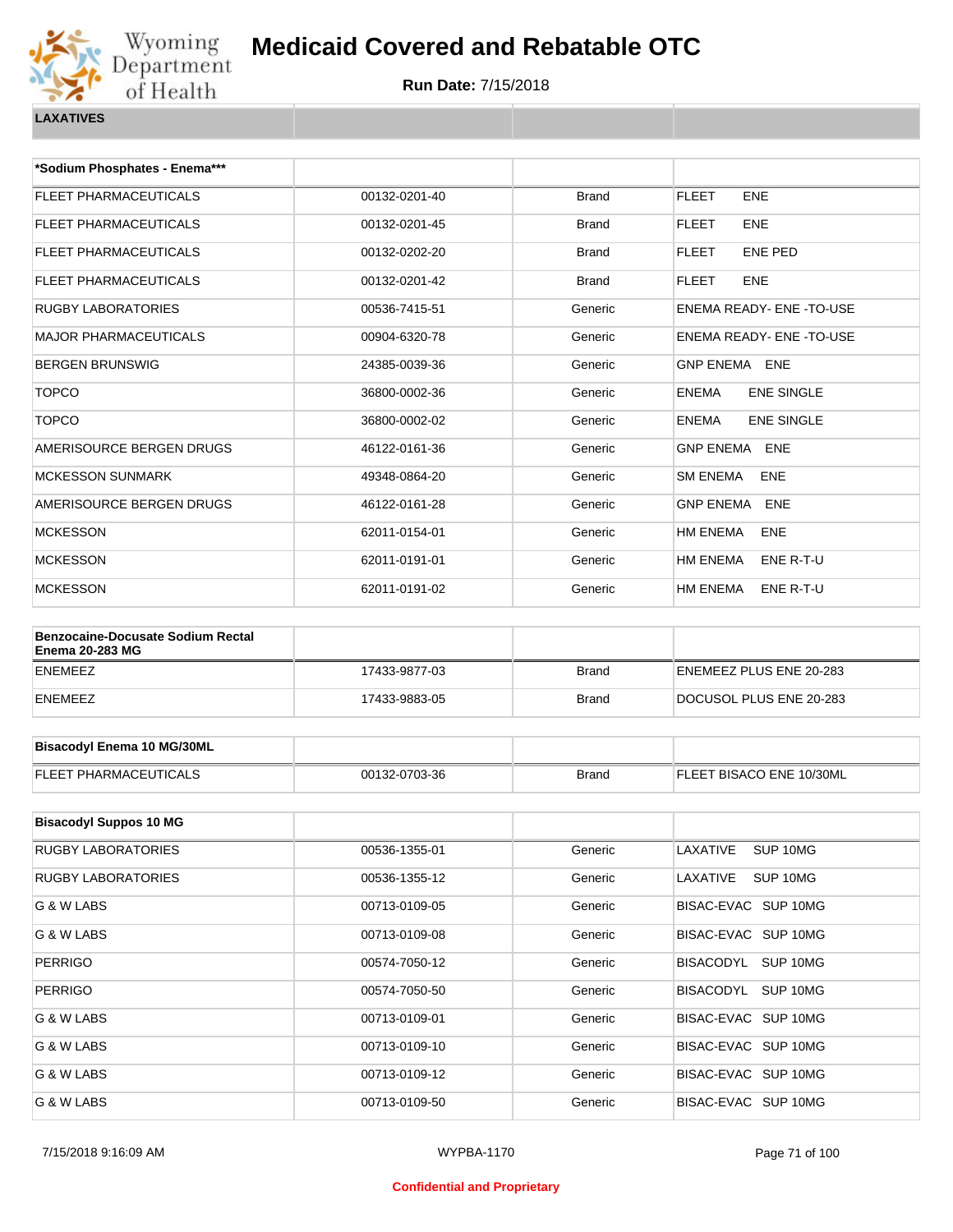#### **Run Date:** 7/15/2018

| Wyoming<br>Department      | <b>Medicaid Covered and Rebatable OTC</b> |         |                             |  |  |
|----------------------------|-------------------------------------------|---------|-----------------------------|--|--|
| of Health                  | <b>Run Date: 7/15/2018</b>                |         |                             |  |  |
| MAJOR PHARMACEUTICALS      | 00904-5058-12                             | Generic | <b>BISCOLAX</b><br>SUP 10MG |  |  |
| MAJOR PHARMACEUTICALS      | 00904-5058-60                             | Generic | SUP 10MG<br><b>BISCOLAX</b> |  |  |
| CHAIN DRUG MARKETING ASSOC | 63868-0328-08                             | Generic | QC LAXATIVE SUP 10MG        |  |  |

| <b>Bisacodyl Tab Delayed Release 5 MG</b> |               |         |                                |
|-------------------------------------------|---------------|---------|--------------------------------|
| <b>FLEET PHARMACEUTICALS</b>              | 00132-0704-02 | Generic | FLEET LAXATI TAB 5MG EC        |
| <b>RUGBY LABORATORIES</b>                 | 00536-3381-10 | Generic | STIM LAXAT TAB 5MG EC          |
| <b>RUGBY LABORATORIES</b>                 | 00536-3381-01 | Generic | STIM LAXAT TAB 5MG EC          |
| <b>PAR PHARMACEUTICALS</b>                | 00603-2483-21 | Generic | BISACODYL TAB 5MG EC           |
| <b>MAJOR PHARMACEUTICALS</b>              | 00904-6407-61 | Generic | BISACODYL TAB 5MG EC           |
| <b>MAJOR PHARMACEUTICALS</b>              | 00904-7927-17 | Generic | BISACODYL TAB 5MG EC           |
| <b>MAJOR PHARMACEUTICALS</b>              | 00904-7927-60 | Generic | BISACODYL TAB 5MG EC           |
| <b>MAJOR PHARMACEUTICALS</b>              | 00904-7927-80 | Generic | BISACODYL TAB 5MG EC           |
| <b>SELECT BRAND</b>                       | 15127-0178-07 | Generic | SB BISACODYL TAB 5MG EC        |
| <b>BERGEN BRUNSWIG</b>                    | 24385-0903-63 | Generic | <b>GNP LAXATIVE TAB 5MG EC</b> |
| <b>TOPCO</b>                              | 36800-0174-65 | Generic | WOMANS LAXAT TAB 5MG EC        |
| <b>BERGEN BRUNSWIG</b>                    | 24385-0193-65 | Generic | <b>GNP LAXATIVE TAB 5MG EC</b> |
| <b>BERGEN BRUNSWIG</b>                    | 24385-0903-78 | Generic | GNP BISA-LAX TAB 5MG EC        |
| <b>TOPCO</b>                              | 36800-0086-63 | Generic | LAXATIVE<br>TAB 5MG EC         |
| <b>LEADER BRAND PRODUCTS</b>              | 37205-0298-65 | Generic | FEMININE LAX TAB 5MG EC        |
| <b>MCKESSON SUNMARK</b>                   | 49348-0920-44 | Generic | WOMENS LAXAT TAB 5MG EC        |
| <b>MCKESSON SUNMARK</b>                   | 49348-0599-05 | Generic | SM LAXATIVE TAB 5MG EC         |
| <b>LEADER BRAND PRODUCTS</b>              | 37205-0128-63 | Generic | BISACODYL TAB 5MG EC           |
| <b>TIME-CAP LABS</b>                      | 49483-0003-10 | Generic | BISACODYL TAB 5MG EC           |
| <b>TIME-CAP LABS</b>                      | 49483-0003-01 | Generic | BISACODYL TAB 5MG EC           |
| <b>AUBURN PHARMACEUTICAL</b>              | 62107-0030-10 | Generic | <b>DUCODYL</b><br>TAB 5MG EC   |
| <b>MCKESSON</b>                           | 62011-0159-01 | Generic | HM LAXATIVE TAB 5MG EC         |
| <b>AUBURN PHARMACEUTICAL</b>              | 62107-0030-01 | Generic | <b>DUCODYL</b><br>TAB 5MG EC   |

| Calcium Polycarbophil Tab 625 MG |               |         |                                      |
|----------------------------------|---------------|---------|--------------------------------------|
| PERRIGO PHARMACEUTICALS          | 00113-0477-75 | Generic | FIBER LAXATV TAB 625MG               |
| KONSYL PHARMACEUTICAL            | 00224-0500-80 | Generic | KONSYL FIBER TAB 625MG               |
| KONSYL PHARMACEUTICAL            | 00224-0500-90 | Generic | KONSYL FIBER TAB 625MG               |
| <b>RUGBY LABORATORIES</b>        | 00536-4306-05 | Generic | <b>TAB 625MG</b><br>FIBER-LAX        |
| <b>RUGBY LABORATORIES</b>        | 00536-4306-08 | Generic | <b>TAB 625MG</b><br>FIBER-LAX        |
| RUGBY LABORATORIES               | 00536-4306-11 | Generic | <b>TAB 625MG</b><br><b>FIBER-LAX</b> |
| <b>MAJOR PHARMACEUTICALS</b>     | 00904-2500-91 | Generic | <b>FIBER</b><br><b>TAB 625MG</b>     |

#### **Confidential and Proprietary**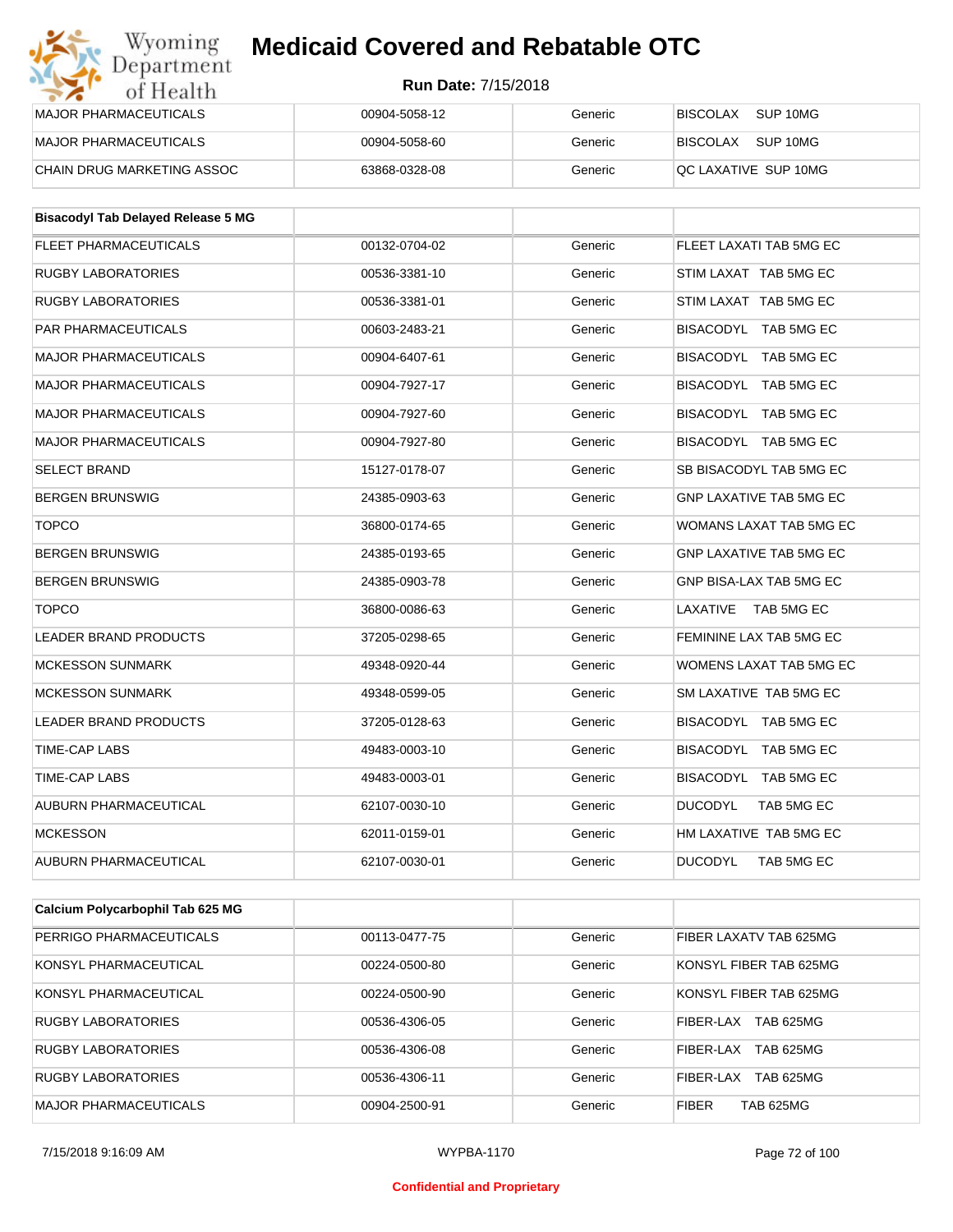

| $\bullet$ $\bullet$<br>0111001111 |               |         |                             |
|-----------------------------------|---------------|---------|-----------------------------|
| <b>BERGEN BRUNSWIG</b>            | 24385-0125-76 | Generic | FIBER-CAPS TAB 625MG        |
| <b>TOPCO</b>                      | 36800-0477-92 | Generic | FIBER LAXATV TAB 625MG      |
| <b>TOPCO</b>                      | 36800-0477-75 | Generic | FIBER LAXATV TAB 625MG      |
| <b>MCKESSON SUNMARK</b>           | 49348-0759-13 | Generic | FIBER LAXATV TAB 625MG      |
| <b>LEADER BRAND PRODUCTS</b>      | 37205-0213-75 | Generic | FIBER LAXATV TAB 625MG      |
| Castor Oil 100%                   |               |         |                             |
| <b>MCKESSON SUNMARK</b>           | 49348-0016-36 | Generic | SM CASTOR OIL 100%          |
| Docusate Calcium Cap 240 MG       |               |         |                             |
| <b>RUGBY LABORATORIES</b>         | 00536-1065-01 | Generic | STOOL SOFTNR CAP 240MG      |
| <b>RUGBY LABORATORIES</b>         | 00536-1065-05 | Generic | STOOL SOFTNR CAP 240MG      |
| <b>MAJOR PHARMACEUTICALS</b>      | 00904-6459-59 | Generic | KAO-TIN<br>CAP 240MG        |
| <b>MAJOR PHARMACEUTICALS</b>      | 00904-5779-60 | Generic | KAO-TIN<br>CAP 240MG        |
| <b>MAJOR PHARMACEUTICALS</b>      | 00904-5779-40 | Generic | KAO-TIN<br><b>CAP 240MG</b> |
| <b>RUGBY LABORATORIES</b>         | 00536-3755-01 | Generic | STOOL SOFTNR CAP 240MG      |
| <b>RUGBY LABORATORIES</b>         | 00536-3755-05 | Generic | STOOL SOFTNR CAP 240MG      |
| <b>RUGBY LABORATORIES</b>         | 00536-3755-10 | Generic | STOOL SOFTNR CAP 240MG      |
| <b>BERGEN BRUNSWIG</b>            | 24385-0435-78 | Generic | DOCUSATE CAL CAP 240MG      |
| <b>MCKESSON SUNMARK</b>           | 49348-0280-10 | Generic | DOCUSATE CAL CAP 240MG      |

| Docusate Sodium Cap 100 MG   |               |         |                              |
|------------------------------|---------------|---------|------------------------------|
| PERRIGO PHARMACEUTICALS      | 00113-0486-72 | Generic | STOOL SOFTNR CAP 100MG       |
| <b>FLEET PHARMACEUTICALS</b> | 00132-0751-60 | Generic | CAP 100MG<br>SOF-LAX         |
| <b>RUGBY LABORATORIES</b>    | 00536-1062-29 | Generic | STOOL SOFTNR CAP 100MG       |
| <b>RUGBY LABORATORIES</b>    | 00536-1062-10 | Generic | STOOL SOFTNR CAP 100MG       |
| <b>RUGBY LABORATORIES</b>    | 00536-3756-10 | Generic | STOOL SOFTNR CAP 100MG       |
| <b>PAR PHARMACEUTICALS</b>   | 00603-0150-21 | Generic | <b>DOCQLACE</b><br>CAP 100MG |
| <b>PAR PHARMACEUTICALS</b>   | 00603-0150-32 | Generic | <b>DOCQLACE</b><br>CAP 100MG |
| <b>MAJOR PHARMACEUTICALS</b> | 00904-6457-80 | Generic | CAP 100MG<br><b>DOK</b>      |
| <b>MAJOR PHARMACEUTICALS</b> | 00904-2244-61 | Generic | <b>DOK</b><br>CAP 100MG      |
| <b>RUGBY LABORATORIES</b>    | 00536-3756-01 | Generic | STOOL SOFTNR CAP 100MG       |
| <b>SELECT BRAND</b>          | 15127-0288-10 | Generic | DOCUSATE SOD CAP 100MG       |
| <b>MAJOR PHARMACEUTICALS</b> | 00904-6457-60 | Generic | <b>DOK</b><br>CAP 100MG      |
| <b>MAJOR PHARMACEUTICALS</b> | 00904-7889-59 | Generic | <b>DOK</b><br>CAP 100MG      |
| <b>MAJOR PHARMACEUTICALS</b> | 00904-7889-80 | Generic | CAP 100MG<br>DOK.            |
| PHARBEST PHARMACEUTICALS     | 16103-0384-11 | Generic | DOCUSATE SOD CAP 100MG       |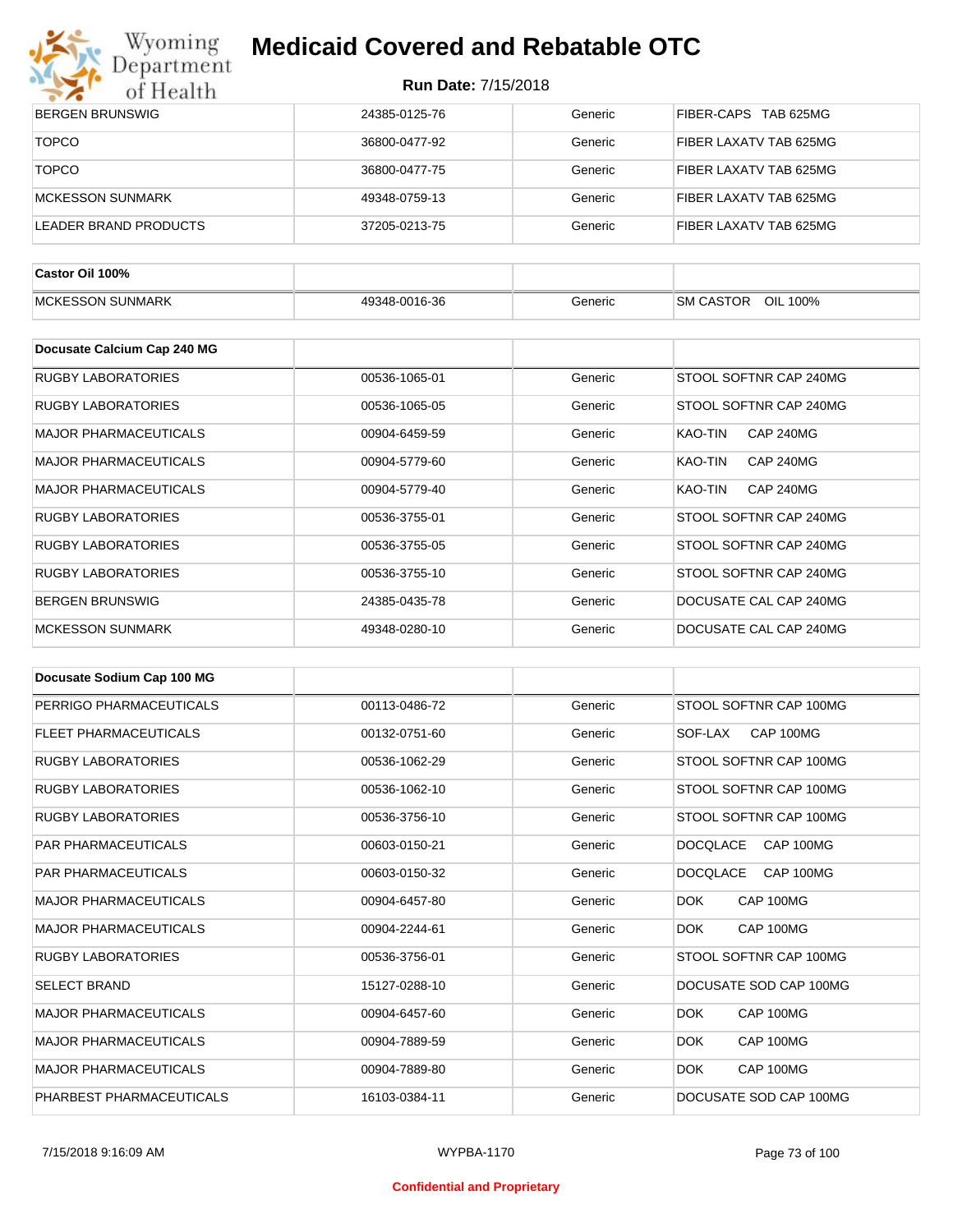#### **Run Date:** 7/15/2018

| Wyoming<br><b>Medicaid Covered and Rebatable OTC</b><br>Department |                            |              |                             |  |
|--------------------------------------------------------------------|----------------------------|--------------|-----------------------------|--|
| of Health                                                          | <b>Run Date: 7/15/2018</b> |              |                             |  |
| <b>MAJOR PHARMACEUTICALS</b>                                       | 00904-7889-60              | Generic      | DOK.<br>CAP 100MG           |  |
| PHARBEST PHARMACEUTICALS                                           | 16103-0384-08              | Generic      | DOCUSATE SOD CAP 100MG      |  |
| <b>TOPCO</b>                                                       | 36800-0486-72              | Generic      | STOOL SOFTNR CAP 100MG      |  |
| <b>TOPCO</b>                                                       | 36800-0486-78              | Generic      | STOOL SOFTNR CAP 100MG      |  |
| <b>BERGEN BRUNSWIG</b>                                             | 24385-0436-78              | Generic      | STOOL SOFTNR CAP 100MG      |  |
| PERRIGO PHARMACEUTICALS                                            | 45802-0486-78              | Generic      | DOCUSATE SOD CAP 100MG      |  |
| AMERISOURCE BERGEN DRUGS                                           | 46122-0231-72              | Generic      | STOOL SOFTNR CAP 100MG      |  |
| AMERISOURCE BERGEN DRUGS                                           | 46122-0231-78              | Generic      | STOOL SOFTNR CAP 100MG      |  |
| <b>MCKESSON SUNMARK</b>                                            | 49348-0483-10              | Generic      | STOOL SOFTNR CAP 100MG      |  |
| <b>MCKESSON SUNMARK</b>                                            | 49348-0483-19              | Generic      | STOOL SOFTNR CAP 100MG      |  |
| <b>MCKESSON SUNMARK</b>                                            | 49348-0058-19              | Generic      | STOOL SOFTNR CAP 100MG      |  |
| <b>MCKESSON SUNMARK</b>                                            | 49348-0483-90              | Generic      | STOOL SOFTNR CAP 100MG      |  |
| <b>MCKESSON SUNMARK</b>                                            | 49348-0616-90              | Generic      | STOOL SOFTNR CAP 100MG      |  |
| <b>MCKESSON SUNMARK</b>                                            | 49348-0917-05              | Generic      | STOOL SOFTNR CAP 100MG      |  |
| <b>MCKESSON</b>                                                    | 62011-0163-03              | Generic      | STOOL SOFTNR CAP 100MG      |  |
| AUBURN PHARMACEUTICAL                                              | 62107-0033-01              | Generic      | <b>DOCUSIL</b><br>CAP 100MG |  |
| AUBURN PHARMACEUTICAL                                              | 62107-0033-10              | Generic      | <b>DOCUSIL</b><br>CAP 100MG |  |
| <b>MCKESSON</b>                                                    | 62011-0224-01              | Generic      | STOOL SOFTNR CAP 100MG      |  |
| <b>MCKESSON PACKAGING SERVICES</b>                                 | 63739-0478-01              | Generic      | DOCUSATE SOD CAP 100MG      |  |
| <b>MCKESSON PACKAGING SERVICES</b>                                 | 63739-0478-10              | Generic      | DOCUSATE SOD CAP 100MG      |  |
| AMERICAN HEALTH PACKAGING                                          | 62584-0683-01              | Generic      | DOCUSATE SOD CAP 100MG      |  |
| AMERICAN HEALTH PACKAGING                                          | 62584-0683-11              | Generic      | DOCUSATE SOD CAP 100MG      |  |
| SDA LABORATORIES INC                                               | 66424-0030-10              | Generic      | STOOL SOFTNR CAP 100MG      |  |
| PURDUE PRODUCTS LP                                                 | 67618-0101-10              | <b>Brand</b> | <b>COLACE</b><br>CAP 100MG  |  |
| PURDUE PRODUCTS LP                                                 | 67618-0101-52              | <b>Brand</b> | <b>COLACE</b><br>CAP 100MG  |  |
| PURDUE PRODUCTS LP                                                 | 67618-0101-30              | <b>Brand</b> | COLACE<br>CAP 100MG         |  |
| PURDUE PRODUCTS LP                                                 | 67618-0101-60              | Brand        | <b>COLACE</b><br>CAP 100MG  |  |

| Docusate Sodium Cap 250 MG   |               |         |                                |
|------------------------------|---------------|---------|--------------------------------|
| <b>RUGBY LABORATORIES</b>    | 00536-1064-10 | Generic | STOOL SOFTNR CAP 250MG         |
| <b>RUGBY LABORATORIES</b>    | 00536-1064-01 | Generic | STOOL SOFTNR CAP 250MG         |
| <b>RUGBY LABORATORIES</b>    | 00536-3757-10 | Generic | STOOL SOFTNR CAP 250MG         |
| <b>RUGBY LABORATORIES</b>    | 00536-3757-01 | Generic | STOOL SOFTNR CAP 250MG         |
| <b>MAJOR PHARMACEUTICALS</b> | 00904-6458-59 | Generic | <b>CAP 250MG</b><br><b>DOK</b> |
| <b>MAJOR PHARMACEUTICALS</b> | 00904-7891-59 | Generic | <b>DOK</b><br><b>CAP 250MG</b> |
| <b>BERGEN BRUNSWIG</b>       | 24385-0443-78 | Generic | STOOL SOFTNR CAP 250MG         |
| <b>MCKESSON SUNMARK</b>      | 49348-0714-10 | Generic | STOOL SOFTNR CAP 250MG         |

#### **Confidential and Proprietary**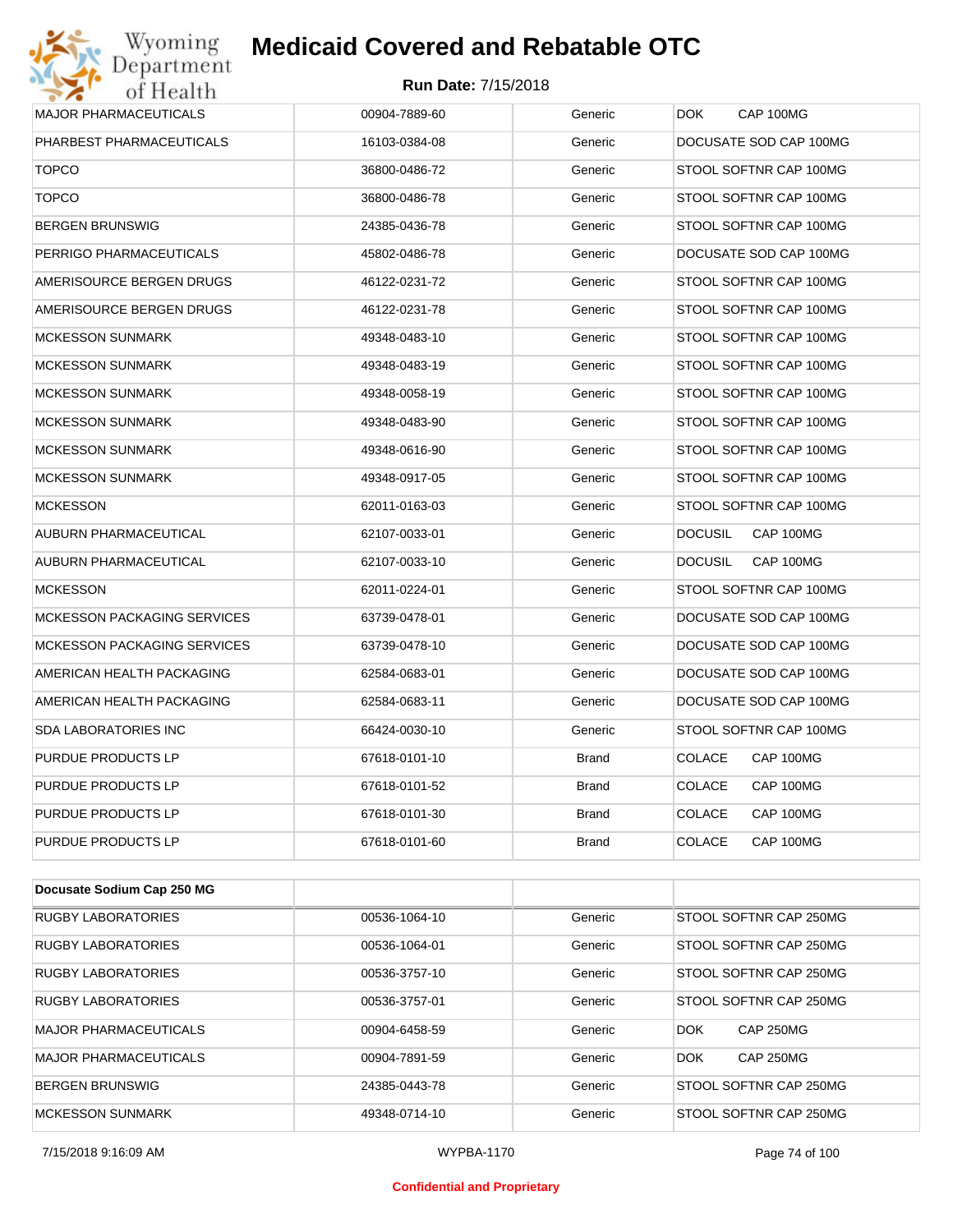| Wyoming<br>Department    | <b>Medicaid Covered and Rebatable OTC</b> |         |                        |  |  |
|--------------------------|-------------------------------------------|---------|------------------------|--|--|
| of Health                | <b>Run Date: 7/15/2018</b>                |         |                        |  |  |
| AMERISOURCE BERGEN DRUGS | 46122-0263-78                             | Generic | STOOL SOFTNR CAP 250MG |  |  |
| <b>MCKESSON</b>          | 62011-0244-01                             | Generic | STOOL SOFTNR CAP 250MG |  |  |
| <b>MCKESSON</b>          | 62011-0164-01                             | Generic | STOOL SOFTNR CAP 250MG |  |  |

| Docusate Sodium Cap 50 MG |               |              |                           |
|---------------------------|---------------|--------------|---------------------------|
| <b>PURDUE PRODUCTS LP</b> | 67618-0100-30 | Brand        | CAP 50MG<br><b>COLACE</b> |
| <b>PURDUE PRODUCTS LP</b> | 67618-0100-60 | Brand        | CAP 50MG<br>COLACE        |
| PURDUE PRODUCTS LP        | 67618-0109-28 | <b>Brand</b> | COLACE CLEAR CAP 50 MG    |

| Docusate Sodium Enema 100 MG/5ML |               |              |                           |
|----------------------------------|---------------|--------------|---------------------------|
| ENEMEEZ                          | 17433-9884-05 | <b>Brand</b> | DOCUSOL KIDS ENE 100MG/5M |

| Docusate Sodium Enema 283 MG |               |              |                         |
|------------------------------|---------------|--------------|-------------------------|
| ENEMEEZ                      | 17433-9876-03 | Brand        | <b>ENEMEEZ MINI ENE</b> |
| <b>ENEMEEZ</b>               | 17433-9878-05 | <b>Brand</b> | DOCUSOL MINI ENE        |

| Docusate Sodium Liquid 150 MG/15ML |               |         |                              |
|------------------------------------|---------------|---------|------------------------------|
| PHARMACEUTICAL ASSOCIATES          | 00121-0544-10 | Generic | DOCUSATE SOD LIQ 50MG/5ML    |
| <b>RUGBY LABORATORIES</b>          | 00536-0590-85 | Generic | DIOCTO<br>LIQ 50MG/5ML       |
| SILARX                             | 54838-0116-80 | Generic | LIQ 10MG/ML<br><b>SILACE</b> |
| HI-TECH                            | 50383-0771-10 | Generic | <b>DOCU</b><br>LIQ 50MG/5ML  |
| HI-TECH                            | 50383-0771-11 | Generic | LIQ 50MG/5ML<br><b>DOCU</b>  |
| HI-TECH                            | 50383-0771-16 | Generic | <b>DOCU</b><br>LIQ 50MG/5ML  |

| Docusate Sodium Liquid 50 MG/15ML |               |       |                       |
|-----------------------------------|---------------|-------|-----------------------|
| <b>FLEET PHARMACEUTICALS</b>      | 00132-0106-24 | Brand | LIO 50MG<br>PEDIA-LAX |

| Docusate Sodium Syrup 60 MG/15ML |               |         |               |             |
|----------------------------------|---------------|---------|---------------|-------------|
| <b>RUGBY LABORATORIES</b>        | 00536-1001-85 | Generic | <b>DIOCTO</b> | SYP 60/15ML |
| <b>SILARX</b>                    | 54838-0107-80 | Generic | <b>SILACE</b> | SYP 60/15ML |

| Docusate Sodium Tab 100 MG    |               |         |     |           |
|-------------------------------|---------------|---------|-----|-----------|
| <b>IMAJOR PHARMACEUTICALS</b> | 00904-5869-60 | Generic | DOK | TAB 100MG |

| <b>Glycerin Enema Adult 5.4 GM/Average</b><br>Delivered Dose |               |       |                           |
|--------------------------------------------------------------|---------------|-------|---------------------------|
| <b>FLEET PHARMACEUTICALS</b>                                 | 00132-0185-82 | Brand | FLEET LIQUID ENE GLYCERIN |

| Glycerin Liquid Suppos 2.8 GM (2.7 ML) |               |              |                     |
|----------------------------------------|---------------|--------------|---------------------|
| <b>FLEET PHARMACEUTICALS</b>           | 00132-0190-12 | <b>Brand</b> | PEDIA-LAX SUP 2.8GM |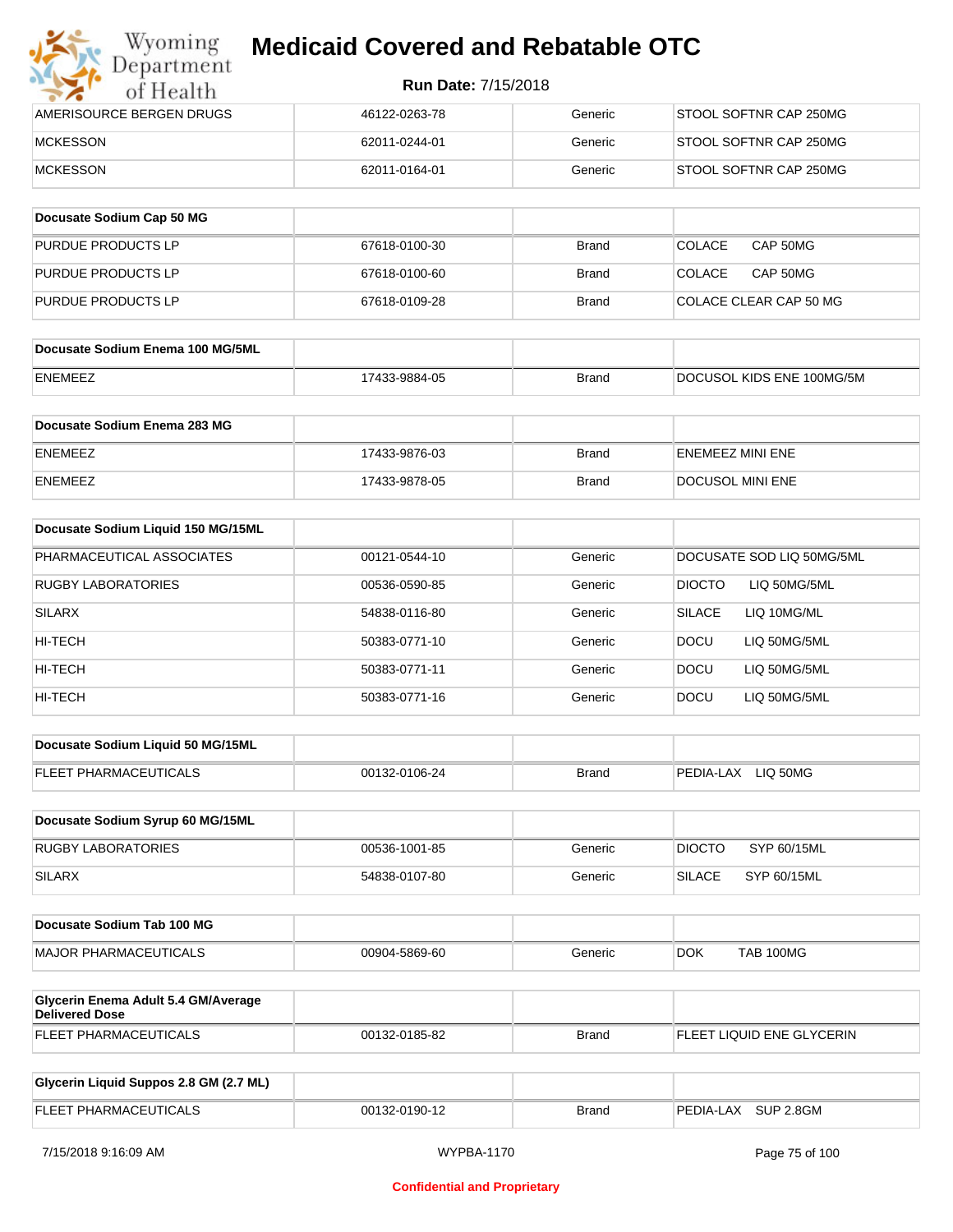

| <b>Glycerin Suppos 1 GM</b>         |               |              |                                       |
|-------------------------------------|---------------|--------------|---------------------------------------|
| FLEET PHARMACEUTICALS               | 00132-0081-12 | <b>Brand</b> | PEDIA-LAX SUP 1GM                     |
|                                     |               |              |                                       |
| <b>Glycerin Suppos 1.2 GM</b>       |               |              |                                       |
| G & W LABS                          | 00713-0102-09 | Generic      | SANI-SUPP SUP PEDIATRI                |
| G & W LABS                          | 00713-0102-13 | Generic      | GLYCERIN PED SUP 1.2GM                |
| G & W LABS                          | 00713-0102-26 | Generic      | GLYCERIN PED SUP 1.2GM                |
| G & W LABS                          | 00713-0102-25 | Generic      | SANI-SUPP SUP PEDIATRI                |
|                                     |               |              |                                       |
| <b>Glycerin Suppos 2 GM</b>         |               |              |                                       |
| FLEET PHARMACEUTICALS               | 00132-0079-12 | Generic      | SUP <sub>2GM</sub><br><b>GLYCERIN</b> |
| FLEET PHARMACEUTICALS               | 00132-0079-24 | Generic      | SUP <sub>2GM</sub><br><b>GLYCERIN</b> |
| <b>FLEET PHARMACEUTICALS</b>        | 00132-0079-50 | Generic      | <b>GLYCERIN</b><br>SUP <sub>2GM</sub> |
| G & W LABS                          | 00713-0101-09 | Generic      | SANI-SUPP<br><b>SUP ADULT</b>         |
| G & W LABS                          | 00713-0101-25 | Generic      | SANI-SUPP<br><b>SUP ADULT</b>         |
|                                     |               |              |                                       |
| <b>Glycerin Suppos 2.1 GM</b>       |               |              |                                       |
| G & W LABS                          | 00713-0101-02 | Generic      | <b>GLYCERIN</b><br><b>SUP 2.1GM</b>   |
| G & W LABS                          | 00713-0101-51 | Generic      | <b>GLYCERIN</b><br><b>SUP 2.1GM</b>   |
| G & W LABS                          | 00713-0101-13 | Generic      | <b>GLYCERIN</b><br><b>SUP 2.1GM</b>   |
| G & W LABS                          | 00713-0101-26 | Generic      | <b>GLYCERIN</b><br><b>SUP 2.1GM</b>   |
|                                     |               |              |                                       |
| <b>Magnesium Citrate Soln</b>       |               |              |                                       |
| MAJOR PHARMACEUTICALS               | 00904-6304-77 | Generic      | MAG CITRATE SOL LEMON                 |
| <b>BERGEN BRUNSWIG</b>              | 24385-0675-10 | Generic      | MAG CITRATE SOL LEMON                 |
| <b>BERGEN BRUNSWIG</b>              | 24385-0910-10 | Generic      | MAG CITRATE SOL CHERRY                |
| <b>MCKESSON SUNMARK</b>             | 49348-0504-49 | Generic      | MAG CITRATE SOL CHERRY                |
| <b>MCKESSON SUNMARK</b>             | 49348-0696-49 | Generic      | MAG CITRATE SOL LEMON                 |
| <b>MCKESSON</b>                     | 62011-0166-01 | Generic      | MAG CITRATE SOL LEMON                 |
| CHAIN DRUG MARKETING ASSOC          | 63868-0934-10 | Generic      | MAG CITRATE SOL CHERRY                |
| CHAIN DRUG MARKETING ASSOC          | 63868-0935-10 | Generic      | MAG CITRATE SOL LEMON                 |
|                                     |               |              |                                       |
| Magnesium Hydroxide Chew Tab 400 MG |               |              |                                       |

| <b>FLEET PHARMACEUTICALS</b>        | 00132-0655-01 | Brand   | CHW 400MG<br>PEDIA-LAX    |
|-------------------------------------|---------------|---------|---------------------------|
|                                     |               |         |                           |
| Magnesium Hydroxide Susp 400 MG/5ML |               |         |                           |
| PERRIGO PHARMACEUTICALS             | 00113-0332-40 | Generic | MILK OF MAGN SUS FRSH MNT |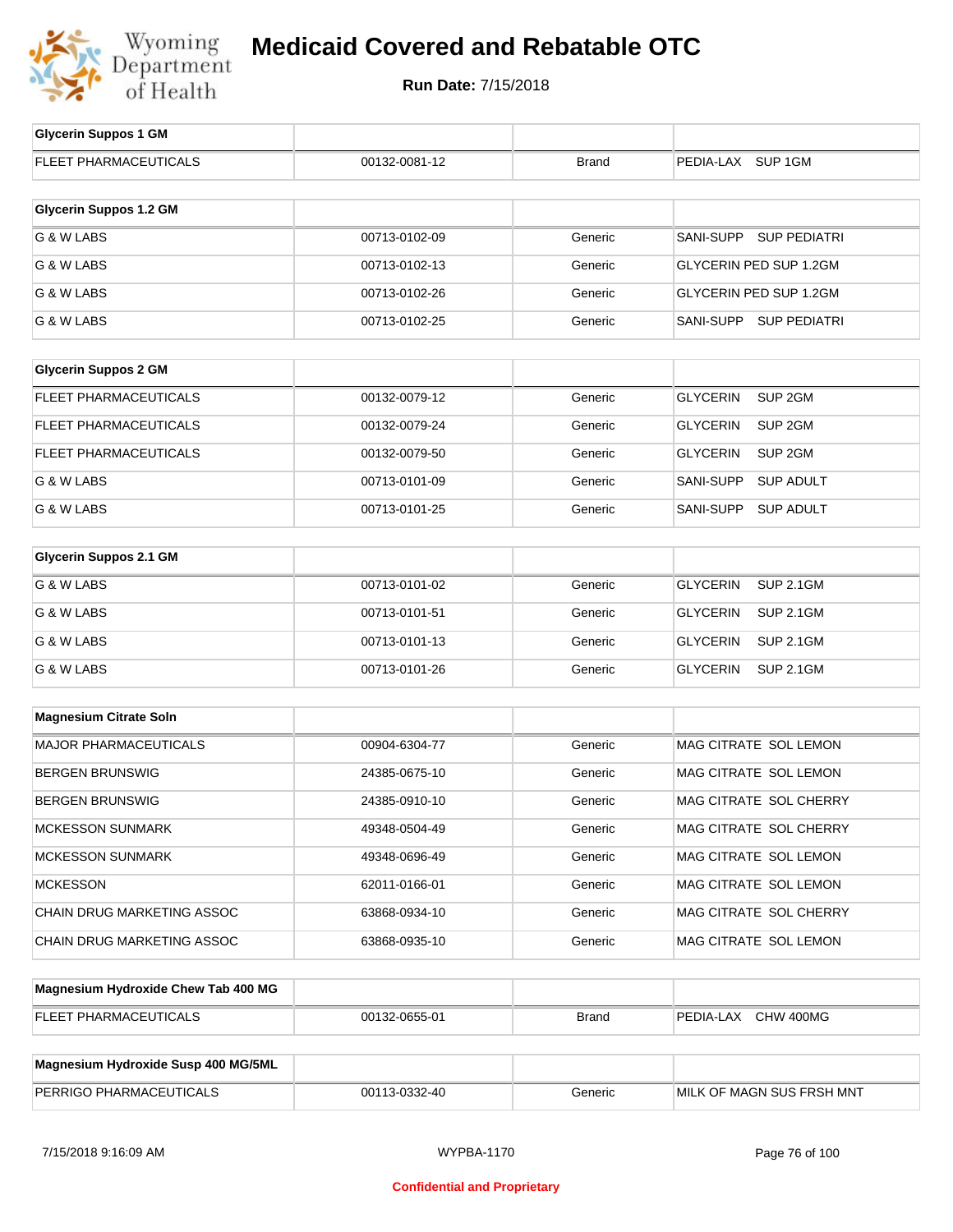

| Wyoming<br>Department                                       | <b>Medicaid Covered and Rebatable OTC</b> |              |                          |
|-------------------------------------------------------------|-------------------------------------------|--------------|--------------------------|
| of Health                                                   | <b>Run Date: 7/15/2018</b>                |              |                          |
| PERRIGO PHARMACEUTICALS                                     | 00113-0396-40                             | Generic      | MILK OF MAGN SUS         |
| PHARMACEUTICAL ASSOCIATES                                   | 00121-0431-30                             | Generic      | MILK OF MAGN SUS         |
| <b>RUGBY LABORATORIES</b>                                   | 00536-2470-83                             | Generic      | MILK OF MAGN SUS         |
| <b>MAJOR PHARMACEUTICALS</b>                                | 00904-0788-14                             | Generic      | MILK OF MAGN SUS 1200/15 |
| <b>MAJOR PHARMACEUTICALS</b>                                | 00904-0788-16                             | Generic      | MILK OF MAGN SUS 1200/15 |
| <b>MAJOR PHARMACEUTICALS</b>                                | 00904-0789-14                             | Generic      | MILK OF MAGN SUS MINT    |
| <b>RUGBY LABORATORIES</b>                                   | 00536-2470-85                             | Generic      | <b>MILK OF MAGN SUS</b>  |
| <b>SELECT BRAND</b>                                         | 15127-0833-73                             | Generic      | <b>SB MILK MAGN SUS</b>  |
| <b>BERGEN BRUNSWIG</b>                                      | 24385-0332-40                             | Generic      | <b>GNP MILK MAG SUS</b>  |
| <b>SELECT BRAND</b>                                         | 15127-0835-73                             | Generic      | SB MILK MAGN SUS MINT    |
| <b>BERGEN BRUNSWIG</b>                                      | 24385-0396-40                             | Generic      | <b>GNP MILK MAG SUS</b>  |
| <b>BERGEN BRUNSWIG</b>                                      | 24385-0608-40                             | Generic      | <b>GNP MILK MAG SUS</b>  |
| <b>TOPCO</b>                                                | 36800-0332-40                             | Generic      | MILK OF MAGN SUS 1200/15 |
| <b>TOPCO</b>                                                | 36800-0396-40                             | Generic      | MILK OF MAGN SUS         |
| <b>TOPCO</b>                                                | 36800-0949-40                             | Generic      | MILK OF MAGN SUS CHERRY  |
| LEADER BRAND PRODUCTS                                       | 37205-0833-40                             | Generic      | MILK OF MAGN SUS 400/5ML |
| <b>MCKESSON SUNMARK</b>                                     | 49348-0307-39                             | Generic      | MILK OF MAGN SUS 1200/15 |
| LEADER BRAND PRODUCTS                                       | 37205-0834-40                             | Generic      | MILK OF MAGN SUS MINT    |
| <b>MCKESSON</b>                                             | 62011-0123-01                             | Generic      | MILK OF MAGN SUS 400/5ML |
| <b>MCKESSON</b>                                             | 62011-0124-01                             | Generic      | MILK OF MAGN SUS 400/5ML |
| CHAIN DRUG MARKETING ASSOC                                  | 63868-0310-12                             | Generic      | MILK OF MAGN SUS 400/5ML |
| <b>CHAIN DRUG MARKETING ASSOC</b>                           | 63868-0788-57                             | Generic      | MILK OF MAGN SUS 400/5ML |
| CHAIN DRUG MARKETING ASSOC                                  | 63868-0787-57                             | Generic      | MILK OF MAGN SUS 400/5ML |
|                                                             |                                           |              |                          |
| <b>Magnesium Hydroxide Susp Concentrate</b><br>2400 MG/10ML |                                           |              |                          |
| <b>HIKMA</b>                                                | 00054-3567-49                             | <b>Brand</b> | MILK OF MAGN SUS 2400MG  |
| <b>HIKMA</b>                                                | 00054-3567-61                             | <b>Brand</b> | MILK OF MAGN SUS 2400MG  |
| PHARMACEUTICAL ASSOCIATES                                   | 00121-0527-10                             | <b>Brand</b> | MILK OF MAGN SUS 2400MG  |
| Magnesium Sulfate Oral Granules                             |                                           |              |                          |

| <b>Magnesium Sunate Oral Granules</b> |               |         |                                    |
|---------------------------------------|---------------|---------|------------------------------------|
| <b>BERGEN BRUNSWIG</b>                | 24385-0807-01 | Generic | GNP EPSOM<br>GRA SALT              |
| BERGEN BRUNSWIG                       | 24385-0807-04 | Generic | GRA SALT<br><b>GNP EPSOM</b>       |
| <b>IMCKESSON SUNMARK</b>              | 49348-0018-75 | Generic | <b>SM EPSOM</b><br>GRA SALT        |
| <b>IMCKESSON SUNMARK</b>              | 49348-0018-63 | Generic | <b>SM EPSOM</b><br><b>GRA SALT</b> |

| Methylcellulose Powder Laxative      |               |              |                                      |
|--------------------------------------|---------------|--------------|--------------------------------------|
| <b>GLAXO CONSUMER HEALTHCARE L.P</b> | 00135-0089-69 | <b>Brand</b> | <b>POW ORANGE</b><br><b>CITRUCEL</b> |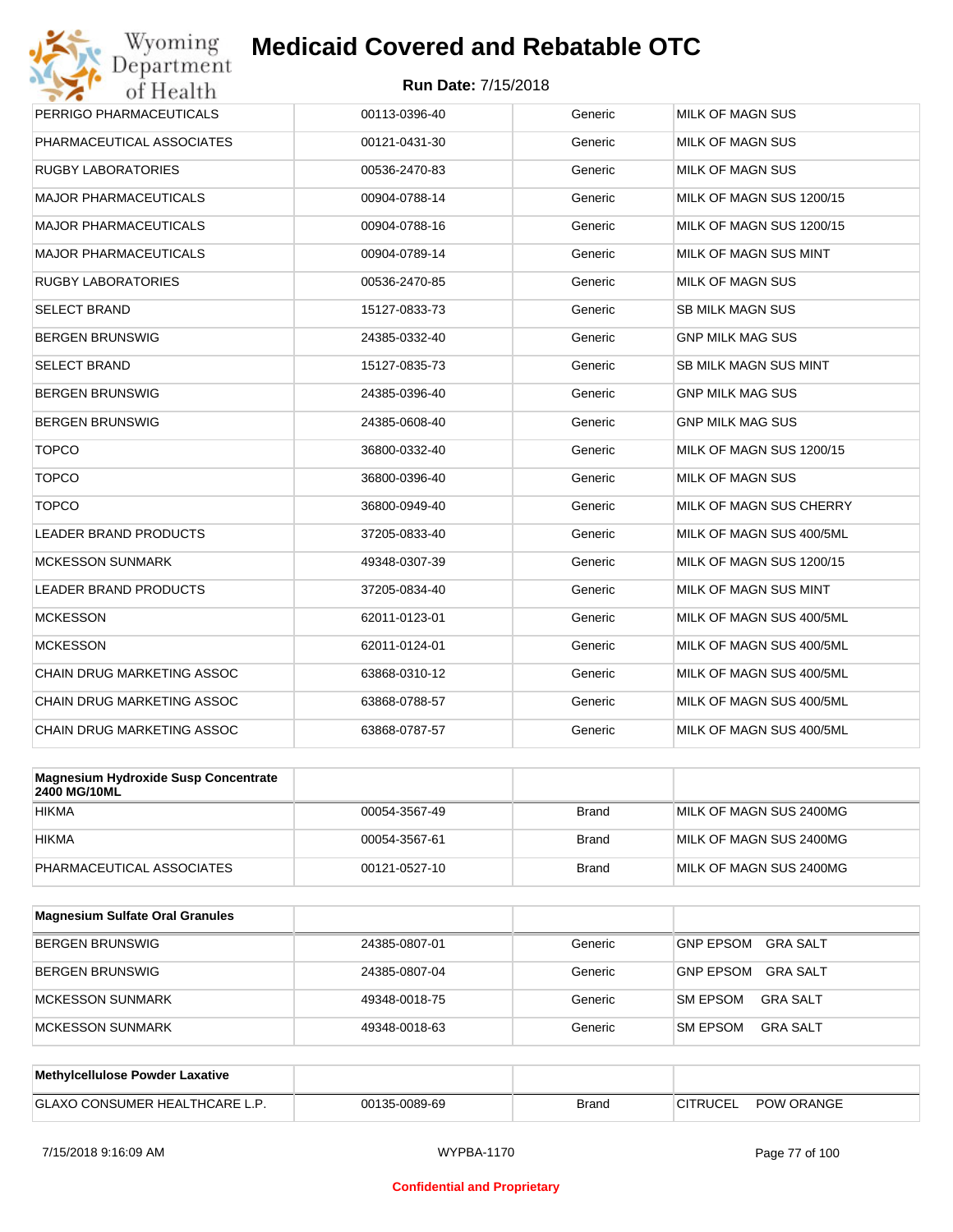| Wyoming<br>Department                 | <b>Medicaid Covered and Rebatable OTC</b> |              |                                     |
|---------------------------------------|-------------------------------------------|--------------|-------------------------------------|
| of Health                             | Run Date: 7/15/2018                       |              |                                     |
| <b>GLAXO CONSUMER HEALTHCARE L.P.</b> | 00135-0089-71                             | <b>Brand</b> | <b>CITRUCEL</b><br>POW ORANGE       |
| <b>GLAXO CONSUMER HEALTHCARE L.P.</b> | 00135-0090-70                             | <b>Brand</b> | CITRUCEL<br>POW SF ORANG            |
| <b>GLAXO CONSUMER HEALTHCARE L.P.</b> | 00135-0090-74                             | <b>Brand</b> | CITRUCEL<br>POW SF ORANG            |
| <b>GLAXO CONSUMER HEALTHCARE L.P.</b> | 00135-0090-75                             | <b>Brand</b> | CITRUCEL<br>POW SF ORANG            |
| <b>MAJOR PHARMACEUTICALS</b>          | 00904-5675-16                             | Generic      | SOLUBLE FIB POW THERAPY             |
| Methylcellulose Tab 500 MG            |                                           |              |                                     |
| <b>GLAXO CONSUMER HEALTHCARE L.P.</b> | 00135-0199-01                             | <b>Brand</b> | <b>CITRUCEL</b><br><b>TAB 500MG</b> |
| <b>GLAXO CONSUMER HEALTHCARE L.P.</b> | 00135-0199-02                             | <b>Brand</b> | <b>CITRUCEL</b><br><b>TAB 500MG</b> |
| GLAXO CONSUMER HEALTHCARE L.P.        | 00135-0199-07                             | <b>Brand</b> | CITRUCEL<br><b>TAB 500MG</b>        |
| <b>BERGEN BRUNSWIG</b>                | 24385-0466-78                             | Generic      | FIBER THERAP TAB 500MG              |
| <b>MCKESSON SUNMARK</b>               | 49348-0541-10                             | Generic      | SM FIBER LAX TAB 500MG              |
| <b>MCKESSON</b>                       | 62011-0134-01                             | Generic      | HM FIBER<br>TAB 500MG               |
| <b>Mineral Oil</b>                    |                                           |              |                                     |
| <b>PERRIGO</b>                        | 00574-0618-16                             | Generic      | <b>MINERAL</b><br>OIL               |
| <b>BERGEN BRUNSWIG</b>                | 24385-0685-16                             | Generic      | <b>GNP MINERAL OIL HEAVY</b>        |
| <b>MCKESSON SUNMARK</b>               | 49348-0804-38                             | Generic      | SM MINERAL OIL                      |
| CHAIN DRUG MARKETING ASSOC            | 63868-0938-16                             | Generic      | QC MINERAL OIL HEAVY                |
|                                       |                                           |              |                                     |
| <b>Mineral Oil Enema</b>              |                                           |              |                                     |
| <b>FLEET PHARMACEUTICALS</b>          | 00132-0301-40                             | <b>Brand</b> | FLEET OIL<br>ENE                    |
| <b>MCKESSON</b>                       | 62011-0190-01                             | Generic      | MINERAL OIL ENE                     |
| Polyethylene Glycol 3350 Oral Packet  |                                           |              |                                     |
| MAJOR PHARMACEUTICALS                 | 00904-6025-61                             | Generic      | <b>POW</b><br>PEG 3350              |
| MAJOR PHARMACEUTICALS                 | 00904-6422-81                             | Generic      | PEG 3350<br><b>POW</b>              |
| MAJOR PHARMACEUTICALS                 | 00904-6422-86                             | Generic      | PEG 3350<br><b>POW</b>              |
| <b>TOPCO</b>                          | 36800-0306-52                             | Generic      | <b>POW</b><br>CLEARLAX              |
| <b>MYLAN INSTITUTIONAL</b>            | 51079-0306-30                             | Generic      | POLYETH GLYC POW 3350 NF            |
| <b>MYLAN INSTITUTIONAL</b>            | 51079-0306-01                             | Generic      | POLYETH GLYC POW 3350 NF            |
| AMERICAN HEALTH PACKAGING             | 68084-0430-98                             | Generic      | HEALTHYLAX POW                      |
| AMERICAN HEALTH PACKAGING             | 68084-0430-99                             | Generic      | HEALTHYLAX POW                      |

| Polyethylene Glycol 3350 Oral Powder |               |         |         |            |
|--------------------------------------|---------------|---------|---------|------------|
| RUGBY LABORATORIES                   | 00536-1052-24 | Generic | PEG3350 | <b>POW</b> |
| RUGBY LABORATORIES                   | 00536-1052-27 | Generic | PEG3350 | <b>POW</b> |
| RUGBY LABORATORIES                   | 00536-1052-84 | Generic | PEG3350 | <b>POW</b> |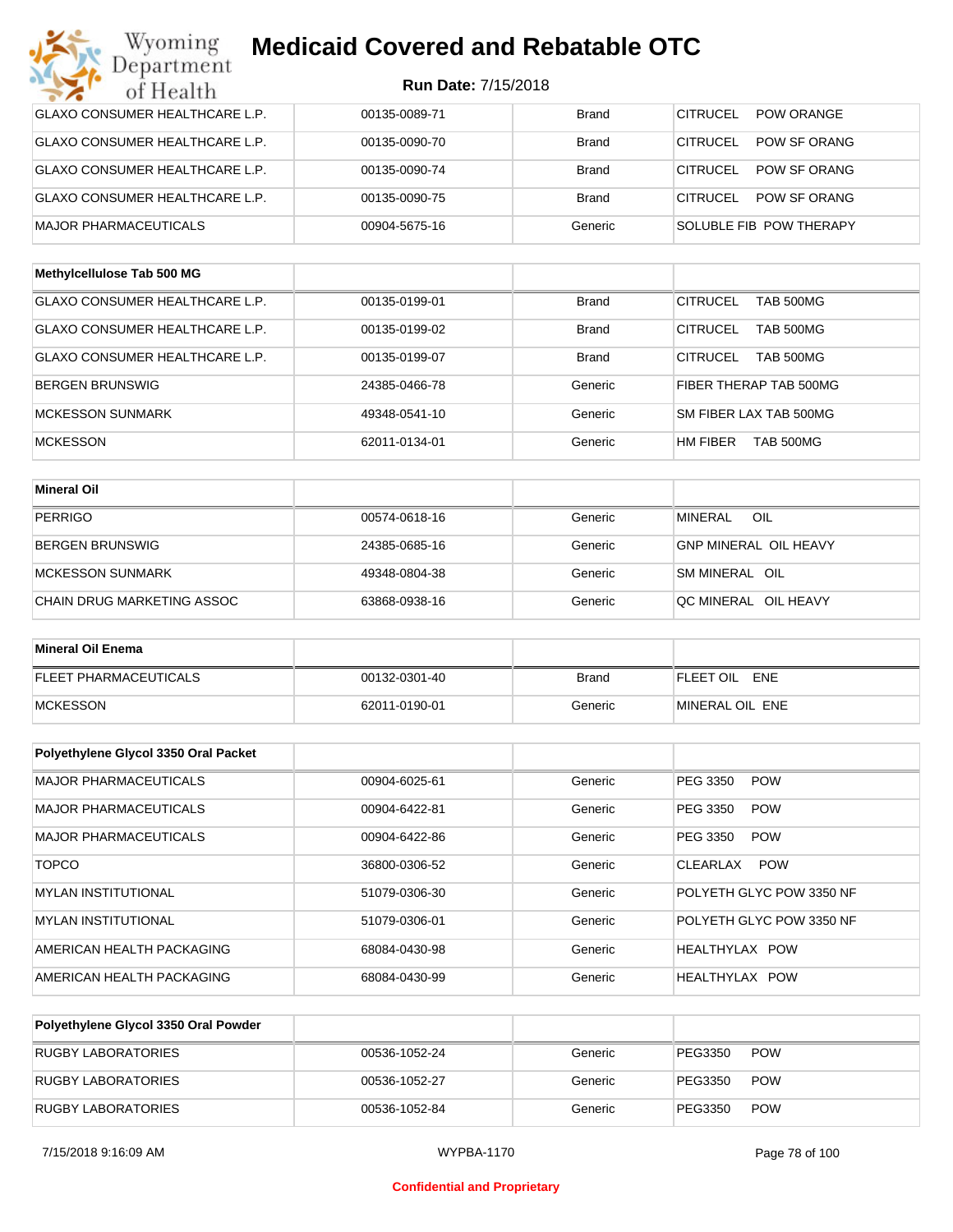

| <b>MAJOR PHARMACEUTICALS</b>   | 00904-6025-77 | Generic | PEG 3350<br><b>POW</b>         |
|--------------------------------|---------------|---------|--------------------------------|
| <b>MAJOR PHARMACEUTICALS</b>   | 00904-6025-76 | Generic | PEG 3350<br><b>POW</b>         |
| <b>MAJOR PHARMACEUTICALS</b>   | 00904-6025-84 | Generic | PEG 3350<br><b>POW</b>         |
| <b>TOPCO</b>                   | 36800-0181-04 | Generic | <b>POW</b><br>CLEARLAX         |
| <b>TOPCO</b>                   | 36800-0306-01 | Generic | CLEARLAX<br><b>POW</b>         |
| <b>TOPCO</b>                   | 36800-0306-02 | Generic | CLEARLAX<br><b>POW</b>         |
| <b>TOPCO</b>                   | 36800-0306-03 | Generic | CLEARLAX<br><b>POW</b>         |
| <b>LEADER BRAND PRODUCTS</b>   | 37205-0612-71 | Generic | CLEARLAX<br><b>POW</b>         |
| LEADER BRAND PRODUCTS          | 37205-0612-72 | Generic | CLEARLAX<br><b>POW</b>         |
| LEADER BRAND PRODUCTS          | 37205-0612-73 | Generic | CLEARLAX<br><b>POW</b>         |
| LUPIN PHARMACEUTICALS          | 43386-0312-08 | Generic | GAVILAX<br><b>POW</b>          |
| <b>LUPIN PHARMACEUTICALS</b>   | 43386-0312-14 | Generic | GAVILAX<br><b>POW</b>          |
| PERRIGO PHARMACEUTICALS        | 45802-0868-02 | Generic | POLYETH GLYC POW 3350 NF       |
| AMERISOURCE BERGEN DRUGS       | 46122-0014-33 | Generic | <b>GNP CLEARLAX POW</b>        |
| <b>MCKESSON SUNMARK</b>        | 49348-0893-50 | Generic | SM CLEARLAX POW                |
| <b>MCKESSON SUNMARK</b>        | 49348-0893-92 | Generic | SM CLEARLAX POW                |
| PERRIGO PHARMACEUTICALS        | 45802-0868-03 | Generic | POLYETH GLYC POW 3350 NF       |
| PERRIGO PHARMACEUTICALS        | 45802-0868-01 | Generic | POLYETH GLYC POW 3350 NF       |
| AMERISOURCE BERGEN DRUGS       | 46122-0014-31 | Generic | <b>GNP CLEARLAX POW</b>        |
| AMERISOURCE BERGEN DRUGS       | 46122-0014-71 | Generic | <b>GNP CLEARLAX POW</b>        |
| <b>MCKESSON SUNMARK</b>        | 49348-0893-70 | Generic | SM CLEARLAX POW                |
| <b>MCKESSON</b>                | 62011-0153-01 | Generic | HM CLEARLAX POW                |
| <b>MCKESSON</b>                | 62011-0153-02 | Generic | HM CLEARLAX POW                |
| <b>KREMERS URBAN</b>           | 62175-0190-31 | Generic | GLYCOLAX POW 3350 NF           |
| <b>KREMERS URBAN</b>           | 62175-0195-15 | Generic | POLYETH GLYC POW 3350 NF       |
| CHAIN DRUG MARKETING ASSOC     | 63868-0002-14 | Generic | NATURA-LAX POW 3350 NF         |
| <b>KREMERS URBAN</b>           | 62175-0190-15 | Generic | GLYCOLAX<br><b>POW 3350 NF</b> |
| <b>KREMERS URBAN</b>           | 62175-0195-07 | Generic | POLYETH GLYC POW 3350 NF       |
| <b>KREMERS URBAN</b>           | 62175-0195-31 | Generic | POLYETH GLYC POW 3350 NF       |
|                                |               |         |                                |
| Psyllium Cap 0.52 GM           |               |         |                                |
| KONSYL PHARMACEUTICAL          | 00224-1847-80 | Generic | <b>KONSYL</b><br>CAP 520MG     |
| <b>CONCYLIDITIADMACTUTICAL</b> | 00001101710   |         | <b>VONCYL</b><br>CADEOMC       |

| <b>NUNOTE FIJANWAGEUTIGAL</b> | <u>00224-1047-00</u> | uumu    | <b>INVINO I L</b><br><b>UAF JZUIVIU</b> |
|-------------------------------|----------------------|---------|-----------------------------------------|
| KONSYL PHARMACEUTICAL         | 00224-1847-10        | Generic | <b>KONSYL</b><br><b>CAP 520MG</b>       |
| <b>RUGBY LABORATORIES</b>     | 00536-1500-60        | Generic | REGULOID<br>CAP 0.52GM                  |
| <b>MCKESSON SUNMARK</b>       | 49348-0633-49        | Generic | SM FIBER LAX CAP 0.52GM                 |
| LEADER BRAND PRODUCTS         | 37205-0372-78        | Generic | FIBER LAXTIV CAP 0.52GM                 |
| <b>MCKESSON</b>               | 62011-0053-01        | Generic | <b>HM FIBER</b><br>CAP 0.52GM           |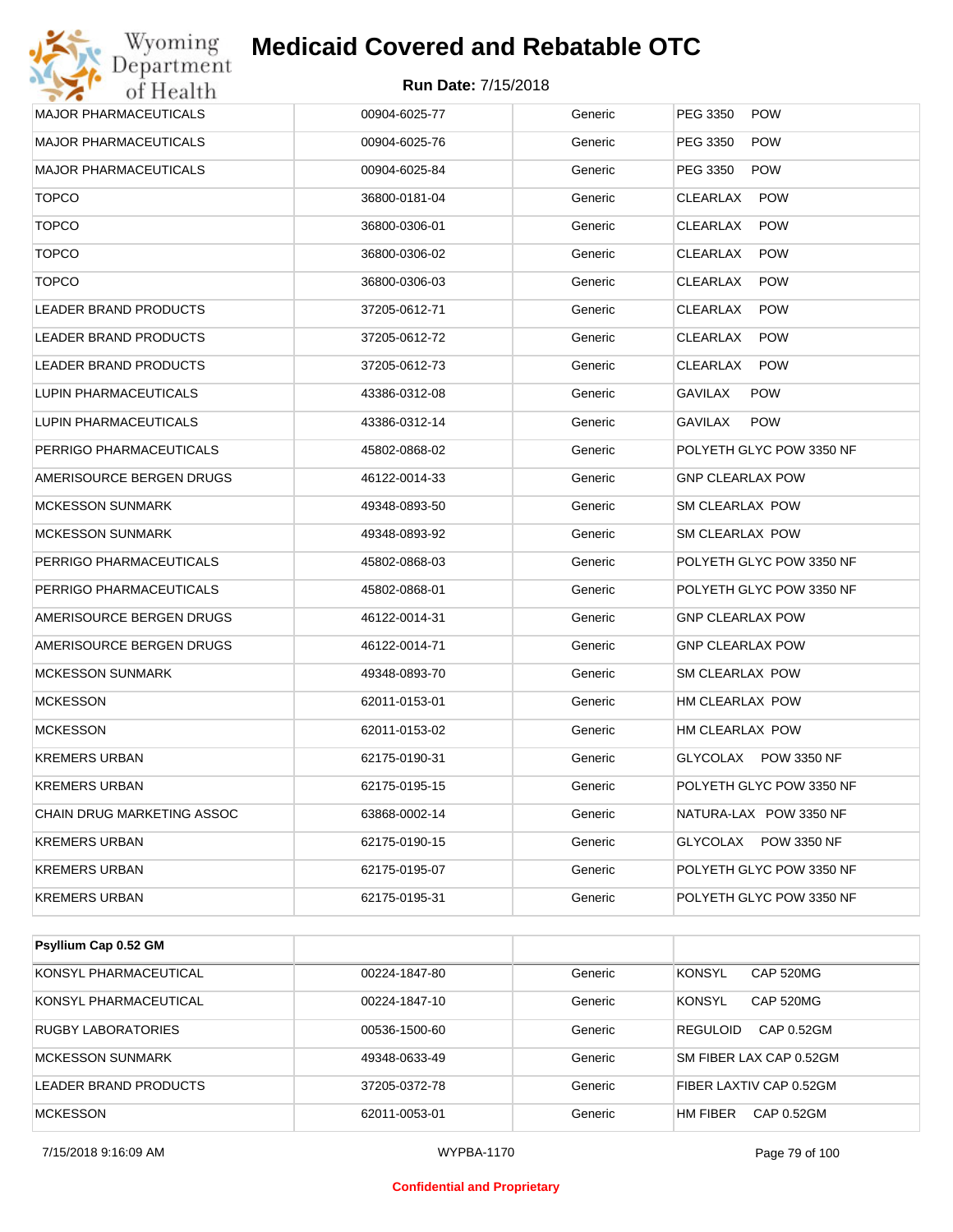

| <b>Psyllium Powder 100%</b>  |               |              |                                  |
|------------------------------|---------------|--------------|----------------------------------|
| KONSYL PHARMACEUTICAL        | 00224-1801-80 | <b>Brand</b> | <b>KONSYL</b><br><b>POW 100%</b> |
| KONSYL PHARMACEUTICAL        | 00224-1801-81 | Brand        | <b>KONSYL</b><br><b>POW 100%</b> |
| KONSYL PHARMACEUTICAL        | 00224-1801-06 | Brand        | <b>KONSYL</b><br><b>POW 100%</b> |
| KONSYL PHARMACEUTICAL        | 00224-1801-07 | <b>Brand</b> | <b>POW 100%</b><br><b>KONSYL</b> |
|                              |               |              |                                  |
| <b>Psyllium Powder 28.3%</b> |               |              |                                  |
| KONSYL PHARMACEUTICAL        | 00224-1852-06 | Generic      | <b>KONSYL</b><br>POW 28.3%       |
| KONSYL PHARMACEUTICAL        | 00224-1852-80 | Generic      | <b>KONSYL</b><br>POW 28.3%       |
| <b>RUGBY LABORATORIES</b>    | 00536-4445-54 | Generic      | POW 28.3%<br><b>REGULOID</b>     |
| <b>RUGBY LABORATORIES</b>    | 00536-4445-89 | Generic      | <b>REGULOID</b><br>POW 28.3%     |
| <b>MAJOR PHARMACEUTICALS</b> | 00904-5200-65 | Generic      | NATURL FIBER POW 28.3%           |
| <b>MAJOR PHARMACEUTICALS</b> | 00904-5200-66 | Generic      | NATURL FIBER POW 28.3%           |
| MORECCONI CLINIMADIZ         | 10210001725   | Conorio      | CM EIDED<br>00 ספי 00/∩ח         |

| MAJOR PHARMACEUTICALS    | 00904-5200-66 | Generic | NATURL FIBER POW 28.3% |
|--------------------------|---------------|---------|------------------------|
| <b>IMCKESSON SUNMARK</b> | 49348-0047-65 | Generic | ISM FIBER<br>POW 28.3% |
| MCKESSON SUNMARK         | 49348-0091-68 | Generic | ISM FIBER<br>POW 28.3% |
| <b>MCKESSON</b>          | 62011-0133-01 | Generic | POW 28.3%<br>HM FIBER  |

| <b>Psyllium Powder 30.9%</b> |               |         |                       |
|------------------------------|---------------|---------|-----------------------|
| KONSYL PHARMACEUTICAL        | 00224-1841-80 | Generic | KONSYL<br>POW 30.9%   |
| KONSYL PHARMACEUTICAL        | 00224-1841-03 | Generic | KONSYL<br>POW 30.9%   |
| MCKESSON                     | 62011-0135-01 | Generic | POW 30.9%<br>HM FIBER |

| Psyllium Powder 48.57%       |               |         |                                        |
|------------------------------|---------------|---------|----------------------------------------|
| <b>RUGBY LABORATORIES</b>    | 00536-4444-54 | Generic | <b>REGULOID</b><br>POW 48.57%          |
| <b>RUGBY LABORATORIES</b>    | 00536-4444-89 | Generic | POW 48.57%<br><b>REGULOID</b>          |
| <b>MAJOR PHARMACEUTICALS</b> | 00904-5199-65 | Generic | <b>NAT FIBER</b><br><b>POW THERAPY</b> |
| <b>MAJOR PHARMACEUTICALS</b> | 00904-5199-66 | Generic | <b>POW THERAPY</b><br>NAT FIBER        |
| <b>BERGEN BRUNSWIG</b>       | 24385-0301-27 | Generic | NAT FIBER<br>POW 48.57%                |
| <b>MCKESSON SUNMARK</b>      | 49348-0166-65 | Generic | <b>SM FIBER</b><br>POW 48.57%          |
| <b>MCKESSON SUNMARK</b>      | 49348-0166-93 | Generic | <b>SM FIBER</b><br>POW 48.57%          |
| <b>MCKESSON</b>              | 62011-0136-01 | Generic | <b>HM FIBER</b><br>POW 48.57%          |

| <b>Psyllium Powder 52.3%</b> |               |       |                       |
|------------------------------|---------------|-------|-----------------------|
| KONSYL PHARMACEUTICAL        | 00224-1822-03 | Brand | POW 52.3%<br>KONSYL-D |
| KONSYL PHARMACEUTICAL        | 00224-1822-80 | Brand | KONSYL-D<br>POW 52.3% |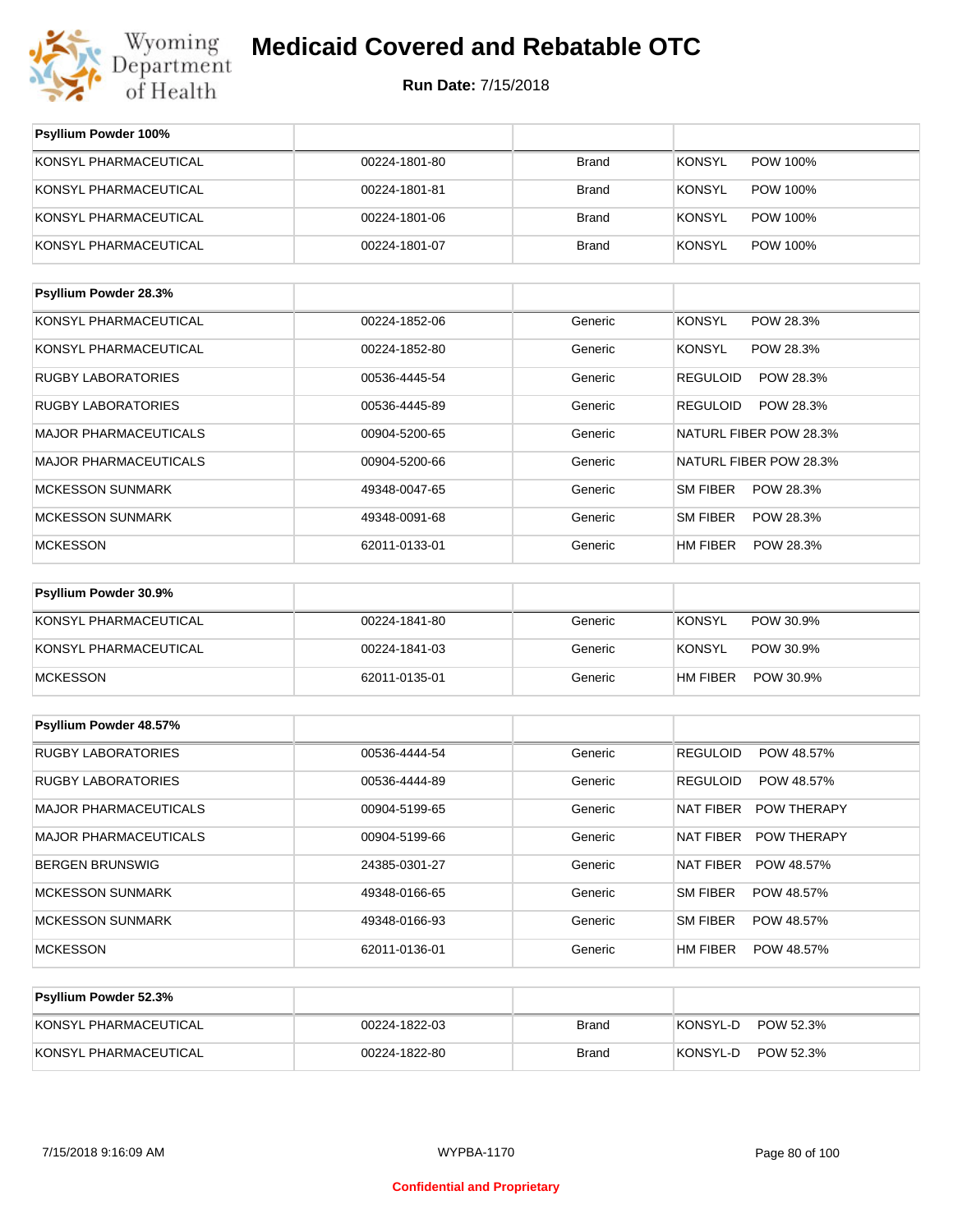

#### **Run Date:** 7/15/2018

| Psyllium Powder 58.6%            |               |              |                              |
|----------------------------------|---------------|--------------|------------------------------|
| <b>RUGBY LABORATORIES</b>        | 00536-1875-16 | Generic      | <b>REGULOID</b><br>POW 58.6% |
| <b>RUGBY LABORATORIES</b>        | 00536-1875-79 | Generic      | POW 58.6%<br><b>REGULOID</b> |
| <b>RUGBY LABORATORIES</b>        | 00536-1881-16 | Generic      | <b>REGULOID</b><br>POW 58.6% |
| <b>RUGBY LABORATORIES</b>        | 00536-1881-79 | Generic      | <b>REGULOID</b><br>POW 58.6% |
| <b>MAJOR PHARMACEUTICALS</b>     | 00904-5788-77 | Generic      | FIBER THERAP POW 58.6%       |
| <b>MCKESSON SUNMARK</b>          | 49348-0090-92 | Generic      | <b>SM FIBER</b><br>POW 58.6% |
| <b>MCKESSON</b>                  | 62011-0137-01 | Generic      | HM FIBER<br>POW 58.6%        |
|                                  |               |              |                              |
| Psyllium Powder 60.3%            |               |              |                              |
| KONSYL PHARMACEUTICAL            | 00224-1855-07 | <b>Brand</b> | <b>KONSYL</b><br>POW 60.3%   |
| KONSYL PHARMACEUTICAL            | 00224-1866-28 | <b>Brand</b> | <b>KONSYL</b><br>POW 60.3%   |
| KONSYL PHARMACEUTICAL            | 00224-1866-80 | <b>Brand</b> | <b>KONSYL</b><br>POW 60.3%   |
| KONSYL PHARMACEUTICAL            | 00224-1855-81 | <b>Brand</b> | <b>KONSYL</b><br>POW 60.3%   |
|                                  |               |              |                              |
| Psyllium Powder 71.67%           |               |              |                              |
| KONSYL PHARMACEUTICAL            | 00224-1856-80 | <b>Brand</b> | <b>KONSYL</b><br>POW 71.67%  |
| KONSYL PHARMACEUTICAL            | 00224-1856-06 | <b>Brand</b> | <b>KONSYL</b><br>POW 71.67%  |
| Psyllium Powder Packet 100%      |               |              |                              |
|                                  |               |              |                              |
| KONSYL PHARMACEUTICAL            | 00224-1801-84 | <b>Brand</b> | <b>KONSYL</b><br>POW 100%    |
| KONSYL PHARMACEUTICAL            | 00224-1801-35 | <b>Brand</b> | <b>KONSYL</b><br>POW 100%    |
| KONSYL PHARMACEUTICAL            | 00224-1801-24 | <b>Brand</b> | <b>KONSYL</b><br>POW 100%    |
| Psyllium Powder Packet 28.3%     |               |              |                              |
| KONSYL PHARMACEUTICAL            | 00224-1852-81 | <b>Brand</b> | <b>KONSYL</b><br>POW 28.3%   |
| KONSYL PHARMACEUTICAL            | 00224-1852-13 | Brand        | <b>KONSYL</b><br>POW 28.3%   |
|                                  |               |              |                              |
| Psyllium Powder Packet 60.3%     |               |              |                              |
| KONSYL PHARMACEUTICAL            | 00224-1855-30 | Brand        | POW 60.3%<br><b>KONSYL</b>   |
| KONSYL PHARMACEUTICAL            | 00224-1855-82 | <b>Brand</b> | <b>KONSYL</b><br>POW 60.3%   |
|                                  |               |              |                              |
| <b>Sennosides Chew Tab 15 MG</b> |               |              |                              |
| GLAXO CONSUMER HEALTHCARE L.P.   | 00067-0005-48 | <b>Brand</b> | EX-LAX<br>CHW 15MG           |
| GLAXO CONSUMER HEALTHCARE L.P.   | 00067-0005-12 | Brand        | EX-LAX<br>CHW 15MG           |
| GLAXO CONSUMER HEALTHCARE L.P.   | 00067-0005-24 | <b>Brand</b> | EX-LAX<br>CHW 15MG           |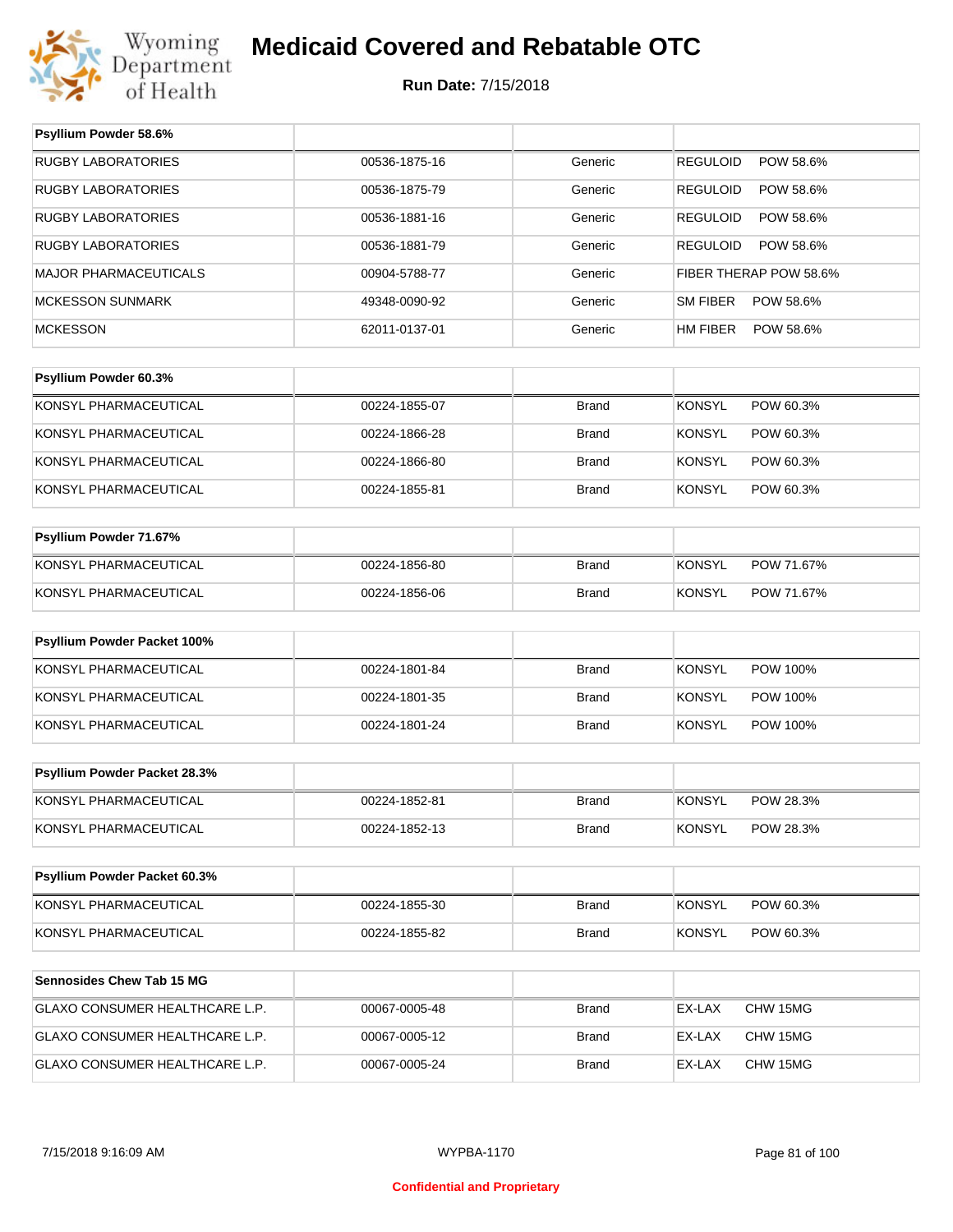

| Sennosides Syrup 8.8 MG/5ML           |               |              |                                |
|---------------------------------------|---------------|--------------|--------------------------------|
| <b>RUGBY LABORATORIES</b>             | 00536-1000-59 | Generic      | <b>SENEXON</b><br>LIQ 8.8MG/5  |
| <b>MAJOR PHARMACEUTICALS</b>          | 00904-6289-09 | Generic      | <b>SENNA</b><br>SYP 8.8MG/5    |
| <b>Sennosides Tab 15 MG</b>           |               |              |                                |
|                                       |               |              |                                |
| <b>GLAXO CONSUMER HEALTHCARE L.P.</b> | 00067-6025-60 | Generic      | PERDIEM OVER TAB 15MG          |
| GLAXO CONSUMER HEALTHCARE L.P.        | 00067-0003-08 | <b>Brand</b> | EX-LAX<br>TAB 15MG             |
| <b>GLAXO CONSUMER HEALTHCARE L.P.</b> | 00067-0003-30 | <b>Brand</b> | EX-LAX<br>TAB 15MG             |
| Sennosides Tab 17.2 MG                |               |              |                                |
| PURDUE PRODUCTS LP                    | 67618-0315-12 | <b>Brand</b> | SENOKOT XTRA TAB 17.2MG        |
|                                       |               |              |                                |
| <b>Sennosides Tab 25 MG</b>           |               |              |                                |
| <b>GLAXO CONSUMER HEALTHCARE L.P.</b> | 00067-0016-48 | <b>Brand</b> | EX-LAX<br>TAB MAX ST           |
| GLAXO CONSUMER HEALTHCARE L.P.        | 00067-0016-24 | <b>Brand</b> | EX-LAX<br>TAB MAX ST           |
| GLAXO CONSUMER HEALTHCARE L.P.        | 00067-0016-90 | <b>Brand</b> | EX-LAX<br>TAB MAX ST           |
| <b>BERGEN BRUNSWIG</b>                | 24385-0369-62 | Generic      | <b>GNP LAXATIVE TAB 25MG</b>   |
| <b>LEADER BRAND PRODUCTS</b>          | 37205-0294-62 | Generic      | LAXATIVE<br>TAB 25MG           |
| <b>MCKESSON SUNMARK</b>               | 49348-0224-04 | Generic      | SM SENNA LAX TAB MAX STR       |
| <b>CHAIN DRUG MARKETING ASSOC</b>     | 63868-0549-24 | Generic      | LAXATIVE<br><b>TAB MAX-STR</b> |
| <b>Sennosides Tab 8.6 MG</b>          |               |              |                                |
|                                       |               |              |                                |
| PAR PHARMACEUTICAL                    | 00603-0282-32 | Generic      | SENNA LAX TAB 8.6MG            |
| <b>RUGBY LABORATORIES</b>             | 00536-5904-01 | Generic      | <b>SENEXON</b><br>TAB 8.6MG    |
| PAR PHARMACEUTICAL                    | 00603-0282-21 | Generic      | SENNA LAX TAB 8.6MG            |
| <b>MAJOR PHARMACEUTICALS</b>          | 00904-6434-59 | Generic      | <b>SENNA</b><br>TAB 8.6MG      |
| <b>MAJOR PHARMACEUTICALS</b>          | 00904-6434-80 | Generic      | <b>SENNA</b><br>TAB 8.6MG      |

| <b>MAJOR PHARMACEUTICALS</b> | 00904-6434-59 | Generic | <b>SENNA</b><br>TAB 8.6MG |
|------------------------------|---------------|---------|---------------------------|
| <b>MAJOR PHARMACEUTICALS</b> | 00904-6434-80 | Generic | <b>SENNA</b><br>TAB 8.6MG |
| <b>MAJOR PHARMACEUTICALS</b> | 00904-5165-59 | Generic | <b>SENNA</b><br>TAB 8.6MG |
| RUGBY LABORATORIES           | 00536-5904-10 | Generic | SENEXON<br>TAB 8.6MG      |
| <b>MAJOR PHARMACEUTICALS</b> | 00904-5165-61 | Generic | <b>SENNA</b><br>TAB 8.6MG |
| <b>MAJOR PHARMACEUTICALS</b> | 00904-5165-80 | Generic | SENNA<br>TAB 8.6MG        |
| PHARBEST PHARMACEUTICALS     | 16103-0363-08 | Generic | SENNA-TABS TAB 8.6MG      |
| PHARBEST PHARMACEUTICALS     | 16103-0363-11 | Generic | SENNA-TABS TAB 8.6MG      |
| <b>SELECT BRAND</b>          | 15127-0105-01 | Generic | SB SENNA-LAX TAB 8.6MG    |
| <b>BERGEN BRUNSWIG</b>       | 24385-0404-78 | Generic | SENNA-LAX TAB 8.6MG       |
| <b>LEADER BRAND PRODUCTS</b> | 37205-0241-78 | Generic | <b>SENNA</b><br>TAB 8.6MG |
| TIME-CAP LABS                | 49483-0080-10 | Generic | SENNA-TIME TAB 8.6MG      |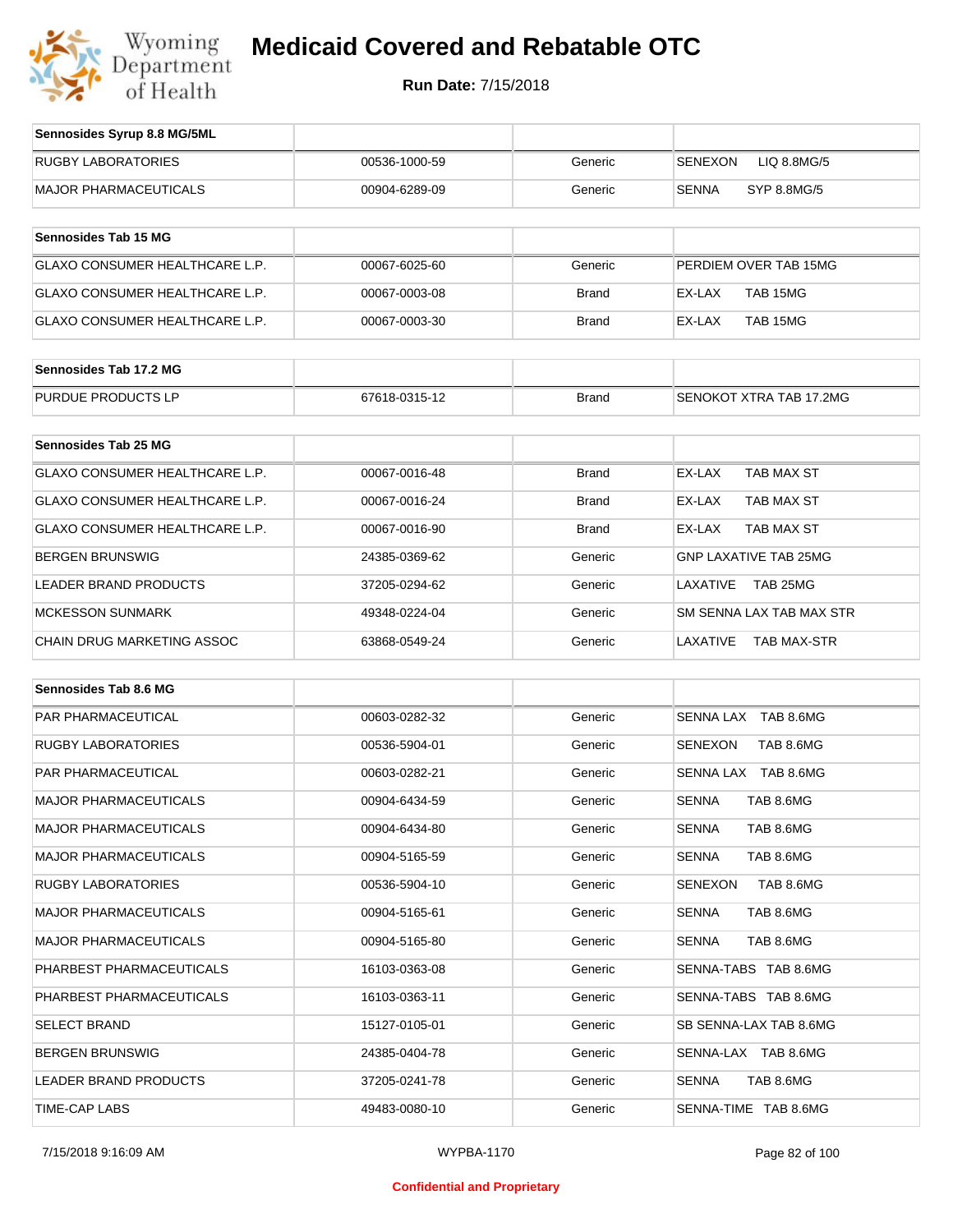

| TIME-CAP LABS              | 49483-0080-01 | Generic      | SENNA-TIME TAB 8.6MG         |
|----------------------------|---------------|--------------|------------------------------|
| AUBURN PHARMACEUTICAL      | 62107-0031-01 | Generic      | <b>SENNO</b><br>TAB 8.6MG    |
| <b>MCKESSON</b>            | 62011-0192-01 | Generic      | <b>HM SENNA</b><br>TAB 8.6MG |
| PURDUE PRODUCTS LP         | 67618-0300-50 | <b>Brand</b> | TAB 8.6MG<br><b>SENOKOT</b>  |
| CHAIN DRUG MARKETING ASSOC | 63868-0257-10 | Generic      | NAT VEG LAX TAB 8.6MG        |
| PURDUE PRODUCTS LP         | 67618-0300-10 | <b>Brand</b> | <b>SENOKOT</b><br>TAB 8.6MG  |
| PURDUE PRODUCTS LP         | 67618-0300-20 | <b>Brand</b> | <b>SENOKOT</b><br>TAB 8.6MG  |
| PURDUE PRODUCTS LP         | 67618-0300-11 | <b>Brand</b> | <b>SENOKOT</b><br>TAB 8.6MG  |

| Sennosides-Docusate Sodium Tab 8.6-50<br>ΜG |               |         |                           |
|---------------------------------------------|---------------|---------|---------------------------|
| <b>RUGBY LABORATORIES</b>                   | 00536-0355-10 | Generic | DSS/SENNA TAB 8.6-50MG    |
| <b>RUGBY LABORATORIES</b>                   | 00536-0355-01 | Generic | DSS/SENNA TAB 8.6-50MG    |
| <b>RUGBY LABORATORIES</b>                   | 00536-4086-10 | Generic | SENEXON-S TAB 8.6-50MG    |
| <b>RUGBY LABORATORIES</b>                   | 00536-4086-01 | Generic | SENEXON-S TAB 8.6-50MG    |
| <b>PAR PHARMACEUTICAL</b>                   | 00603-0149-21 | Generic | DOC-Q-LAX TAB 8.6-50MG    |
| <b>PAR PHARMACEUTICAL</b>                   | 00603-0149-32 | Generic | DOC-Q-LAX TAB 8.6-50MG    |
| <b>MAJOR PHARMACEUTICALS</b>                | 00904-5643-61 | Generic | DOK PLUS<br>TAB 8.6-50MG  |
| <b>MAJOR PHARMACEUTICALS</b>                | 00904-5643-60 | Generic | DOK PLUS<br>TAB 8.6-50MG  |
| <b>PAR PHARMACEUTICAL</b>                   | 00603-0283-21 | Generic | SENNALAX-S TAB 8.6-50MG   |
| PAR PHARMACEUTICAL                          | 00603-0283-32 | Generic | SENNALAX-S TAB 8.6-50MG   |
| <b>MAJOR PHARMACEUTICALS</b>                | 00904-6339-61 | Generic | SENNA PLUS TAB 8.6-50MG   |
| <b>BERGEN BRUNSWIG</b>                      | 24385-0495-78 | Generic | STOOL SOFTNR TAB 8.6-50MG |
| <b>BERGEN BRUNSWIG</b>                      | 24385-0495-72 | Generic | STOOL SOFTNR TAB 8.6-50MG |
| <b>BERGEN BRUNSWIG</b>                      | 24385-0505-72 | Generic | SENNA PLUS TAB 8.6-50MG   |
| LEADER BRAND PRODUCTS                       | 37205-0251-72 | Generic | SENNA PLUS TAB 8.6-50MG   |
| <b>MCKESSON SUNMARK</b>                     | 49348-0532-12 | Generic | LAX/STL SOFT TAB 8.6-50MG |
| <b>MCKESSON SUNMARK</b>                     | 49348-0544-10 | Generic | STOOL SOFTNR TAB 8.6-50MG |
| <b>MCKESSON SUNMARK</b>                     | 49348-0544-19 | Generic | STOOL SOFTNR TAB 8.6-50MG |
| TIME-CAP LABS                               | 49483-0081-10 | Generic | SENNA-TIME S TAB 8.6-50MG |
| <b>TIME-CAP LABS</b>                        | 49483-0081-01 | Generic | SENNA-TIME S TAB 8.6-50MG |
| <b>MCKESSON</b>                             | 62011-0165-01 | Generic | STOOL SOFTNR TAB 8.6-50MG |
| <b>CYPRESS PHARMACEUTICAL</b>               | 60258-0951-06 | Generic | TAB 8.6-50MG<br>SENNA-S   |
| <b>MCKESSON PACKAGING SERVICES</b>          | 63739-0432-01 | Generic | SENNA/DSS TAB 8.6-50MG    |
| <b>MCKESSON</b>                             | 62011-0161-01 | Generic | SENNA-S<br>TAB 8.6-50MG   |
| <b>MCKESSON PACKAGING SERVICES</b>          | 63739-0432-10 | Generic | SENNA/DSS TAB 8.6-50MG    |
| <b>CHAIN DRUG MARKETING ASSOC</b>           | 63868-0131-01 | Generic | STOOL SOFTNR TAB 8.6-50MG |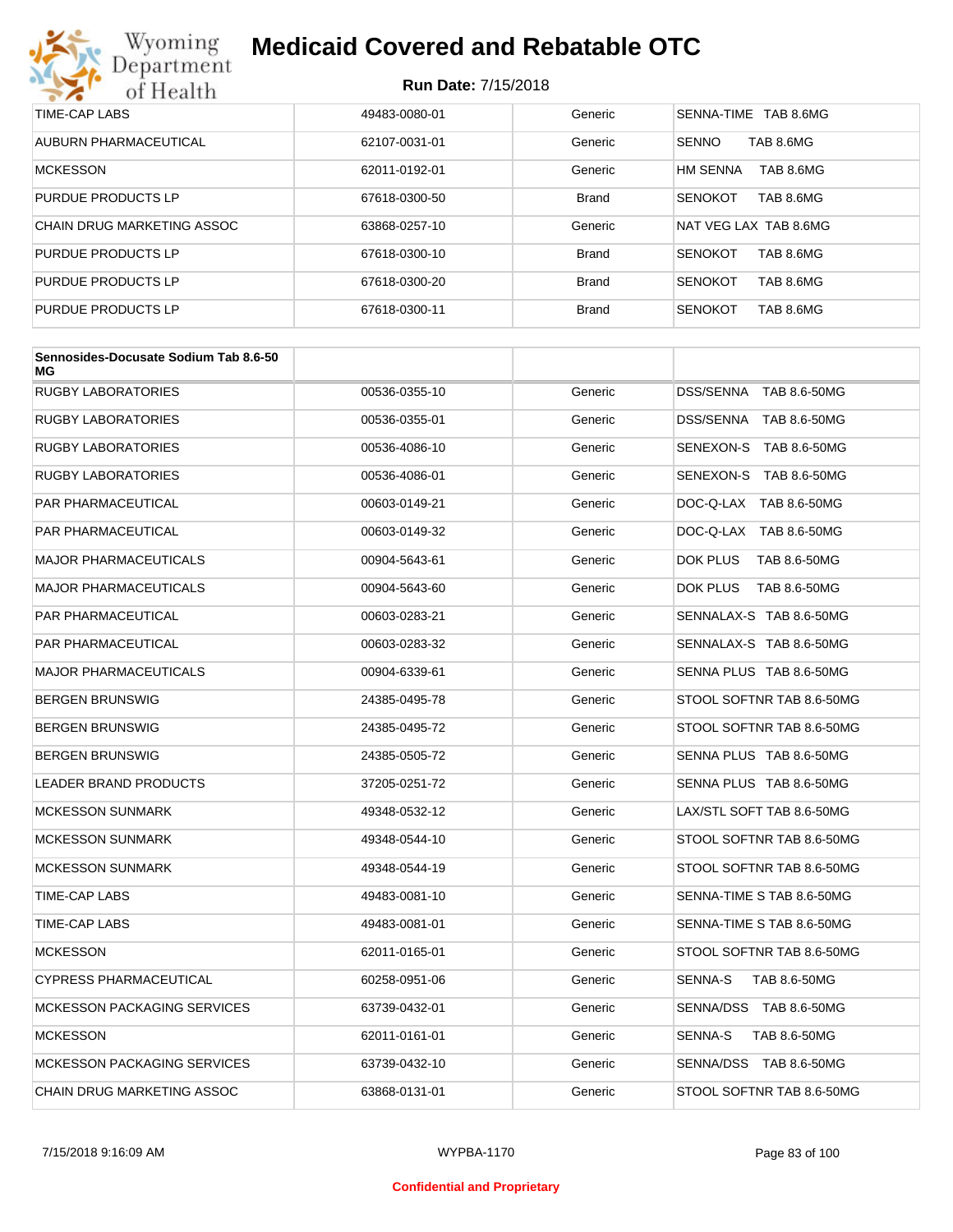# Wyoming<br>Department<br>of Health

# **Medicaid Covered and Rebatable OTC**

| <b>PURDUE PRODUCTS LP</b> | 67618-0106-10 | Generic      | PERI-COLACE TAB 8.6-50MG  |
|---------------------------|---------------|--------------|---------------------------|
| <b>PURDUE PRODUCTS LP</b> | 67618-0106-30 | Generic      | PERI-COLACE TAB 8.6-50MG  |
| <b>PURDUE PRODUCTS LP</b> | 67618-0106-60 | Generic      | PERI-COLACE TAB 8.6-50MG  |
| <b>PURDUE PRODUCTS LP</b> | 67618-0310-01 | <b>Brand</b> | SENOKOT S<br>TAB 8.6-50MG |
| <b>PURDUE PRODUCTS LP</b> | 67618-0310-11 | <b>Brand</b> | SENOKOT S<br>TAB 8.6-50MG |
| <b>PURDUE PRODUCTS LP</b> | 67618-0310-60 | <b>Brand</b> | SENOKOT S<br>TAB 8.6-50MG |
| <b>PURDUE PRODUCTS LP</b> | 67618-0310-30 | <b>Brand</b> | SENOKOT S<br>TAB 8.6-50MG |

| Sennosides-Psyllium Cap 9-500 MG   |               |       |                          |
|------------------------------------|---------------|-------|--------------------------|
| KONSYL PHARMACEUTICAL              | 00224-1860-60 | Brand | SENNA PROMPT CAP 9-500MG |
| KONSYL PHARMACEUTICAL              | 00224-1860-81 | Brand | SENNA PROMPT CAP 9-500MG |
| <b>MINERALS &amp; ELECTROLYTES</b> |               |       |                          |

| Calcium Carbonate Tab 1250 MG (500 MG<br>Elemental Ca) |               |         |                         |
|--------------------------------------------------------|---------------|---------|-------------------------|
| <b>HIKMA</b>                                           | 00054-4120-25 | Generic | CALCIUM CARB TAB 1250MG |
| <b>HIKMA</b>                                           | 00054-8120-25 | Generic | CALCIUM CARB TAB 1250MG |

| <b>Calcium Carbonate-Magnesium Carbonate</b><br>Tab 250-300 MG |               |       |                                    |  |
|----------------------------------------------------------------|---------------|-------|------------------------------------|--|
| NEPHRO-TECH                                                    | 59528-0508-05 | Brand | <b>TAB 300</b><br><b>MAGNEBIND</b> |  |

| Calcium Gluconate Tab 500 MG                         |               |         |                        |
|------------------------------------------------------|---------------|---------|------------------------|
| <b>HIKMA</b>                                         | 00054-0262-20 | Generic | CALCIUM GLUC TAB 500MG |
| <b>HIKMA</b>                                         | 00054-0262-25 | Generic | CALCIUM GLUC TAB 500MG |
| <b>NASAL AGENTS - SYSTEMIC AND</b><br><b>TOPICAL</b> |               |         |                        |

| Cromolyn Sodium Nasal Aerosol Soln 5.2<br>MG/ACT (4%) |               |         |                          |
|-------------------------------------------------------|---------------|---------|--------------------------|
| MAJOR PHARMACEUTICALS                                 | 00904-5532-67 | Generic | CROMOLYN SOD SPR 5.2/ACT |
| VALEANT                                               | 57782-0397-26 | Generic | CROMOLYN SOD SPR 5.2/ACT |

| Oxymetazoline HCI Nasal Soln 0.05% |               |         |                           |
|------------------------------------|---------------|---------|---------------------------|
| <b>GEISS DESTIN &amp; DUNN</b>     | 00113-0065-10 | Generic | <b>NASAL</b><br>SPR 0.05% |
| <b>GEISS DESTIN &amp; DUNN</b>     | 00113-0817-10 | Generic | SINUS NASAL SPR 0.05%     |
| <b>GEISS DESTIN &amp; DUNN</b>     | 00113-0304-10 | Generic | NASAL 12 HR SPR 0.05%     |
| <b>GEISS DESTIN &amp; DUNN</b>     | 00113-0388-10 | Generic | 12 HR NASAL SPR 0.05%     |
| RUGBY LABORATORIES                 | 00536-1013-94 | Generic | SPR 0.05%<br>NRS NASAL    |
| <b>MAJOR PHARMACEUTICALS</b>       | 00904-5711-30 | Generic | NASAL DECONG SPR 0.05%    |
| MAJOR PHARMACEUTICALS              | 00904-5711-35 | Generic | NASAL DECONG SPR 0.05%    |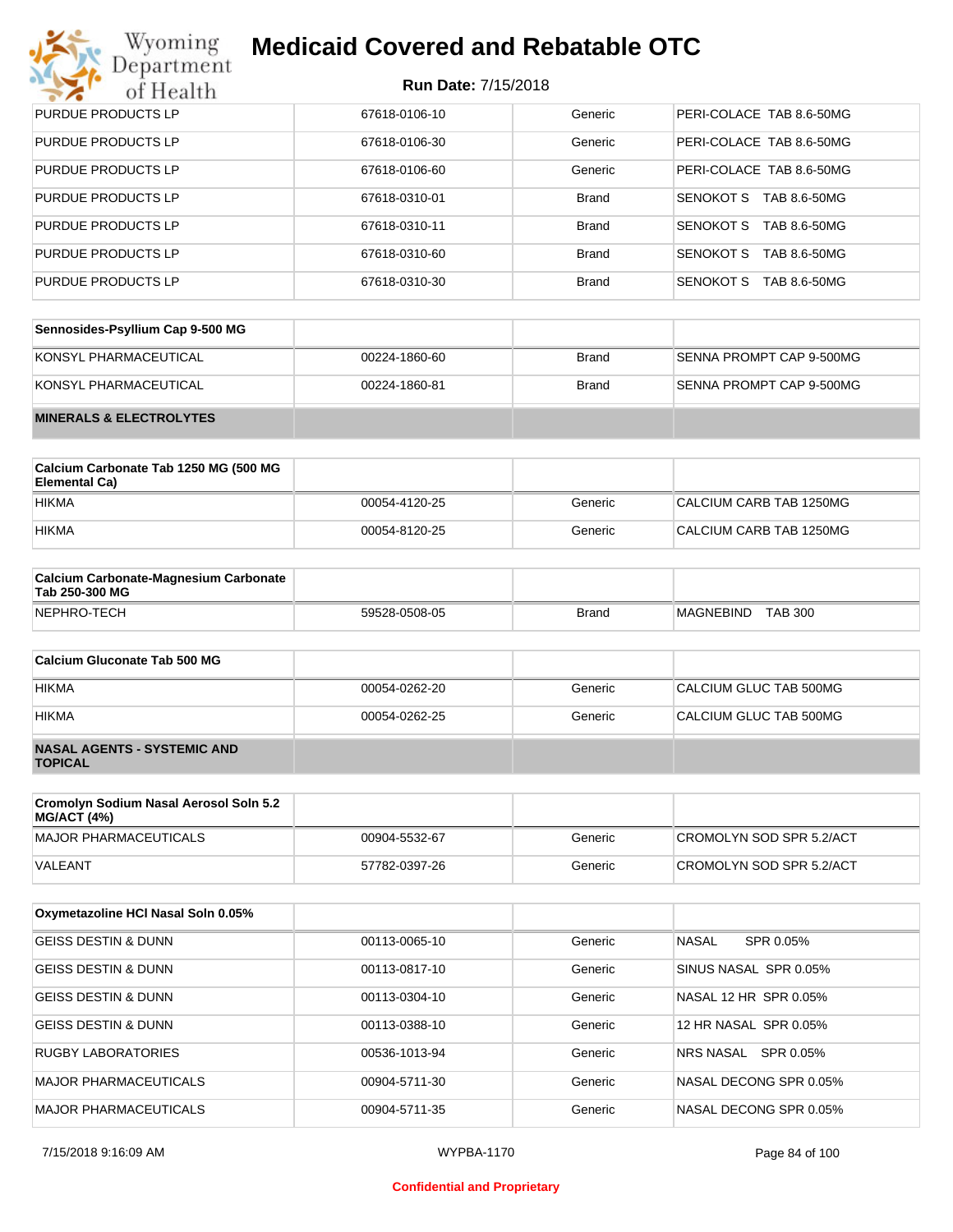

| <b>SELECT BRAND</b>             | 15127-0304-05 | Generic | 12 HR NASAL SPR 0.05%  |
|---------------------------------|---------------|---------|------------------------|
| <b>SELECT BRAND</b>             | 15127-0304-10 | Generic | 12 HR NASAL SPR 0.05%  |
| <b>BERGEN BRUNSWIG</b>          | 24385-0304-10 | Generic | 12 HR NASAL SPR 0.05%  |
| <b>BERGEN BRUNSWIG</b>          | 24385-0304-11 | Generic | 12 HR NASAL SPR 0.05%  |
| <b>BERGEN BRUNSWIG</b>          | 24385-0352-10 | Generic | GNP NASAL SPR 0.05%    |
| <b>BERGEN BRUNSWIG</b>          | 24385-0498-10 | Generic | 12 HR NASAL SPR 0.05%  |
| <b>TOPCO</b>                    | 36800-0388-10 | Generic | NO DRIP NASL SPR 0.05% |
| <b>TOPCO</b>                    | 36800-0817-10 | Generic | NASAL 12 HR SPR 0.05%  |
| <b>TOPCO</b>                    | 36800-0688-05 | Generic | SINUS RELIEF SPR 0.05% |
| <b>BERGEN BRUNSWIG</b>          | 24385-0067-10 | Generic | GNP NASAL SPR 0.05%    |
| <b>TOPCO</b>                    | 36800-0065-10 | Generic | NASAL 12 HR SPR 0.05%  |
| <b>TOPCO</b>                    | 36800-0304-10 | Generic | NASAL 12 HR SPR 0.05%  |
| AMERISOURCE BERGEN DRUGS        | 46122-0165-10 | Generic | GNP NASAL SPR 0.05%    |
| AMERISOURCE BERGEN DRUGS        | 46122-0165-11 | Generic | GNP NASAL SPR 0.05%    |
| <b>MCKESSON SUNMARK</b>         | 49348-0028-27 | Generic | SM NASAL 12H SPR 0.05% |
| <b>MCKESSON SUNMARK</b>         | 49348-0230-27 | Generic | SM NASAL SPR 0.05%     |
| <b>MCKESSON SUNMARK</b>         | 49348-0231-27 | Generic | SM NASAL<br>SPR 0.05%  |
| <b>MCKESSON SUNMARK</b>         | 49348-0130-27 | Generic | SM NASAL<br>SPR 0.05%  |
| <b>PERRIGO</b>                  | 45802-0410-59 | Generic | NASAL RELIEF SPR 0.05% |
| <b>MCKESSON SUNMARK</b>         | 49348-0472-27 | Generic | SM 12-HOUR SPR 0.05%   |
| <b>TARO</b>                     | 51672-2030-03 | Generic | NASAL DECONG SPR 0.05% |
| <b>TARO</b>                     | 51672-2030-05 | Generic | NASAL DECONG SPR 0.05% |
| <b>MCKESSON</b>                 | 62011-0079-01 | Generic | SINUS NASAL SPR 0.05%  |
| <b>MCKESSON</b>                 | 62011-0081-01 | Generic | HM NASAL SPR 0.05%     |
| <b>MCKESSON</b>                 | 62011-0080-01 | Generic | HM NASAL SPR 0.05%     |
| <b>RECKITT BENCKISER</b>        | 63824-0126-75 | Generic | MUCINEX MS SPR 0.05%   |
| <b>RECKITT BENCKISER</b>        | 63824-0127-75 | Generic | MUCINEX FF SPR 0.05%   |
|                                 |               |         |                        |
| Phenylephrine HCI Nasal Soln 1% |               |         |                        |
| <b>GEISS DESTIN &amp; DUNN</b>  | 00113-0648-10 | Generic | NASAL FOUR SOL 1%      |
| CLAVO CONSUMED HEALTHCADE LD    | 00067-2086-01 | Canaric | 1. MAY FAST SDD 104    |

| <b>GEISS DESTIN &amp; DUNN</b>        | 00113-0648-10 | Generic | NASAL FOUR SOL 1%                |
|---------------------------------------|---------------|---------|----------------------------------|
| <b>GLAXO CONSUMER HEALTHCARE L.P.</b> | 00067-2086-01 | Generic | 4-WAY FAST SPR 1%                |
| <b>BERGEN BRUNSWIG</b>                | 24385-0390-10 | Generic | <b>DRO 1%</b><br><b>GNP NOSE</b> |
| <b>TOPCO</b>                          | 36800-0648-10 | Generic | NASAL FOUR SOL 1%                |
| TOPCO                                 | 36800-0390-10 | Generic | <b>NOSE</b><br><b>DRO 1%</b>     |
| AMERISOURCE BERGEN DRUGS              | 46122-0149-03 | Generic | SPR 1%<br>GNP NASAL              |
| LEADER BRAND PRODUCTS                 | 37205-0483-10 | Generic | DECONGESTANT SOL 1%              |
| <b>MCKESSON SUNMARK</b>               | 49348-0197-27 | Generic | <b>SM NOSE</b><br><b>DRO 1%</b>  |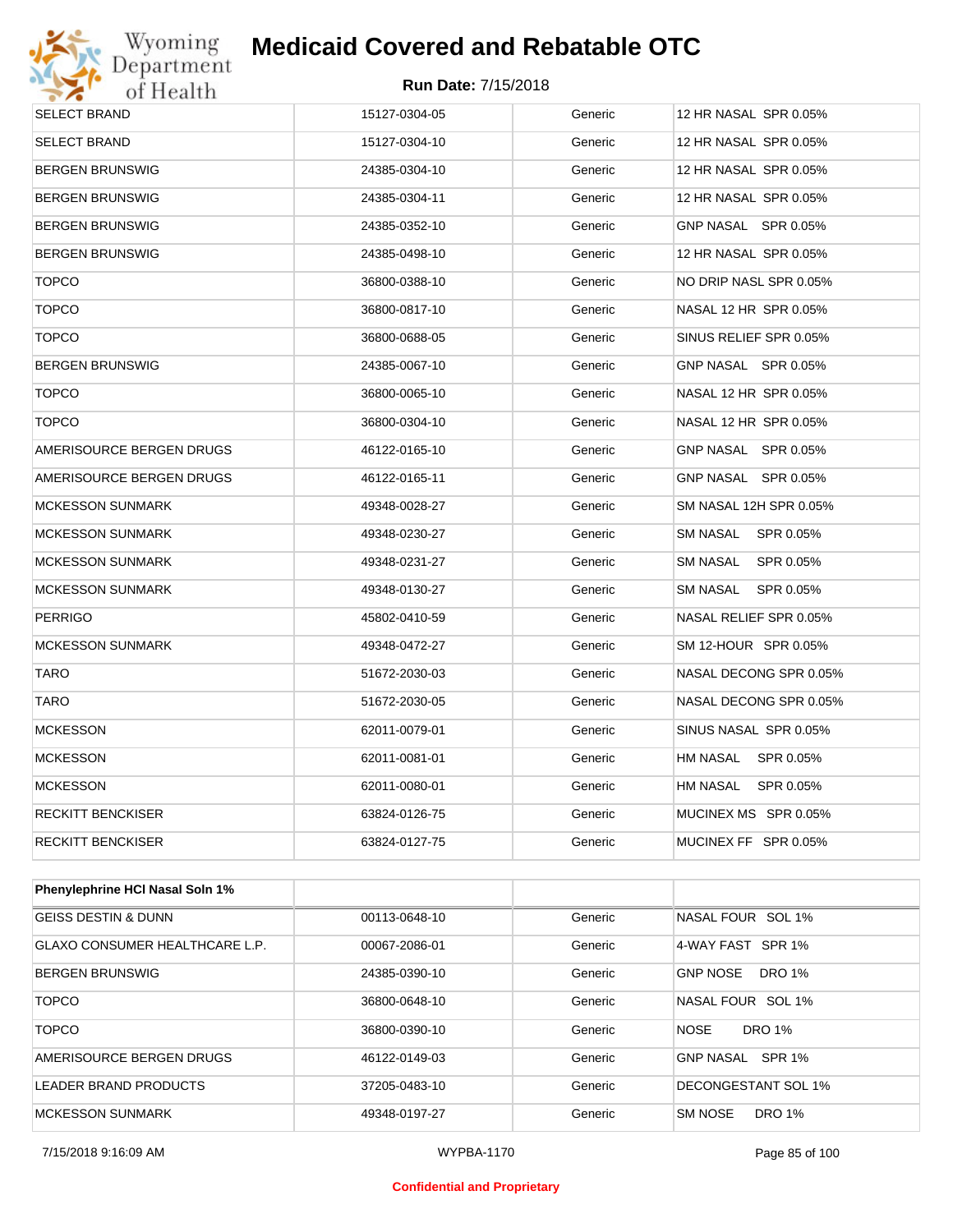

#### **Run Date:** 7/15/2018

| <b>MCKESSON</b>                     | 62011-0085-01 | Generic      | <b>HM NOSE</b><br><b>DRO 1%</b> |  |  |
|-------------------------------------|---------------|--------------|---------------------------------|--|--|
| Phenylephrine HCI Tab 10 MG         |               |              |                                 |  |  |
|                                     |               |              |                                 |  |  |
| <b>GEISS DESTIN &amp; DUNN</b>      | 00113-0094-68 | Generic      | NASAL DECONG TAB 10MG           |  |  |
| <b>GEISS DESTIN &amp; DUNN</b>      | 00113-0094-89 | Generic      | NASAL DECONG TAB 10MG           |  |  |
| <b>GEISS DESTIN &amp; DUNN</b>      | 00113-0094-23 | Generic      | NASAL DECONG TAB 10MG           |  |  |
| <b>MAJOR PHARMACEUTICALS</b>        | 00904-5733-49 | Generic      | SUDOGEST PE TAB 10MG            |  |  |
| <b>MAJOR PHARMACEUTICALS</b>        | 00904-5733-73 | Generic      | SUDOGEST PE TAB 10MG            |  |  |
| <b>BERGEN BRUNSWIG</b>              | 24385-0603-89 | Generic      | NASAL DECONG TAB 10MG           |  |  |
| <b>TOPCO</b>                        | 36800-0094-89 | Generic      | NASAL DECONG TAB 10MG           |  |  |
| <b>TOPCO</b>                        | 36800-0094-47 | Generic      | NASAL DECONG TAB 10MG           |  |  |
| <b>BERGEN BRUNSWIG</b>              | 24385-0603-68 | Generic      | NASAL DECONG TAB 10MG           |  |  |
| <b>TOPCO</b>                        | 36800-0094-23 | Generic      | NASAL DECONG TAB 10MG           |  |  |
| <b>TOPCO</b>                        | 36800-0094-68 | Generic      | NASAL DECONG TAB 10MG           |  |  |
| <b>LEADER BRAND PRODUCTS</b>        | 37205-0473-89 | Generic      | NASAL DECONG TAB 10MG           |  |  |
| LEADER BRAND PRODUCTS               | 37205-0473-69 | Generic      | NASAL DECONG TAB 10MG           |  |  |
| <b>MCKESSON SUNMARK</b>             | 49348-0700-48 | Generic      | NASAL DECONG TAB 10MG           |  |  |
| <b>MCKESSON SUNMARK</b>             | 49348-0700-07 | Generic      | NASAL DECONG TAB 10MG           |  |  |
| <b>MCKESSON</b>                     | 62011-0077-01 | Generic      | NASAL DECONG TAB 10MG           |  |  |
| <b>MCKESSON</b>                     | 62011-0077-02 | Generic      | NASAL DECONG TAB 10MG           |  |  |
|                                     |               |              |                                 |  |  |
| Pseudoephedrine HCI Liq 15 MG/5ML   |               |              |                                 |  |  |
| <b>SILARX</b>                       | 54838-0104-40 | Generic      | CHILD SILFED LIQ 15MG/5ML       |  |  |
| <b>SILARX</b>                       | 54838-0104-70 | Generic      | CHILD SILFED LIQ 15MG/5ML       |  |  |
| Pseudoephedrine HCI Lig 30 MG/5ML   |               |              |                                 |  |  |
|                                     |               |              |                                 |  |  |
| RUGBY LABORATORIES                  | 00536-1850-97 | <b>Brand</b> | NASAL DECONG LIQ 30MG/5ML       |  |  |
| Pseudoephedrine HCI Syrup 30 MG/5ML |               |              |                                 |  |  |
| <b>RUGBY LABORATORIES</b>           | 00536-1850-85 | <b>Brand</b> | NASAL DECON SYP 30MG/5ML        |  |  |
|                                     |               |              |                                 |  |  |
| Pseudoephedrine HCI Tab 30 MG       |               |              |                                 |  |  |
| <b>PERRIGO</b>                      | 00113-2432-62 | Generic      | NASAL DECONG TAB 30MG           |  |  |
| <b>PERRIGO</b>                      | 00113-2432-80 | Generic      | NASAL DECONG TAB 30MG           |  |  |
| <b>PERRIGO</b>                      | 00113-2432-67 | Generic      | NASAL DECONG TAB 30MG           |  |  |
| <b>GEISS DESTIN &amp; DUNN</b>      | 00113-0432-62 | Generic      | NASAL DECONG TAB 30MG           |  |  |
| <b>RUGBY LABORATORIES</b>           | 00536-3607-35 | Generic      | NASAL DECONG TAB 30MG           |  |  |
| <b>MAJOR PHARMACEUTICALS</b>        | 00904-5053-59 | Generic      | <b>SUDOGEST</b><br>TAB 30MG     |  |  |

7/15/2018 9:16:09 AM WYPBA-1170 Page 86 of 100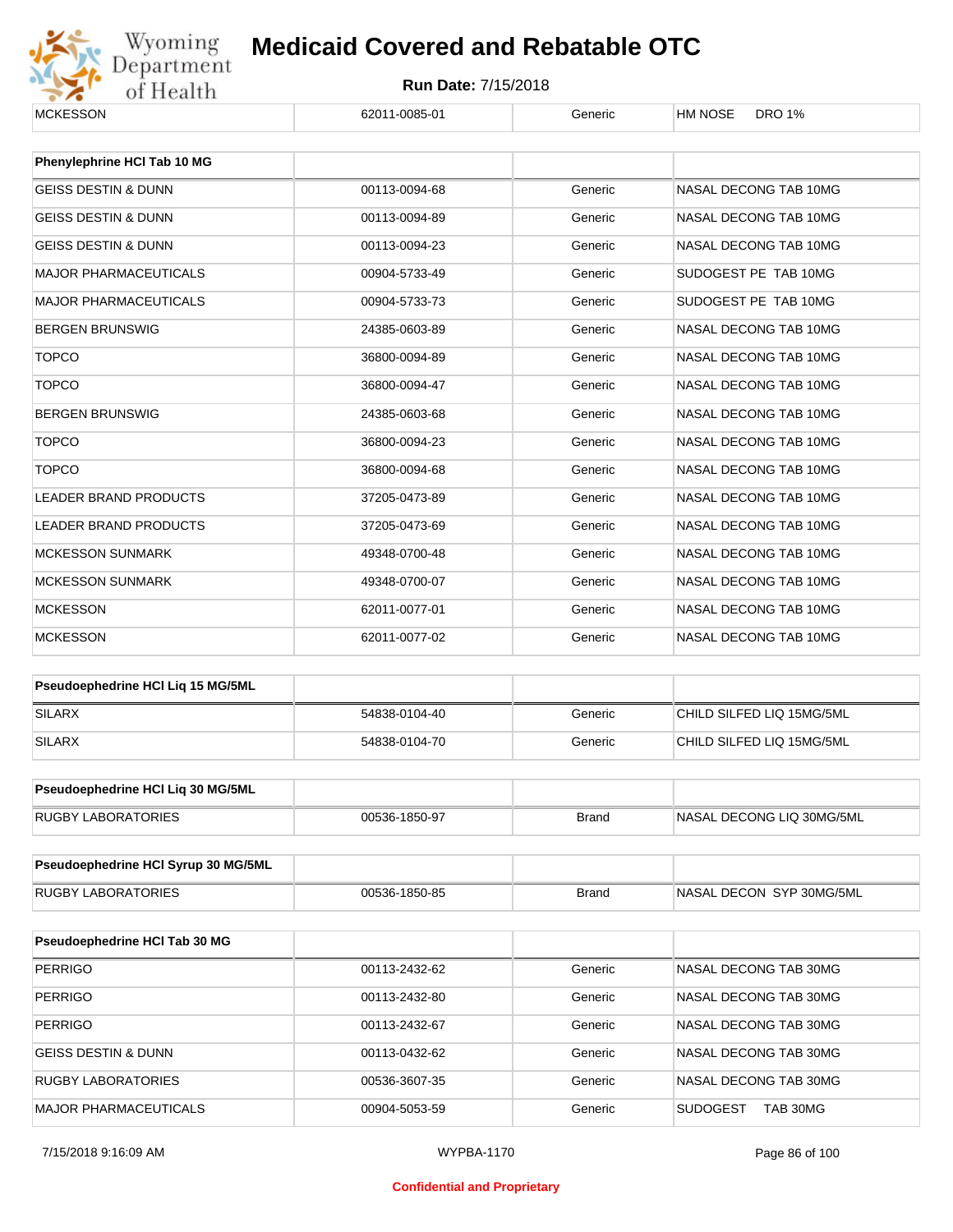| Wyoming<br>Department             | <b>Medicaid Covered and Rebatable OTC</b> |         |                             |
|-----------------------------------|-------------------------------------------|---------|-----------------------------|
| of Health                         | <b>Run Date: 7/15/2018</b>                |         |                             |
| <b>MAJOR PHARMACEUTICALS</b>      | 00904-5053-24                             | Generic | <b>SUDOGEST</b><br>TAB 30MG |
| <b>MAJOR PHARMACEUTICALS</b>      | 00904-5053-60                             | Generic | <b>SUDOGEST</b><br>TAB 30MG |
| <b>MAJOR PHARMACEUTICALS</b>      | 00904-6338-60                             | Generic | <b>SUDOGEST</b><br>TAB 30MG |
| <b>BERGEN BRUNSWIG</b>            | 24385-0432-80                             | Generic | NASAL DECONG TAB 30MG       |
| <b>TOPCO</b>                      | 36800-0432-62                             | Generic | NASAL DECONG TAB 30MG       |
| <b>TOPCO</b>                      | 36800-0432-67                             | Generic | NASAL DECONG TAB 30MG       |
| <b>BERGEN BRUNSWIG</b>            | 24385-0432-62                             | Generic | NASAL DECONG TAB 30MG       |
| <b>LEADER BRAND PRODUCTS</b>      | 37205-0445-80                             | Generic | PSEUDOEPHEDR TAB 30MG       |
| PERRIGO PHARMACEUTICALS           | 45802-0432-62                             | Generic | PSEUDOEPHEDR TAB 30MG       |
| <b>MCKESSON SUNMARK</b>           | 49348-0024-04                             | Generic | SM NASAL DEC TAB 30MG       |
| <b>MCKESSON SUNMARK</b>           | 49348-0024-08                             | Generic | SM NASAL DEC TAB 30MG       |
| <b>MCKESSON SUNMARK</b>           | 49348-0024-34                             | Generic | SM NASAL DEC TAB 30MG       |
| <b>MCKESSON</b>                   | 62011-0078-01                             | Generic | NASAL DECONG TAB 30MG       |
| <b>MCKESSON</b>                   | 62011-0078-02                             | Generic | NASAL DECONG TAB 30MG       |
| <b>CHAIN DRUG MARKETING ASSOC</b> | 63868-0146-48                             | Generic | SUPHEDRINE TAB 30MG         |
| <b>CHAIN DRUG MARKETING ASSOC</b> | 63868-0146-24                             | Generic | SUPHEDRINE TAB 30MG         |

| Pseudoephedrine HCl Tab 60 MG |               |         |                 |          |
|-------------------------------|---------------|---------|-----------------|----------|
| MAJOR PHARMACEUTICALS         | 00904-5125-59 | Generic | <b>SUDOGEST</b> | TAB 60MG |
| MAJOR PHARMACEUTICALS         | 00904-5125-46 | Generic | <b>SUDOGEST</b> | TAB 60MG |

| Pseudoephedrine HCI Tab ER 12HR 120<br>MG |               |         |                                 |
|-------------------------------------------|---------------|---------|---------------------------------|
| <b>GEISS DESTIN &amp; DUNN</b>            | 00113-0054-52 | Generic | DECONGESTANT TAB 120MG ER       |
| <b>PERRIGO</b>                            | 00113-2054-60 | Generic | DECONGESTANT TAB 120MG ER       |
| <b>MAJOR PHARMACEUTICALS</b>              | 00904-5803-15 | Generic | <b>SUDOGEST</b><br>TAB 120MG ER |
| <b>TOPCO</b>                              | 36800-0054-52 | Generic | DECONGESTANT TAB 120MG ER       |
| <b>TOPCO</b>                              | 36800-0054-60 | Generic | DECONGESTANT TAB 120MG ER       |
| <b>BERGEN BRUNSWIG</b>                    | 24385-0054-52 | Generic | PSEUDOEPHEDR TAB 120MG ER       |
| PERRIGO PHARMACEUTICALS                   | 45802-0107-52 | Generic | PSEUDOEPHEDR TAB 120MG ER       |
| AMERISOURCE BERGEN DRUGS                  | 46122-0166-60 | Generic | PSEUDOEPHEDR TAB 120MG ER       |
| <b>LEADER BRAND PRODUCTS</b>              | 37205-0446-52 | Generic | DECONGESTANT TAB 120MG ER       |
| <b>MCKESSON SUNMARK</b>                   | 49348-0361-01 | Generic | DECONGESTANT TAB 120MG ER       |
| <b>OHM LABS</b>                           | 51660-0204-69 | Generic | PSEUDOEPHEDR TAB 120MG ER       |
| <b>MCKESSON</b>                           | 62011-0087-01 | Generic | NASAL DECONG TAB 120MG ER       |
| CHAIN DRUG MARKETING ASSOC                | 63868-0143-10 | Generic | QC SUPHEDRIN TAB 120MG SR       |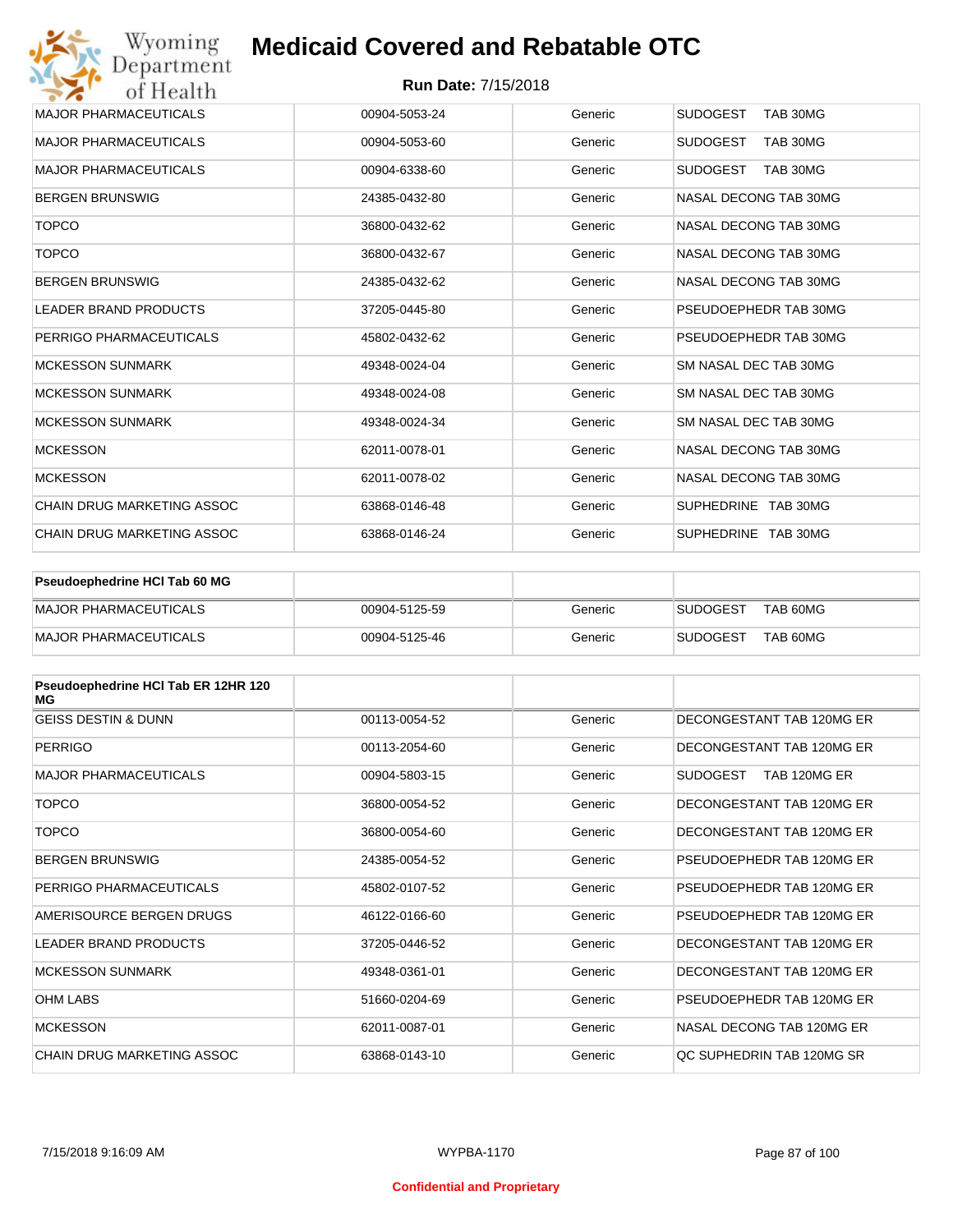

**Run Date:** 7/15/2018

**OPHTHALMIC AGENTS**

| Sodium Chloride Hypertonic Ophth Oint<br>5% |               |         |                              |
|---------------------------------------------|---------------|---------|------------------------------|
| <b>MAJOR PHARMACEUTICALS</b>                | 00904-5315-38 | Generic | SOD CHLORIDE OIN 5% OP       |
| VALEANT                                     | 24208-0385-55 | Brand   | <b>MURO 128</b><br>OIN 5% OP |
| VALEANT                                     | 24208-0385-56 | Brand   | MURO 128<br>OIN 5% OP        |
| <b>AKORN</b>                                | 17478-0622-35 | Generic | SOD CHLORIDE OIN 5% OP       |

| Sodium Chloride Hypertonic Ophth Soln<br>2% |               |              |          |           |
|---------------------------------------------|---------------|--------------|----------|-----------|
| <b>VALEANT</b>                              | 24208-0276-15 | <b>Brand</b> | MURO 128 | SOL 2% OP |

| Sodium Chloride Hypertonic Ophth Soln<br>5%                 |               |              |                              |
|-------------------------------------------------------------|---------------|--------------|------------------------------|
| MAJOR PHARMACEUTICALS                                       | 00904-5314-35 | Generic      | SOD CHLORIDE SOL 5% OP       |
| <b>AKORN</b>                                                | 17478-0623-12 | Generic      | SOD CHLORIDE SOL 5% OP       |
| VALEANT                                                     | 24208-0277-15 | <b>Brand</b> | <b>MURO 128</b><br>SOL 5% OP |
| VALEANT                                                     | 24208-0277-30 | <b>Brand</b> | <b>MURO 128</b><br>SOL 5% OP |
| <b>PSYCHOTHERAPEUTIC AND</b><br>NEUROLOGICAL AGENTS - MISC. |               |              |                              |

| <b>Nicotine Polacrilex Gum 2 MG</b>   |               |              |                                         |
|---------------------------------------|---------------|--------------|-----------------------------------------|
| <b>GLAXO CONSUMER HEALTHCARE L.P.</b> | 00135-0157-11 | <b>Brand</b> | NICORETTE GUM 2MG ORIG                  |
| <b>GLAXO CONSUMER HEALTHCARE L.P.</b> | 00135-0225-02 | <b>Brand</b> | NICORETTE ST GUM 2MG MINT               |
| GLAXO CONSUMER HEALTHCARE L.P.        | 00135-0229-05 | <b>Brand</b> | <b>NICORETTE</b><br><b>GUM 2MG MINT</b> |
| <b>GLAXO CONSUMER HEALTHCARE L.P.</b> | 00135-0241-03 | <b>Brand</b> | <b>NICORETTE</b><br><b>GUM 2MGFRUIT</b> |
| <b>GLAXO CONSUMER HEALTHCARE L.P.</b> | 00135-0241-06 | <b>Brand</b> | <b>NICORETTE</b><br><b>GUM 2MGFRUIT</b> |
| GLAXO CONSUMER HEALTHCARE L.P.        | 00135-0466-03 | <b>Brand</b> | <b>NICORETTE</b><br><b>GUM 2MG CINN</b> |
| <b>GLAXO CONSUMER HEALTHCARE L.P.</b> | 00135-0474-03 | <b>Brand</b> | <b>NICORETTE</b><br><b>GUM 2MG MINT</b> |
| <b>GLAXO CONSUMER HEALTHCARE L.P.</b> | 00135-0157-10 | <b>Brand</b> | <b>NICORETTE</b><br><b>GUM 2MG ORIG</b> |
| <b>GLAXO CONSUMER HEALTHCARE L.P.</b> | 00135-0225-03 | <b>Brand</b> | <b>NICORETTE</b><br><b>GUM 2MG MINT</b> |
| <b>GLAXO CONSUMER HEALTHCARE L.P.</b> | 00135-0229-04 | <b>Brand</b> | <b>NICORETTE</b><br><b>GUM 2MG MINT</b> |
| <b>GLAXO CONSUMER HEALTHCARE L.P.</b> | 00135-0241-05 | <b>Brand</b> | <b>NICORETTE</b><br><b>GUM 2MGFRUIT</b> |
| GLAXO CONSUMER HEALTHCARE L.P.        | 00135-0241-08 | <b>Brand</b> | <b>NICORETTE</b><br><b>GUM 2MGFRUIT</b> |
| <b>GLAXO CONSUMER HEALTHCARE L.P.</b> | 00135-0466-05 | <b>Brand</b> | <b>NICORETTE</b><br><b>GUM 2MG CINN</b> |
| <b>GLAXO CONSUMER HEALTHCARE L.P.</b> | 00135-0474-05 | <b>Brand</b> | <b>NICORETTE</b><br><b>GUM 2MG MINT</b> |
| <b>GLAXO CONSUMER HEALTHCARE L.P.</b> | 00135-0474-08 | <b>Brand</b> | <b>NICORETTE</b><br><b>GUM 2MG MINT</b> |
| <b>PERRIGO</b>                        | 00113-0206-25 | Generic      | NICOTINE POL GUM 2MG MINT               |
| <b>GLAXO CONSUMER HEALTHCARE L.P.</b> | 00135-0157-07 | <b>Brand</b> | NICORETTE ST GUM 2MG ORIG               |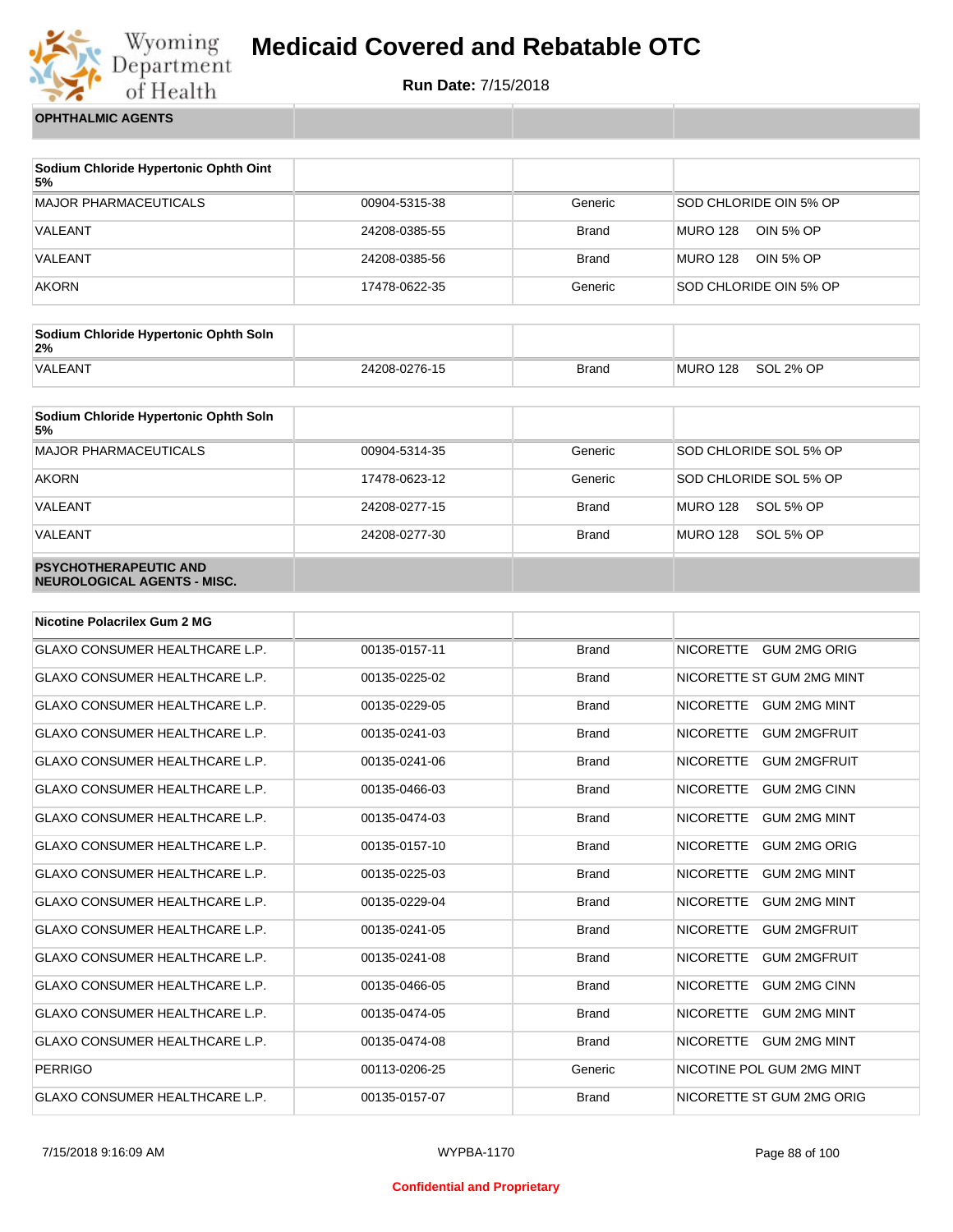| GLAXO CONSUMER HEALTHCARE L.P.        | 00135-0474-01 | <b>Brand</b> | NICORETTE GUM 2MG MINT           |
|---------------------------------------|---------------|--------------|----------------------------------|
| <b>GLAXO CONSUMER HEALTHCARE L.P.</b> | 00135-0474-02 | <b>Brand</b> | NICORETTE GUM 2MG MINT           |
| GLAXO CONSUMER HEALTHCARE L.P.        | 00135-0241-02 | <b>Brand</b> | NICORETTE GUM 2MGFRUIT           |
| GLAXO CONSUMER HEALTHCARE L.P.        | 00135-0466-01 | <b>Brand</b> | NICORETTE GUM 2MG CINN           |
| GLAXO CONSUMER HEALTHCARE L.P.        | 00135-0466-02 | <b>Brand</b> | NICORETTE GUM 2MG CINN           |
| <b>RUGBY LABORATORIES</b>             | 00536-1362-06 | Generic      | NICOTINE POL GUM 2MG             |
| <b>RUGBY LABORATORIES</b>             | 00536-1362-23 | Generic      | NICOTINE POL GUM 2MG             |
| <b>RUGBY LABORATORIES</b>             | 00536-1362-34 | Generic      | NICOTINE POL GUM 2MG             |
| <b>RUGBY LABORATORIES</b>             | 00536-3029-06 | Generic      | NICOTINE POL GUM 2MG ORIG        |
| <b>RUGBY LABORATORIES</b>             | 00536-3029-23 | Generic      | NICOTINE POL GUM 2MG ORIG        |
| <b>RUGBY LABORATORIES</b>             | 00536-3029-34 | Generic      | NICOTINE POL GUM 2MG ORIG        |
| <b>RUGBY LABORATORIES</b>             | 00536-3386-01 | Generic      | NICOTINE POL GUM 2MGFRUIT        |
| <b>RUGBY LABORATORIES</b>             | 00536-3112-37 | Generic      | NICOTINE POL GUM 2MG MINT        |
| <b>RUGBY LABORATORIES</b>             | 00536-3112-01 | Generic      | NICOTINE POL GUM 2MG MINT        |
| <b>RUGBY LABORATORIES</b>             | 00536-3404-01 | Generic      | NICOTINE POL GUM 2MG CINN        |
| <b>MAJOR PHARMACEUTICALS</b>          | 00904-5736-51 | Generic      | NICORELIEF GUM 2MG MINT          |
| <b>MAJOR PHARMACEUTICALS</b>          | 00904-5736-11 | Generic      | NICORELIEF GUM 2MG MINT          |
| <b>MAJOR PHARMACEUTICALS</b>          | 00904-5734-11 | Generic      | NICORELIEF GUM 2MG ORIG          |
| <b>MAJOR PHARMACEUTICALS</b>          | 00904-5734-51 | Generic      | NICORELIEF GUM 2MG ORIG          |
| <b>BERGEN BRUNSWIG</b>                | 24385-0594-71 | Generic      | <b>GNP NICOTINE GUM 2MG MINT</b> |
| <b>TOPCO</b>                          | 36800-0029-25 | Generic      | NICOTINE POL GUM 2MG ORIG        |
| <b>TOPCO</b>                          | 36800-0456-78 | Generic      | NICOTINE POL GUM 2MG MINT        |
| <b>TOPCO</b>                          | 36800-0206-25 | Generic      | NICOTINE POL GUM 2MG MINT        |
| <b>BERGEN BRUNSWIG</b>                | 24385-0170-58 | Generic      | <b>GNP NICOTINE GUM 2MG MINT</b> |
| <b>TOPCO</b>                          | 36800-0352-78 | Generic      | NICOTINE POL GUM 2MGFRUIT        |
| LEADER BRAND PRODUCTS                 | 37205-0967-58 | Generic      | NICOTINE POL GUM 2MG MINT        |
| <b>PERRIGO</b>                        | 45802-0206-25 | Generic      | NICOTINE POL GUM 2MG MINT        |
| <b>MCKESSON SUNMARK</b>               | 49348-0691-36 | Generic      | SM NICOTINE GUM 2MG MINT         |
| <b>MCKESSON SUNMARK</b>               | 49348-0787-10 | Generic      | SM NICOTINE GUM 2MG MINT         |
| LEADER BRAND PRODUCTS                 | 37205-0203-71 | Generic      | NICOTINE POL GUM 2MG             |
| LEADER BRAND PRODUCTS                 | 37205-0967-78 | Generic      | NICOTINE POL GUM 2MG MINT        |
| AMERISOURCE BERGEN DRUGS              | 46122-0173-20 | Generic      | <b>GNP NICOTINE GUM 2MG ORIG</b> |
| <b>MCKESSON SUNMARK</b>               | 49348-0573-08 | Generic      | SM NICOTINE GUM 2MG              |
| <b>MCKESSON SUNMARK</b>               | 49348-0573-36 | Generic      | SM NICOTINE GUM 2MG              |
| <b>MCKESSON</b>                       | 62011-0047-02 | Generic      | HM NICOTINE GUM 2MG MINT         |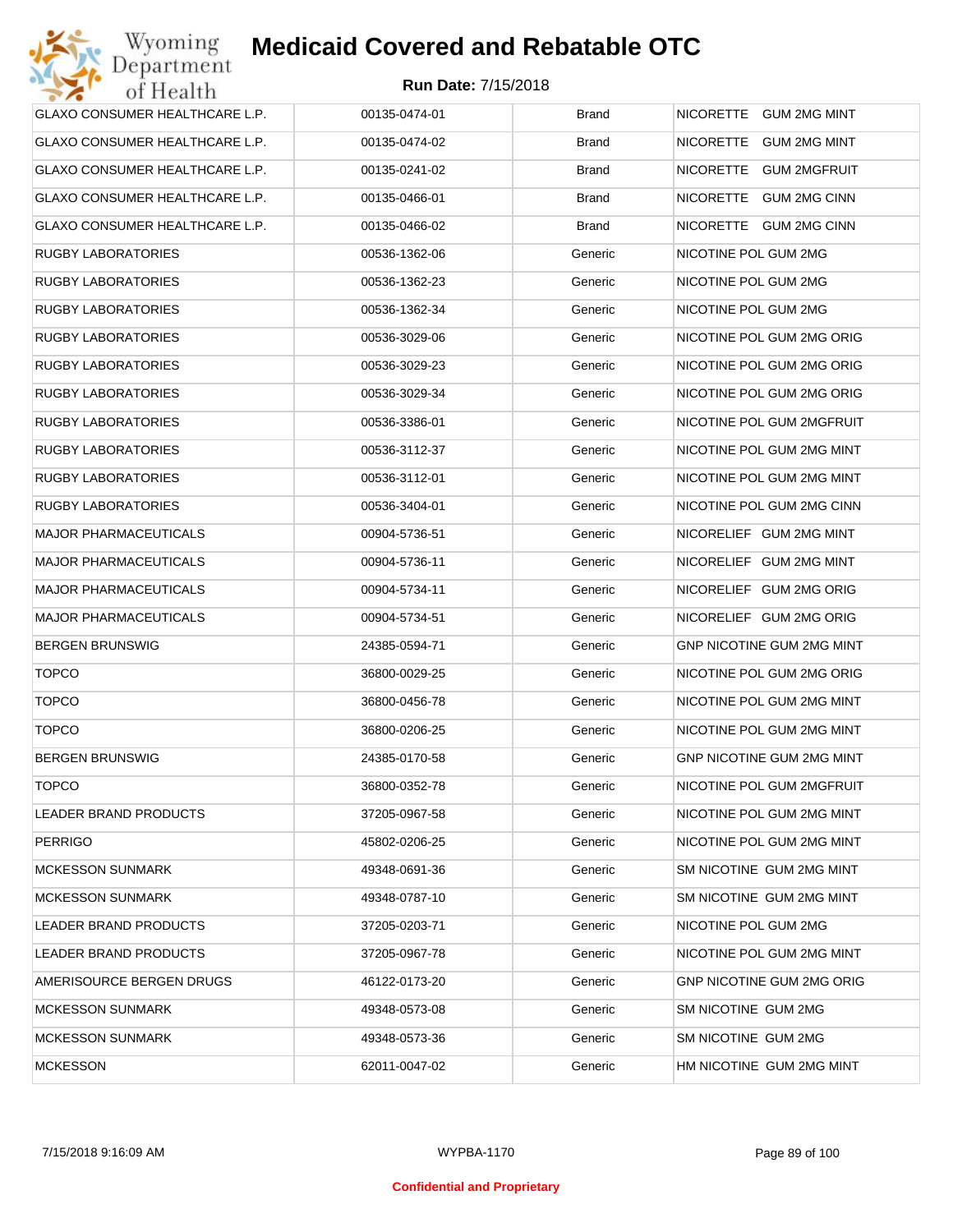

| <b>Nicotine Polacrilex Gum 4 MG</b>   |               |              |                           |
|---------------------------------------|---------------|--------------|---------------------------|
| GLAXO CONSUMER HEALTHCARE L.P.        | 00135-0158-11 | <b>Brand</b> | NICORETTE GUM 4MG ORIG    |
| GLAXO CONSUMER HEALTHCARE L.P.        | 00135-0230-05 | <b>Brand</b> | NICORETTE GUM 4MG MINT    |
| <b>GLAXO CONSUMER HEALTHCARE L.P.</b> | 00135-0242-08 | <b>Brand</b> | NICORETTE GUM 4MGFRUIT    |
| GLAXO CONSUMER HEALTHCARE L.P.        | 00135-0467-02 | <b>Brand</b> | NICORETTE GUM 4MG CINN    |
| GLAXO CONSUMER HEALTHCARE L.P.        | 00135-0467-05 | <b>Brand</b> | NICORETTE GUM 4MG CINN    |
| <b>PERRIGO</b>                        | 00113-0422-25 | Generic      | NICOTINE POL GUM 4MG MINT |
| PERRIGO PHARMACEUTICALS               | 00113-0532-78 | Generic      | NICOTINE POL GUM 4MG MINT |
| GLAXO CONSUMER HEALTHCARE L.P.        | 00135-0158-10 | <b>Brand</b> | NICORETTE GUM 4MG ORIG    |
| GLAXO CONSUMER HEALTHCARE L.P.        | 00135-0230-04 | <b>Brand</b> | NICORETTE GUM 4MG MINT    |
| GLAXO CONSUMER HEALTHCARE L.P.        | 00135-0467-03 | <b>Brand</b> | NICORETTE GUM 4MG CINN    |
| <b>GLAXO CONSUMER HEALTHCARE L.P.</b> | 00135-0158-07 | <b>Brand</b> | NICORETTE ST GUM 4MG ORIG |
| GLAXO CONSUMER HEALTHCARE L.P.        | 00135-0226-02 | <b>Brand</b> | NICORETTE GUM 4MG MINT    |
| GLAXO CONSUMER HEALTHCARE L.P.        | 00135-0226-03 | <b>Brand</b> | NICORETTE GUM 4MG MINT    |
| <b>GLAXO CONSUMER HEALTHCARE L.P.</b> | 00135-0242-01 | <b>Brand</b> | NICORETTE GUM 4MGFRUIT    |
| GLAXO CONSUMER HEALTHCARE L.P.        | 00135-0242-02 | <b>Brand</b> | NICORETTE GUM 4MGFRUIT    |
| GLAXO CONSUMER HEALTHCARE L.P.        | 00135-0242-03 | <b>Brand</b> | NICORETTE GUM 4MGFRUIT    |
| GLAXO CONSUMER HEALTHCARE L.P.        | 00135-0242-05 | <b>Brand</b> | NICORETTE GUM 4MGFRUIT    |
| GLAXO CONSUMER HEALTHCARE L.P.        | 00135-0242-06 | <b>Brand</b> | NICORETTE GUM 4MGFRUIT    |
| GLAXO CONSUMER HEALTHCARE L.P.        | 00135-0475-08 | <b>Brand</b> | NICORETTE GUM 4MG MINT    |
| GLAXO CONSUMER HEALTHCARE L.P.        | 00135-0475-01 | <b>Brand</b> | NICORETTE GUM 4MG MINT    |
| GLAXO CONSUMER HEALTHCARE L.P.        | 00135-0475-02 | <b>Brand</b> | NICORETTE GUM 4MG MINT    |
| GLAXO CONSUMER HEALTHCARE L.P.        | 00135-0475-03 | <b>Brand</b> | NICORETTE GUM 4MG MINT    |
| GLAXO CONSUMER HEALTHCARE L.P.        | 00135-0475-05 | <b>Brand</b> | NICORETTE GUM 4MG MINT    |
| RUGBY LABORATORIES                    | 00536-3387-01 | Generic      | NICOTINE POL GUM 4MG      |
| RUGBY LABORATORIES                    | 00536-1372-06 | Generic      | NICOTINE POL GUM 4MG MINT |
| RUGBY LABORATORIES                    | 00536-1372-34 | Generic      | NICOTINE POL GUM 4MG MINT |
| RUGBY LABORATORIES                    | 00536-3030-06 | Generic      | NICOTINE POL GUM 4MG ORIG |
| RUGBY LABORATORIES                    | 00536-3113-37 | Generic      | NICOTINE POL GUM 4MG MINT |
| RUGBY LABORATORIES                    | 00536-1372-23 | Generic      | NICOTINE POL GUM 4MG MINT |
| RUGBY LABORATORIES                    | 00536-3030-23 | Generic      | NICOTINE POL GUM 4MG ORIG |
| <b>RUGBY LABORATORIES</b>             | 00536-3113-01 | Generic      | NICOTINE POL GUM 4MG MINT |
| RUGBY LABORATORIES                    | 00536-3405-01 | Generic      | NICOTINE POL GUM 4MG      |
| <b>MAJOR PHARMACEUTICALS</b>          | 00904-5737-11 | Generic      | NICORELIEF GUM 4MG MINT   |
| <b>MAJOR PHARMACEUTICALS</b>          | 00904-5737-51 | Generic      | NICORELIEF GUM 4MG MINT   |
| <b>MAJOR PHARMACEUTICALS</b>          | 00904-5735-11 | Generic      | NICORELIEF GUM 4MG ORIG   |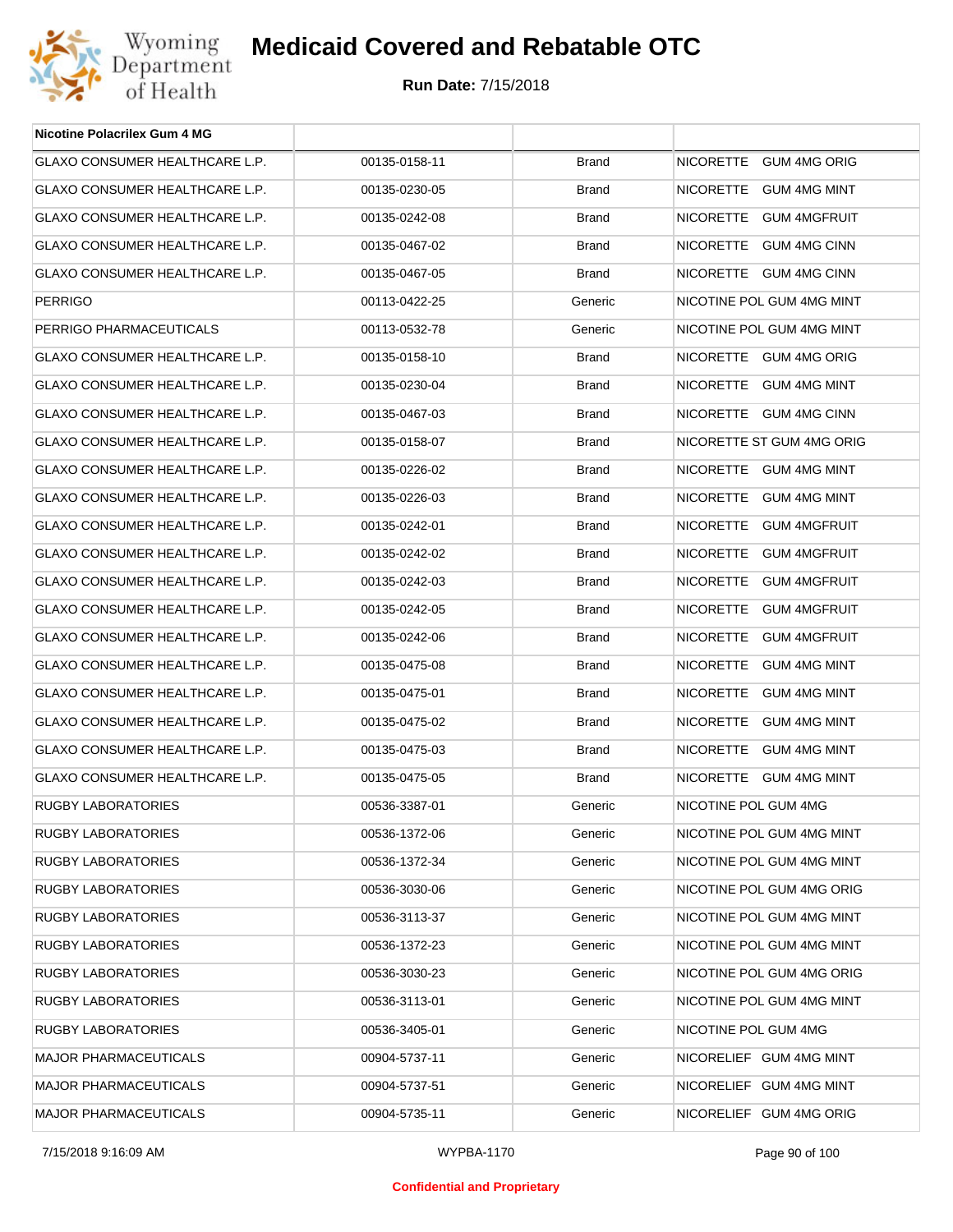Wyoming<br>Department<br>of Health

| <b>MAJOR PHARMACEUTICALS</b> | 00904-5735-51 | Generic | NICORELIEF GUM 4MG ORIG          |
|------------------------------|---------------|---------|----------------------------------|
| <b>BERGEN BRUNSWIG</b>       | 24385-0598-71 | Generic | <b>GNP NICOTINE GUM 4MG MINT</b> |
| <b>TOPCO</b>                 | 36800-0422-71 | Generic | NICOTINE POL GUM 4MG MINT        |
| <b>TOPCO</b>                 | 36800-0532-78 | Generic | NICOTINE POL GUM 4MG MINT        |
| <b>LEADER BRAND PRODUCTS</b> | 37205-0204-71 | Generic | NICOTINE POL GUM 4MG             |
| <b>TOPCO</b>                 | 36800-0170-25 | Generic | NICOTINE POL GUM 4MG ORIG        |
| <b>TOPCO</b>                 | 36800-0170-71 | Generic | NICOTINE POL GUM 4MG ORIG        |
| <b>TOPCO</b>                 | 36800-0854-78 | Generic | NICOTINE POL GUM 4MGFRUIT        |
| <b>LEADER BRAND PRODUCTS</b> | 37205-0968-58 | Generic | NICOTINE POL GUM 4MG MINT        |
| <b>PERRIGO</b>               | 45802-0001-25 | Generic | NICOTINE POL GUM 4MG MINT        |
| <b>PERRIGO</b>               | 45802-0110-78 | Generic | NICOTINE POL GUM 4MG MINT        |
| AMERISOURCE BERGEN DRUGS     | 46122-0286-60 | Generic | <b>GNP NICOTINE GUM 4MG MINT</b> |
| <b>MCKESSON SUNMARK</b>      | 49348-0692-36 | Generic | SM NICOTINE GUM 4MG MINT         |
| <b>MCKESSON SUNMARK</b>      | 49348-0788-10 | Generic | SM NICOTINE GUM 4MG MINT         |
| <b>LEADER BRAND PRODUCTS</b> | 37205-0968-78 | Generic | NICOTINE POL GUM 4MG MINT        |
| <b>MCKESSON SUNMARK</b>      | 49348-0572-08 | Generic | SM NICOTINE GUM 4MG              |
| <b>MCKESSON SUNMARK</b>      | 49348-0572-36 | Generic | SM NICOTINE GUM 4MG              |
| <b>MCKESSON</b>              | 62011-0170-01 | Generic | HM NICOTINE GUM 4MG MINT         |
|                              |               |         |                                  |

| <b>Nicotine Polacrilex Lozenge 2 MG</b> |               |              |                                         |
|-----------------------------------------|---------------|--------------|-----------------------------------------|
| PERRIGO PHARMACEUTICALS                 | 00113-0344-05 | Generic      | NICOTINE POL LOZ 2MG MINT               |
| <b>GLAXO CONSUMER HEALTHCARE L.P.</b>   | 00135-0508-02 | <b>Brand</b> | NICORETTE LOZ 2MG MINT                  |
| <b>GLAXO CONSUMER HEALTHCARE L.P.</b>   | 00135-0510-05 | <b>Brand</b> | LOZ 2MG MINT<br><b>NICORETTE</b>        |
| <b>GLAXO CONSUMER HEALTHCARE L.P.</b>   | 00135-0510-03 | <b>Brand</b> | <b>NICORETTE</b><br>LOZ 2MG MINT        |
| <b>GLAXO CONSUMER HEALTHCARE L.P.</b>   | 00135-0514-03 | <b>Brand</b> | LOZ 2MG ORIG<br><b>NICORETTE</b>        |
| <b>GLAXO CONSUMER HEALTHCARE L.P.</b>   | 00135-0508-03 | <b>Brand</b> | <b>NICORETTE</b><br>LOZ 2MG MINT        |
| <b>GLAXO CONSUMER HEALTHCARE L.P.</b>   | 00135-0510-01 | <b>Brand</b> | <b>NICORETTE</b><br>LOZ 2MG MINT        |
| <b>GLAXO CONSUMER HEALTHCARE L.P.</b>   | 00135-0510-02 | <b>Brand</b> | <b>NICORETTE</b><br><b>LOZ 2MG MINT</b> |
| <b>RUGBY LABORATORIES</b>               | 00536-1038-81 | Generic      | NICOTINE POL LOZ 2MG MINT               |
| <b>GLAXO CONSUMER HEALTHCARE L.P.</b>   | 00135-0512-01 | <b>Brand</b> | NICORETTE LOZ 2MG CHRY                  |
| <b>GLAXO CONSUMER HEALTHCARE L.P.</b>   | 00135-0512-05 | <b>Brand</b> | NICORETTE LOZ 2MG CHRY                  |
| <b>TOPCO</b>                            | 36800-0344-05 | Generic      | NICOTINE POL LOZ 2MG MINT               |
| <b>LEADER BRAND PRODUCTS</b>            | 37205-0987-69 | Generic      | NICOTINE POL LOZ 2MG MINT               |
| PERRIGO PHARMACEUTICALS                 | 45802-0344-05 | Generic      | NICOTINE POL LOZ 2MG MINT               |
| AMERISOURCE BERGEN DRUGS                | 46122-0254-15 | Generic      | <b>GNP NICOTINE LOZ MINI 2MG</b>        |
| AMERISOURCE BERGEN DRUGS                | 46122-0176-08 | Generic      | <b>GNP NICOTINE LOZ 2MG MINT</b>        |
| <b>MCKESSON SUNMARK</b>                 | 49348-0852-16 | Generic      | SM NICOTINE LOZ 2MG MINT                |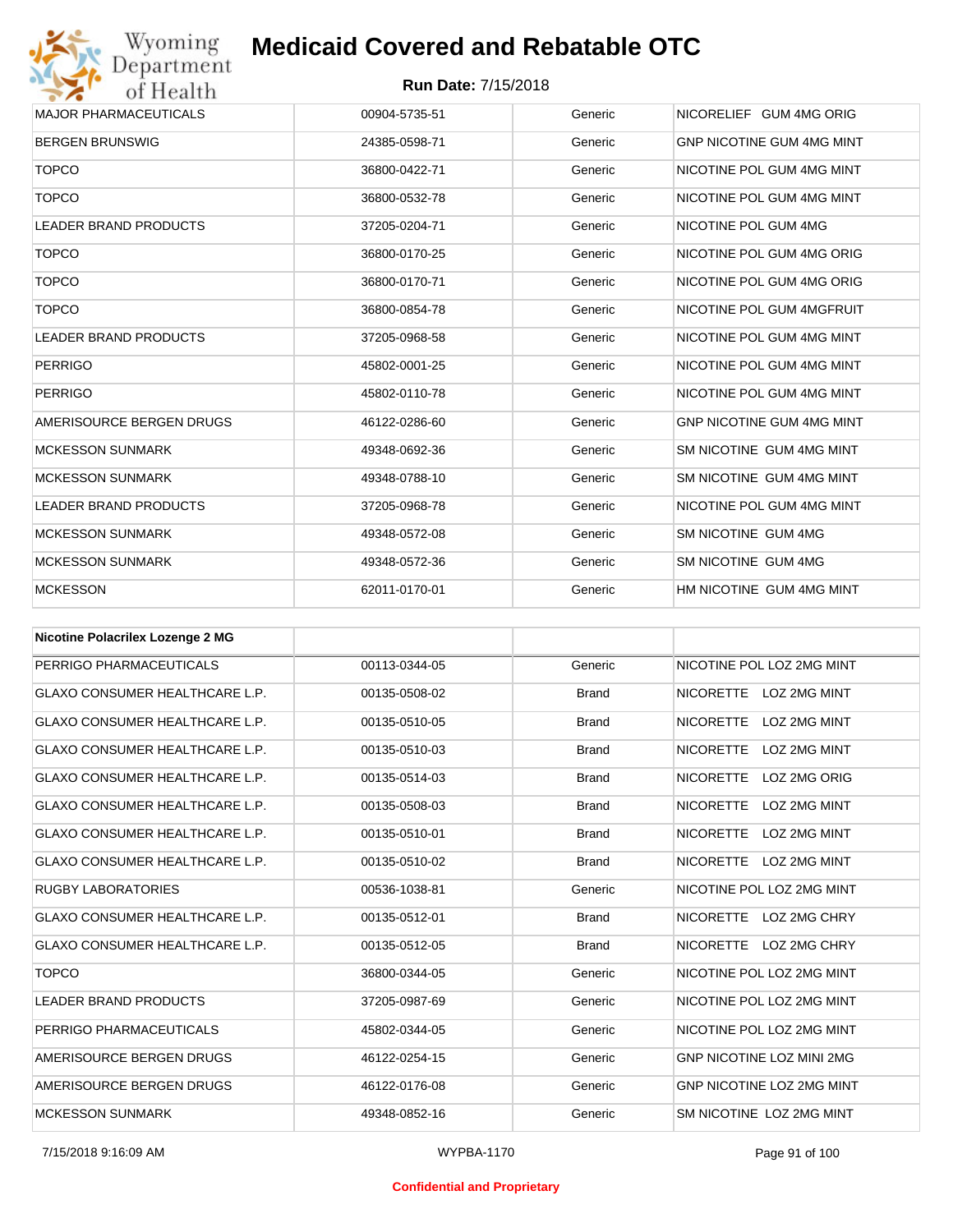# Wyoming<br>Department<br>of Health

## **Medicaid Covered and Rebatable OTC**

| <b>MCKESSON</b> | 62011-0048-01 | Generic | HM NICOTINE LOZ 2MG MINT |
|-----------------|---------------|---------|--------------------------|
| <b>MCKESSON</b> | 62011-0199-01 | Generic | HM NICOTINE LOZ 2MG MINT |

| Nicotine Polacrilex Lozenge 4 MG      |               |              |                                  |
|---------------------------------------|---------------|--------------|----------------------------------|
| <b>GEISS DESTIN &amp; DUNN</b>        | 00113-0873-05 | Generic      | NICOTINE POL LOZ 4MG MINT        |
| <b>GLAXO CONSUMER HEALTHCARE L.P.</b> | 00135-0511-05 | <b>Brand</b> | NICORETTE LOZ 4MG MINT           |
| <b>GLAXO CONSUMER HEALTHCARE L.P.</b> | 00135-0511-02 | <b>Brand</b> | <b>NICORETTE</b><br>LOZ 4MG MINT |
| <b>GLAXO CONSUMER HEALTHCARE L.P.</b> | 00135-0513-05 | <b>Brand</b> | <b>NICORETTE</b><br>LOZ 4MG CHRY |
| <b>GLAXO CONSUMER HEALTHCARE L.P.</b> | 00135-0515-03 | <b>Brand</b> | LOZ 4MG ORIG<br><b>NICORETTE</b> |
| <b>GLAXO CONSUMER HEALTHCARE L.P.</b> | 00135-0511-01 | <b>Brand</b> | <b>NICORETTE</b><br>LOZ 4MG MINT |
| <b>RUGBY LABORATORIES</b>             | 00536-1039-81 | Generic      | NICOTINE POL LOZ 4MG MINT        |
| <b>GLAXO CONSUMER HEALTHCARE L.P.</b> | 00135-0509-02 | <b>Brand</b> | NICORETTE LOZ 4MG MINT           |
| <b>GLAXO CONSUMER HEALTHCARE L.P.</b> | 00135-0509-03 | <b>Brand</b> | NICORETTE LOZ 4MG MINT           |
| <b>GLAXO CONSUMER HEALTHCARE L.P.</b> | 00135-0513-01 | <b>Brand</b> | NICORETTE LOZ 4MG CHRY           |
| <b>TOPCO</b>                          | 36800-0873-05 | Generic      | NICOTINE POL LOZ 4MG MINT        |
| <b>MCKESSON SUNMARK</b>               | 49348-0853-16 | Generic      | SM NICOTINE LOZ 4MG MINT         |
| <b>LEADER BRAND PRODUCTS</b>          | 37205-0988-69 | Generic      | NICOTINE POL LOZ 4MG MINT        |
| PERRIGO PHARMACEUTICALS               | 45802-0873-05 | Generic      | NICOTINE POL LOZ 4MG MINT        |
| AMERISOURCE BERGEN DRUGS              | 46122-0177-08 | Generic      | <b>GNP NICOTINE LOZ 4MG MINT</b> |
| AMERISOURCE BERGEN DRUGS              | 46122-0255-15 | Generic      | GNP NICOTINE LOZ 4MG MINT        |
| <b>MCKESSON</b>                       | 62011-0171-02 | Generic      | HM NICOTINE LOZ 4MG MINT         |
| <b>MCKESSON</b>                       | 62011-0171-01 | Generic      | HM NICOTINE LOZ 4MG MINT         |
| <b>MCKESSON</b>                       | 62011-0200-01 | Generic      | HM NICOTINE LOZ 4MG MINT         |

| Nicotine TD Patch 24 HR Kit 21-14-7<br>MG/24HR |               |         |                            |
|------------------------------------------------|---------------|---------|----------------------------|
| IDR.REDDY'S LABORATORIES                       | 00067-6045-56 | Generic | INICOTINE SYS KIT TRANSDER |
| IDR.REDDY'S LABORATORIES                       | 43598-0445-56 | Generic | INICOTINE SYS KIT TRANSDER |

| Nicotine TD Patch 24HR 14 MG/24HR |               |              |                                        |
|-----------------------------------|---------------|--------------|----------------------------------------|
| DR. REDDY'S LABORATORIES          | 00067-5125-14 | Generic      | <b>NICOTINE</b><br><b>DIS 14MG/24H</b> |
| DR.REDDY'S LABORATORIES           | 00067-5125-07 | Generic      | <b>NICOTINE</b><br><b>DIS 14MG/24H</b> |
| <b>MCKESSON SUNMARK</b>           | 00067-6129-14 | Generic      | SM NICOTINE DIS 14MG/24H               |
| GLAXO CONSUMER HEALTHCARE L.P.    | 00135-0195-05 | <b>Brand</b> | NICODERM CO DIS 14MG/24H               |
| GLAXO CONSUMER HEALTHCARE L.P.    | 00135-0195-02 | <b>Brand</b> | NICODERM CO DIS 14MG/24H               |
| GLAXO CONSUMER HEALTHCARE L.P.    | 00135-0195-03 | <b>Brand</b> | NICODERM CO DIS 14MG/24H               |
| <b>RUGBY LABORATORIES</b>         | 00536-5895-88 | Generic      | NICOTINE TD DIS 14MG/24H               |
| LEADER BRAND PRODUCTS             | 37205-0361-74 | Generic      | NICOTINE TD DIS 14MG/24H               |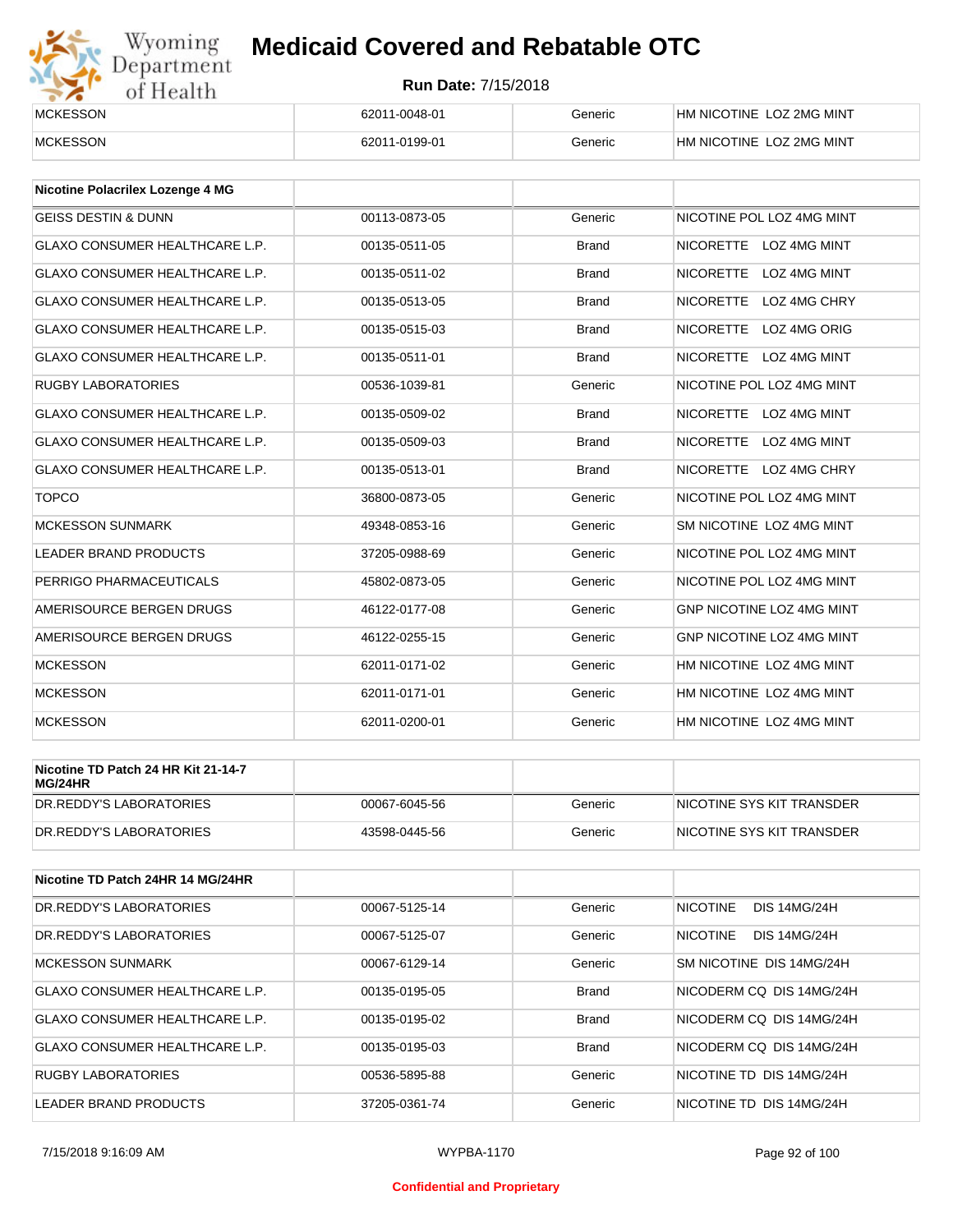| Wyoming<br>Department   | <b>Medicaid Covered and Rebatable OTC</b> |         |                          |  |
|-------------------------|-------------------------------------------|---------|--------------------------|--|
| of Health               | <b>Run Date: 7/15/2018</b>                |         |                          |  |
| DR.REDDY'S LABORATORIES | 43598-0447-70                             | Generic | NICOTINE TD DIS 14MG/24H |  |
| DR.REDDY'S LABORATORIES | 43598-0447-74                             | Generic | NICOTINE TD DIS 14MG/24H |  |
| MCKESSON                | 62011-0172-01                             | Generic | HM NICOTINE DIS 14MG/24H |  |

| Nicotine TD Patch 24HR 21 MG/24HR     |               |              |                                        |
|---------------------------------------|---------------|--------------|----------------------------------------|
| <b>MCKESSON SUNMARK</b>               | 00067-6130-14 | Generic      | SM NICOTINE DIS 21MG                   |
| <b>GLAXO CONSUMER HEALTHCARE L.P.</b> | 00135-0194-01 | <b>Brand</b> | NICODERM CO DIS 21MG/24H               |
| DR. REDDY'S LABORATORIES              | 00067-5126-07 | Generic      | <b>NICOTINE</b><br><b>DIS 21MG/24H</b> |
| GLAXO CONSUMER HEALTHCARE L.P.        | 00135-0194-02 | <b>Brand</b> | NICODERM CO DIS 21MG/24H               |
| DR. REDDY'S LABORATORIES              | 00067-5126-14 | Generic      | <b>NICOTINE</b><br><b>DIS 21MG/24H</b> |
| DR. REDDY'S LABORATORIES              | 00067-5126-28 | Generic      | <b>NICOTINE</b><br><b>DIS 21MG/24H</b> |
| <b>GLAXO CONSUMER HEALTHCARE L.P.</b> | 00135-0145-02 | <b>Brand</b> | NICODERM CO DIS 21MG/24H               |
| <b>GLAXO CONSUMER HEALTHCARE L.P.</b> | 00135-0194-03 | <b>Brand</b> | NICODERM CO DIS 21MG/24H               |
| GLAXO CONSUMER HEALTHCARE L.P.        | 00135-0194-05 | <b>Brand</b> | NICODERM CO DIS 21MG/24H               |
| <b>RUGBY LABORATORIES</b>             | 00536-5896-88 | Generic      | NICOTINE TD DIS 21MG/24H               |
| <b>LEADER BRAND PRODUCTS</b>          | 37205-0358-74 | Generic      | NICOTINE TD DIS 21MG/24H               |
| DR. REDDY'S LABORATORIES              | 43598-0448-28 | Generic      | NICOTINE TD DIS 21MG/24H               |
| DR. REDDY'S LABORATORIES              | 43598-0448-74 | Generic      | NICOTINE TD DIS 21MG/24H               |
| DR. REDDY'S LABORATORIES              | 43598-0448-70 | Generic      | NICOTINE TD DIS 21MG/24H               |
| <b>MCKESSON</b>                       | 62011-0173-01 | Generic      | HM NICOTINE DIS 21MG/24H               |

| Nicotine TD Patch 24HR 7 MG/24HR      |               |              |                                 |
|---------------------------------------|---------------|--------------|---------------------------------|
| DR. REDDY'S LABORATORIES              | 00067-5124-14 | Generic      | <b>NICOTINE</b><br>DIS 7MG/24HR |
| MCKESSON SUNMARK                      | 00067-6128-14 | Generic      | SM NICOTINE DIS 7MG/24HR        |
| <b>GLAXO CONSUMER HEALTHCARE L.P.</b> | 00135-0196-02 | <b>Brand</b> | NICODERM CQ DIS 7MG/24HR        |
| GLAXO CONSUMER HEALTHCARE L.P.        | 00135-0196-05 | <b>Brand</b> | NICODERM CO DIS 7MG/24HR        |
| DR. REDDY'S LABORATORIES              | 00067-5124-07 | Generic      | NICOTINE<br>DIS 7MG/24HR        |
| <b>RUGBY LABORATORIES</b>             | 00536-5894-88 | Generic      | NICOTINE TD DIS 7MG/24HR        |
| LEADER BRAND PRODUCTS                 | 37205-0363-74 | Generic      | NICOTINE TD DIS 7MG/24HR        |
| DR. REDDY'S LABORATORIES              | 43598-0446-74 | Generic      | NICOTINE TD DIS 7MG/24HR        |
| DR. REDDY'S LABORATORIES              | 43598-0446-70 | Generic      | NICOTINE TD DIS 7MG/24HR        |
| <b>MCKESSON</b>                       | 62011-0050-01 | Generic      | NICOTINE TD DIS 7MG/24HR        |
| <b>ULCER DRUGS</b>                    |               |              |                                 |

| <b>Cimetidine Tab 200 MG</b> |               |         |                                |
|------------------------------|---------------|---------|--------------------------------|
| BERGEN BRUNSWIG              | 24385-0111-65 | Generic | <b>TAB 200MG</b><br>HEARTBURN  |
| <b>TOPCO</b>                 | 36800-0022-39 | Generic | <b>TAB RELIEF</b><br>HEARTBURN |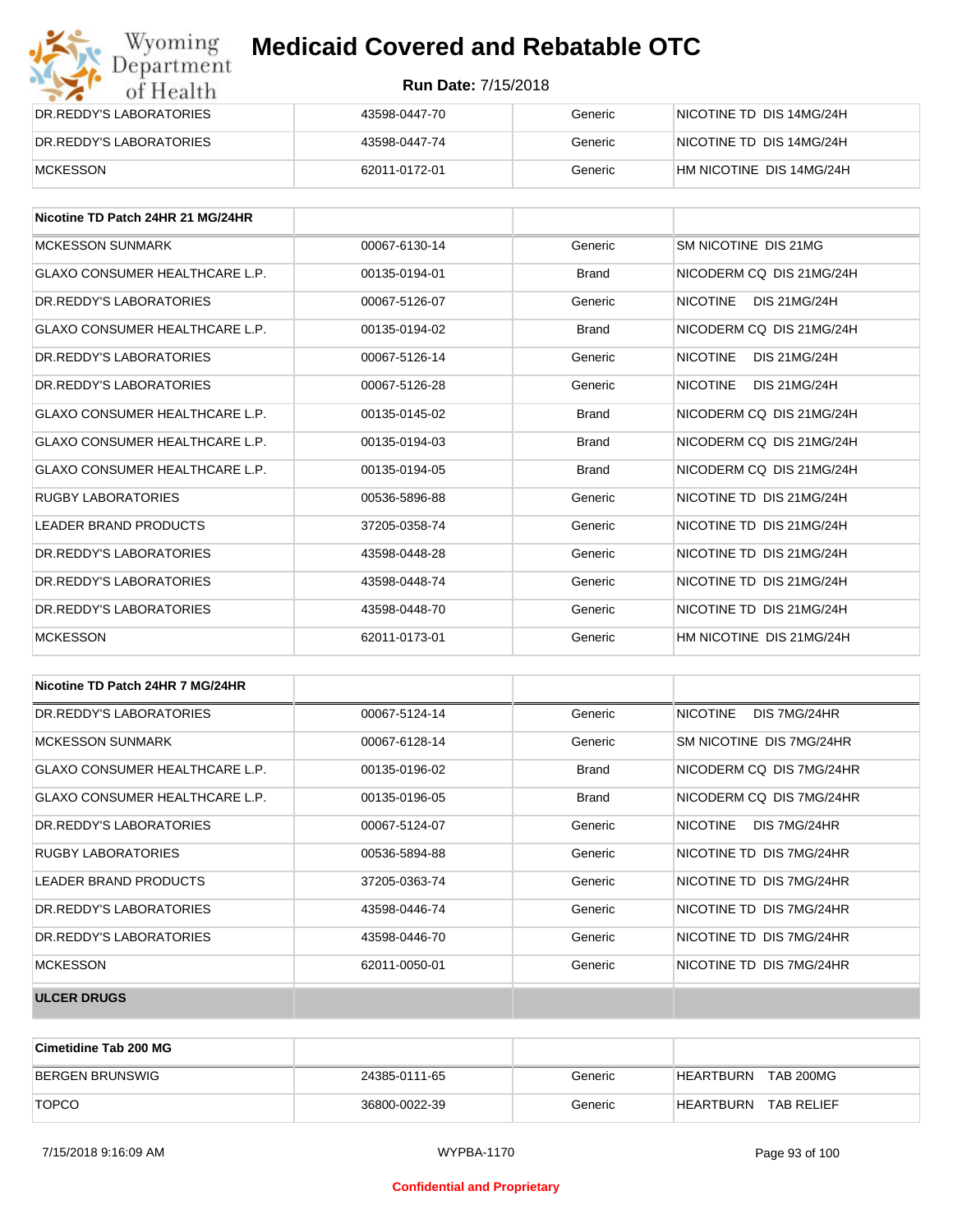

| <b>Famotidine Tab 10 MG</b>     |               |         |                             |
|---------------------------------|---------------|---------|-----------------------------|
| TEVA PHARMACEUTICALS USA        | 00093-2748-65 | Generic | FAMOTIDINE TAB 10MG         |
| <b>TEVA PHARMACEUTICALS USA</b> | 00093-2748-92 | Generic | FAMOTIDINE TAB 10MG         |
| <b>TEVA PHARMACEUTICALS USA</b> | 00093-2748-94 | Generic | FAMOTIDINE TAB 10MG         |
| PERRIGO PHARMACEUTICALS         | 00113-0141-65 | Generic | ACID REDUCER TAB 10MG       |
| <b>MAJOR PHARMACEUTICALS</b>    | 00904-5529-87 | Generic | <b>HEARTBURN TAB RELIEF</b> |
| <b>MAJOR PHARMACEUTICALS</b>    | 00904-5529-52 | Generic | <b>HEARTBURN TAB RELIEF</b> |
| <b>SELECT BRAND</b>             | 15127-0370-30 | Generic | ACID REDUCER TAB 10MG       |
| <b>TOPCO</b>                    | 36800-0141-65 | Generic | ACID REDUCER TAB 10MG       |
| <b>BERGEN BRUNSWIG</b>          | 24385-0255-72 | Generic | ACID REDUCER TAB 10MG       |
| <b>TOPCO</b>                    | 36800-0141-72 | Generic | ACID REDUCER TAB 10MG       |
| <b>LEADER BRAND PRODUCTS</b>    | 37205-0614-65 | Generic | ACID REDUCER TAB 10MG       |
| <b>MCKESSON SUNMARK</b>         | 49348-0442-13 | Generic | ACID REDUCER TAB 10MG       |
| <b>MCKESSON</b>                 | 62011-0142-01 | Generic | FAMOTIDINE TAB 10MG         |
| CHAIN DRUG MARKETING ASSOC      | 63868-0714-30 | Generic | ACID CONTROL TAB 10MG       |

| <b>Famotidine Tab 20 MG</b>  |               |         |                       |
|------------------------------|---------------|---------|-----------------------|
| PERRIGO PHARMACEUTICALS      | 00113-0194-02 | Generic | ACID REDUCER TAB 20MG |
| <b>MAJOR PHARMACEUTICALS</b> | 00904-5780-51 | Generic | HEARTBURN TAB 20MG    |
| <b>MAJOR PHARMACEUTICALS</b> | 00904-5780-17 | Generic | HEARTBURN TAB 20MG    |
| <b>BERGEN BRUNSWIG</b>       | 24385-0385-63 | Generic | ACID REDUCER TAB 20MG |
| <b>BERGEN BRUNSWIG</b>       | 24385-0385-71 | Generic | ACID REDUCER TAB 20MG |
| <b>TOPCO</b>                 | 36800-0194-02 | Generic | ACID REDUCER TAB 20MG |
| <b>TOPCO</b>                 | 36800-0194-71 | Generic | ACID REDUCER TAB 20MG |
| <b>BERGEN BRUNSWIG</b>       | 24385-0385-51 | Generic | ACID REDUCER TAB 20MG |
| <b>TOPCO</b>                 | 36800-0194-51 | Generic | ACID REDUCER TAB 20MG |
| <b>LEADER BRAND PRODUCTS</b> | 37205-0861-63 | Generic | ACID REDUCER TAB 20MG |
| AMERISOURCE BERGEN DRUGS     | 46122-0168-78 | Generic | ACID REDUCER TAB 20MG |
| <b>MCKESSON SUNMARK</b>      | 49348-0817-09 | Generic | ACID REDUCER TAB 20MG |
| <b>MCKESSON SUNMARK</b>      | 49348-0817-05 | Generic | ACID REDUCER TAB 20MG |
| <b>MCKESSON</b>              | 62011-0143-01 | Generic | FAMOTIDINE TAB 20MG   |
| CHAIN DRUG MARKETING ASSOC   | 63868-0486-25 | Generic | ACID CONTROL TAB 20MG |

| <b>Famotidine-Ca Carbonate-Mag Hydroxide</b><br>Chew Tab 10-800-165 MG |               |         |                                  |
|------------------------------------------------------------------------|---------------|---------|----------------------------------|
| PERRIGO PHARMACEUTICALS                                                | 00113-0321-63 | Generic | <b>IDUAL ACTION CHW COMPLETE</b> |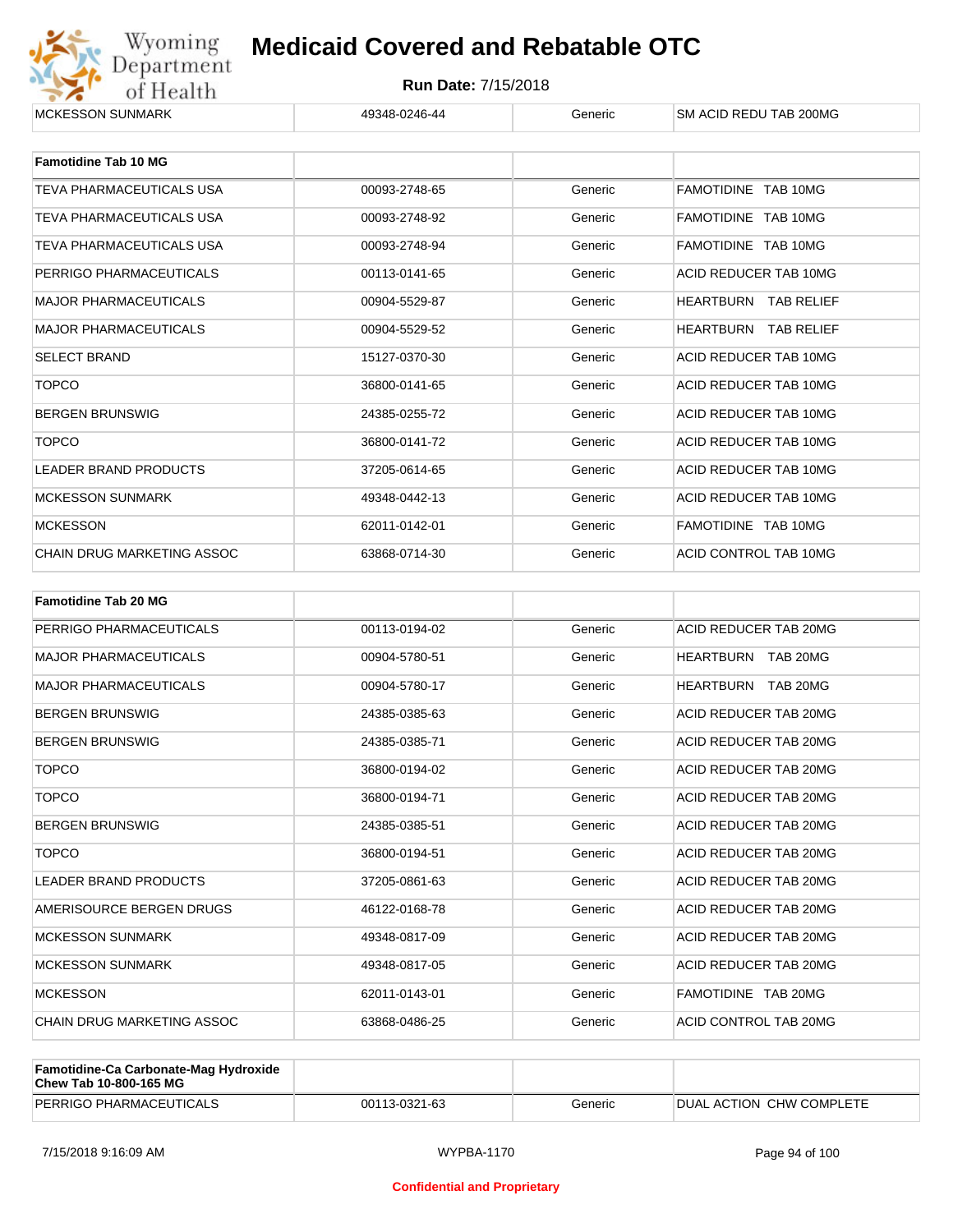

| <b>BERGEN BRUNSWIG</b>  | 24385-0201-63 | Generic | DUAL ACTION CHW COMPLETE        |
|-------------------------|---------------|---------|---------------------------------|
| <b>TOPCO</b>            | 36800-0546-71 | Generic | DUAL ACTION CHW COMPLETE        |
| <b>TOPCO</b>            | 36800-0321-71 | Generic | DUAL ACTION CHW COMPLETE        |
| <b>BERGEN BRUNSWIG</b>  | 24385-0202-63 | Generic | DUAL ACTION CHW COMPLETE        |
| <b>TOPCO</b>            | 36800-0321-63 | Generic | DUAL ACTION CHW COMPLETE        |
| <b>TOPCO</b>            | 36800-0546-63 | Generic | DUAL ACTION CHW COMPLETE        |
| <b>MCKESSON SUNMARK</b> | 49348-0403-05 | Generic | SM COMPLETE CHW DUAL ACT        |
| LEADER BRAND PRODUCTS   | 37205-0680-63 | Generic | ACID REDUCER CHW COMPLETE       |
| <b>MCKESSON</b>         | 62011-0182-01 | Generic | <b>COMPLETE</b><br>CHW DUAL ACT |

| Lansoprazole Cap Delayed Release 15 MG |               |              |                              |
|----------------------------------------|---------------|--------------|------------------------------|
| <b>GLAXO CONSUMER HEALTHCARE L.P.</b>  | 00067-6286-28 | <b>Brand</b> | PREVACID 24H CAP 15MG DR     |
| <b>GLAXO CONSUMER HEALTHCARE L.P.</b>  | 00067-6286-14 | <b>Brand</b> | PREVACID 24H CAP 15MG DR     |
| <b>GLAXO CONSUMER HEALTHCARE L.P.</b>  | 00067-6286-42 | <b>Brand</b> | PREVACID 24H CAP 15MG DR     |
| <b>RUGBY LABORATORIES</b>              | 00536-1034-13 | Generic      | <b>HEARTBURN TR CAP 15MG</b> |
| <b>RUGBY LABORATORIES</b>              | 00536-1034-71 | Generic      | <b>HEARTBURN TR CAP 15MG</b> |
| <b>RUGBY LABORATORIES</b>              | 00536-1034-88 | Generic      | <b>HEARTBURN TR CAP 15MG</b> |
| <b>LEADER BRAND PRODUCTS</b>           | 37205-0661-74 | Generic      | LANSOPRAZOLE CAP 15MG DR     |
| PERRIGO PHARMACEUTICALS                | 45802-0245-02 | Generic      | LANSOPRAZOLE CAP 15MG DR     |
| <b>MCKESSON SUNMARK</b>                | 49348-0301-46 | Generic      | LANSOPRAZOLE CAP 15MG DR     |
| <b>MCKESSON SUNMARK</b>                | 49348-0301-78 | Generic      | LANSOPRAZOLE CAP 15MG DR     |
| PERRIGO PHARMACEUTICALS                | 45802-0245-01 | Generic      | LANSOPRAZOLE CAP 15MG DR     |
| PERRIGO PHARMACEUTICALS                | 45802-0245-03 | Generic      | LANSOPRAZOLE CAP 15MG DR     |
| AMERISOURCE BERGEN DRUGS               | 46122-0107-03 | Generic      | LANSOPRAZOLE CAP 15MG DR     |
| <b>MCKESSON SUNMARK</b>                | 49348-0301-61 | Generic      | LANSOPRAZOLE CAP 15MG DR     |
| AMERISOURCE BERGEN DRUGS               | 46122-0107-04 | Generic      | LANSOPRAZOLE CAP 15MG DR     |
| AMERISOURCE BERGEN DRUGS               | 46122-0107-74 | Generic      | LANSOPRAZOLE CAP 15MG DR     |
| <b>MCKESSON</b>                        | 62011-0168-03 | Generic      | LANSOPRAZOLE CAP 15MG DR     |
| <b>MCKESSON</b>                        | 62011-0168-01 | Generic      | LANSOPRAZOLE CAP 15MG DR     |
| <b>MCKESSON</b>                        | 62011-0168-02 | Generic      | LANSOPRAZOLE CAP 15MG DR     |

| Omeprazole Delayed Release Tab 20 MG |               |         |                     |
|--------------------------------------|---------------|---------|---------------------|
| PERRIGO PHARMACEUTICALS              | 00113-0915-74 | Generic | OMEPRAZOLE TAB 20MG |
| PERRIGO PHARMACEUTICALS              | 00113-0915-30 | Generic | OMEPRAZOLE TAB 20MG |
| PERRIGO PHARMACEUTICALS              | 00113-0915-55 | Generic | OMEPRAZOLE TAB 20MG |
| <b>MAJOR PHARMACEUTICALS</b>         | 00904-5834-71 | Generic | OMEPRAZOLE TAB 20MG |
| <b>MAJOR PHARMACEUTICALS</b>         | 00904-5834-41 | Generic | OMEPRAZOLE TAB 20MG |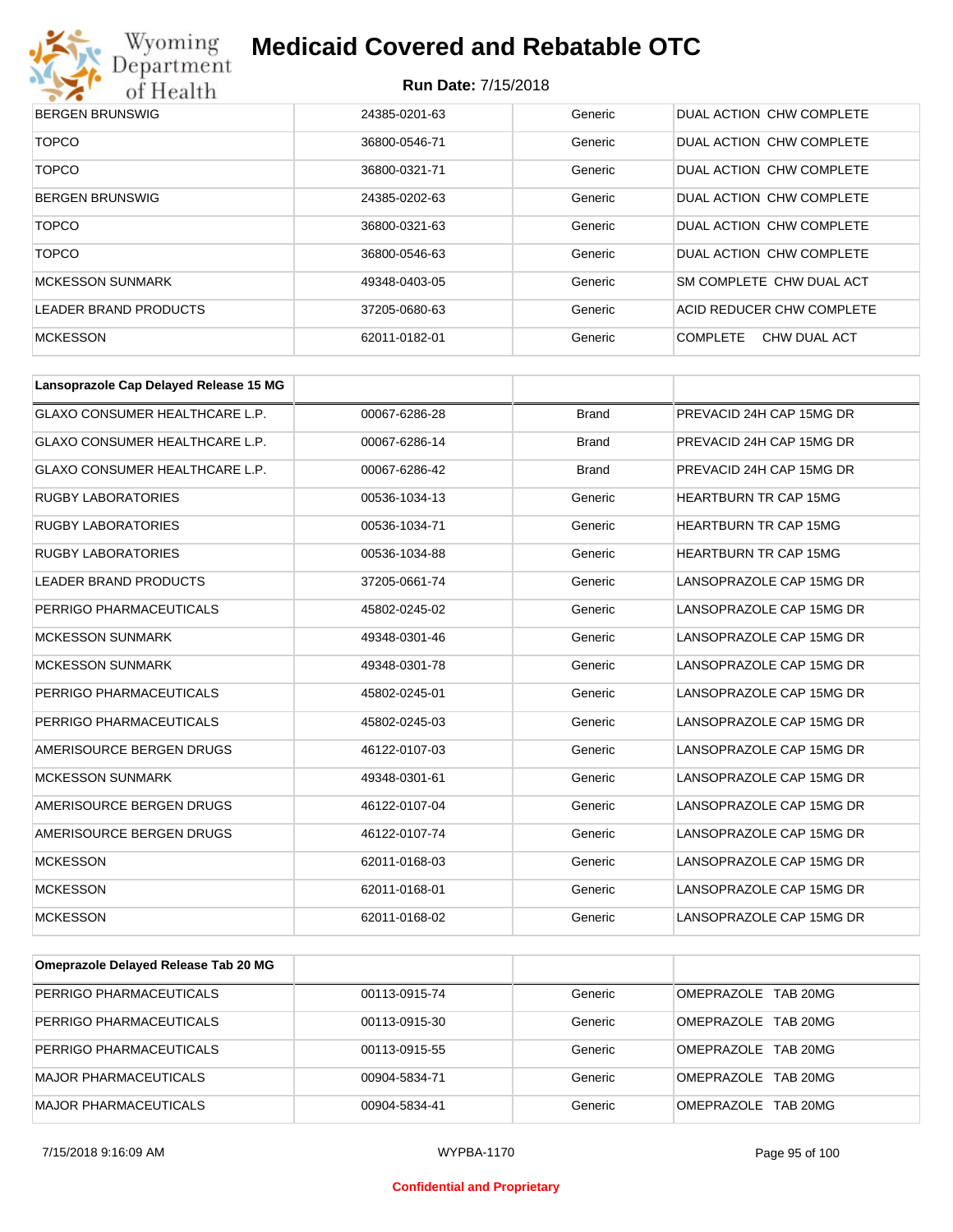# Wyoming<br>Department<br>of Health

## **Medicaid Covered and Rebatable OTC**

#### **Run Date:** 7/15/2018

| 36800-0915-01 | Generic      | OMEPRAZOLE TAB 20MG |
|---------------|--------------|---------------------|
| 36800-0915-55 | Generic      | OMEPRAZOLE TAB 20MG |
| 37205-0837-74 | Generic      | OMEPRAZOLE TAB 20MG |
| 45802-0888-30 | Generic      | OMEPRAZOLE TAB 20MG |
| 46122-0029-03 | <b>Brand</b> | OMEPRAZOLE TAB 20MG |
| 46122-0029-74 | <b>Brand</b> | OMEPRAZOLE TAB 20MG |
| 46122-0029-99 | Brand        | OMEPRAZOLE TAB 20MG |
| 37205-0837-06 | Generic      | OMEPRAZOLE TAB 20MG |
| 37205-0837-15 | Generic      | OMEPRAZOLE TAB 20MG |
| 36800-0915-30 | Generic      | OMEPRAZOLE TAB 20MG |
| 36800-0915-74 | Generic      | OMEPRAZOLE TAB 20MG |
| 37205-0837-66 | Generic      | OMEPRAZOLE TAB 20MG |
| 45802-0888-55 | Generic      | OMEPRAZOLE TAB 20MG |
| 46122-0029-04 | <b>Brand</b> | OMEPRAZOLE TAB 20MG |
| 49348-0846-46 | <b>Brand</b> | OMEPRAZOLE TAB 20MG |
| 49348-0846-61 | <b>Brand</b> | OMEPRAZOLE TAB 20MG |
| 49348-0846-78 | <b>Brand</b> | OMEPRAZOLE TAB 20MG |
| 62011-0157-01 | <b>Brand</b> | OMEPRAZOLE TAB 20MG |
| 62011-0157-03 | <b>Brand</b> | OMEPRAZOLE TAB 20MG |
| 62011-0157-02 | <b>Brand</b> | OMEPRAZOLE TAB 20MG |
|               |              |                     |

| Omeprazole Magnesium Cap DR 20.6 MG<br>$(20 \text{ MG Base}$ Equiv) |               |         |                         |
|---------------------------------------------------------------------|---------------|---------|-------------------------|
| CHAIN DRUG MARKETING ASSOC                                          | 63868-0177-42 | Generic | OMEPRAZOLE CAP 20.6MGDR |

| Ranitidine HCI Tab 150 MG    |               |              |                                       |
|------------------------------|---------------|--------------|---------------------------------------|
| <b>PERRIGO</b>               | 00113-0852-71 | Generic      | ACID REDUCER TAB 150MG                |
| <b>PERRIGO</b>               | 00113-0852-02 | Generic      | ACID REDUCER TAB 150MG                |
| CHATTEM INC                  | 00597-0120-24 | <b>Brand</b> | ZANTAC<br><b>TAB 150MG</b>            |
| CHATTEM INC                  | 00597-0121-68 | <b>Brand</b> | ZANTAC<br><b>TAB 150MG</b>            |
| CHATTEM INC                  | 00597-0121-95 | <b>Brand</b> | ZANTAC<br><b>TAB 150MG</b>            |
| CHATTEM INC                  | 00597-0121-90 | <b>Brand</b> | <b>TAB 150MG</b><br>ZANTAC            |
| CHATTEM INC                  | 00597-0120-50 | <b>Brand</b> | ZANTAC<br><b>TAB 150MG</b>            |
| CHATTEM INC                  | 00597-0120-68 | <b>Brand</b> | ZANTAC<br><b>TAB 150MG</b>            |
| CHATTEM INC                  | 00597-0121-24 | <b>Brand</b> | ZANTAC<br><b>TAB 150MG</b>            |
| CHATTEM INC                  | 00597-0121-50 | <b>Brand</b> | ZANTAC<br><b>TAB 150MG</b>            |
| <b>MAJOR PHARMACEUTICALS</b> | 00904-6350-24 | Generic      | <b>RANITIDINE</b><br><b>TAB 150MG</b> |

#### **Confidential and Proprietary**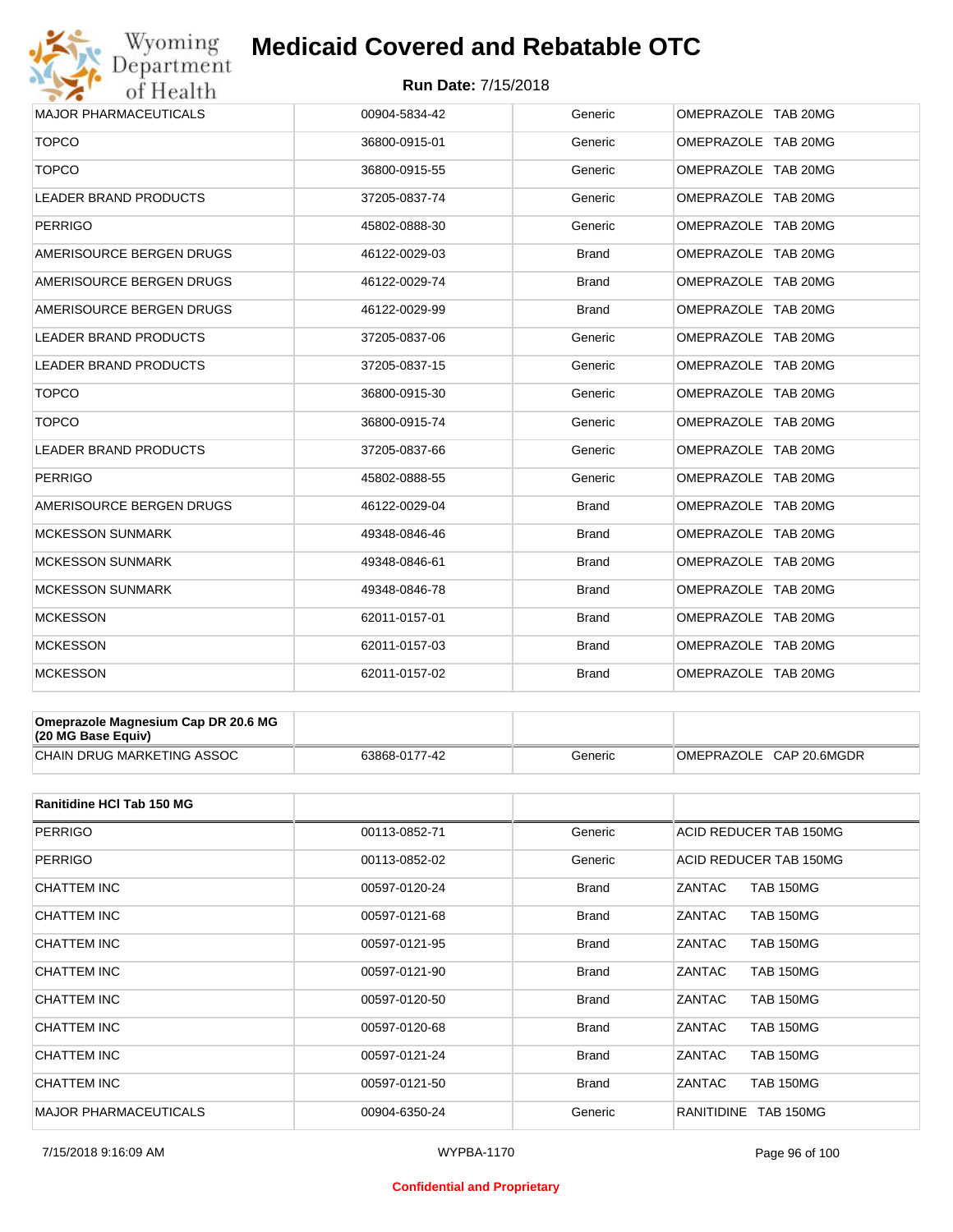| Wyoming<br>Department        | <b>Medicaid Covered and Rebatable OTC</b> |         |                                      |  |  |
|------------------------------|-------------------------------------------|---------|--------------------------------------|--|--|
| of Health                    | <b>Run Date: 7/15/2018</b>                |         |                                      |  |  |
| <b>MAJOR PHARMACEUTICALS</b> | 00904-6350-51                             | Generic | RANITIDINE TAB 150MG                 |  |  |
| <b>BERGEN BRUNSWIG</b>       | 24385-0268-62                             | Generic | ACID CONTROL TAB 150MG               |  |  |
| <b>BERGEN BRUNSWIG</b>       | 24385-0268-71                             | Generic | ACID CONTROL TAB 150MG               |  |  |
| <b>TOPCO</b>                 | 36800-0047-02                             | Generic | <b>HEARTBURN</b><br><b>TAB 150MG</b> |  |  |
| <b>TOPCO</b>                 | 36800-0047-71                             | Generic | <b>HEARTBURN</b><br><b>TAB 150MG</b> |  |  |
| AMERISOURCE BERGEN DRUGS     | 46122-0041-62                             | Generic | ACID CONTROL TAB 150MG               |  |  |
| AMERISOURCE BERGEN DRUGS     | 46122-0041-71                             | Generic | ACID CONTROL TAB 150MG               |  |  |
| <b>MCKESSON SUNMARK</b>      | 49348-0026-54                             | Generic | ACID REDUCER TAB 150MG               |  |  |
| AMERISOURCE BERGEN DRUGS     | 46122-0224-62                             | Generic | ACID CONTROL TAB 150MG               |  |  |
| <b>OHM LABS</b>              | 51660-0351-60                             | Generic | ACID REDUCER TAB 150MG               |  |  |
| <b>MCKESSON</b>              | 62011-0227-01                             | Generic | ACID REDUCER TAB 150MG               |  |  |

| <b>Ranitidine HCI Tab 75 MG</b> |               |              |                              |
|---------------------------------|---------------|--------------|------------------------------|
| <b>CHATTEM INC</b>              | 00597-0122-13 | <b>Brand</b> | ZANTAC<br>TAB 75MG           |
| <b>MAJOR PHARMACEUTICALS</b>    | 00904-6349-46 | Generic      | RANITIDINE TAB 75MG          |
| <b>CHATTEM INC</b>              | 00597-0122-27 | <b>Brand</b> | ZANTAC<br>TAB 75MG           |
| <b>CHATTEM INC</b>              | 00597-0122-37 | <b>Brand</b> | ZANTAC<br>TAB 75MG           |
| <b>CHATTEM INC</b>              | 00597-0122-54 | <b>Brand</b> | ZANTAC<br>TAB 75MG           |
| <b>CHATTEM INC</b>              | 00597-0122-81 | <b>Brand</b> | ZANTAC<br>TAB 75MG           |
| <b>MAJOR PHARMACEUTICALS</b>    | 00904-6349-52 | Generic      | RANITIDINE TAB 75MG          |
| <b>TOPCO</b>                    | 36800-0271-39 | Generic      | <b>HEARTBRN REL TAB 75MG</b> |
| <b>TOPCO</b>                    | 36800-0271-72 | Generic      | <b>HEARTBRN REL TAB 75MG</b> |
| AMERISOURCE BERGEN DRUGS        | 46122-0223-72 | Generic      | ACID REDUCER TAB 75MG        |
| <b>MCKESSON SUNMARK</b>         | 49348-0473-44 | Generic      | ACID REDUCER TAB 75MG        |
| AMERISOURCE BERGEN DRUGS        | 46122-0223-65 | Generic      | ACID REDUCER TAB 75MG        |
| <b>MCKESSON SUNMARK</b>         | 49348-0473-12 | Generic      | ACID REDUCER TAB 75MG        |
| <b>OHM LABS</b>                 | 51660-0352-30 | Generic      | ACID REDUCER TAB 75MG        |
| <b>MCKESSON</b>                 | 62011-0144-02 | Generic      | ACID REDUCER TAB 75MG        |
| <b>MCKESSON</b>                 | 62011-0144-01 | Generic      | ACID REDUCER TAB 75MG        |
| <b>MCKESSON</b>                 | 62011-0225-01 | Generic      | ACID REDUCER TAB 75MG        |
| <b>MCKESSON</b>                 | 62011-0225-02 | Generic      | ACID REDUCER TAB 75MG        |
| <b>VAGINAL PRODUCTS</b>         |               |              |                              |

| <b>Clotrimazole Vaginal Cream 1%</b> |               |         |                            |
|--------------------------------------|---------------|---------|----------------------------|
| ACTAVIS MID ATLANTIC                 | 00472-0220-63 | Generic | CLOTRIMAZOLE CRE 1%        |
| ACTAVIS MID ATLANTIC                 | 00472-0220-41 | Generic | <b>CLOTRIMAZOLE CRE 1%</b> |
| MCKESSON SUNMARK                     | 49348-0793-76 | Generic | CLOTRIMAZOLE CRE 1% VAG    |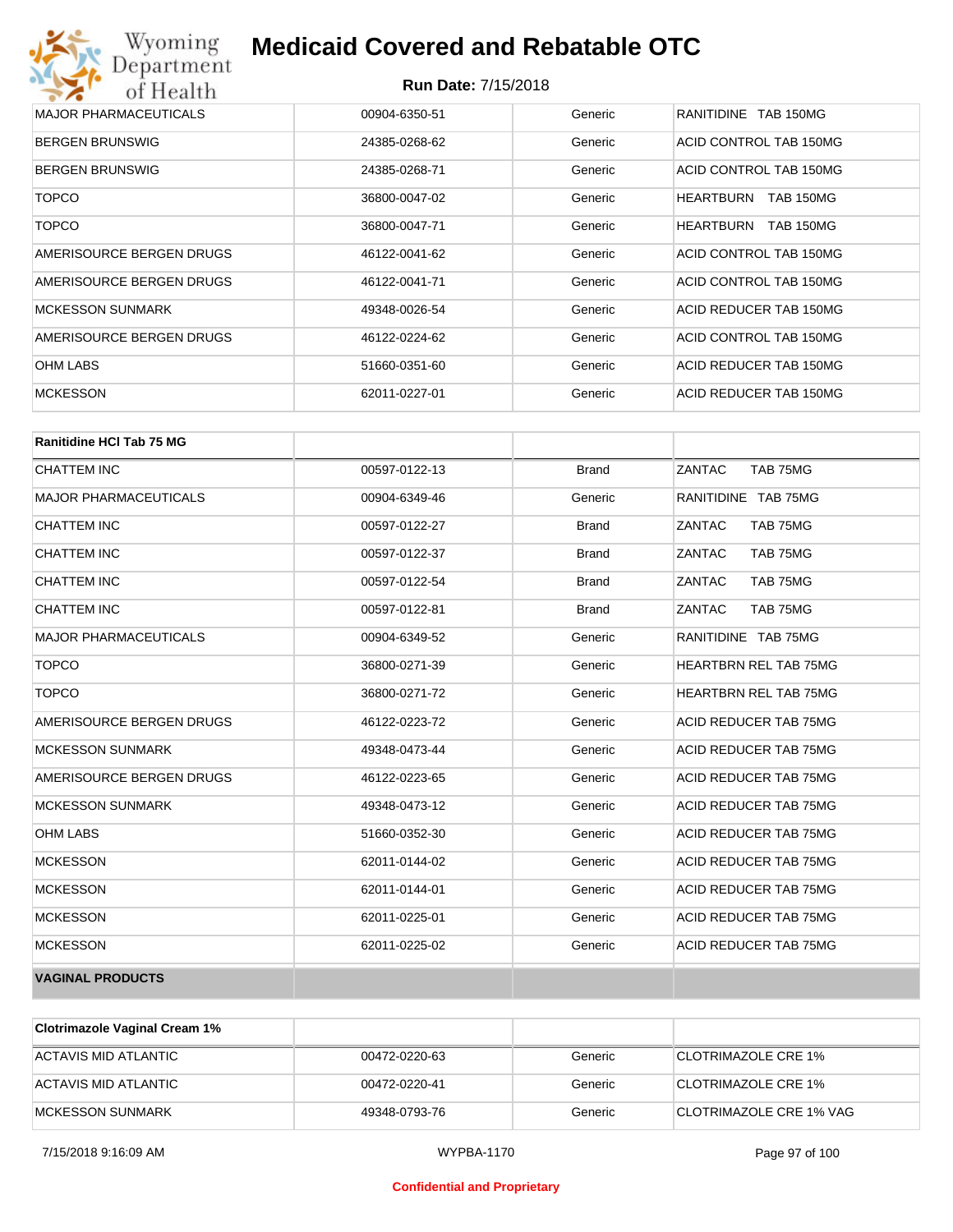

| TARO                                                         | 51672-2003-06 | Generic | <b>CLOTRIMAZOLE CRE 1% VAG</b> |
|--------------------------------------------------------------|---------------|---------|--------------------------------|
|                                                              |               |         |                                |
| <b>Clotrimazole Vaginal Cream 2%</b>                         |               |         |                                |
| <b>BERGEN BRUNSWIG</b>                                       | 24385-0110-09 | Generic | <b>CLOTRIMAZOLE CRE 3 DAY</b>  |
| <b>MCKESSON SUNMARK</b>                                      | 49348-0379-54 | Generic | 3 DAY VAGINL CRE 2%            |
| <b>TARO</b>                                                  | 51672-2062-00 | Generic | 3 DAY VAGINL CRE 2%            |
|                                                              |               |         |                                |
| Miconazole Nitrate Vaginal App 200 MG &<br>2% Cream 9 GM Kit |               |         |                                |
| <b>TOPCO</b>                                                 | 36800-0982-00 | Generic | MICONAZOLE 3 KIT COMBINAT      |
| AMERISOURCE BERGEN DRUGS                                     | 46122-0144-04 | Generic | MICONAZOLE 3 KIT COMBO PK      |
| MCKESSON SUNMARK                                             | 49348-0645-73 | Generic | MICONAZOLE 3 KIT COMBINAT      |
|                                                              |               |         |                                |
| <b>Miconazole Nitrate Vaginal Cream 2%</b>                   |               |         |                                |
| <b>GEISS DESTIN &amp; DUNN</b>                               | 00113-0214-29 | Generic | MICONAZOLE 7 CRE TUBE/KIT      |
| <b>GEISS DESTIN &amp; DUNN</b>                               | 00113-0825-29 | Generic | MICONAZOLE 7 CRE 2%            |
| <b>ACTAVIS MID ATLANTIC</b>                                  | 00472-0730-41 | Generic | MICONAZOLE CRE 2%              |
| <b>ACTAVIS MID ATLANTIC</b>                                  | 00472-0730-63 | Generic | MICONAZOLE CRE 2%              |
| <b>MAJOR PHARMACEUTICALS</b>                                 | 00904-7734-45 | Generic | MICONAZOLE 7 CRE 2%            |
| G & W LABS                                                   | 00713-0252-37 | Generic | MICONAZOLE CRE 2%              |
| <b>MAJOR PHARMACEUTICALS</b>                                 | 00904-7734-57 | Generic | MICONAZOLE 7 CRE 2%            |
| <b>BERGEN BRUNSWIG</b>                                       | 24385-0590-29 | Generic | MICONAZOLE 7 CRE 2%            |
| <b>TOPCO</b>                                                 | 36800-0825-29 | Generic | MICONAZOLE 7 CRE 2%            |
| <b>MCKESSON SUNMARK</b>                                      | 49348-0530-77 | Generic | MICONAZOLE 7 CRE 2%            |
| <b>MCKESSON SUNMARK</b>                                      | 49348-0872-77 | Generic | MICONAZOLE 7 CRE 2%            |
| <b>TARO</b>                                                  | 51672-2035-06 | Generic | MICONAZOLE CRE 2%              |
|                                                              |               |         |                                |

| Miconazole Nitrate Vaginal Cream 4% (200<br>MG/5GM) |               |         |                     |
|-----------------------------------------------------|---------------|---------|---------------------|
| CHAIN DRUG MARKETING ASSOC                          | 63868-0197-25 | Generic | 3 DAY VAGNAL CRE 4% |

| Miconazole Nitrate Vaginal Supp 1200 MG<br>8. 2% Cream Kit |               |         |                          |
|------------------------------------------------------------|---------------|---------|--------------------------|
| <b>TOPCO</b>                                               | 36800-0737-45 | Generic | <b>MICONAZOLE 1 KIT</b>  |
| AMERISOURCE BERGEN DRUGS                                   | 46122-0027-02 | Generic | <b>MICONAZOLE 1 KIT</b>  |
| LEADER BRAND PRODUCTS                                      | 37205-0640-03 | Generic | MICONAZOLE 1 KIT 1200-2% |

| Miconazole Nitrate Vaginal Supp 200 MG &<br>2% Cream 9 GM Kit |               |         |                           |
|---------------------------------------------------------------|---------------|---------|---------------------------|
| IGEISS DESTIN & DUNN                                          | 00113-0081-00 | Generic | MICONAZOLE 3 KIT COMBO PK |
| GLAXO CONSUMER HEALTHCARE L.P.                                | 00067-2091-03 | Generic | VAGISTAT-3 KIT COMBO PK   |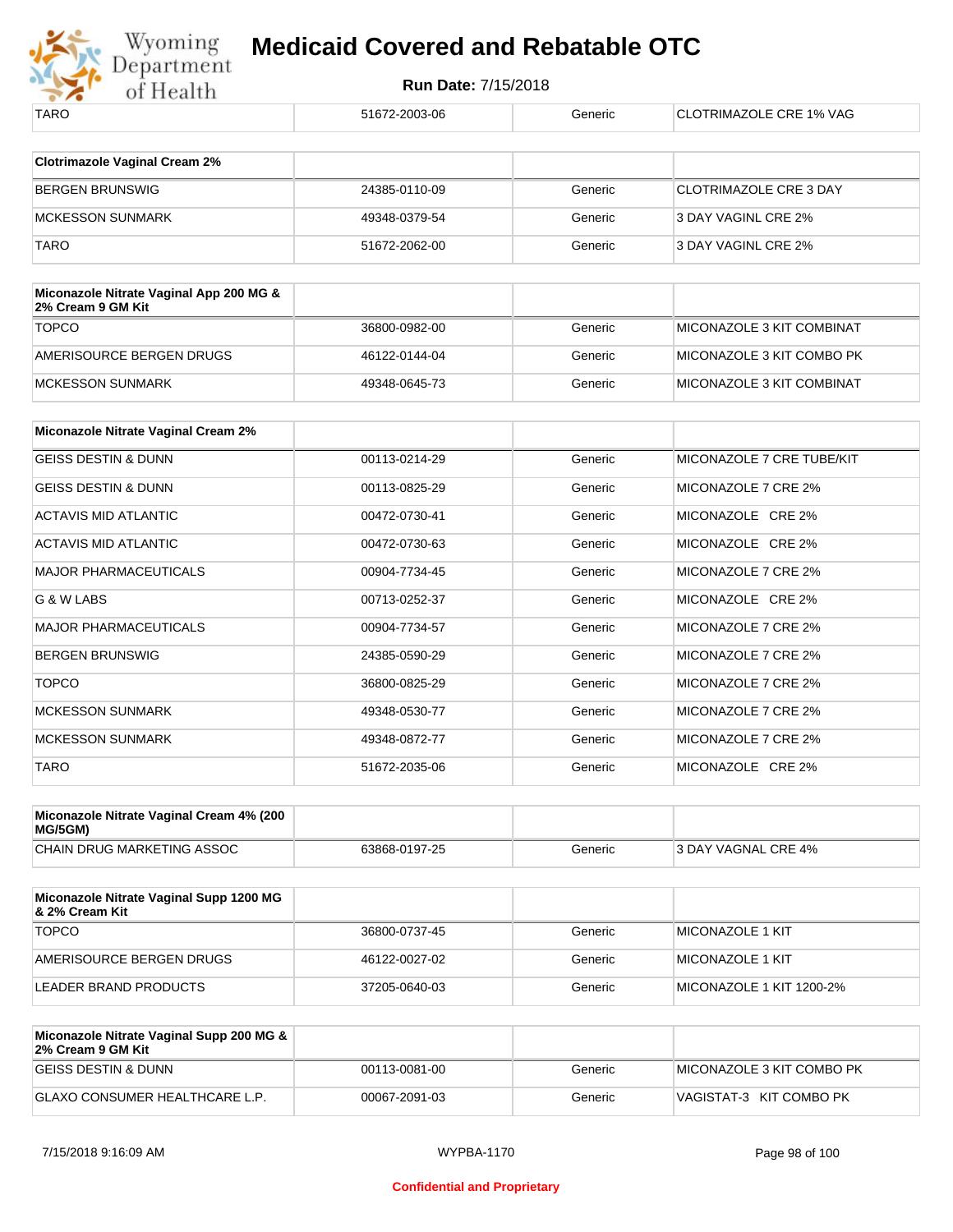| Wyoming<br><b>Medicaid Covered and Rebatable OTC</b><br>Department |                            |         |                           |  |
|--------------------------------------------------------------------|----------------------------|---------|---------------------------|--|
| of Health                                                          | <b>Run Date: 7/15/2018</b> |         |                           |  |
| MAJOR PHARMACEUTICALS                                              | 00904-5415-01              | Generic | MICONAZOLE 3 KIT COMBO PK |  |
| BERGEN BRUNSWIG                                                    | 24385-0606-02              | Generic | MICONAZOLE 3 KIT COMBO PK |  |
| <b>TOPCO</b>                                                       | 36800-0081-00              | Generic | MICONAZOLE 3 KIT COMBO PK |  |
| <b>MCKESSON SUNMARK</b>                                            | 49348-0355-43              | Generic | MICONAZOLE 3 KIT COMBO PK |  |

| Miconazole Nitrate Vaginal Suppos 100 MG |               |         |                        |
|------------------------------------------|---------------|---------|------------------------|
| ACTAVIS MID ATLANTIC                     | 00472-1736-07 | Generic | MICONAZOLE 7 SUP 100MG |
| G & W LABS                               | 00713-0197-57 | Generic | MICONAZOLE SUP 100MG   |
| IMCKESSON SUNMARK                        | 49348-0833-61 | Generic | SM MICON 7 SUP 100MG   |

| Nonoxynol-9 Film 28% |               |              |                          |
|----------------------|---------------|--------------|--------------------------|
| APOTHECUS            | 52925-0112-03 | <b>Brand</b> | VCF VAGINAL MIS CONTRACP |
| <b>APOTHECUS</b>     | 52925-0112-02 | Brand        | VCF VAGINAL MIS CONTRACP |
| <b>APOTHECUS</b>     | 52925-0112-01 | Brand        | VCF VAGINAL MIS CONTRACP |

| Nonoxynol-9 Foam 12.5% |               |       |                          |
|------------------------|---------------|-------|--------------------------|
| <b>APOTHECUS</b>       | 52925-0312-14 | Brand | VCF VAGINAL AER CONTRACP |

| Nonoxynol-9 Gel 2% |               |       |                            |
|--------------------|---------------|-------|----------------------------|
| <b>MILEX</b>       | 00396-4010-00 | Brand | <b>GEL 2%</b><br>SHUR-SEAL |

| Nonoxynol-9 Gel 3%       |               |       |          |        |
|--------------------------|---------------|-------|----------|--------|
| CALDWELL CONSUMER HEALTH | 34362-0302-13 | Brand | GYNOL II | GEL 3% |

| Nonoxynol-9 Gel 4%       |               |       |                   |
|--------------------------|---------------|-------|-------------------|
| CALDWELL CONSUMER HEALTH | 34362-0300-10 | Brand | CONCEPTROL GEL 4% |

| Nonoxynol-9 Vaginal Sponge 1000 MG |               |              |                  |
|------------------------------------|---------------|--------------|------------------|
| <b>MAYER LABORATORIES</b>          | 16169-0404-03 | <b>Brand</b> | TODAY SPONGE MIS |

| Nonoxynol-9 Vaginal Suppos 100 MG |               |       |        |           |
|-----------------------------------|---------------|-------|--------|-----------|
| BLAIREX LABS                      | 50486-0221-12 | Brand | ENCARE | SUP 100MG |

| <b>Povidone-lodine Douche Soln 0.3%</b> |               |         |                        |
|-----------------------------------------|---------------|---------|------------------------|
| <b>TOPCO</b>                            | 36800-0110-36 | Generic | SOL 0.3%<br>MED DOUCHE |

| Tioconazole Vaginal Oint 6.5% |               |         |                          |
|-------------------------------|---------------|---------|--------------------------|
| <b>TOPCO</b>                  | 36800-0426-54 | Generic | TIOCONAZOLE OIN 6.5% VAG |
| BERGEN BRUNSWIG               | 24385-0374-82 | Generic | TIOCONAZOLE OIN 6.5% VAG |